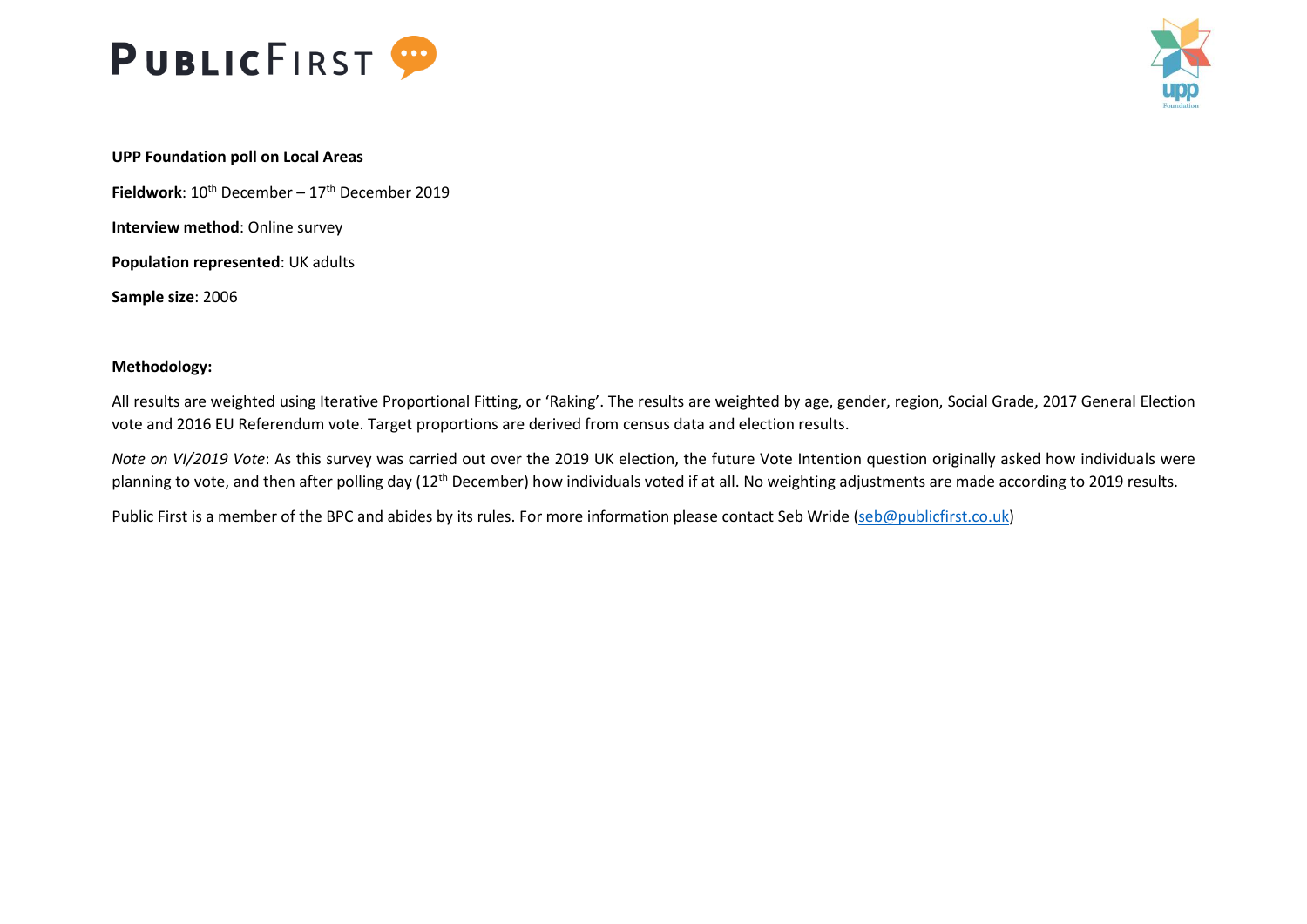



|                |       |      | Gender |       |       |       | Age   |       |       |      | Social Grade      |       | <b>EU 2016 Vote</b> |      |                       |        | 2017     |      |                     |        | VI/2019 Vote |                     |
|----------------|-------|------|--------|-------|-------|-------|-------|-------|-------|------|-------------------|-------|---------------------|------|-----------------------|--------|----------|------|---------------------|--------|--------------|---------------------|
|                |       |      |        |       |       |       |       |       |       |      |                   |       |                     |      |                       |        |          |      |                     |        | Liberal      |                     |
|                |       |      |        |       |       |       |       |       |       |      |                   |       |                     |      | I did not Conservat   |        | Libera   |      | I did not Conservat |        |              | Democrat The Brexit |
|                | Total | Male | Female | 18-24 | 25-34 | 35-44 | 45-54 | 55-64 | $65+$ | ABC1 | C <sub>2</sub> DE | Leave | Remain              | vote | ive                   | Labour | Democrat | vote | ive                 | Labour |              | Party               |
| Unweighted     | 2006  | 909  | 1089   | 178   | 488   | 345   | 340   | 282   | 373   | 1158 | 837               | 808   | 880                 | 318  | 644                   | 632    | 169      | 340  | 710                 | 604    | 201          | 73                  |
| Weighted       | 2006  | 979  | 1019   | 280   | 342   | 342   | 342   | 280   | 420   | 1055 | 940               | 830   | 766                 | 410  | 646                   | 610    | 114      | 480  | 725                 | 585    | 169          | 69                  |
|                |       |      |        |       |       |       |       |       |       |      |                   |       |                     |      |                       |        |          |      |                     |        |              |                     |
|                |       |      |        |       |       |       |       |       |       |      |                   |       |                     |      |                       |        |          |      |                     |        |              |                     |
| Much Better    | 5%    | 5%   | 5%     | 10%   | 6%    | 7%    | 4%    | 2%    | 3%    | 4%   | 6%                | 5%    | 6%                  | 4%   | 6%                    | 6%     | 4%       | 2%   | 5%                  | 6%     | 3%           | 12%                 |
| Better         | 18%   | 20%  | 15%    | 21%   | 20%   | 19%   | 16%   | 12%   | 18%   | 20%  | 15%               | 17%   | 21%                 | 14%  | 17%                   | 23%    | 15%      | 11%  | 18%                 | 20%    | 21%          | 21%                 |
| About the Same | 47%   | 48%  | 47%    | 38%   | 45%   | 50%   | 50%   | 54%   | 47%   | 48%  | 47%               | 46%   | 48%                 | 48%  | 50%                   | 41%    | 54%      | 51%  | 49%                 | 45%    | 50%          | 27%                 |
| Worse          | 20%   | 19%  | 20%    | 16%   | 16%   | 14%   | 21%   | 23%   | 27%   | 19%  | 20%               | 22%   | 19%                 | 18%  | 20%                   | 20%    | 21%      | 19%  | 21%                 | 19%    | 21%          | 23%                 |
| Much Worse     | 5%    | 5%   | 6%     | 5%    | 4%    | 5%    | 7%    | 7%    | 4%    | 5%   | 5%                | 7%    | 3%                  | 4%   | 5%                    | 5%     | 4%       | 5%   | 5%                  | 6%     | 3%           | 14%                 |
| Don't Know     | ro-   |      | 7%     | 10%   | 8%    | 5%    | 3%    | 2%    | 20    | 4%   | 6%                | 3%    | 3%                  | 12%  | 20 <sup>1</sup><br>2% | 4%     | 3%       | 11%  | 20<br>3%            | 5%     | 2%           | 3%                  |

# **Thinking about the town or urban area you live in, or if not then your nearest town or urban area, do you think your local area has become a better or worse place to live in your time there?**

Fieldwork: 10th - 17th December 2019

Data weighted to UK population by gender, age, region, social grade, 2017 vote, 2016 referendum vote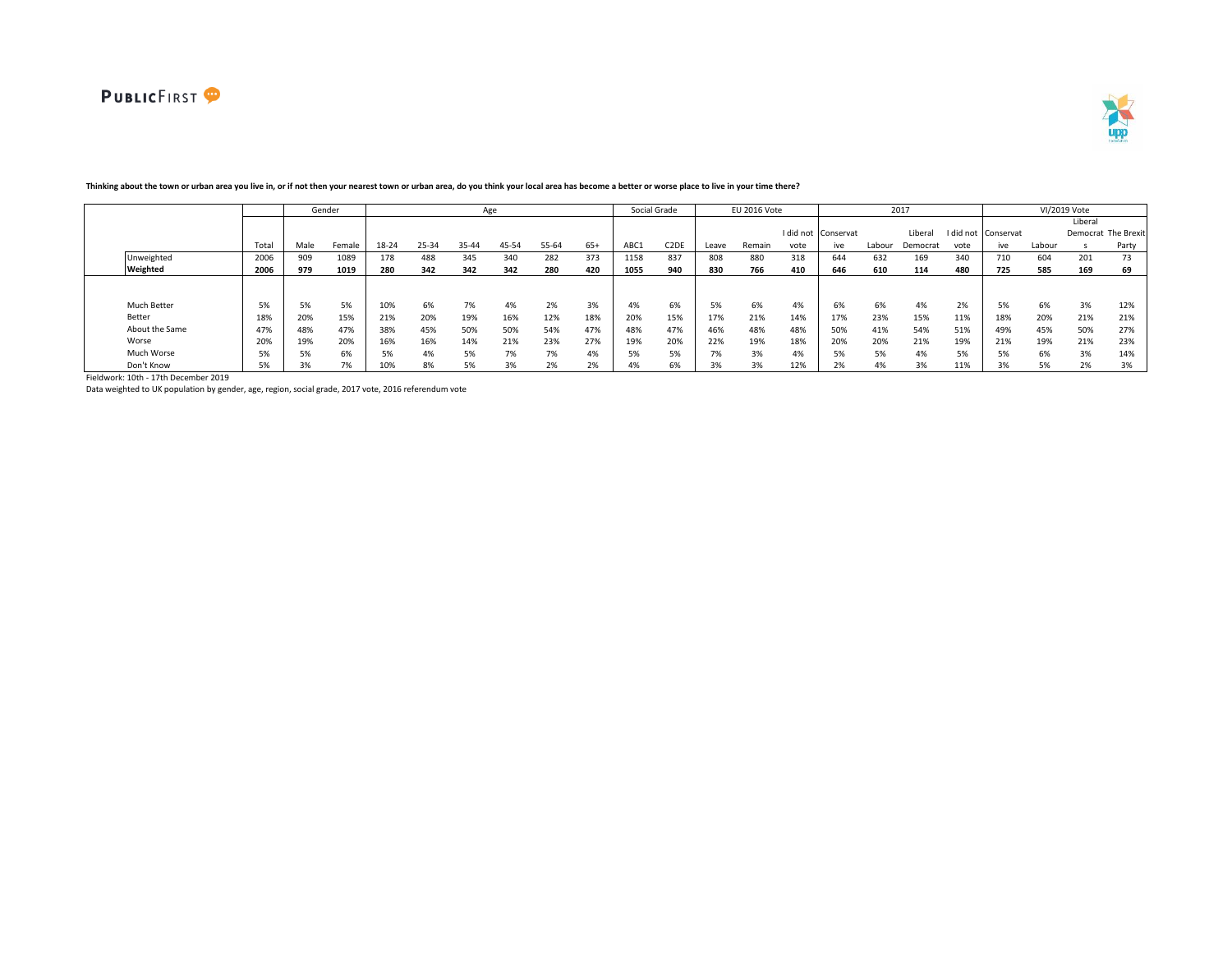**IF** 



|                    |       |        |       |       |         |          |          | Region    |       |       |          |       |          |            |         |       | Which of the following best describes the area where you |       | Do you have children |     |
|--------------------|-------|--------|-------|-------|---------|----------|----------|-----------|-------|-------|----------|-------|----------|------------|---------|-------|----------------------------------------------------------|-------|----------------------|-----|
|                    |       |        |       |       |         |          |          | Yorkshire |       |       |          |       |          |            |         |       |                                                          |       |                      |     |
|                    |       |        | South | South | East of | East     | West     | and the   | North | North |          |       | Northern |            |         | Large | Small                                                    |       |                      |     |
|                    | Total | London | East  | West  | England | Midlands | Midlands | Humber    | East  | West  | Scotlano | Wales | Ireland  | Urban/City | Suburbs | Town  | town/village                                             | Rural | Yes                  | No  |
| Unweighted         | 2006  | 267    | 276   | 139   | 183     | 145      | 187      | 168       | 89    | 238   | 175      | 101   | 38       | 500        | 591     | 281   | 437                                                      | 185   | 1180                 | 808 |
| Weighted           | 2006  | 282    | 272   | 160   | 180     | 140      | 180      | 160       | 80    | 222   | 170      | 100   | 60       | 497        | 583     | 281   | 432                                                      | 198   | 1163                 | 825 |
|                    |       |        |       |       |         |          |          |           |       |       |          |       |          |            |         |       |                                                          |       |                      |     |
|                    |       |        |       |       |         |          |          |           |       |       |          |       |          |            |         |       |                                                          |       |                      |     |
| <b>Much Better</b> | 5%    | 9%     | 3%    | 3%    | 2%      | 4%       | 7%       | 6%        | 3%    | 3%    | 5%       | 7%    | 6%       | 10%        | 5%      | 2%    | 2%                                                       | 4%    | 6%                   | 4%  |
| Better             | 18%   | 20%    | 17%   | 17%   | 14%     | 12%      | 15%      | 20%       | 21%   | 19%   | 20%      | 16%   | 27%      | 20%        | 17%     | 20%   | 15%                                                      | 17%   | 19%                  | 16% |
| About the Same     | 47%   | 39%    | 45%   | 55%   | 54%     | 52%      | 49%      | 40%       | 48%   | 45%   | 52%      | 54%   | 51%      | 39%        | 52%     | 49%   | 49%                                                      | 55%   | 47%                  | 49% |
| Worse              | 20%   | 18%    | 24%   | 18%   | 23%     | 20%      | 17%      | 21%       | 20%   | 23%   | 16%      | 17%   | 8%       | 18%        | 18%     | 20%   | 25%                                                      | 18%   | 20%                  | 20% |
| Much Worse         | 5%    | 9%     | 6%    | 3%    | 6%      | 7%       | 4%       | 5%        | 6%    | 6%    | 2%       | 2%    | 0%       | 7%         | 5%      | 5%    | 4%                                                       | 3%    | 5%                   | 5%  |
| Don't Know         | 5%    | 5%     | 5%    | 3%    | 1%      | 4%       | 8%       | 7%        | 3%    | 5%    | 5%       | 5%    | 7%       | 6%         | 4%      | 4%    | 5%                                                       | 3%    | 4%                   | 6%  |

# **Thinking about the town or urban area you live in, or if not then your nearest town or urban area, do you think your local area has become a better or worse place to live in your time there?**

Fieldwork: 10th - 17th December 2019

Data weighted to UK population by gender, age, region, social grade, 2017 vote, 2016 referendum vote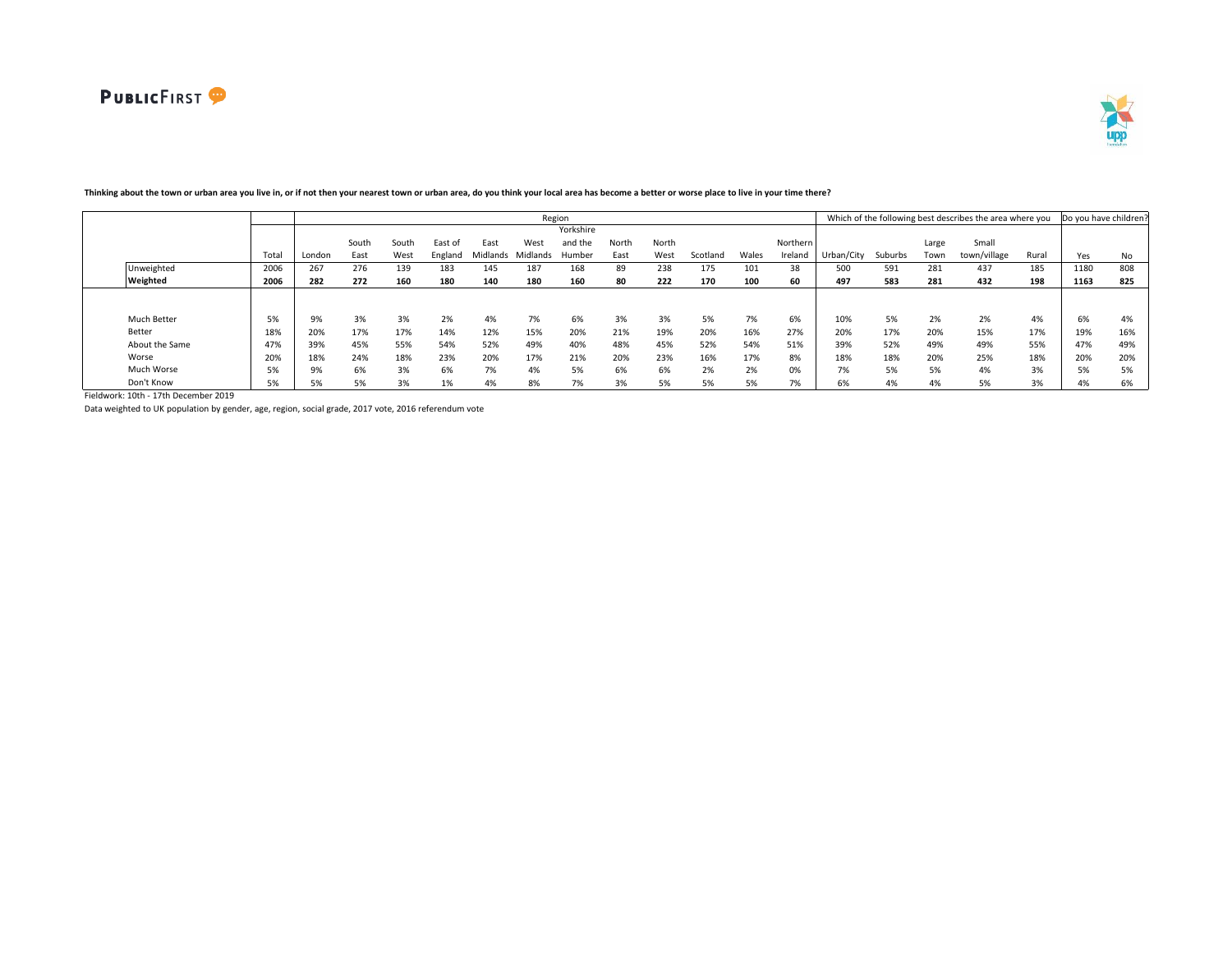



### **In your view, what is the biggest challenge facing your local area? (Please rank up to 5): High streets in decline**

|            |       |      | Gender |       |       | Age   |       |       |       |      | Social Grade      |       | EU 2016 Vote |      |                     |        | 2017     |      |                     |        | VI/2019 Vote |                     |
|------------|-------|------|--------|-------|-------|-------|-------|-------|-------|------|-------------------|-------|--------------|------|---------------------|--------|----------|------|---------------------|--------|--------------|---------------------|
|            |       |      |        |       |       |       |       |       |       |      |                   |       |              |      |                     |        |          |      |                     |        | Liberal      |                     |
|            |       |      |        |       |       |       |       |       |       |      |                   |       |              |      | I did not Conservat |        | Liberal  |      | I did not Conservat |        |              | Democrat The Brexit |
|            | Total | Male | Female | 18-24 | 25-34 | 35-44 | 45-54 | 55-64 | $65+$ | ABC1 | C <sub>2</sub> DE | Leave | Remain       | vote | ive                 | Labour | Democrat | vote | ive                 | Labour |              | Party               |
| Unweighted | 2006  | 909  | 1089   | 178   | 488   | 345   | 340   | 282   | 373   | 1158 | 837               | 808   | 880          | 318  | 644                 | 632    | 169      | 340  | 710                 | 604    | 201          | 73                  |
| Weighted   | 2006  | 979  | 1019   | 280   | 342   | 342   | 342   | 280   | 420   | 1055 | 940               | 830   | 766          | 410  | 646                 | 610    | 114      | 480  | 725                 | 585    | 169          | 69                  |
|            |       |      |        |       |       |       |       |       |       |      |                   |       |              |      |                     |        |          |      |                     |        |              |                     |
|            |       |      |        |       |       |       |       |       |       |      |                   |       |              |      |                     |        |          |      |                     |        |              |                     |
|            | 13%   | 12%  | 14%    | 10%   | 9%    | 12%   | 16%   | 13%   | 17%   | 14%  | 12%               | 14%   | 11%          | 14%  | 16%                 | 9%     | 13%      | 16%  | 15%                 | 10%    | 11%          | 15%                 |
|            | 11%   | 11%  | 12%    | 5%    | 9%    | 10%   | 11%   | 16%   | 17%   | 12%  | 11%               | 13%   | 11%          | 8%   | 13%                 | 9%     | 12%      | 9%   | 14%                 | 8%     | 15%          | 10%                 |
|            | 10%   | 11%  | 10%    | 5%    | 8%    | 6%    | 11%   | 11%   | 18%   | 12%  | 8%                | 11%   | 12%          | 6%   | 13%                 | 10%    | 11%      | 7%   | 11%                 | 11%    | 14%          | 6%                  |
|            | 7%    | 7%   | 6%     | 7%    | 6%    | 5%    | 8%    | 7%    | 7%    | 7%   | 7%                | 8%    | 7%           | 4%   | 8%                  | 8%     | 6%       | 4%   | 8%                  | 8%     | 5%           | 6%                  |
|            | 7%    | 6%   | 7%     | 7%    | 7%    | 7%    | 6%    | 8%    | 4%    | 6%   | 7%                | 6%    | 8%           | 5%   | 6%                  | 8%     | 5%       | 5%   | 7%                  | 8%     | 7%           | 10%                 |
| Unselected | 52%   | 52%  | 51%    | 66%   | 61%   | 59%   | 47%   | 44%   | 37%   | 49%  | 55%               | 47%   | 51%          | 63%  | 44%                 | 55%    | 53%      | 59%  | 45%                 | 56%    | 49%          | 55%                 |

Fieldwork: 10th - 17th December 2019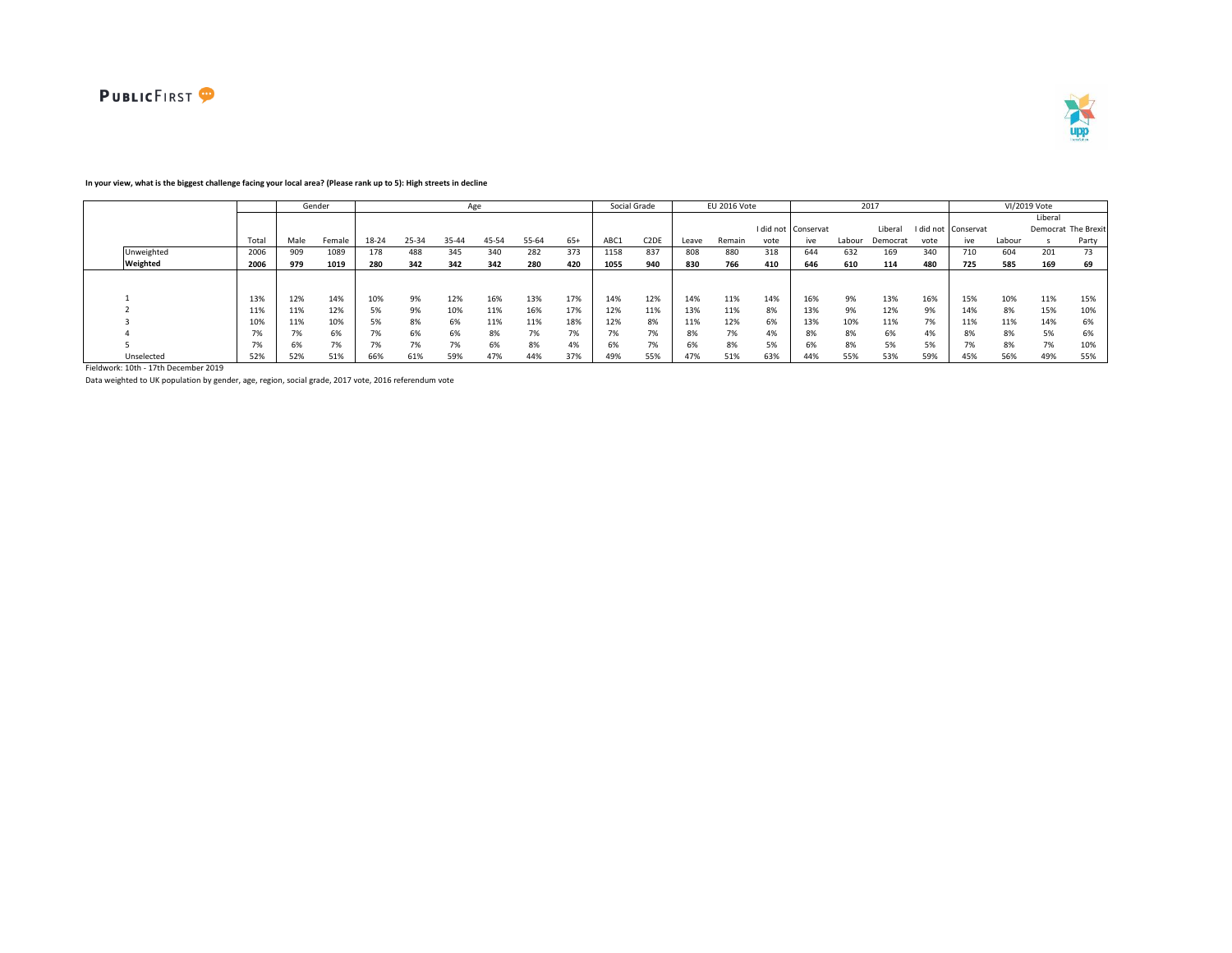



# **In your view, what is the biggest challenge facing your local area? (Please rank up to 5): High streets in decline**

|            |       |        |       |       |         |          |          | Region    |       |       |          |       |          |            |         |       | Which of the following best describes the area where you |       | Do you have children? |     |
|------------|-------|--------|-------|-------|---------|----------|----------|-----------|-------|-------|----------|-------|----------|------------|---------|-------|----------------------------------------------------------|-------|-----------------------|-----|
|            |       |        |       |       |         |          |          | Yorkshire |       |       |          |       |          |            |         |       |                                                          |       |                       |     |
|            |       |        | South | South | East o  | East     | West     | and the   | North | North |          |       | Northern |            |         | Large | Small                                                    |       |                       |     |
|            | Total | London | East  | West  | England | Midlands | Midlands | Humber    | East  | West  | Scotland | Wales | Ireland  | Urban/City | Suburbs | Town  | town/village                                             | Rural | Yes                   | No  |
| Unweighted | 2006  | 267    | 276   | 139   | 183     | 145      | 187      | 168       | 89    | 238   | 175      | 101   | 38       | 500        | 591     | 281   | 437                                                      | 185   | 1180                  | 808 |
| Weighted   | 2006  | 282    | 272   | 160   | 180     | 140      | 180      | 160       | 80    | 222   | 170      | 100   | 60       | 497        | 583     | 281   | 432                                                      | 198   | 1163                  | 825 |
|            |       |        |       |       |         |          |          |           |       |       |          |       |          |            |         |       |                                                          |       |                       |     |
|            |       |        |       |       |         |          |          |           |       |       |          |       |          |            |         |       |                                                          |       |                       |     |
|            | 13%   | 11%    | 10%   | 12%   | 13%     | 13%      | 12%      | 12%       | 15%   | 15%   | 19%      | 19%   | 11%      | 11%        | 15%     | 13%   | 14%                                                      | 13%   | 13%                   | 13% |
|            | 11%   | 9%     | 13%   | 17%   | 15%     | 10%      | 12%      | 8%        | 15%   | 6%    | 15%      | 6%    | 17%      | 9%         | 10%     | 15%   | 15%                                                      | 13%   | 12%                   | 11% |
|            | 10%   | 9%     | 12%   | 13%   | 11%     | 12%      | 11%      | 6%        | 11%   | 12%   | 11%      | 7%    | 2%       | 8%         | 11%     | 13%   | 10%                                                      | 12%   | 11%                   | 10% |
|            | 7%    | 5%     | 4%    | 5%    | 7%      | 8%       | 10%      | 10%       | 10%   | 7%    | 7%       | 9%    | 4%       | 6%         | 8%      | 6%    | 6%                                                       | 7%    | 7%                    | 7%  |
|            | 7%    | 5%     | 8%    | 9%    | 9%      | 5%       | 6%       | 9%        | 9%    | 5%    | 4%       | 6%    | 4%       | 7%         | 8%      | 4%    | 6%                                                       | 8%    | 7%                    | 7%  |
| Unselected | 52%   | 61%    | 53%   | 44%   | 45%     | 52%      | 49%      | 55%       | 40%   | 55%   | 44%      | 54%   | 62%      | 60%        | 48%     | 50%   | 49%                                                      | 46%   | 51%                   | 52% |

Fieldwork: 10th - 17th December 2019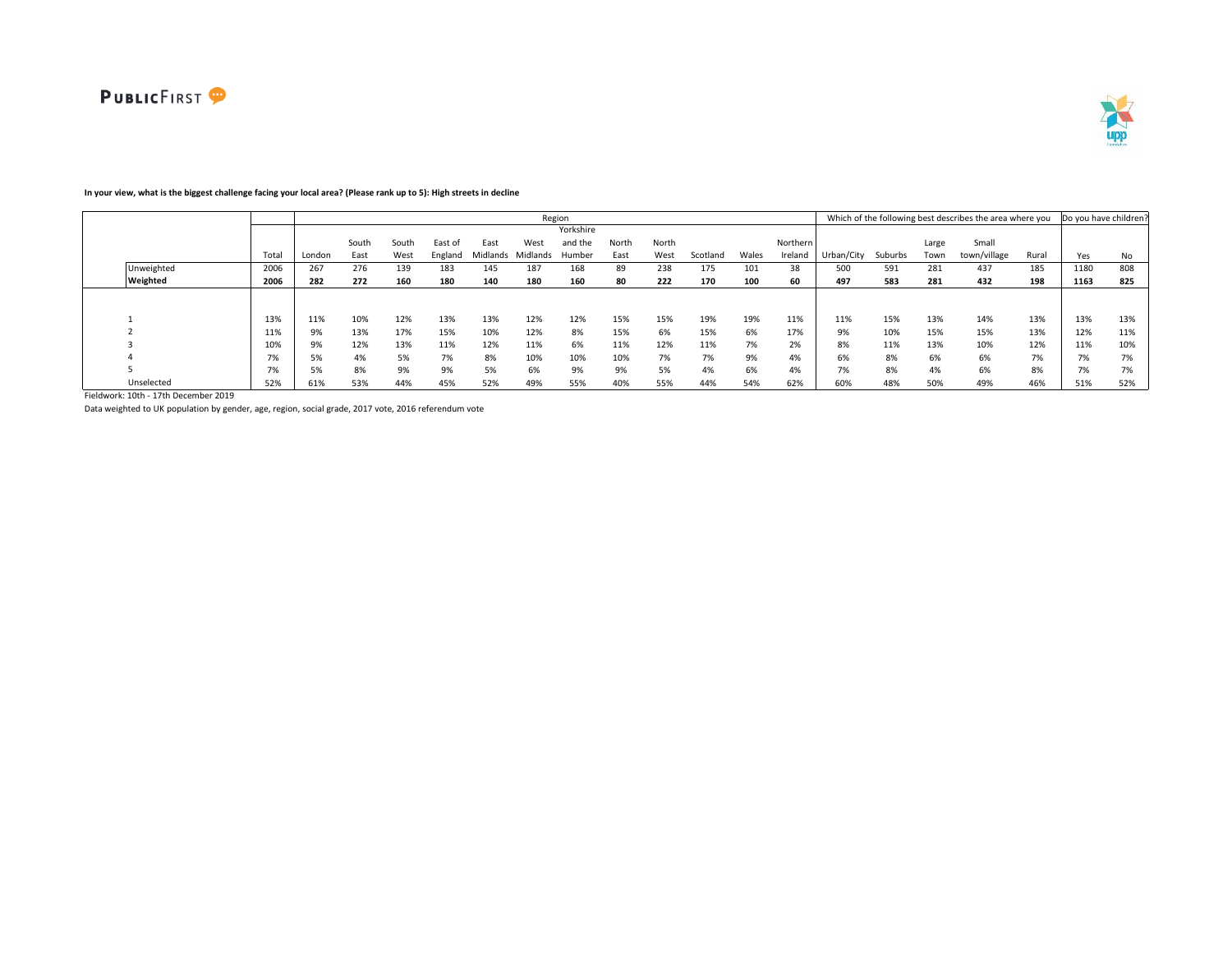



|            |                                 |      | Gender |       |       |       | Age   |       |              |      | Social Grade                  |       | EU 2016 Vote |      |                       |        | 2017     |            |                     |        | VI/2019 Vote |                     |
|------------|---------------------------------|------|--------|-------|-------|-------|-------|-------|--------------|------|-------------------------------|-------|--------------|------|-----------------------|--------|----------|------------|---------------------|--------|--------------|---------------------|
|            |                                 |      |        |       |       |       |       |       |              |      |                               |       |              |      |                       |        |          |            |                     |        | Liberal      |                     |
|            |                                 |      |        |       |       |       |       |       |              |      |                               |       |              |      | I did not Conservat   |        | Liberal  |            | I did not Conservat |        |              | Democrat The Brexit |
|            | Total                           | Male | Female | 18-24 | 25-34 | 35-44 | 45-54 | 55-64 | $65+$        | ABC1 | C <sub>2</sub> D <sub>E</sub> | Leave | Remain       | vote | ive                   | Labour | Democrat | vote       | ive                 | Labour |              | Party               |
| Unweighted | 2006                            | 909  | 1089   | 178   | 488   | 345   | 340   | 282   | 373          | 1158 | 837                           | 808   | 880          | 318  | 644                   | 632    | 169      | 340        | 710                 | 604    | 201          | 73                  |
| Weighted   | 2006                            | 979  | 1019   | 280   | 342   | 342   | 342   | 280   | 420          | 1055 | 940                           | 830   | 766          | 410  | 646                   | 610    | 114      | 480        | 725                 | 585    | 169          | 69                  |
|            |                                 |      |        |       |       |       |       |       |              |      |                               |       |              |      |                       |        |          |            |                     |        |              |                     |
|            |                                 |      |        |       |       |       |       |       |              |      |                               |       |              |      |                       |        |          |            |                     |        |              |                     |
|            | 8%                              | 9%   | 7%     | 6%    | 8%    | 7%    | 8%    | 10%   | 8%           | 8%   | $\mathbf{a}$<br>$1\%$         | 7%    | 8%           | 8%   | 8%                    | 8%     | 10%      | 7%         |                     | 9%     | 7%           | 3%                  |
|            | 8%                              | 9%   | 8%     | 7%    | 9%    | 7%    | 11%   | 9%    | 70/<br>$1\%$ |      | 8%                            | 9%    | 9%           | 7%   | 8%                    | 7%     | 11%      | 8%         | 9%                  | 7%     | 9%           | 12%                 |
|            | 9%                              | 10%  | 8%     | 11%   | 7%    | 7%    | 9%    | 12%   | 8%           | 9%   | 9%                            | 9%    | 8%           | 10%  | 10%                   | 8%     | 9%       | 9%         | 10%                 | 8%     | 8%           | 4%                  |
|            | $\overline{\phantom{a}}$<br>170 | 8%   | 7%     | 7%    | 6%    | 8%    | 6%    | 9%    | 8%           |      | 70/<br>$1\%$                  | 7%    | 7%           | 7%   | $\mathbf{a}$<br>$1\%$ | 6%     | 8%       | 8%         | $\mathbf{a}$        | 7%     | 7%           | 7%                  |
|            | 5%                              | 5%   | 6%     | 5%    | 4%    | 6%    | 6%    | 8%    | 5%           | b%   | 5%                            | 5%    | 6%           | 4%   | $1\%$                 | 5%     | 6%       | 201<br>-3% | b%                  | 5%     | 9%           | 8%                  |
| Unselected | 63%                             | 61%  | 65%    | 65%   | 66%   | 66%   | 60%   | 52%   | 65%          | 61%  | 65%                           | 63%   | 62%          | 64%  | 60%                   | 65%    | 55%      | 65%        | 61%                 | 65%    | 60%          | 67%                 |

### **In your view, what is the biggest challenge facing your local area? (Please rank up to 5): Expensive / poor quality public transport**

Fieldwork: 10th - 17th December 2019

Data weighted to UK population by gender, age, region, social grade, 2017 vote, 2016 referendum vote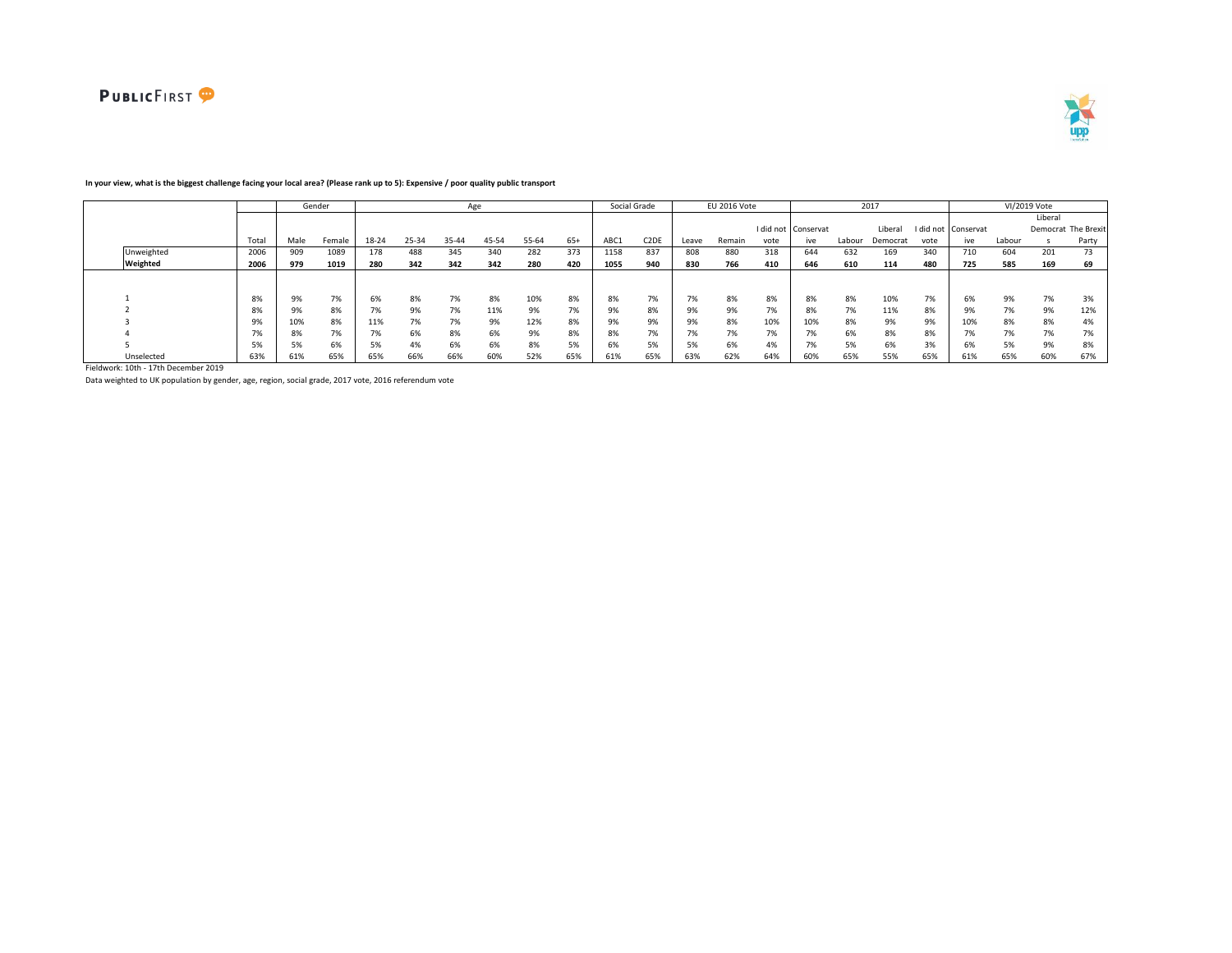

#### Total London South East South West East of England East Midlands Midlands Humber West Yorkshire and the North East North West Scotland Wales Northern Ireland Urban/City Suburbs Large Town Small town/village Rural Yes No Unweighted 2006 267 276 139 183 145 187 168 89 238 175 101 38 500 591 281 437 185 1180 808 Weighted 2006 | 282 272 160 180 140 180 160 80 222 170 100 60 | 497 583 281 432 198 | 1163 825 1 8% 3% 10% 12% 12% 9% 10% 4% 6% 6% 4% 7% 11% 6% 5% 8% 10% 16% 7% 9% 2 8% 5% 9% 7% 14% 11% 9% 10% 3% 6% 7% 14% 5% 5% 9% 6% 11% 13% 8% 8% 3 9% 8% 10% 9% 12% 6% 8% 11% 6% 8% 9% 9% 4% 9% 5% 13% 11% 9% 8% 9% 4 7% 6% 8% 12% 8% 6% 4% 7% 8% 7% 10% 5% 5% 6% 6% 4% 13% 5% 6% 9% 5 5% 5% 6% 5% 5% 5% 6% 7% 4% 4% 4% 7% 9% 3% 8% 6% 5% 4% 6% 5% Unselected 63% 73% 57% 55% 50% 63% 62% 62% 73% 69% 66% 58% 66% 72% 67% 64% 50% 52% 65% 60% Region **Example 20 and Total Contract Contract Contract Contract Contract Contract Contract Contract Contract Contract Contract Contract Contract Contract Contract Contract Contract Contract Contract Contract Contract Cont**

## **In your view, what is the biggest challenge facing your local area? (Please rank up to 5): Expensive / poor quality public transport**

Fieldwork: 10th - 17th December 2019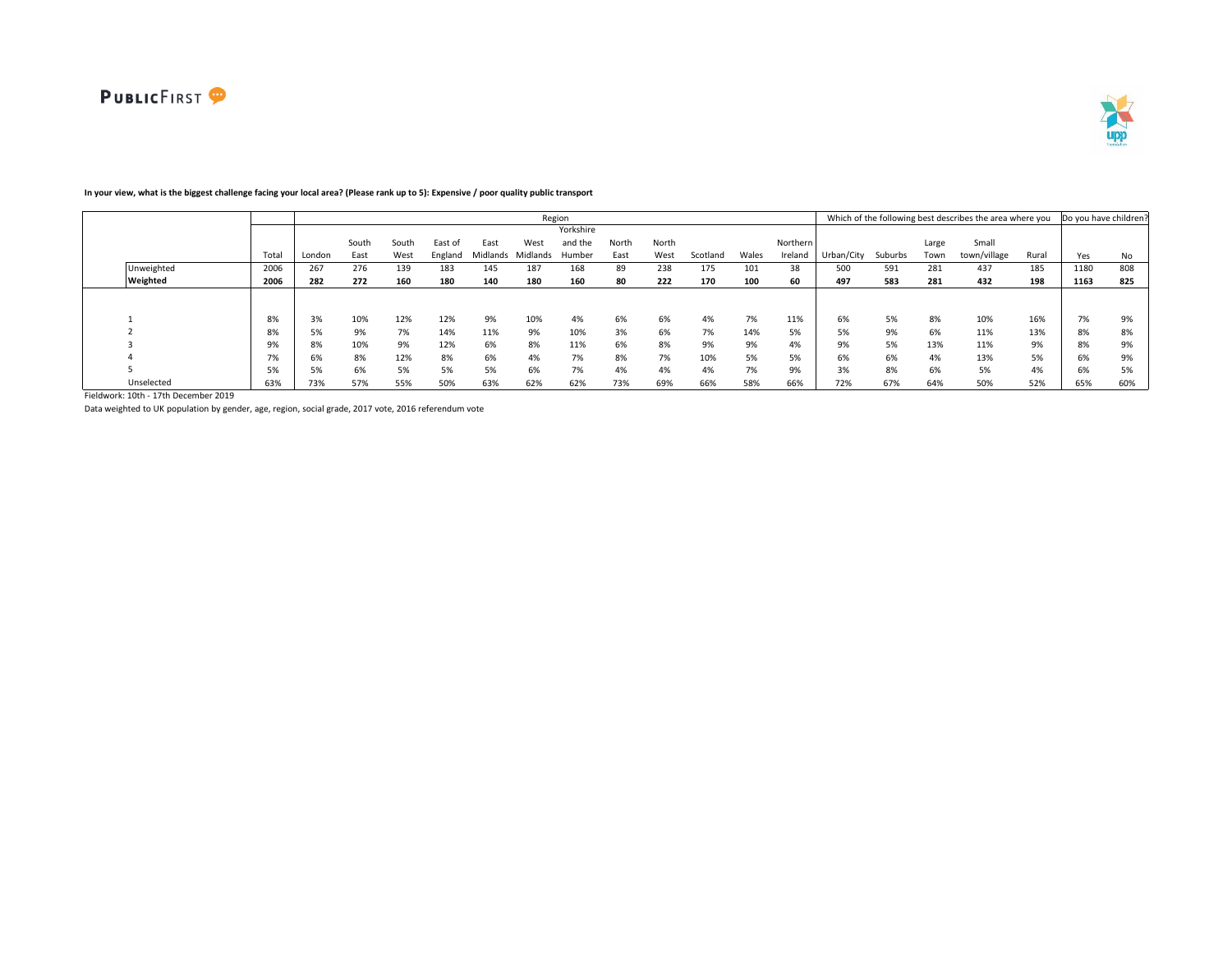



|            |       |      | Gender |       |       |       | Age   |       |       |      | Social Grade      |       | EU 2016 Vote |      |                     |        | 2017     |           |           |        | VI/2019 Vote |                     |
|------------|-------|------|--------|-------|-------|-------|-------|-------|-------|------|-------------------|-------|--------------|------|---------------------|--------|----------|-----------|-----------|--------|--------------|---------------------|
|            |       |      |        |       |       |       |       |       |       |      |                   |       |              |      |                     |        |          |           |           |        | Liberal      |                     |
|            |       |      |        |       |       |       |       |       |       |      |                   |       |              |      | I did not Conservat |        | Liberal  | I did not | Conservat |        |              | Democrat The Brexit |
|            | Total | Male | Female | 18-24 | 25-34 | 35-44 | 45-54 | 55-64 | $65+$ | ABC1 | C <sub>2</sub> DE | Leave | Remain       | vote | ive                 | Labour | Democrat | vote      | ive       | Labour |              | Party               |
| Unweighted | 2006  | 909  | 1089   | 178   | 488   | 345   | 340   | 282   | 373   | 1158 | 837               | 808   | 880          | 318  | 644                 | 632    | 169      | 340       | 710       | 604    | 201          | 73                  |
| Weighted   | 2006  | 979  | 1019   | 280   | 342   | 342   | 342   | 280   | 420   | 1055 | 940               | 830   | 766          | 410  | 646                 | 610    | 114      | 480       | 725       | 585    | 169          | 69                  |
|            |       |      |        |       |       |       |       |       |       |      |                   |       |              |      |                     |        |          |           |           |        |              |                     |
|            | 9%    | 9%   | 9%     | 12%   | 10%   | 9%    | 9%    | 8%    | 8%    | 8%   | 11%               | 10%   | 8%           | 12%  | 10%                 | 8%     | 11%      | 10%       | 10%       | 8%     | 11%          | 10%                 |
|            | 8%    | 8%   | 8%     | 10%   | 7%    | 8%    | 10%   | 7%    | 8%    | 8%   | 8%                | 8%    | 8%           | 9%   | $1\%$               | 6%     | 10%      | 11%       | 8%        | 7%     | 7%           | 8%                  |
|            | 8%    | 8%   | 8%     | 10%   | 9%    | 11%   | 5%    | 8%    | 7%    | 8%   | 9%                | 9%    | 6%           | 10%  | 8%                  | 8%     | 5%       | 10%       |           | 8%     | 5%           | 12%                 |
|            | 8%    | 8%   | 8%     | 8%    | 8%    | 7%    | 10%   | 10%   | 7%    | 8%   | 9%                | 8%    | 7%           | 10%  | 9%                  | 8%     | 6%       | 9%        | 8%        | 8%     | 6%           | 6%                  |
|            |       |      | 7%     | 3%    | 6%    | 10%   | 6%    | 4%    | 7%    | 6%   | 6%                | 6%    | 6%           | 6%   | 6%                  | 6%     | 8%       | 6%        |           | 7%     | 7%           | 6%                  |
| Unselected | 60%   | 60%  | 60%    | 57%   | 61%   | 55%   | 60%   | 62%   | 62%   | 61%  | 57%               | 58%   | 65%          | 52%  | 60%                 | 64%    | 60%      | 53%       | 58%       | 62%    | 63%          | 58%                 |

### **In your view, what is the biggest challenge facing your local area? (Please rank up to 5): High levels of crime and anti-social behaviour**

Fieldwork: 10th - 17th December 2019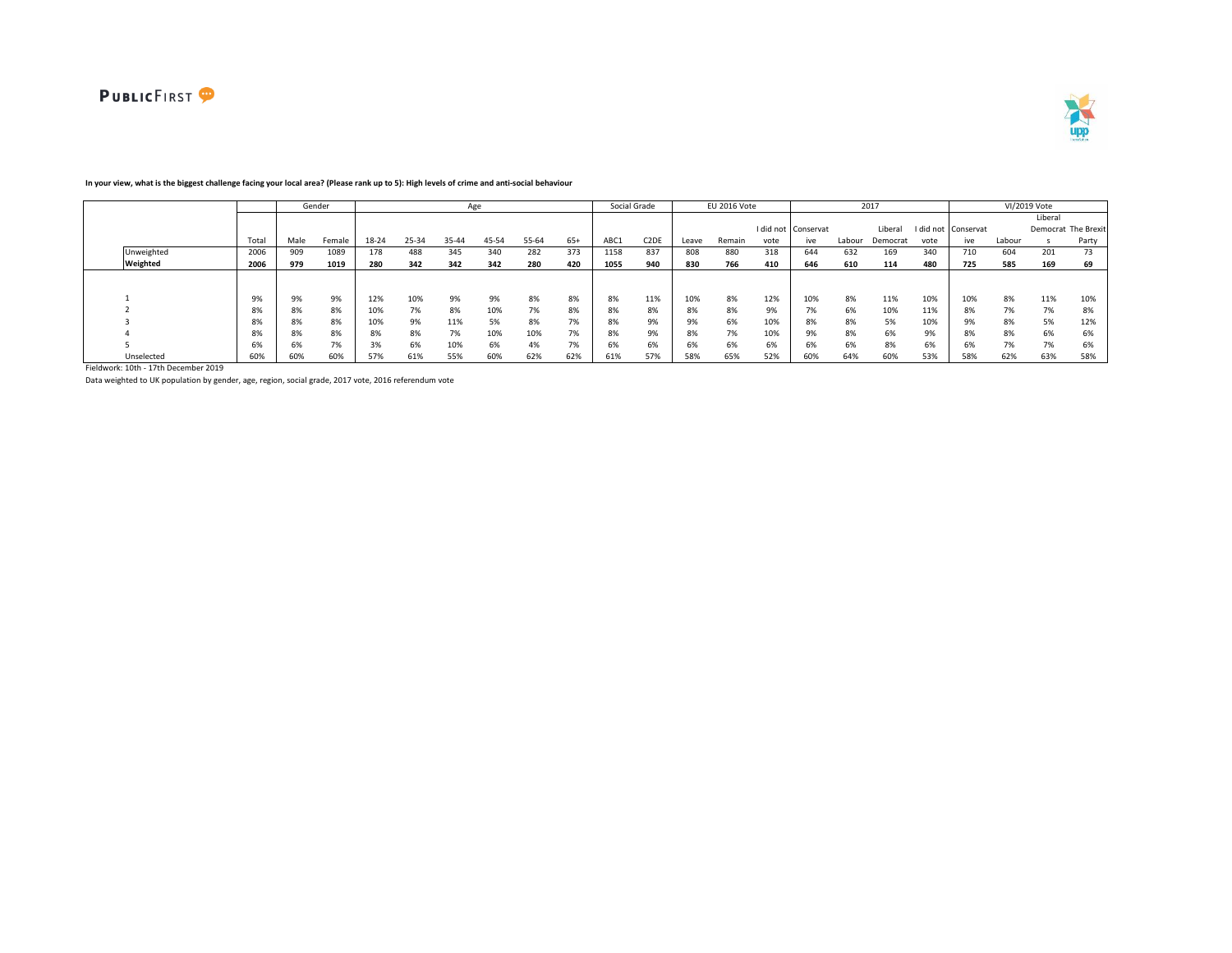

#### Total London South East South West East of England East Midlands Midlands Humber West Yorkshire and the North East North West Scotland Wales Northern Ireland Urban/City Suburbs Large Town Small town/village Rural Yes No Unweighted 2006 267 276 139 183 145 187 168 89 238 175 101 38 500 591 281 437 185 1180 808 Weighted 2006 | 282 272 160 180 140 180 160 80 222 170 100 60 | 497 583 281 432 198 | 1163 825 1 9% 12% 10% 7% 12% 12% 8% 9% 9% 11% 10% 0% 0% 12% 9% 10% 8% 5% 9% 10% 2 8% 9% 8% 6% 7% 6% 7% 13% 12% 8% 6% 8% 8% 10% 9% 5% 8% 6% 8% 9% 3 8% 11% 7% 7% 7% 7% 9% 8% 7% 9% 5% 10% 16% 9% 11% 6% 6% 5% 8% 9% 4 8% 7% 8% 11% 8% 12% 8% 11% 6% 8% 5% 8% 0% 7% 9% 9% 9% 4% 8% 9% 5 6% 9% 7% 3% 5% 11% 4% 3% 7% 9% 5% 4% 9% 7% 6% 8% 6% 4% 6% 7% Unselected 60% 52% 59% 66% 61% 53% 63% 56% 59% 55% 69% 70% 68% 54% 56% 62% 62% 76% 61% 57% Region **Example 20 and Total Contract Contract Contract Contract Contract Contract Contract Contract Contract Contract Contract Contract Contract Contract Contract Contract Contract Contract Contract Contract Contract Cont**

# **In your view, what is the biggest challenge facing your local area? (Please rank up to 5): High levels of crime and anti-social behaviour**

Fieldwork: 10th - 17th December 2019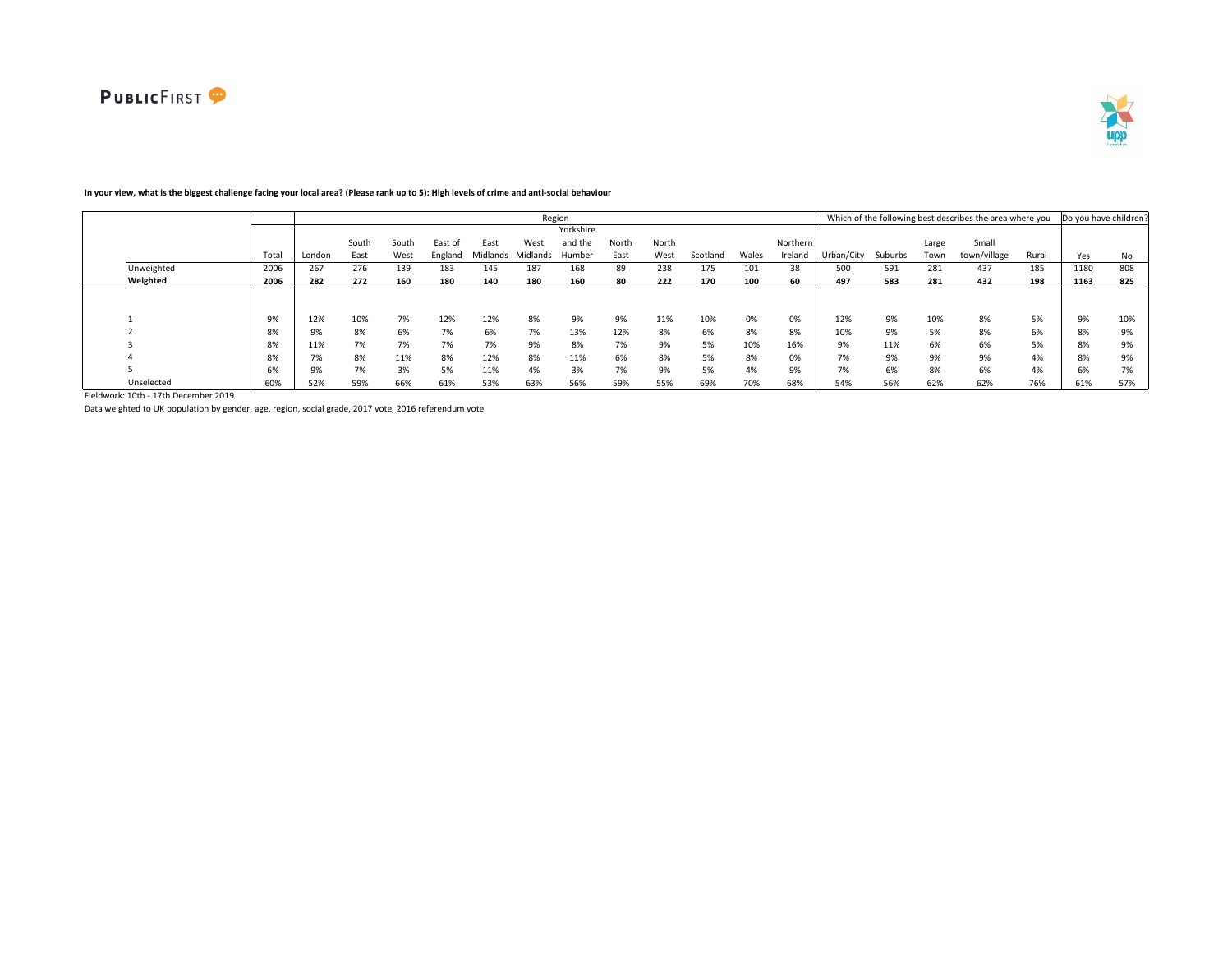



# **In your view, what is the biggest challenge facing your local area? (Please rank up to 5): Cost and availability of housing**

|            |       |      | Gender |       |       | Age   |       |       |       |      | Social Grade      |       | EU 2016 Vote |      |                                 |        | 2017     |      |                     |        | VI/2019 Vote |                     |
|------------|-------|------|--------|-------|-------|-------|-------|-------|-------|------|-------------------|-------|--------------|------|---------------------------------|--------|----------|------|---------------------|--------|--------------|---------------------|
|            |       |      |        |       |       |       |       |       |       |      |                   |       |              |      |                                 |        |          |      |                     |        | Liberal      |                     |
|            |       |      |        |       |       |       |       |       |       |      |                   |       |              |      | I did not Conservat             |        | Liberal  |      | I did not Conservat |        |              | Democrat The Brexit |
|            | Total | Male | Female | 18-24 | 25-34 | 35-44 | 45-54 | 55-64 | $65+$ | ABC1 | C <sub>2</sub> DE | Leave | Remain       | vote | ive                             | Labour | Democrat | vote | ive                 | Labour |              | Party               |
| Unweighted | 2006  | 909  | 1089   | 178   | 488   | 345   | 340   | 282   | 373   | 1158 | 837               | 808   | 880          | 318  | 644                             | 632    | 169      | 340  | 710                 | 604    | 201          | 73                  |
| Weighted   | 2006  | 979  | 1019   | 280   | 342   | 342   | 342   | 280   | 420   | 1055 | 940               | 830   | 766          | 410  | 646                             | 610    | 114      | 480  | 725                 | 585    | 169          | 69                  |
|            |       |      |        |       |       |       |       |       |       |      |                   |       |              |      |                                 |        |          |      |                     |        |              |                     |
|            |       |      |        |       |       |       |       |       |       |      |                   |       |              |      |                                 |        |          |      |                     |        |              |                     |
|            | 15%   | 14%  | 16%    | 7%    | 14%   | 17%   | 15%   | 17%   | 17%   | 17%  | 12%               | 15%   | 17%          | 11%  | 15%                             | 16%    | 16%      | 13%  | 16%                 | 13%    | 19%          | 5%                  |
|            | 10%   | 12%  | 8%     | 6%    | 10%   | 11%   | 9%    | 12%   | 11%   | 10%  | 10%               | 10%   | 11%          | 9%   | 11%                             | 10%    | 11%      | 8%   | 10%                 | 11%    | 12%          | 11%                 |
|            | 10%   | 10%  | 9%     | 13%   | 7%    | 9%    | 12%   | 9%    | 10%   | 10%  | 10%               | 9%    | 11%          | 9%   | 9%                              | 11%    | 12%      | 9%   | 10%                 | 9%     | 11%          | 8%                  |
|            | 8%    | 8%   | 8%     | 7%    | 10%   | 6%    | 9%    | 9%    | 7%    | 7%   | 8%                | 7%    | 8%           | 9%   | $\overline{\phantom{a}}$<br>170 | 8%     | 8%       | 9%   | 7%                  | 9%     | 5%           | 4%                  |
|            | 7%    | 6%   | 8%     | 9%    | 11%   | 5%    | 7%    | 6%    | 5%    | 8%   | 6%                | 6%    | 7%           | 9%   | 6%                              | 8%     | 7%       | 8%   | 6%                  | 8%     | 3%           | 2%                  |
| Unselected | 51%   | 51%  | 50%    | 57%   | 48%   | 54%   | 49%   | 48%   | 50%   | 48%  | 54%               | 54%   | 47%          | 52%  | 52%                             | 48%    | 46%      | 53%  | 51%                 | 50%    | 50%          | 70%                 |

Fieldwork: 10th - 17th December 2019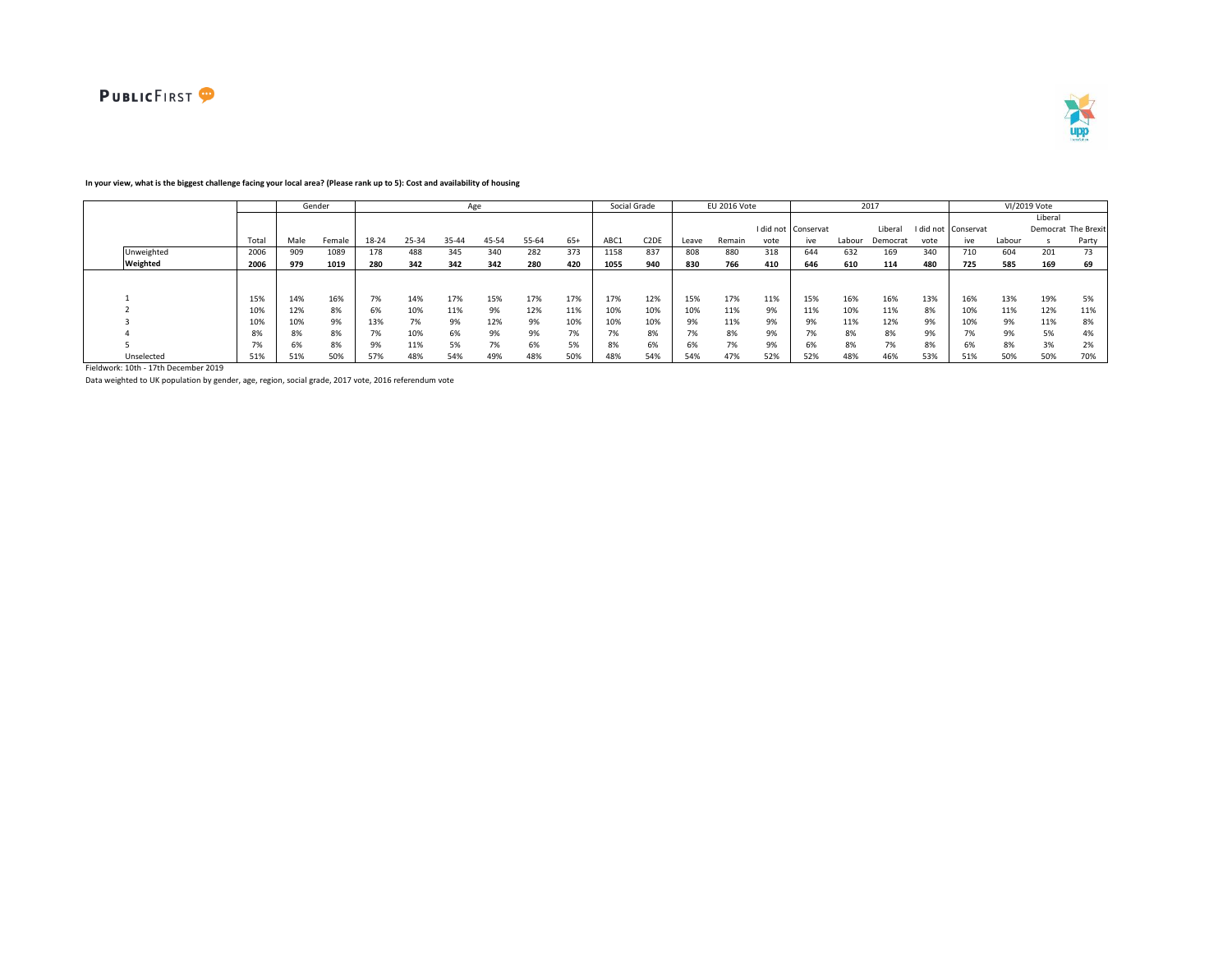

#### Total London South East South West East of England Midlands Midlands Humber East West Yorkshire and the North East North West Scotland Wales Northern Ireland Urban/City Suburbs Large Town Small town/village Rural Yes No Unweighted 2006 267 276 139 183 145 187 168 89 238 175 101 38 500 591 281 437 185 1180 808 Weighted 2006 | 282 272 160 180 140 180 160 80 222 170 100 60 | 497 583 281 432 198 | 1163 825 1 15% 20% 23% 14% 16% 10% 12% 9% 5% 11% 17% 11% 14% 13% 17% 11% 14% 18% 16% 13% 2 10% 13% 9% 15% 10% 9% 7% 11% 7% 8% 8% 13% 5% 8% 8% 13% 11% 12% 10% 9% 3 10% 12% 11% 9% 13% 6% 13% 7% 5% 9% 9% 8% 7% 10% 8% 11% 11% 10% 10% 10% 4 8% 7% 8% 7% 11% 8% 9% 5% 10% 8% 8% 5% 8% 9% 6% 11% 8% 6% 7% 9% 5 7% 6% 6% 5% 7% 10% 8% 8% 3% 9% 5% 10% 9% 9% 8% 6% 6% 5% 6% 8% Unselected 51% 43% 43% 50% 44% 57% 52% 60% 71% 54% 52% 52% 56% 51% 52% 49% 50% 49% 51% 51% Region **Example 20 and Total Contract Contract Contract Contract Contract Contract Contract Contract Contract Contract Contract Contract Contract Contract Contract Contract Contract Contract Contract Contract Contract Cont**

# **In your view, what is the biggest challenge facing your local area? (Please rank up to 5): Cost and availability of housing**

Fieldwork: 10th - 17th December 2019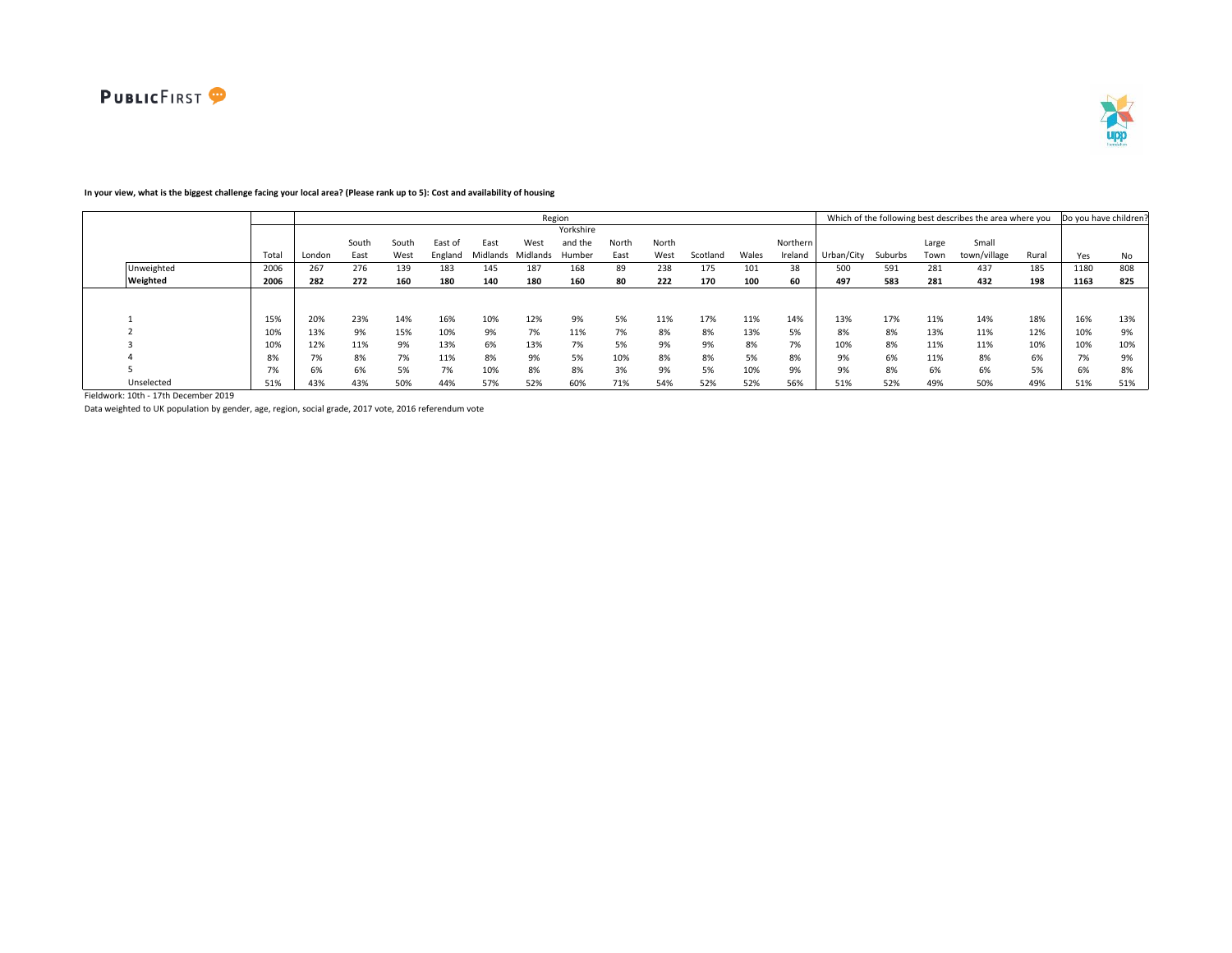



### **In your view, what is the biggest challenge facing your local area? (Please rank up to 5): High levels of unemployment**

|            |       |      | Gender |       |       | Age   |       |       |       |      | Social Grade      |       | EU 2016 Vote |      |                     |        | 2017     |      |                     |        | VI/2019 Vote |                     |
|------------|-------|------|--------|-------|-------|-------|-------|-------|-------|------|-------------------|-------|--------------|------|---------------------|--------|----------|------|---------------------|--------|--------------|---------------------|
|            |       |      |        |       |       |       |       |       |       |      |                   |       |              |      |                     |        |          |      |                     |        | Liberal      |                     |
|            |       |      |        |       |       |       |       |       |       |      |                   |       |              |      | I did not Conservat |        | Liberal  |      | I did not Conservat |        |              | Democrat The Brexit |
|            | Total | Male | Female | 18-24 | 25-34 | 35-44 | 45-54 | 55-64 | $65+$ | ABC1 | C <sub>2</sub> DE | Leave | Remain       | vote | ive                 | Labour | Democrat | vote | ive                 | Labour |              | Party               |
| Unweighted | 2006  | 909  | 1089   | 178   | 488   | 345   | 340   | 282   | 373   | 1158 | 837               | 808   | 880          | 318  | 644                 | 632    | 169      | 340  | 710                 | 604    | 201          | 73                  |
| Weighted   | 2006  | 979  | 1019   | 280   | 342   | 342   | 342   | 280   | 420   | 1055 | 940               | 830   | 766          | 410  | 646                 | 610    | 114      | 480  | 725                 | 585    | 169          | 69                  |
|            |       |      |        |       |       |       |       |       |       |      |                   |       |              |      |                     |        |          |      |                     |        |              |                     |
|            |       |      |        |       |       |       |       |       |       |      |                   |       |              |      |                     |        |          |      |                     |        |              |                     |
|            | 5%    | 5%   | 4%     | 6%    | 7%    | 5%    | 4%    | 6%    | 1%    | 3%   | 6%                | 4%    | 4%           | 6%   | 3%                  | 4%     | 3%       | 8%   | 3%                  | 5%     | 5%           | 6%                  |
|            | 6%    | 5%   | 7%     | 12%   | 6%    | 7%    | 4%    | 5%    | 3%    | 4%   | 8%                | 5%    | 5%           | 8%   |                     | 8%     | 2%       | 7%   | 5%                  | 10%    | 3%           | 0%                  |
|            | 5%    | 4%   | 6%     | 7%    | 6%    |       | 7%    | 3%    | 4%    | 5%   | 6%                | 4%    | 6%           | 7%   |                     | 5%     | 4%       | 6%   | 5%                  | 4%     | 4%           | 5%                  |
|            | 4%    | 4%   | 5%     | 5%    | 6%    | 70/   | 4%    | 3%    | 1%    | 3%   | 5%                | 3%    | 5%           | 5%   | $\sim$<br>ہ%        | 7%     | 5%       | 4%   | 3%                  | 7%     | 4%           | 5%                  |
|            | 4%    | 3%   | 5%     | 6%    | 6%    | 5%    | 2%    | 4%    | 3%    | 3%   | 6%                | 4%    | 4%           | 4%   | 4%                  | 6%     | 2%       | 4%   | 4%                  | 5%     | 2%           | 4%                  |
| Unselected | 76%   | 78%  | 73%    | 63%   | 68%   | 71%   | 79%   | 80%   | 87%   | 81%  | 69%               | 78%   | 76%          | 70%  | 80%                 | 71%    | 85%      | 72%  | 81%                 | 70%    | 81%          | 81%                 |

Fieldwork: 10th - 17th December 2019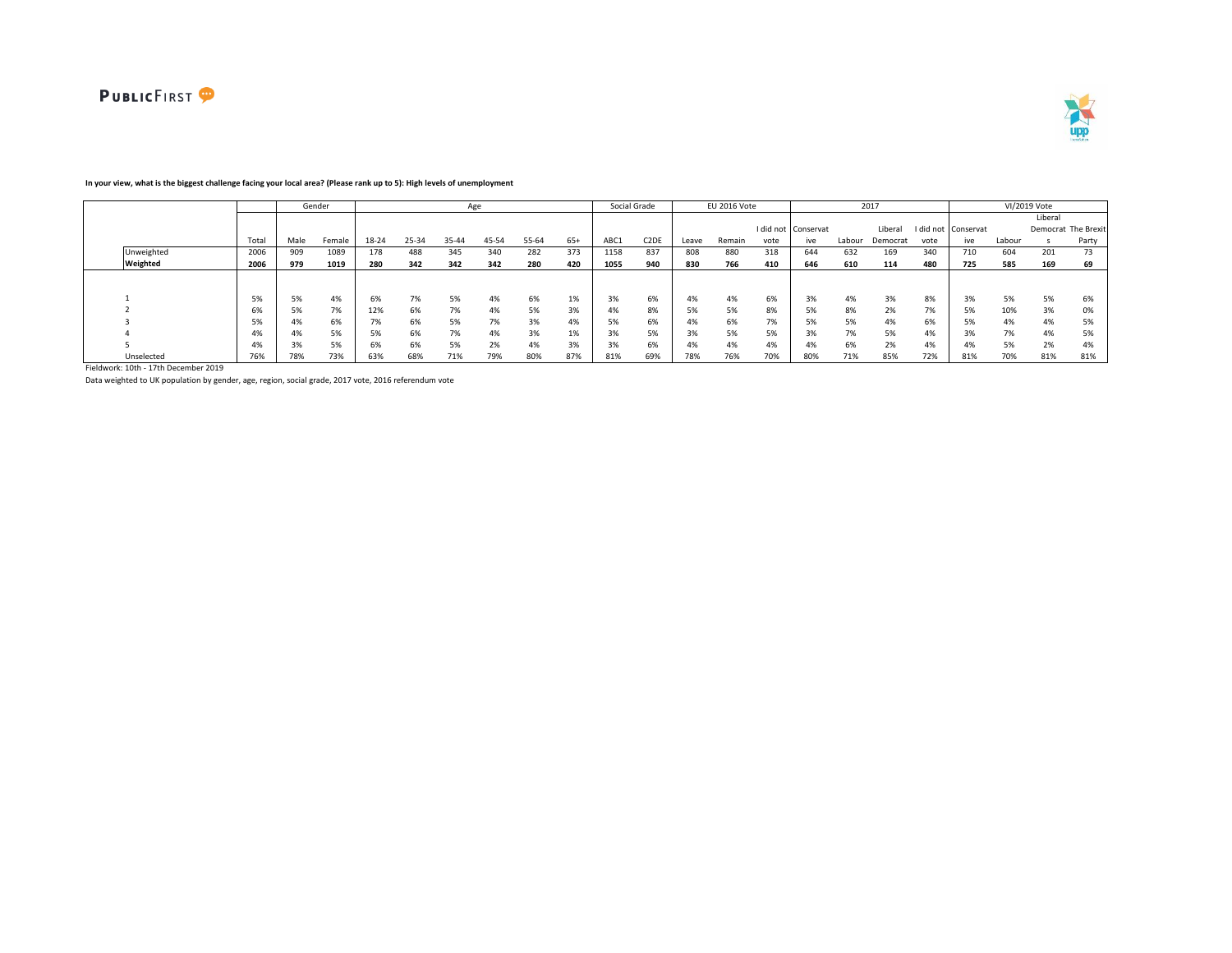

#### Total London South East South West East of England East Midlands Midlands Humber West Yorkshire and the North East North West Scotland Wales Northern Ireland Urban/City Suburbs Large Town Small town/village Rural Yes No Unweighted 2006 267 276 139 183 145 187 168 89 238 175 101 38 500 591 281 437 185 1180 808 Weighted 2006 | 282 272 160 180 140 180 160 80 222 170 100 60 | 497 583 281 432 198 | 1163 825 1 5% 5% 3% 6% 3% 3% 5% 6% 5% 5% 4% 8% 4% 6% 4% 6% 4% 4% 4% 6% 2 6% 5% 3% 3% 5% 5% 5% 6% 12% 9% 10% 8% 0% 7% 6% 4% 6% 3% 5% 7% 3 5% 4% 4% 6% 2% 7% 5% 7% 5% 8% 5% 2% 14% 5% 6% 6% 5% 4% 5% 6% 4 4% 5% 2% 1% 1% 4% 3% 6% 6% 8% 6% 5% 4% 7% 4% 6% 2% 2% 4% 5% 5 4% 3% 2% 5% 4% 2% 6% 4% 8% 3% 7% 6% 9% 7% 3% 4% 4% 6% 4% 5% Unselected 76% 78% 86% 77% 83% 78% 77% 72% 64% 68% 67% 71% 68% 68% 78% 74% 79% 81% 79% 72% Region **Example 20 and Total Contract Contract Contract Contract Contract Contract Contract Contract Contract Contract Contract Contract Contract Contract Contract Contract Contract Contract Contract Contract Contract Cont**

# **In your view, what is the biggest challenge facing your local area? (Please rank up to 5): High levels of unemployment**

Fieldwork: 10th - 17th December 2019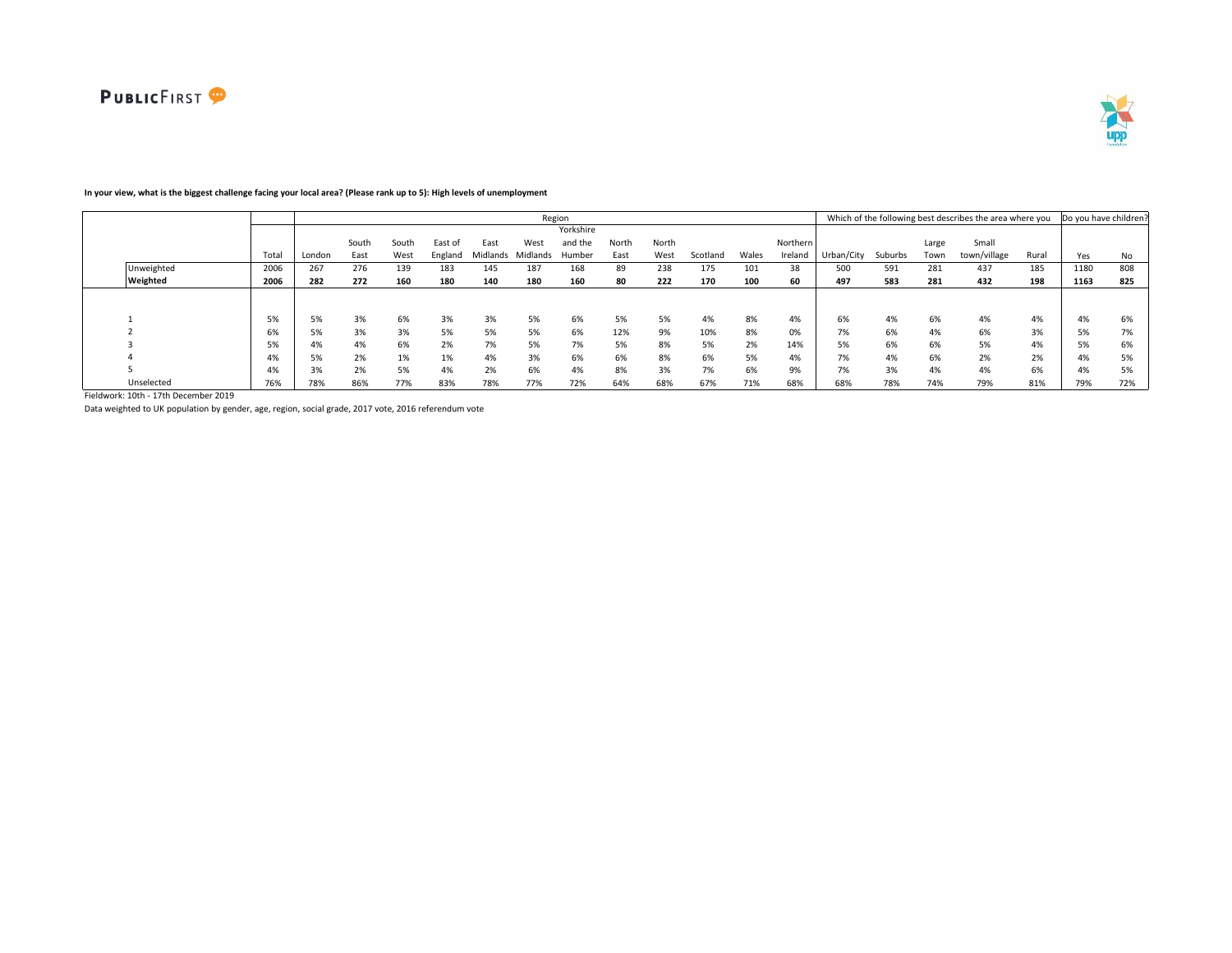



# **In your view, what is the biggest challenge facing your local area? (Please rank up to 5): Low quality of local schools**

|            |       |      | Gender |       |       | Age   |       |       |       |      | Social Grade      |       | EU 2016 Vote |      |                     |        | 2017     |      |                     |        | VI/2019 Vote |                     |
|------------|-------|------|--------|-------|-------|-------|-------|-------|-------|------|-------------------|-------|--------------|------|---------------------|--------|----------|------|---------------------|--------|--------------|---------------------|
|            |       |      |        |       |       |       |       |       |       |      |                   |       |              |      |                     |        |          |      |                     |        | Liberal      |                     |
|            |       |      |        |       |       |       |       |       |       |      |                   |       |              |      | I did not Conservat |        | Liberal  |      | I did not Conservat |        |              | Democrat The Brexit |
|            | Total | Male | Female | 18-24 | 25-34 | 35-44 | 45-54 | 55-64 | $65+$ | ABC1 | C <sub>2</sub> DE | Leave | Remain       | vote | ive                 | Labour | Democrat | vote | ive                 | Labour |              | Party               |
| Unweighted | 2006  | 909  | 1089   | 178   | 488   | 345   | 340   | 282   | 373   | 1158 | 837               | 808   | 880          | 318  | 644                 | 632    | 169      | 340  | 710                 | 604    | 201          | 73                  |
| Weighted   | 2006  | 979  | 1019   | 280   | 342   | 342   | 342   | 280   | 420   | 1055 | 940               | 830   | 766          | 410  | 646                 | 610    | 114      | 480  | 725                 | 585    | 169          | 69                  |
|            |       |      |        |       |       |       |       |       |       |      |                   |       |              |      |                     |        |          |      |                     |        |              |                     |
|            |       |      |        |       |       |       |       |       |       |      |                   |       |              |      |                     |        |          |      |                     |        |              |                     |
|            | 3%    | 3%   | 2%     | 4%    | 3%    |       | 3%    | 2%    | 1%    | 3%   | 2%                | 2%    | 4%           | 2%   | 20<br>2%            | 4%     | 2%       | 3%   | 2%                  | 4%     | 2%           | 4%                  |
|            | 3%    | 2%   | 4%     | 7%    | 5%    | 3%    | 3%    | 2%    | 1%    | 3%   | 4%                | 3%    | 3%           | 4%   |                     | 4%     | 3%       | 4%   | 3%                  | 5%     | 4%           | 1%                  |
|            | 4%    | 5%   | 3%     | 4%    | 7%    | 5%    | 3%    | 2%    | 1%    | 3%   | 5%                | 3%    | 4%           | 6%   | 3%                  | 4%     | 4%       | 5%   | 3%                  | 4%     | 4%           | 4%                  |
|            | 4%    | 3%   | 5%     | 6%    | 6%    | 3%    | 5%    | 3%    | 1%    | 4%   | 4%                | 3%    | 4%           | 5%   | 770                 | 5%     | 6%       | 4%   | 3%                  | 5%     | 3%           | 20/<br>270          |
|            | 4%    | 4%   | 4%     | 8%    | 4%    | 4%    | 3%    | 3%    | 2%    | 3%   | 5%                | 3%    | 4%           | 5%   |                     | 5%     | 4%       | 3%   | 3%                  | 4%     | 3%           | 8%                  |
| Unselected | 82%   | 84%  | 81%    | 70%   | 76%   | 80%   | 83%   | 89%   | 94%   | 84%  | 81%               | 85%   | 81%          | 79%  | 87%                 | 79%    | 80%      | 81%  | 86%                 | 78%    | 83%          | 81%                 |

Fieldwork: 10th - 17th December 2019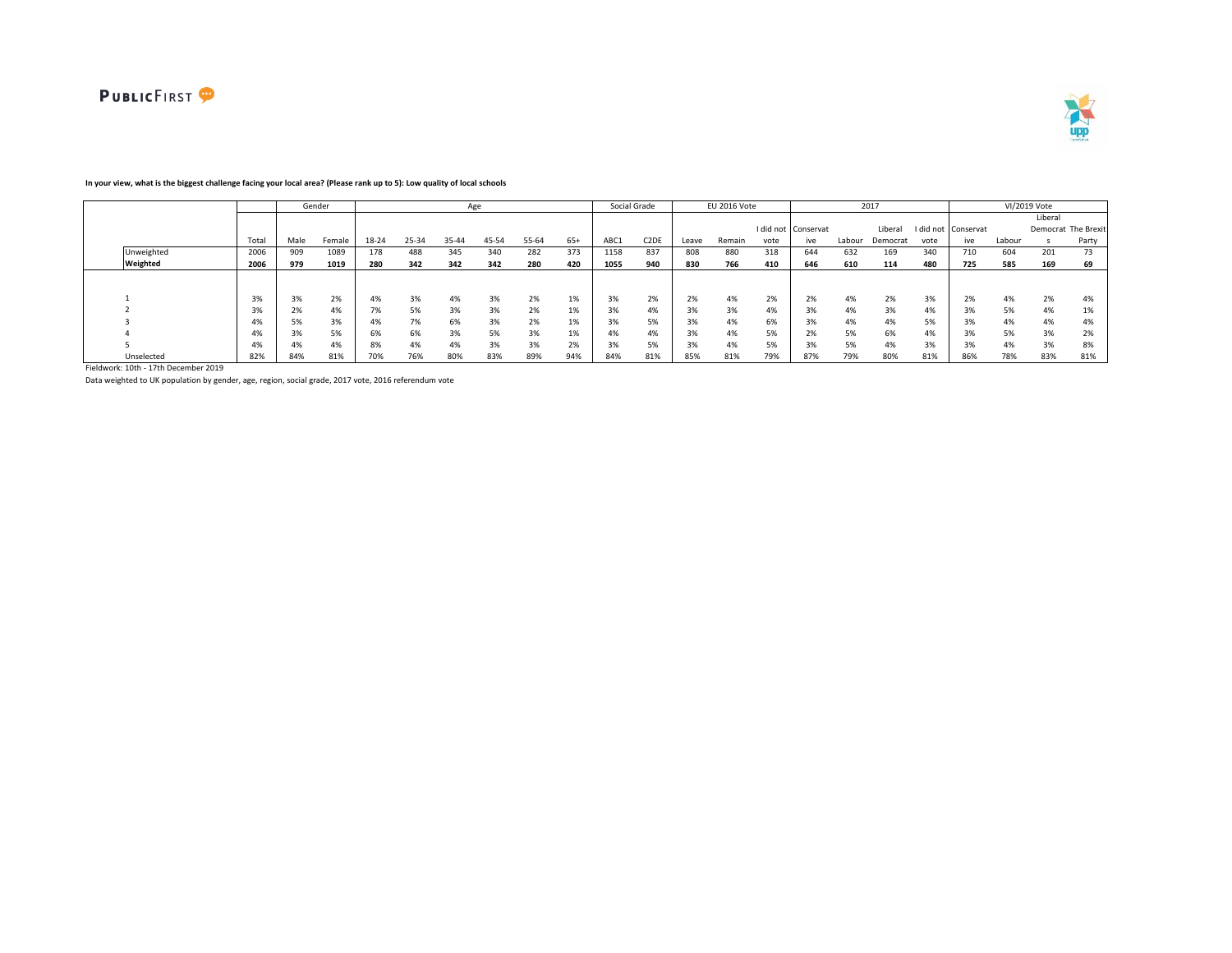



# **In your view, what is the biggest challenge facing your local area? (Please rank up to 5): Low quality of local schools**

|            |       |        |       |       |         |          |          | Region    |       |       |          |       |          |            |         |       | Which of the following best describes the area where you |       | Do you have children? |     |
|------------|-------|--------|-------|-------|---------|----------|----------|-----------|-------|-------|----------|-------|----------|------------|---------|-------|----------------------------------------------------------|-------|-----------------------|-----|
|            |       |        |       |       |         |          |          | Yorkshire |       |       |          |       |          |            |         |       |                                                          |       |                       |     |
|            |       |        | South | South | East of | East     | West     | and the   | North | North |          |       | Northern |            |         | Large | Small                                                    |       |                       |     |
|            | Total | London | East  | West  | England | Midlands | Midlands | Humber    | East  | West  | Scotland | Wales | Ireland  | Urban/City | Suburbs | Town  | town/village                                             | Rural | Yes                   | No  |
| Unweighted | 2006  | 267    | 276   | 139   | 183     | 145      | 187      | 168       | 89    | 238   | 175      | 101   | 38       | 500        | 591     | 281   | 437                                                      | 185   | 1180                  | 808 |
| Weighted   | 2006  | 282    | 272   | 160   | 180     | 140      | 180      | 160       | 80    | 222   | 170      | 100   | 60       | 497        | 583     | 281   | 432                                                      | 198   | 1163                  | 825 |
|            |       |        |       |       |         |          |          |           |       |       |          |       |          |            |         |       |                                                          |       |                       |     |
|            |       |        |       |       |         |          |          |           |       |       |          |       |          |            |         |       |                                                          |       |                       |     |
|            | 3%    | 3%     | 4%    | 2%    | 1%      | 0%       | 3%       | 5%        | 3%    | 3%    | 1%       | 3%    | 1%       | 3%         | 2%      | 3%    | 3%                                                       | 1%    | 2%                    | 3%  |
|            | 3%    | 4%     | 3%    | 3%    | 3%      | 5%       | 3%       | 5%        | 4%    | 4%    | 2%       | 3%    | 0%       | 6%         | 3%      | 2%    | 2%                                                       | 2%    | 3%                    | 4%  |
|            | 4%    | 3%     | 5%    | 2%    | 6%      | 7%       | 6%       | 4%        | 5%    | 4%    | 0%       | 4%    | 0%       | 4%         | 4%      | 6%    | 3%                                                       | 2%    | 4%                    | 4%  |
|            | 4%    | 5%     | 4%    | 4%    | 2%      | 4%       | 3%       | 3%        | 2%    | 5%    | 3%       | 4%    | 6%       | 6%         | 3%      | 5%    | 2%                                                       | 3%    | 4%                    | 4%  |
|            | 4%    | 6%     | 4%    | 4%    | 4%      | 2%       | 2%       | 3%        | 8%    | 2%    | 4%       | 4%    | 6%       | 4%         | 4%      | 3%    | 5%                                                       | 3%    | 4%                    | 4%  |
| Unselected | 82%   | 79%    | 81%   | 86%   | 84%     | 81%      | 83%      | 80%       | 78%   | 82%   | 90%      | 82%   | 87%      | 78%        | 84%     | 82%   | 85%                                                      | 88%   | 83%                   | 82% |

Fieldwork: 10th - 17th December 2019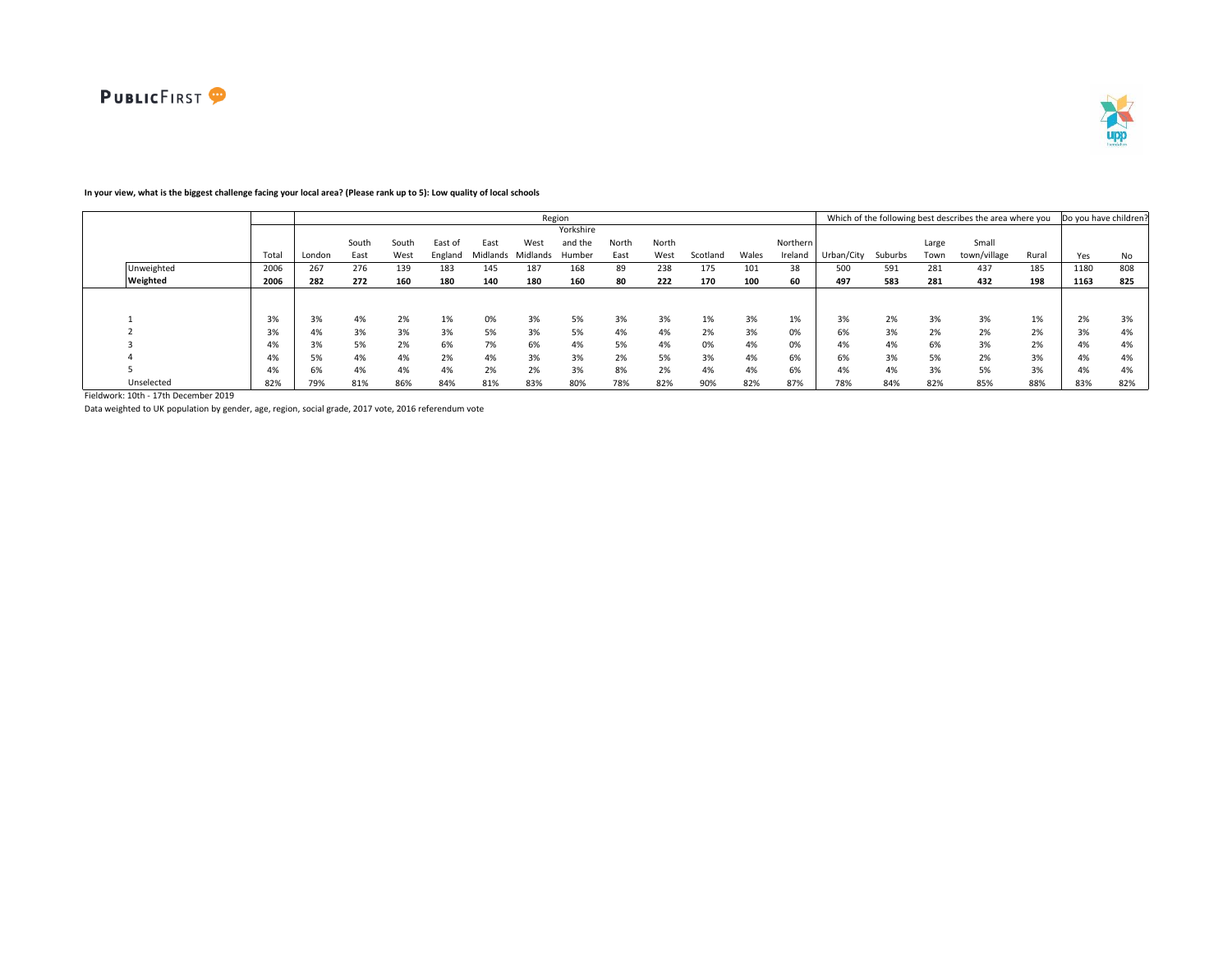



|            |              |      | Gender |       |       |       | Age   |       |       |      | Social Grade      |       | EU 2016 Vote |      |                     |        | 2017     |           |           |        | VI/2019 Vote |                     |
|------------|--------------|------|--------|-------|-------|-------|-------|-------|-------|------|-------------------|-------|--------------|------|---------------------|--------|----------|-----------|-----------|--------|--------------|---------------------|
|            |              |      |        |       |       |       |       |       |       |      |                   |       |              |      |                     |        |          |           |           |        | Liberal      |                     |
|            |              |      |        |       |       |       |       |       |       |      |                   |       |              |      | I did not Conservat |        | Liberal  | I did not | Conservat |        |              | Democrat The Brexit |
|            | Total        | Male | Female | 18-24 | 25-34 | 35-44 | 45-54 | 55-64 | $65+$ | ABC1 | C <sub>2</sub> DE | Leave | Remain       | vote | ive                 | Labour | Democrat | vote      | ive       | Labour |              | Party               |
| Unweighted | 2006         | 909  | 1089   | 178   | 488   | 345   | 340   | 282   | 373   | 1158 | 837               | 808   | 880          | 318  | 644                 | 632    | 169      | 340       | 710       | 604    | 201          | 73                  |
| Weighted   | 2006         | 979  | 1019   | 280   | 342   | 342   | 342   | 280   | 420   | 1055 | 940               | 830   | 766          | 410  | 646                 | 610    | 114      | 480       | 725       | 585    | 169          | 69                  |
|            |              |      |        |       |       |       |       |       |       |      |                   |       |              |      |                     |        |          |           |           |        |              |                     |
|            | 16%          | 17%  | 15%    | 11%   | 13%   | 16%   | 12%   | 16%   | 23%   | 16%  | 15%               | 16%   | 16%          | 13%  | 17%                 | 16%    | 13%      | 13%       | 18%       | 16%    | 15%          | 7%                  |
|            |              | 11%  | 11%    | 12%   | 10%   | 10%   | 10%   | 11%   | 14%   | 13%  | 9%                | 11%   | 12%          | 10%  | 13%                 | 12%    | 15%      | 9%        | 11%       | 12%    | 12%          | 11%                 |
|            | Qº/          |      | 9%     | 7%    | 9%    | 9%    | 8%    | 8%    | 11%   | 10%  | 8%                | 10%   | 9%           | 6%   | 10%                 | 9%     | 10%      | 7%        |           | 9%     | 7%           | 16%                 |
|            | 70/          |      | 6%     | 5%    | 8%    | 8%    | 6%    | 8%    | 4%    | 7%   | 7%                | 9%    | 6%           | 5%   | 8%                  | 6%     | 7%       | 4%        |           | 6%     | 8%           | 10%                 |
|            | $\mathbf{a}$ |      | 7%     | 10%   | 10%   | 5%    | 7%    | 4%    | 6%    | 6%   | 8%                | 5%    | 7%           | 10%  | 6%                  | 6%     | 4%       | 10%       |           | 6%     | 5%           | 5%                  |
| Unselected | 51%          | 51%  | 51%    | 56%   | 50%   | 53%   | 56%   | 52%   | 43%   | 49%  | 53%               | 49%   | 50%          | 56%  | 46%                 | 52%    | 52%      | 56%       | 49%       | 50%    | 53%          | 52%                 |

### **In your view, what is the biggest challenge facing your local area? (Please rank up to 5): Ability to accesslocal NHS services quickly**

Fieldwork: 10th - 17th December 2019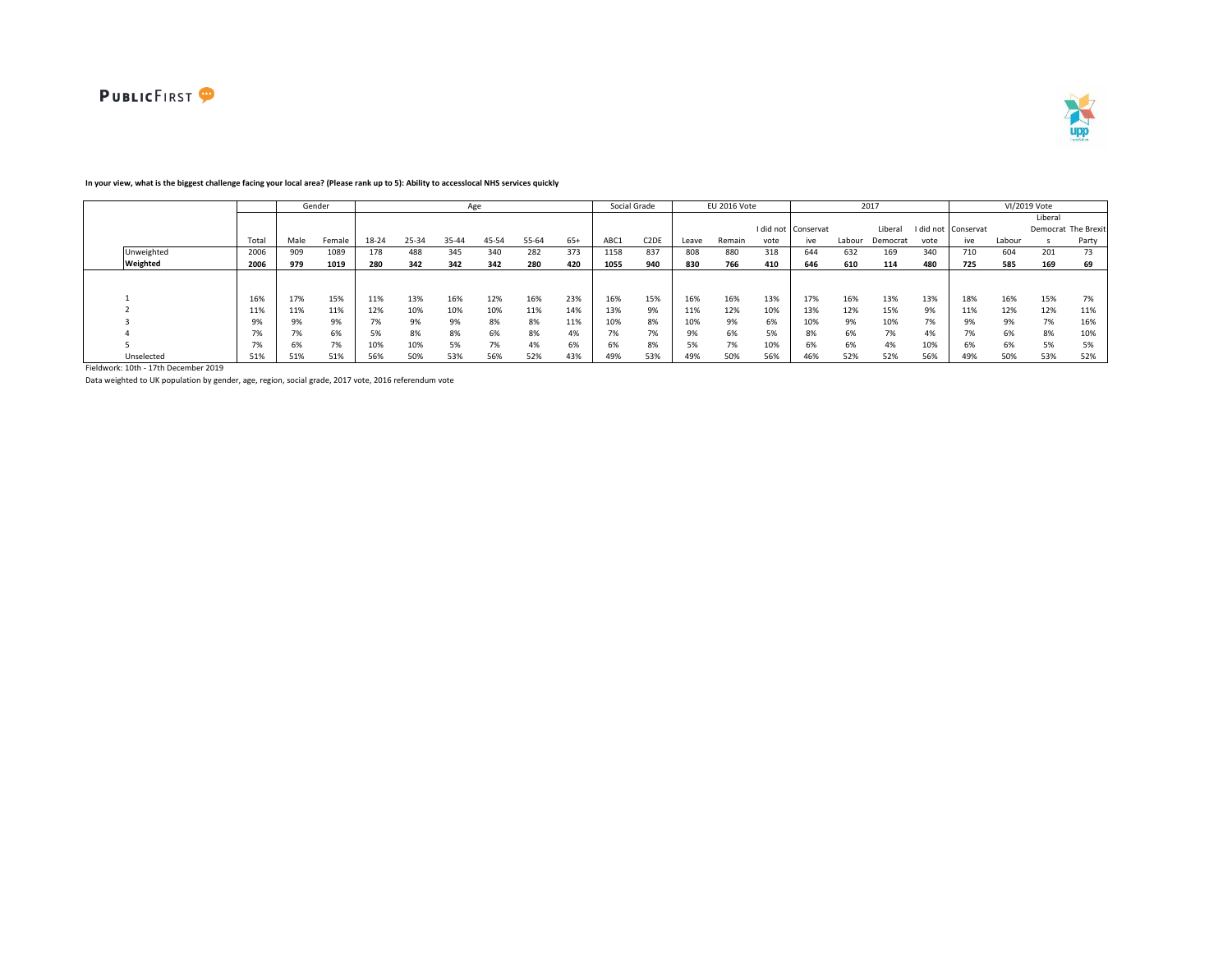

#### Total London South East South West East of England East Midlands Midlands Humber West Yorkshire and the North East North West Scotland Wales Northern Ireland Urban/City Suburbs Large Town Small town/village Rural Yes No Unweighted 2006 267 276 139 183 145 187 168 89 238 175 101 38 500 591 281 437 185 1180 808 Weighted 2006 | 282 272 160 180 140 180 160 80 222 170 100 60 | 497 583 281 432 198 | 1163 825 1 16% 15% 11% 13% 19% 15% 14% 17% 18% 19% 13% 20% 24% 13% 14% 17% 19% 17% 17% 13% 2 11% 11% 14% 15% 11% 12% 12% 7% 5% 10% 11% 10% 13% 10% 10% 13% 10% 17% 11% 11% 3 9% 8% 11% 12% 9% 8% 7% 9% 12% 9% 7% 7% 5% 8% 10% 7% 9% 10% 10% 8% 4 7% | 7% 9% 7% 5% 6% 9% 4% 4% 9% 8% 7% 5% 1% | 5% 7% 9% 7% 5% | 7% 7% 5 7% 6% 7% 8% 7% 6% 9% 7% 1% 4% 5% 12% 11% 6% 7% 9% 6% 7% 6% 7% Unselected 51% 52% 50% 47% 48% 50% 53% 57% 56% 49% 56% 46% 46% 57% 53% 45% 49% 45% 49% 53% Region **Example 20 and Total Contract Contract Contract Contract Contract Contract Contract Contract Contract Contract Contract Contract Contract Contract Contract Contract Contract Contract Contract Contract Contract Cont**

### **In your view, what is the biggest challenge facing your local area? (Please rank up to 5): Ability to accesslocal NHS services quickly**

Fieldwork: 10th - 17th December 2019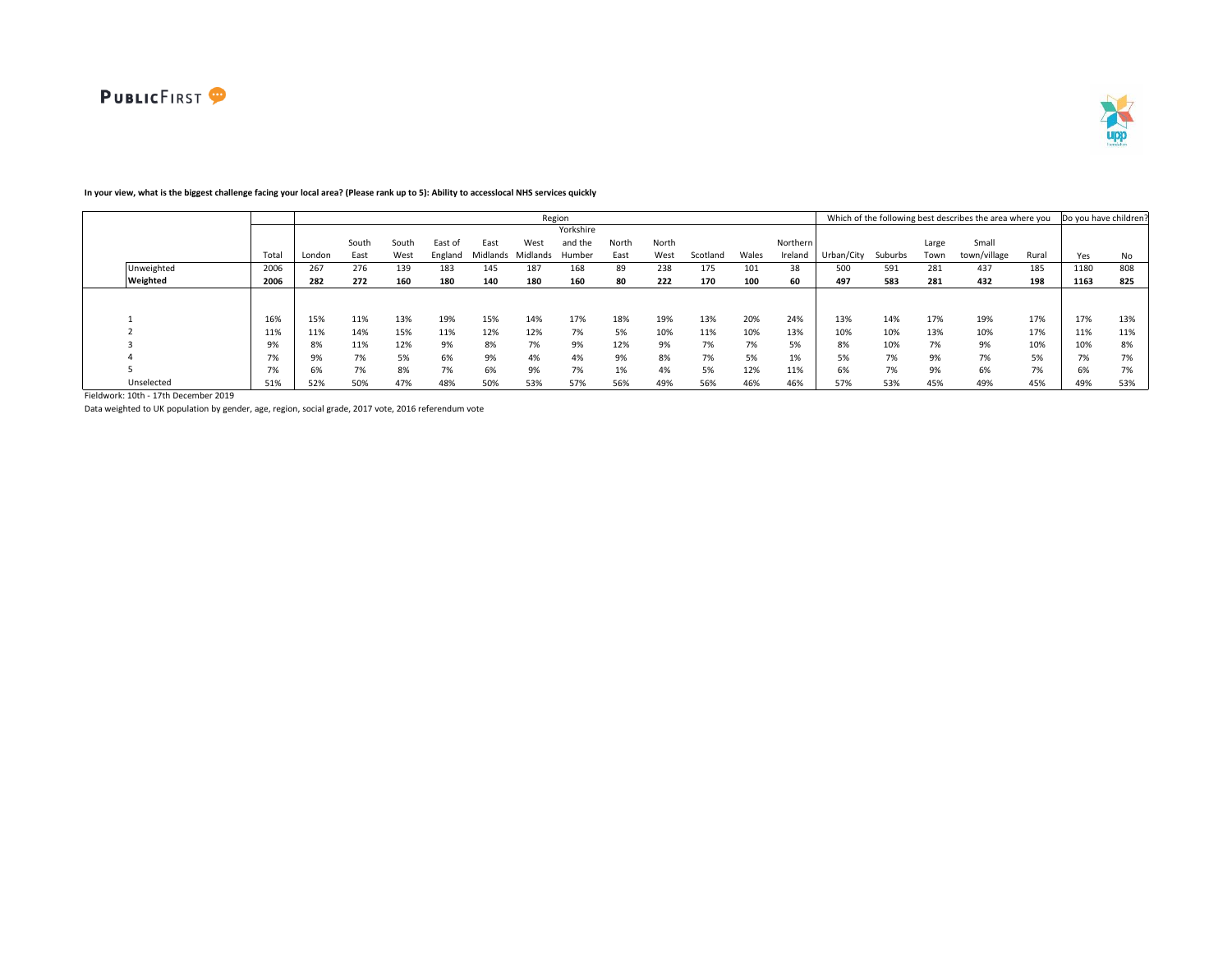



|            |                   |      | Gender |       |       |       | Age   |       |       |              | Social Grade      |       | EU 2016 Vote |      |                     |        | 2017     |           |           |        | VI/2019 Vote |                     |
|------------|-------------------|------|--------|-------|-------|-------|-------|-------|-------|--------------|-------------------|-------|--------------|------|---------------------|--------|----------|-----------|-----------|--------|--------------|---------------------|
|            |                   |      |        |       |       |       |       |       |       |              |                   |       |              |      |                     |        |          |           |           |        | Liberal      |                     |
|            |                   |      |        |       |       |       |       |       |       |              |                   |       |              |      | I did not Conservat |        | Liberal  | I did not | Conservat |        |              | Democrat The Brexit |
|            | Total             | Male | Female | 18-24 | 25-34 | 35-44 | 45-54 | 55-64 | $65+$ | ABC1         | C <sub>2</sub> DE | Leave | Remain       | vote | ive                 | Labour | Democrat | vote      | ive       | Labour |              | Party               |
| Unweighted | 2006              | 909  | 1089   | 178   | 488   | 345   | 340   | 282   | 373   | 1158         | 837               | 808   | 880          | 318  | 644                 | 632    | 169      | 340       | 710       | 604    | 201          | 73                  |
| Weighted   | 2006              | 979  | 1019   | 280   | 342   | 342   | 342   | 280   | 420   | 1055         | 940               | 830   | 766          | 410  | 646                 | 610    | 114      | 480       | 725       | 585    | 169          | 69                  |
|            |                   |      |        |       |       |       |       |       |       |              |                   |       |              |      |                     |        |          |           |           |        |              |                     |
|            | 6%                | 5%   | 7%     | 7%    | 6%    | 7%    | 5%    | 5%    | 5%    | 5%           | 7%                | 6%    | 6%           | 5%   | 5%                  | 7%     | 5%       | 5%        | 5%        | 7%     | 6%           | 2%                  |
|            |                   |      | 9%     | 10%   | 8%    | 9%    | 9%    | 9%    | 10%   | 9%           | 10%               | 9%    | 9%           | 10%  | 10%                 | 10%    | 8%       | 8%        | 10%       | 8%     | 7%           | 10%                 |
|            | 8%                | 6%   | 10%    | 7%    | 9%    | 8%    | 7%    | 8%    | 10%   | 8%           | 9%                | 8%    | 8%           | 8%   | 9%                  | 9%     | 8%       | 7%        | 8%        | 10%    | 9%           | 6%                  |
|            | $\rightarrow$ 0.4 | 8%   | 6%     | 6%    | 5%    | 9%    | 6%    | 7%    | 10%   | 8%           | 7%                | 8%    | 7%           | 5%   | x%                  | 7%     | 7%       | 7%        |           | 5%     | 10%          | 9%                  |
|            | 6%                |      | 6%     | 5%    | 6%    | 6%    | 8%    | 8%    | 5%    | $\mathbf{a}$ | 5%                | 7%    | 7%           | 4%   | 6%                  | 6%     | 9%       | 5%        |           | 7%     | 7%           | 7%                  |
| Unselected | 63%               | 65%  | 61%    | 65%   | 65%   | 61%   | 65%   | 64%   | 60%   | 64%          | 63%               | 61%   | 62%          | 69%  | 62%                 | 61%    | 64%      | 68%       | 63%       | 62%    | 61%          | 65%                 |

### **In your view, what is the biggest challenge facing your local area? (Please rank up to 5): Youth facilities / things for young people to do**

Fieldwork: 10th - 17th December 2019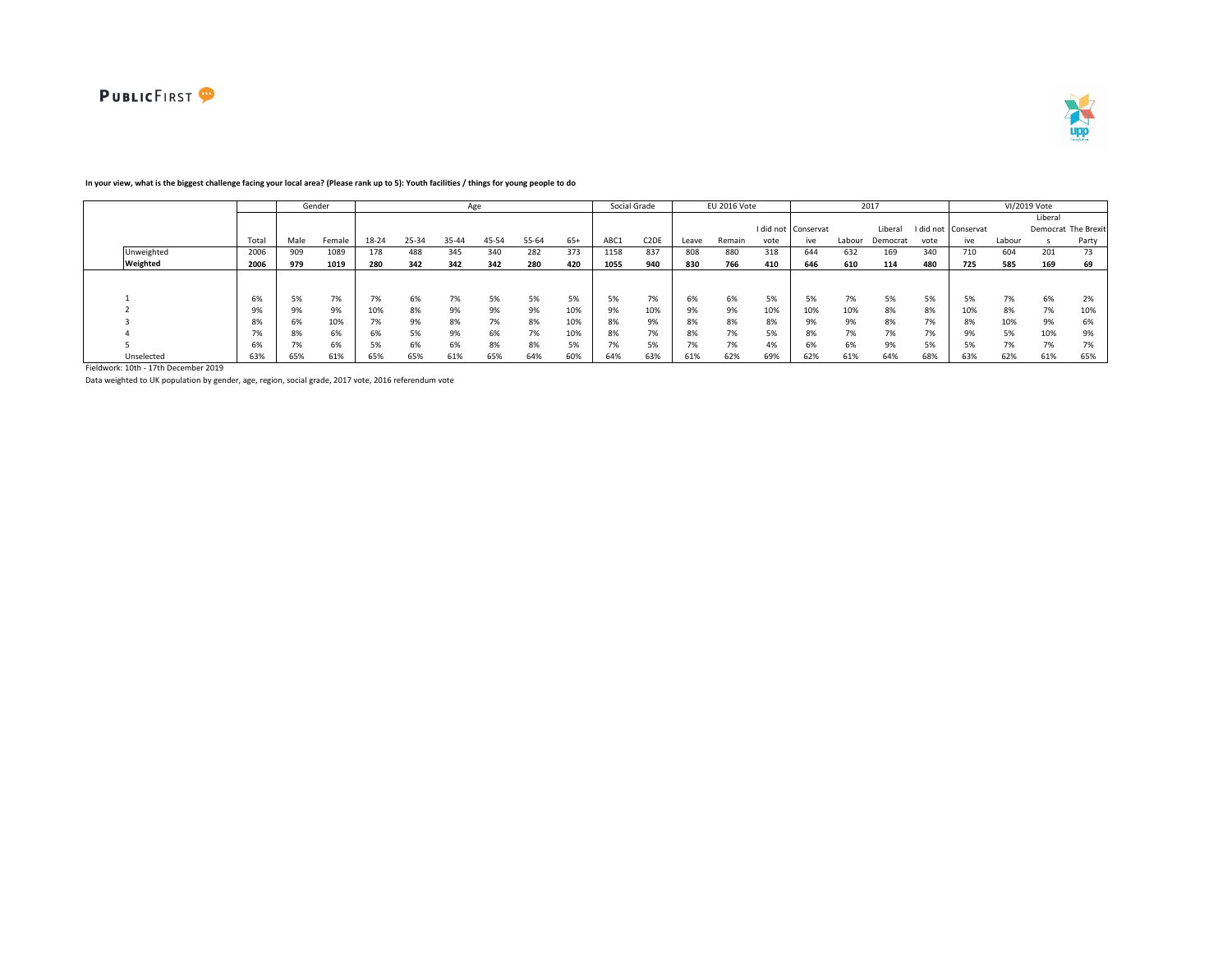

|            |      |        |       |       |         |          |          | Region    |       |       |          |       |          |            |         |       | Which of the following best describes the area where you |       | Do you have children? |     |
|------------|------|--------|-------|-------|---------|----------|----------|-----------|-------|-------|----------|-------|----------|------------|---------|-------|----------------------------------------------------------|-------|-----------------------|-----|
|            |      |        |       |       |         |          |          | Yorkshire |       |       |          |       |          |            |         |       |                                                          |       |                       |     |
|            |      |        | South | South | East of | East     | West     | and the   | North | North |          |       | Northern |            |         | Large | Small                                                    |       |                       |     |
|            | Tota | London | East  | West  | England | Midlands | Midlands | Humber    | East  | West  | Scotland | Wales | Ireland  | Urban/City | Suburbs | Town  | town/village                                             | Rural | Yes                   | No  |
| Unweighted | 2006 | 267    | 276   | 139   | 183     | 145      | 187      | 168       | 89    | 238   | 175      | 101   | 38       | 500        | 591     | 281   | 437                                                      | 185   | 1180                  | 808 |
| Weighted   | 2006 | 282    | 272   | 160   | 180     | 140      | 180      | 160       | 80    | 222   | 170      | 100   | 60       | 497        | 583     | 281   | 432                                                      | 198   | 1163                  | 825 |
|            |      |        |       |       |         |          |          |           |       |       |          |       |          |            |         |       |                                                          |       |                       |     |
|            |      |        |       |       |         |          |          |           |       |       |          |       |          |            |         |       |                                                          |       |                       |     |
|            | 6%   | 5%     | 6%    | 3%    | 6%      | 8%       | 7%       | 8%        | 9%    | 7%    | 6%       | 5%    | 2%       | 5%         | 7%      | 4%    | 8%                                                       | 5%    | 7%                    | 5%  |
|            | 9%   | 4%     | 9%    | 10%   | 9%      | 12%      | 11%      | 7%        | 10%   | 12%   | 9%       | 5%    | 23%      | 7%         | 11%     | 9%    | 11%                                                      | 6%    | 11%                   | 7%  |
|            | 8%   | 9%     | 6%    | 8%    | 8%      | 8%       | 7%       | 9%        | 10%   | 8%    | 9%       | 13%   | 8%       | 8%         | 8%      | 8%    | 9%                                                       | 7%    | 10%                   | 6%  |
|            | 7%   | 9%     | 8%    | 8%    | 6%      | 9%       | 8%       | 7%        | 5%    | 6%    | 2%       | 3%    | 14%      | 6%         | 8%      | 6%    | 7%                                                       | 11%   | 8%                    | 5%  |
|            | 6%   | 5%     | 3%    | 8%    | 6%      | 6%       | 6%       | 8%        | 10%   | 9%    | 7%       | 7%    | 4%       | 6%         | 6%      | 7%    | 7%                                                       | 5%    | 7%                    | 5%  |
| Unselected | 63%  | 68%    | 69%   | 63%   | 65%     | 56%      | 62%      | 61%       | 56%   | 58%   | 67%      | 67%   | 51%      | 68%        | 60%     | 66%   | 58%                                                      | 67%   | 57%                   | 72% |

# **In your view, what is the biggest challenge facing your local area? (Please rank up to 5): Youth facilities / things for young people to do**

Fieldwork: 10th - 17th December 2019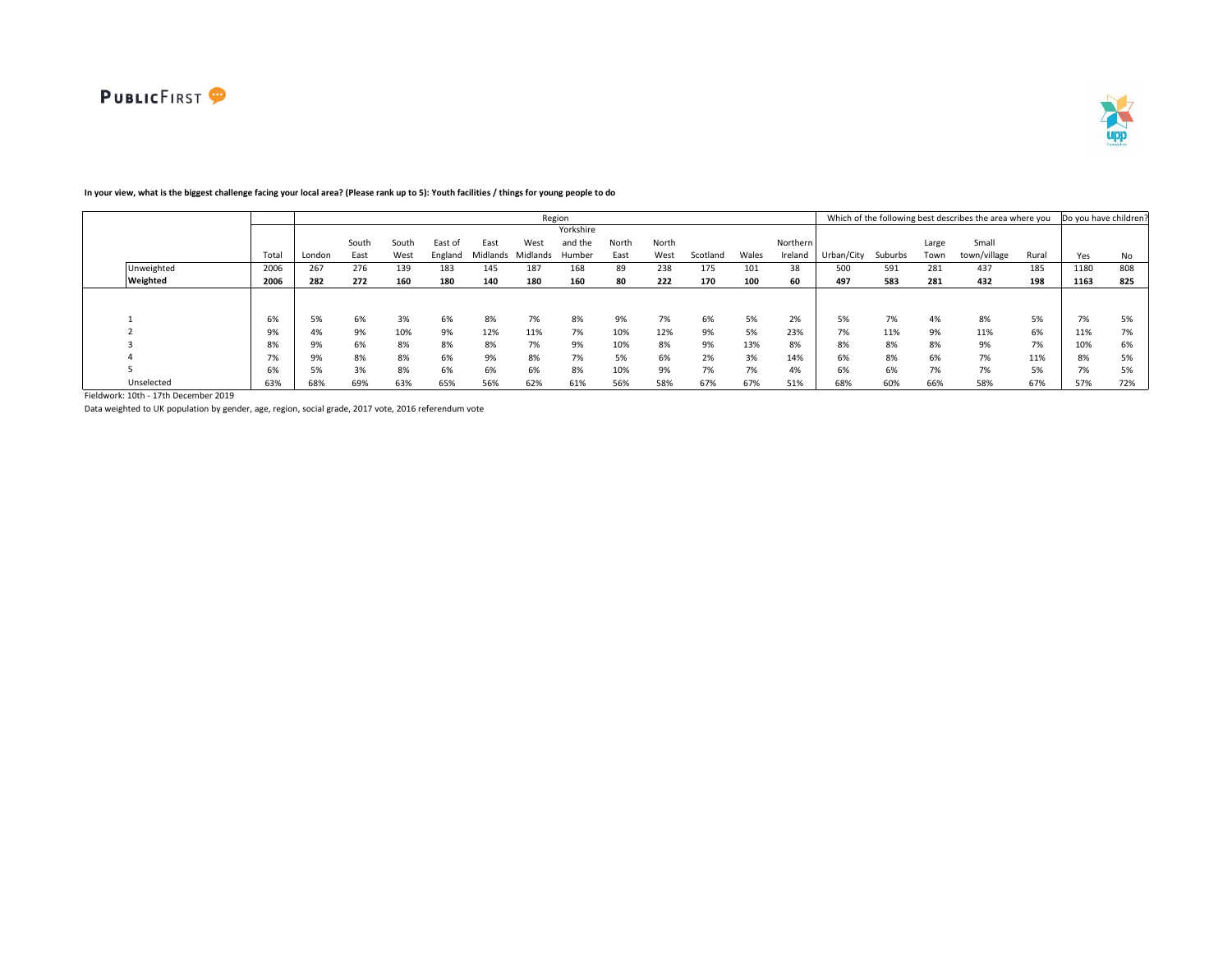



### **In your view, what is the biggest challenge facing your local area? (Please rank up to 5): Homelessness**

|            |       |      | Gender |       |       | Age   |       |       |       |      | Social Grade      |       | EU 2016 Vote |      |                     |        | 2017     |      |                     |        | VI/2019 Vote |                     |
|------------|-------|------|--------|-------|-------|-------|-------|-------|-------|------|-------------------|-------|--------------|------|---------------------|--------|----------|------|---------------------|--------|--------------|---------------------|
|            |       |      |        |       |       |       |       |       |       |      |                   |       |              |      |                     |        |          |      |                     |        | Liberal      |                     |
|            |       |      |        |       |       |       |       |       |       |      |                   |       |              |      | I did not Conservat |        | Liberal  |      | I did not Conservat |        |              | Democrat The Brexit |
|            | Total | Male | Female | 18-24 | 25-34 | 35-44 | 45-54 | 55-64 | $65+$ | ABC1 | C <sub>2</sub> DE | Leave | Remain       | vote | ive                 | Labour | Democrat | vote | ive                 | Labour |              | Party               |
| Unweighted | 2006  | 909  | 1089   | 178   | 488   | 345   | 340   | 282   | 373   | 1158 | 837               | 808   | 880          | 318  | 644                 | 632    | 169      | 340  | 710                 | 604    | 201          | 73                  |
| Weighted   | 2006  | 979  | 1019   | 280   | 342   | 342   | 342   | 280   | 420   | 1055 | 940               | 830   | 766          | 410  | 646                 | 610    | 114      | 480  | 725                 | 585    | 169          | 69                  |
|            |       |      |        |       |       |       |       |       |       |      |                   |       |              |      |                     |        |          |      |                     |        |              |                     |
|            |       |      |        |       |       |       |       |       |       |      |                   |       |              |      |                     |        |          |      |                     |        |              |                     |
|            | 6%    | 4%   | 8%     | 14%   | 7%    | 4%    | 5%    | 3%    | 5%    | 5%   | 8%                | 5%    | 6%           | 10%  | 5%                  | 8%     | 6%       | 6%   | 3%                  | 8%     | 6%           | 14%                 |
|            | 6%    | 4%   | 8%     | 7%    | 9%    |       | 7%    | 6%    | 4%    | 5%   | 7%                | 6%    | 6%           | 8%   |                     | 7%     | 3%       | 8%   | 5%                  | 7%     | 4%           | 8%                  |
|            | 5%    | 5%   | 5%     | 5%    | 7%    | 7%    | 5%    | 5%    | 4%    | 5%   | 6%                | 3%    | 7%           | 7%   | 4%                  | 9%     | 3%       | 5%   | 4%                  | 9%     | 2%           | 170                 |
|            | 6%    | 5%   | 7%     | 10%   | 6%    | 6%    | 5%    | 4%    | 5%    | 6%   | 6%                | 5%    | 6%           | 7%   | 6%                  | 6%     | 3%       | 6%   | 5%                  | 7%     | 9%           | 170                 |
|            | 5%    | 4%   | 5%     | 8%    | 5%    | 4%    | 2%    | 4%    | 4%    |      | 5%                | 5%    | 5%           | 4%   |                     | 5%     | 7%       | 4%   |                     | 5%     | 4%           |                     |
| Unselected | 71%   | 77%  | 67%    | 56%   | 65%   | 73%   | 76%   | 79%   | 78%   | 75%  | 68%               | 76%   | 70%          | 65%  | 77%                 | 65%    | 78%      | 70%  | 78%                 | 64%    | 75%          | 72%                 |

Fieldwork: 10th - 17th December 2019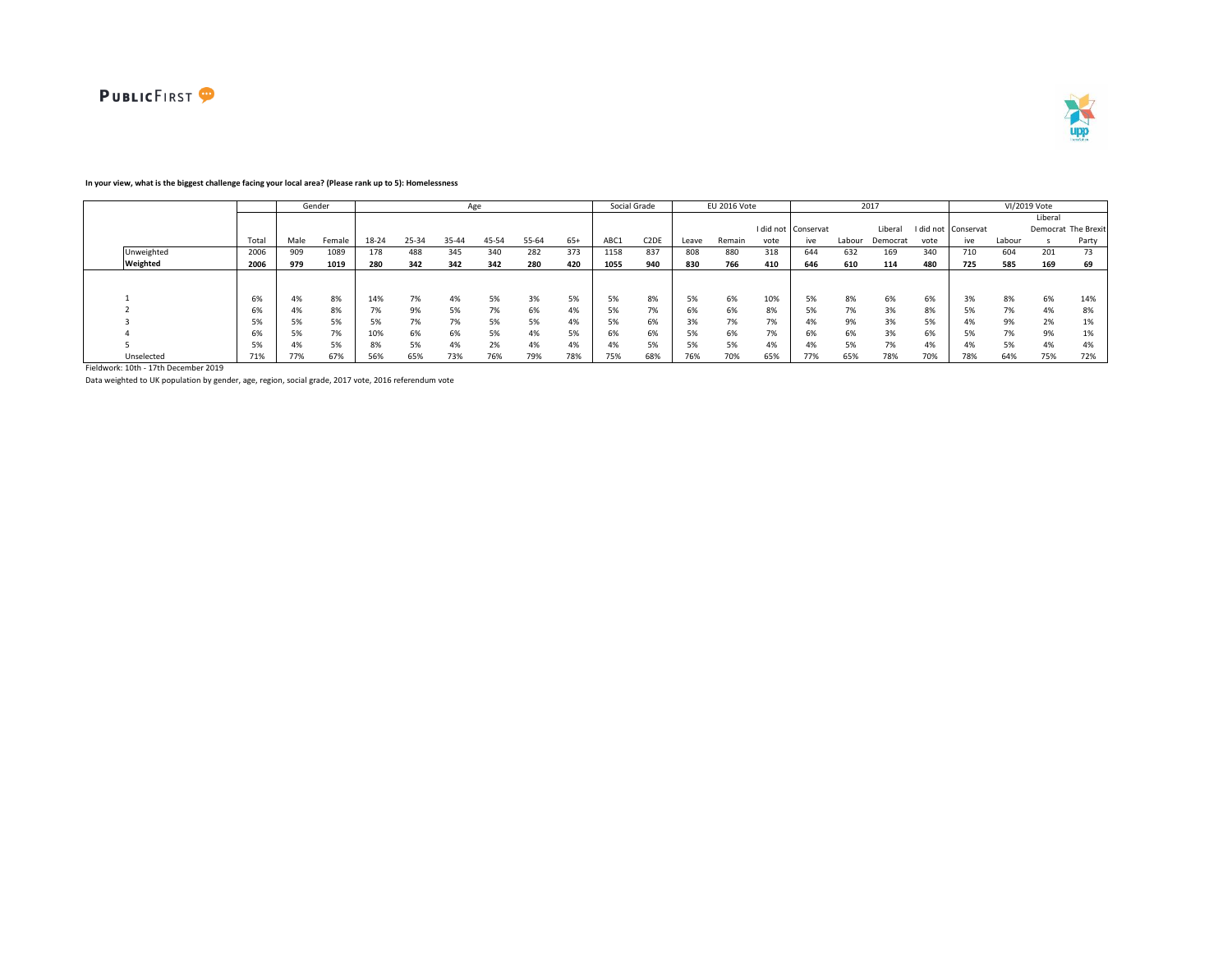

# **In your view, what is the biggest challenge facing your local area? (Please rank up to 5): Homelessness**

|            |       |        |       |       |         |          |          | Region    |       |       |          |       |          |            |         |       | Which of the following best describes the area where you |       | Do you have children? |     |
|------------|-------|--------|-------|-------|---------|----------|----------|-----------|-------|-------|----------|-------|----------|------------|---------|-------|----------------------------------------------------------|-------|-----------------------|-----|
|            |       |        |       |       |         |          |          | Yorkshire |       |       |          |       |          |            |         |       |                                                          |       |                       |     |
|            |       |        | South | South | East of | East     | West     | and the   | North | North |          |       | Northern |            |         | Large | Small                                                    |       |                       |     |
|            | Total | London | East  | West  | England | Midlands | Midlands | Humber    | East  | West  | Scotland | Wales | Ireland  | Urban/City | Suburbs | Town  | town/village                                             | Rural | Yes                   | No  |
| Unweighted | 2006  | 267    | 276   | 139   | 183     | 145      | 187      | 168       | 89    | 238   | 175      | 101   | 38       | 500        | 591     | 281   | 437                                                      | 185   | 1180                  | 808 |
| Weighted   | 2006  | 282    | 272   | 160   | 180     | 140      | 180      | 160       | 80    | 222   | 170      | 100   | 60       | 497        | 583     | 281   | 432                                                      | 198   | 1163                  | 825 |
|            |       |        |       |       |         |          |          |           |       |       |          |       |          |            |         |       |                                                          |       |                       |     |
|            |       |        |       |       |         |          |          |           |       |       |          |       |          |            |         |       |                                                          |       |                       |     |
|            | 6%    | 5%     | 6%    | 7%    | 2%      | 4%       | 11%      | 10%       | 6%    | 6%    | 4%       | 9%    | 10%      | 9%         | 7%      | 6%    | 3%                                                       | 6%    | 6%                    | 7%  |
|            | 6%    | 9%     | 7%    | 9%    | 5%      | 4%       | 5%       | 7%        | 5%    | 6%    | 3%       | 1%    | 12%      | 9%         | 7%      | 8%    | 4%                                                       | 2%    | 6%                    | 6%  |
|            | 5%    | 5%     | 5%    | 3%    | 6%      | 8%       | 6%       | 8%        | 2%    | 5%    | 6%       | 5%    | 2%       | 6%         | 6%      | 4%    | 6%                                                       | 5%    | 5%                    | 6%  |
|            | 6%    | 7%     | 5%    | 4%    | 9%      | 3%       | 8%       | 3%        | 6%    | 7%    | 5%       | 7%    | 5%       | 8%         | 7%      | 6%    | 4%                                                       | 3%    | 6%                    | 6%  |
|            | 5%    | 5%     | 5%    | 4%    | 3%      | 6%       | 6%       | 4%        | 2%    | 6%    | 4%       | 2%    | 7%       | 7%         | 4%      | 5%    | 3%                                                       | 3%    | 4%                    | 5%  |
| Unselected | 71%   | 70%    | 70%   | 73%   | 75%     | 74%      | 64%      | 67%       | 78%   | 71%   | 78%      | 76%   | 65%      | 62%        | 69%     | 71%   | 81%                                                      | 82%   | 73%                   | 70% |

Fieldwork: 10th - 17th December 2019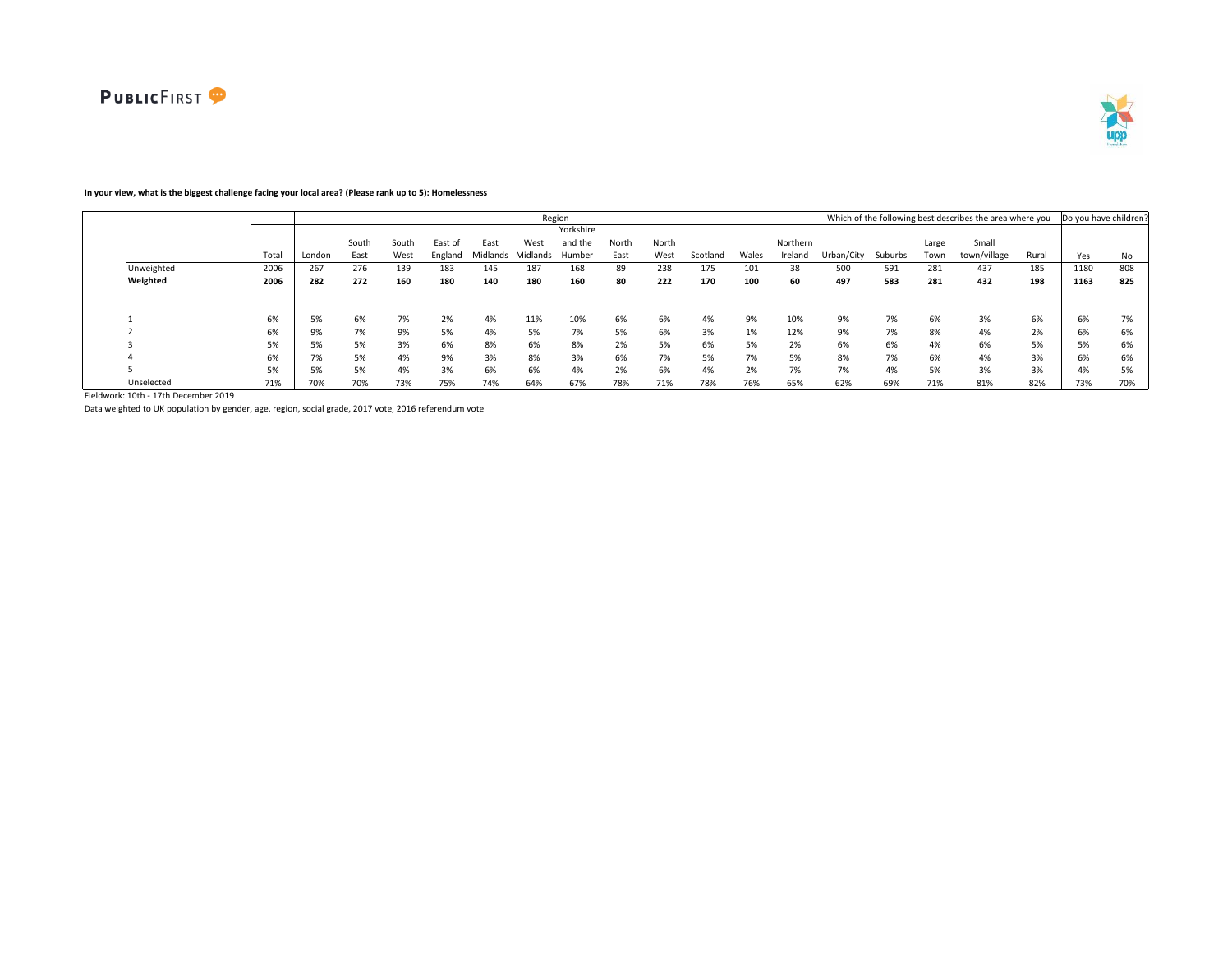



|            |       |      | Gender |       |       |       | Age   |       |       |      | Social Grade      |       | EU 2016 Vote |      |                     |        | 2017     |           |           |        | VI/2019 Vote |                     |
|------------|-------|------|--------|-------|-------|-------|-------|-------|-------|------|-------------------|-------|--------------|------|---------------------|--------|----------|-----------|-----------|--------|--------------|---------------------|
|            |       |      |        |       |       |       |       |       |       |      |                   |       |              |      |                     |        |          |           |           |        | Liberal      |                     |
|            |       |      |        |       |       |       |       |       |       |      |                   |       |              |      | I did not Conservat |        | Liberal  | I did not | Conservat |        |              | Democrat The Brexit |
|            | Total | Male | Female | 18-24 | 25-34 | 35-44 | 45-54 | 55-64 | $65+$ | ABC1 | C <sub>2</sub> DE | Leave | Remain       | vote | ive                 | Labour | Democrat | vote      | ive       | Labour |              | Party               |
| Unweighted | 2006  | 909  | 1089   | 178   | 488   | 345   | 340   | 282   | 373   | 1158 | 837               | 808   | 880          | 318  | 644                 | 632    | 169      | 340       | 710       | 604    | 201          | 73                  |
| Weighted   | 2006  | 979  | 1019   | 280   | 342   | 342   | 342   | 280   | 420   | 1055 | 940               | 830   | 766          | 410  | 646                 | 610    | 114      | 480       | 725       | 585    | 169          | 69                  |
|            |       |      |        |       |       |       |       |       |       |      |                   |       |              |      |                     |        |          |           |           |        |              |                     |
|            | EQ    | 6%   | 4%     | 6%    | 5%    | 3%    | 5%    | 7%    | 4%    | 5%   | 5%                | 6%    | 3%           | 5%   | 6%                  | 4%     | 4%       | 4%        | 5%        | 3%     | 3%           | 13%                 |
|            |       |      | 4%     | 5%    | 5%    | 6%    | 5%    | 5%    | 7%    | 6%   | 6%                | 6%    | 5%           | 6%   | $1\%$               | 5%     | 4%       | 6%        |           | 6%     | 6%           | 8%                  |
|            | 4%    | 4%   | 3%     | 5%    | 4%    | 2%    | 4%    | 5%    | 3%    |      | 5%                | 5%    | 3%           | 2%   | 4%                  | 3%     | 3%       | 3%        | 4%        | 3%     | 4%           | 8%                  |
|            | 4%    |      | 4%     | 6%    | 5%    | 3%    | 3%    | 2%    | 5%    | 4%   | 4%                | 4%    | 4%           | 4%   | 5%                  | 3%     | 2%       | 4%        | 4%        | 4%     | 4%           | 7%                  |
|            | 4%    |      | 3%     | 4%    | 6%    | 5%    | 4%    | 3%    | 3%    | 370  | 5%                | 5%    | 4%           | 3%   | $4\%$               | 5%     | 3%       | 4%        | 4%        | 5%     | 2%           | 6%                  |
| Unselected | 77%   | 74%  | 81%    | 74%   | 75%   | 81%   | 78%   | 78%   | 78%   | 80%  | 75%               | 73%   | 81%          | 80%  | 75%                 | 79%    | 83%      | 79%       | $16\%$    | 79%    | 81%          | 59%                 |

### **In your view, what is the biggest challenge facing your local area? (Please rank up to 5): New arrivals to the area not integrating very well**

Fieldwork: 10th - 17th December 2019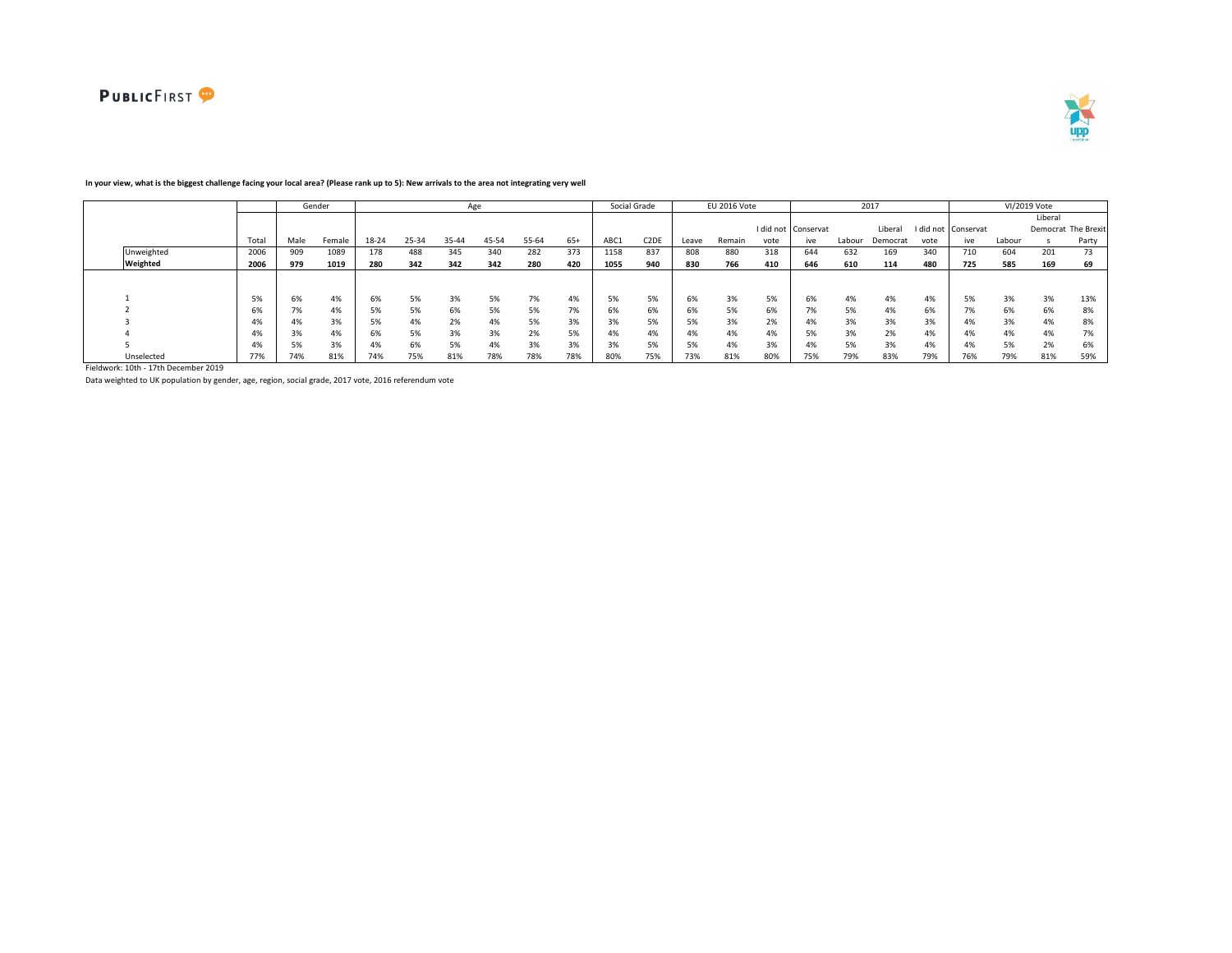

#### Total London South East South West East of England East Midlands Midlands Humber West Yorkshire and the North East North West Scotland Wales Northern Ireland Urban/City Suburbs Large Town Small town/village Rural Yes No Unweighted 2006 267 276 139 183 145 187 168 89 238 175 101 38 500 591 281 437 185 1180 808 Weighted 2006 | 282 272 160 180 140 180 160 80 222 170 100 60 | 497 583 281 432 198 | 1163 825 1 5% 5% 2% 8% 4% 5% 5% 8% 6% 5% 4% 4% 3% 6% 6% 3% 4% 2% 5% 5% 2 6% 9% 7% 3% 6% 6% 6% 4% 2% 7% 5% 3% 2% 7% 6% 5% 4% 6% 6% 6% 3 4% 4% 4% 3% 3% 3% 5% 2% 7% 2% 2% 7% 5% 4% 3% 3% 4% 5% 3% 4% 4 5% 19% 7% 3% 2% 3% 5% 3% 2% 4% 3% 2% 3% 16% 5% 4% 4% 3% 1% 4% 4% 5 4% 7% 3% 5% 5% 6% 4% 2% 7% 4% 3% 0% 4% 4% 5% 4% 4% 3% 4% 4% Unselected 77% 69% 80% 79% 79% 74% 77% 82% 73% 79% 84% 82% 70% 73% 76% 80% 81% 83% 78% 76% Region **Example 20 and Total Contract Contract Contract Contract Contract Contract Contract Contract Contract Contract Contract Contract Contract Contract Contract Contract Contract Contract Contract Contract Contract Cont**

## **In your view, what is the biggest challenge facing your local area? (Please rank up to 5): New arrivals to the area not integrating very well**

Fieldwork: 10th - 17th December 2019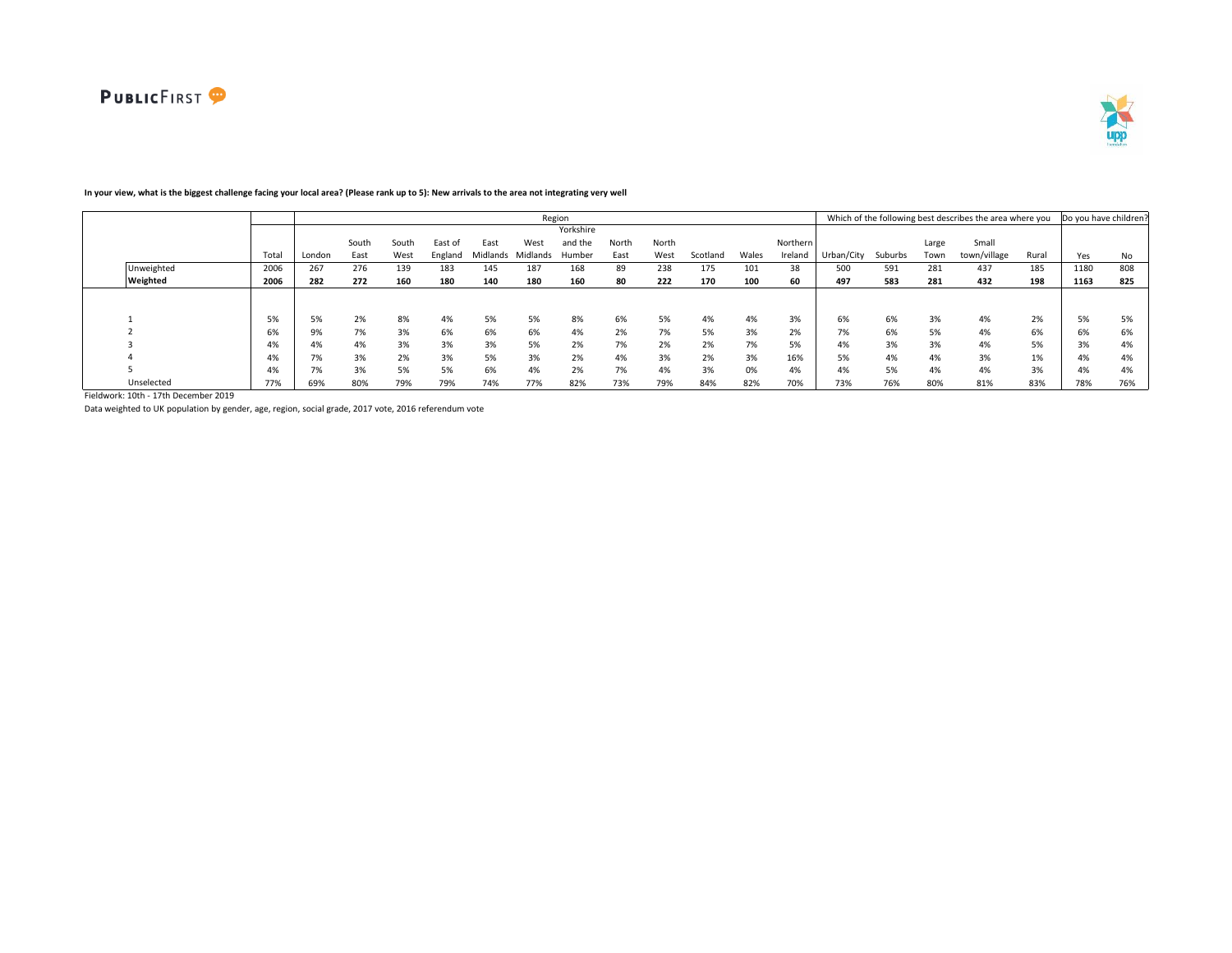



#### Total Male Female 18-24 25-34 35-44 45-54 55-64 65+ ABC1 C2DE Leave Remain I did not vote Conservat ive Labour Liberal I did not Democrat vote Conservat ive Labour Liberal Democrat The Brexit s Party Unweighted 2006 909 1089 178 488 345 340 282 373 1158 837 808 880 318 644 632 169 340 710 604 201 73 Weighted | 2006 | 979 1019 | 280 342 342 342 280 420 | 1055 940 | 830 766 410 | 646 610 114 480 | 725 585 169 69 1 6% 7% 5% 4% 6% 5% 8% 7% 8% 7% 6% 6% 7% 4% 7% 5% 11% 6% 6% 5% 8% 9% 2 6% 7% 5% 4% 8% 6% 6% 5% 6% 7% 5% 6% 6% 6% 6% 7% 5% 6% 6% 6% 6% 7% 3 7% 6% 7% 5% 6% 7% 8% 7% 6% 8% 5% 7% 6% 7% 6% 5% 9% 7% 7% 5% 6% 8% 4 6% 7% 6% 9% 5% 6% 6% 6% 8% 5% 8% 7% 6% 6% 6% 8% 7% 5% 6% 7% 6% 10% 5 6% 6% 6% 8% 5% 6% 7% 5% 6% 6% 6% 7% 6% 5% 6% 7% 5% 6% 5% 7% 10% 11% Unselected | 69% | 66% 71% | 70% 69% 70% 65% 70% | 68% 70% | 69% 69% 69% 70% 65% 56% 56% 56% 56% 56% 56% 56% 56% 56% 56% 56% 56% 56% 56% 56% 56% 56% 56% 56% Gender Age Social Grade EU 2016 Vote 2017 VI/2019 Vote

### **In your view, what is the biggest challenge facing your local area? (Please rank up to 5): Poor quality local government**

Fieldwork: 10th - 17th December 2019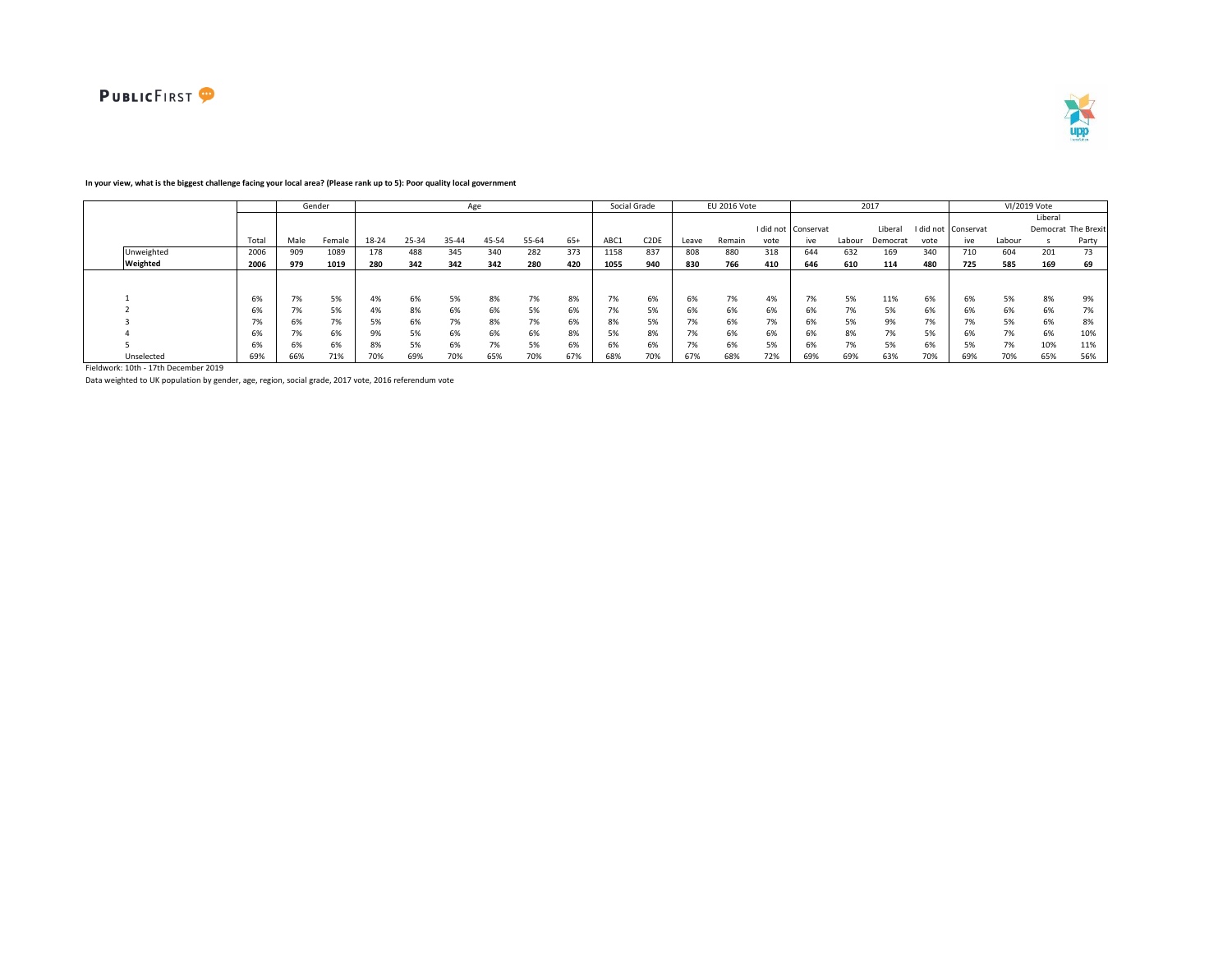

#### Total London South East South West East of England East Midlands Midlands Humber West Yorkshire and the North East North West Scotland Wales Northern Ireland Urban/City Suburbs Large Town Small town/village Rural Yes No Unweighted 2006 267 276 139 183 145 187 168 89 238 175 101 38 500 591 281 437 185 1180 808 Weighted 2006 | 282 272 160 180 140 180 160 80 222 170 100 60 | 497 583 281 432 198 | 1163 825 1 6% 6% 5% 6% 6% 6% 3% 6% 12% 6% 7% 5% 11% 5% 5% 8% 8% 6% 6% 7% 2 6% 4% 5% 4% 5% 4% 7% 8% 8% 10% 7% 8% 0% 6% 7% 5% 5% 6% 6% 7% 3 7% 8% 4% 6% 6% 7% 4% 7% 7% 6% 7% 5% 24% 7% 6% 6% 8% 7% 6% 7% 4 6% 5% 5% 6% 9% 5% 9% 10% 6% 5% 5% 7% 8% 7% 5% 7% 6% 8% 7% 6% 5 6% 8% 4% 7% 4% 6% 7% 6% 0% 7% 9% 6% 9% 7% 6% 4% 7% 6% 6% 6% Unselected 69% 70% 76% 71% 70% 72% 69% 62% 68% 67% 64% 68% 48% 67% 71% 69% 67% 68% 69% 68% Region **Example 20 and Total Contract Contract Contract Contract Contract Contract Contract Contract Contract Contract Contract Contract Contract Contract Contract Contract Contract Contract Contract Contract Contract Cont**

## **In your view, what is the biggest challenge facing your local area? (Please rank up to 5): Poor quality local government**

Fieldwork: 10th - 17th December 2019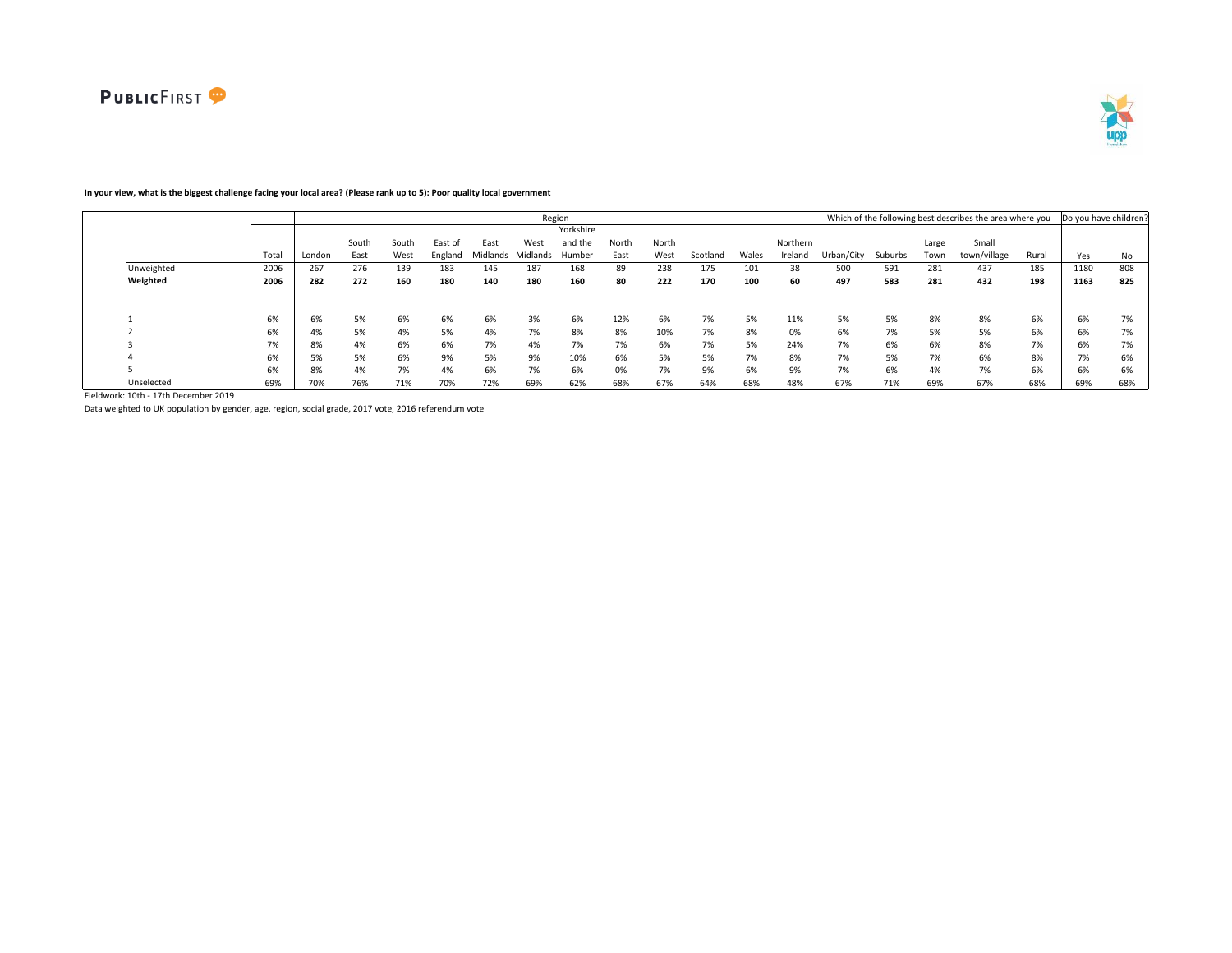



|            |                       |      | Gender |       |       |       | Age   |       |       |       | Social Grade      |                       | EU 2016 Vote |      |                     |        | 2017     |           |           |        | VI/2019 Vote |                     |
|------------|-----------------------|------|--------|-------|-------|-------|-------|-------|-------|-------|-------------------|-----------------------|--------------|------|---------------------|--------|----------|-----------|-----------|--------|--------------|---------------------|
|            |                       |      |        |       |       |       |       |       |       |       |                   |                       |              |      |                     |        |          |           |           |        | Liberal      |                     |
|            |                       |      |        |       |       |       |       |       |       |       |                   |                       |              |      | I did not Conservat |        | Liberal  | I did not | Conservat |        |              | Democrat The Brexit |
|            | Total                 | Male | Female | 18-24 | 25-34 | 35-44 | 45-54 | 55-64 | $65+$ | ABC1  | C <sub>2</sub> DE | Leave                 | Remain       | vote | ive                 | Labour | Democrat | vote      | ive       | Labour |              | Party               |
| Unweighted | 2006                  | 909  | 1089   | 178   | 488   | 345   | 340   | 282   | 373   | 1158  | 837               | 808                   | 880          | 318  | 644                 | 632    | 169      | 340       | 710       | 604    | 201          | 73                  |
| Weighted   | 2006                  | 979  | 1019   | 280   | 342   | 342   | 342   | 280   | 420   | 1055  | 940               | 830                   | 766          | 410  | 646                 | 610    | 114      | 480       | 725       | 585    | 169          | 69                  |
|            |                       |      |        |       |       |       |       |       |       |       |                   |                       |              |      |                     |        |          |           |           |        |              |                     |
|            | 20 <sup>2</sup><br>3% | 3%   | 4%     | 7%    | 6%    | 5%    | 3%    | 1%    | 0%    | 3%    | 4%                | 3%                    | 4%           | 4%   | 3%                  | 5%     | 2%       | 4%        | 3%        | 5%     | 3%           | 2%                  |
|            | 4%                    | 4%   | 4%     | 3%    | 6%    | 6%    | 4%    | 3%    | 2%    | $4\%$ | 4%                | 4%                    | 4%           | 4%   | 3%                  | 6%     | 1%       | 4%        |           | 5%     | 3%           | 1%                  |
|            | 4%                    | 4%   | 4%     | 5%    | 5%    | 7%    | 3%    | 4%    | 3%    | 4%    | 5%                | 4%                    | 4%           | 5%   | 3%                  | 5%     | 4%       | 4%        | 3%        | 5%     | 6%           | 1%                  |
|            | 4%                    | 4%   | 5%     | 5%    | 4%    | 5%    | 5%    | 2%    | 3%    | 4%    | 4%                | 20 <sup>2</sup><br>3% | 6%           | 3%   | $4\%$               | 5%     | 5%       | 2%        | 4%        | 5%     | 6%           | 5%                  |
|            | 4%                    |      | 4%     | 5%    | 4%    | 3%    | 5%    | 4%    | 4%    | 4%    | 5%                | 4%                    | 5%           | 4%   | 4%                  | 4%     | 6%       | 5%        | 4%        | 5%     | 6%           | 3%                  |
| Unselected | 80%                   | 80%  | 79%    | 74%   | 75%   | 74%   | 80%   | 86%   | 88%   | 81%   | 78%               | 83%                   | 76%          | 82%  | 83%                 | 75%    | 82%      | 82%       | 83%       | 75%    | 76%          | 88%                 |

### **In your view, what is the biggest challenge facing your local area? (Please rank up to 5): Access to higher education, further education, or training opportunities**

Fieldwork: 10th - 17th December 2019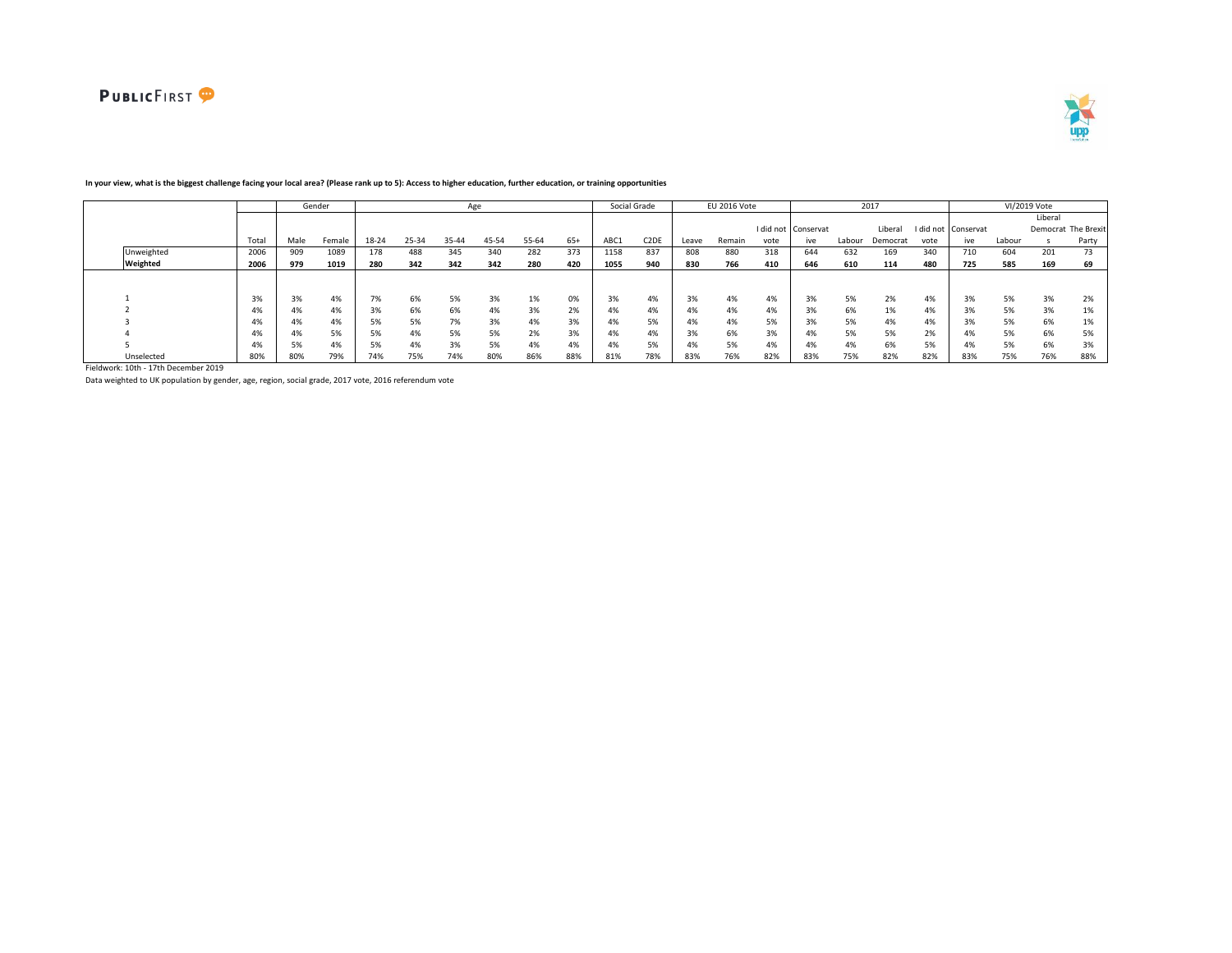

|            |       |        |              |       |         |          |          | Region    |       |       |          |       |          |            |         |       | Which of the following best describes the area where you |       | Do you have children |     |
|------------|-------|--------|--------------|-------|---------|----------|----------|-----------|-------|-------|----------|-------|----------|------------|---------|-------|----------------------------------------------------------|-------|----------------------|-----|
|            |       |        |              |       |         |          |          | Yorkshire |       |       |          |       |          |            |         |       |                                                          |       |                      |     |
|            |       |        | South        | South | East of | East     | West     | and the   | North | North |          |       | Northern |            |         | Large | Small                                                    |       |                      |     |
|            | Total | London | East         | West  | England | Midlands | Midlands | Humber    | East  | West  | Scotland | Wales | Ireland  | Urban/City | Suburbs | Town  | town/village                                             | Rural | Yes                  | No  |
| Unweighted | 2006  | 267    | 276          | 139   | 183     | 145      | 187      | 168       | 89    | 238   | 175      | 101   | 38       | 500        | 591     | 281   | 437                                                      | 185   | 1180                 | 808 |
| Weighted   | 2006  | 282    | 272          | 160   | 180     | 140      | 180      | 160       | 80    | 222   | 170      | 100   | 60       | 497        | 583     | 281   | 432                                                      | 198   | 1163                 | 825 |
|            |       |        |              |       |         |          |          |           |       |       |          |       |          |            |         |       |                                                          |       |                      |     |
|            |       |        |              |       |         |          |          |           |       |       |          |       |          |            |         |       |                                                          |       |                      |     |
|            | 3%    | 3%     | 20/<br>$2\%$ | 3%    | 2%      | 7%       | 5%       | 3%        | 2%    | 4%    | 3%       | 5%    | 3%       | 5%         | 4%      | 5%    | 2%                                                       | 2%    | 3%                   | 4%  |
|            | 4%    | 5%     | 4%           | 1%    | 5%      | 3%       | 5%       | 3%        | 7%    | 4%    | 5%       | 5%    | 2%       | 5%         | 4%      | 2%    | 4%                                                       | 4%    | 5%                   | 3%  |
|            | 4%    | 5%     | 3%           | 5%    | 5%      | 4%       | 5%       | 3%        | 2%    | 4%    | 6%       | 4%    | 5%       | 5%         | 4%      | 2%    | 4%                                                       | 5%    | 4%                   | 4%  |
|            | 4%    | 4%     | 3%           | 5%    | 2%      | 5%       | 3%       | 7%        | 2%    | 4%    | 3%       | 7%    | 8%       | 4%         | 5%      | 3%    | 4%                                                       | 6%    | 4%                   | 4%  |
|            | 4%    | 6%     | 4%           | 4%    | 4%      | 4%       | 2%       | 4%        | 3%    | 6%    | 5%       | 4%    | 2%       | 5%         | 4%      | 5%    | 3%                                                       | 3%    | 5%                   | 4%  |
| Unselected | 80%   | 76%    | 85%          | 82%   | 82%     | 76%      | 80%      | 80%       | 84%   | 79%   | 78%      | 75%   | 80%      | 76%        | 79%     | 83%   | 83%                                                      | 81%   | 80%                  | 80% |

# **In your view, what is the biggest challenge facing your local area? (Please rank up to 5): Access to higher education, further education, or training opportunities**

Fieldwork: 10th - 17th December 2019

Data weighted to UK population by gender, age, region, social grade, 2017 vote, 2016 referendum vote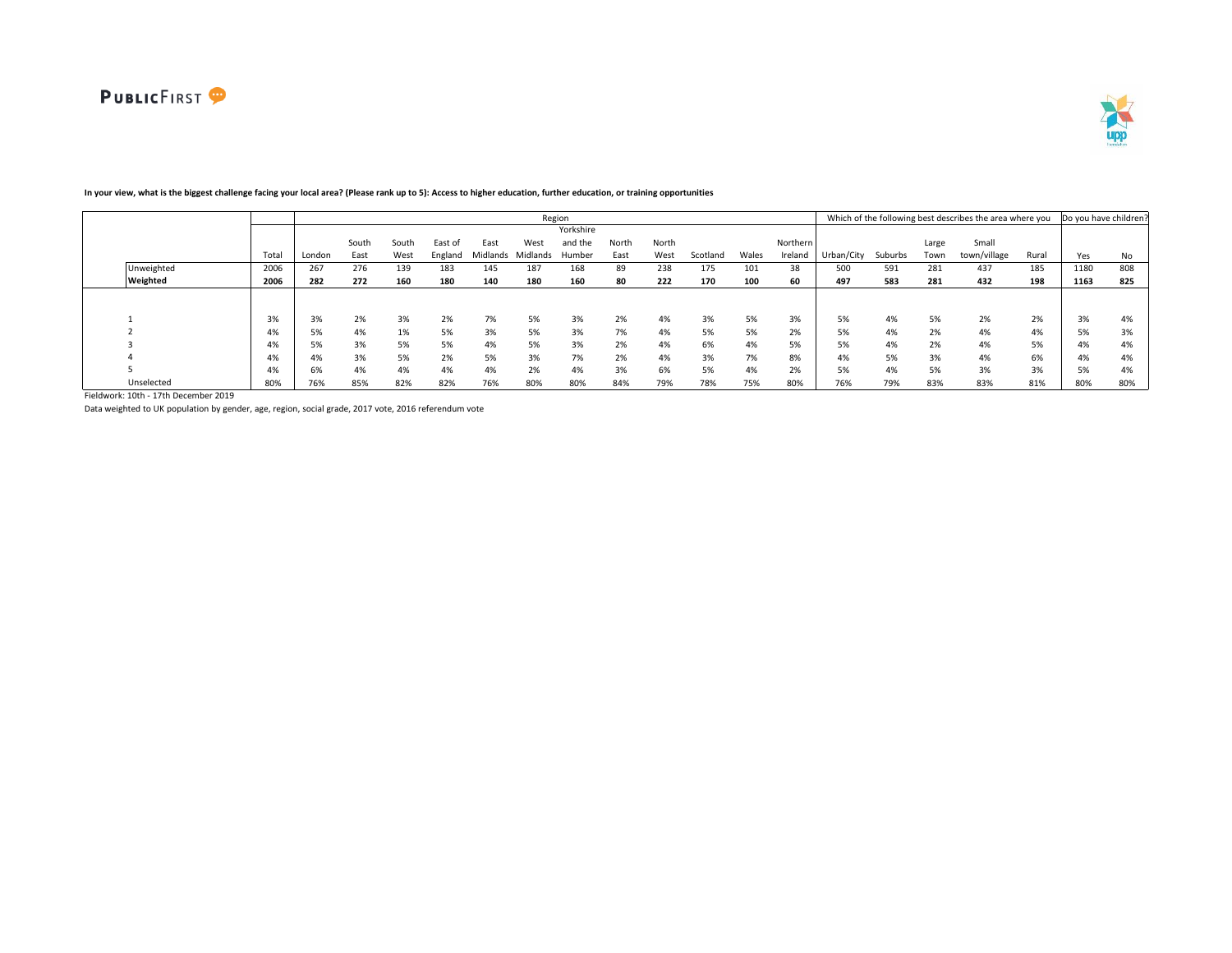



#### Total Male Female 18-24 25-34 35-44 45-54 55-64 65+ ABC1 C2DE Leave Remain I did not vote Conservat ive Labour Liberal I did not Democrat vote Conservat ive Labour Liberal Democrat The Brexit s Party Unweighted 2006 909 1089 178 488 345 340 282 373 1158 837 808 880 318 644 632 169 340 710 604 201 73 Weighted | 2006 | 979 1019 | 280 342 342 342 280 420 | 1055 940 | 830 766 410 | 646 610 114 480 | 725 585 169 69 1 5% 6% 5% 6% 5% 6% 6% 5% 4% 6% 5% 5% 6% 5% 4% 6% 5% 4% 5% 6% 5% 10% 2 6% 6% 6% 6% 6% 8% 5% 6% 6% 5% 7% 5% 6% 7% 5% 5% 6% 7% 5% 5% 8% 6% 3 6% 7% 6% 8% 7% 6% 7% 7% 4% 6% 7% 6% 7% 7% 5% 8% 7% 7% 5% 8% 8% 7% 4 6% 6% 5% 5% 7% 5% 7% 5% 6% 6% 6% 5% 6% 6% 6% 6% 5% 6% 6% 5% 5% 7% 5 6% 6% 6% 4% 7% 6% 9% 5% 6% 6% 6% 7% 5% 7% 6% 6% 4% 6% 6% 5% 6% 4% Unselected 70% 70% 71% 71% 68% 69% 66% 72% 75% 71% 70% 72% 70% 68% 74% 69% 73% 69% 72% 69% 70% 66% Gender Age Social Grade EU 2016 Vote 2017 VI/2019 Vote

### **In your view, what is the biggest challenge facing your local area? (Please rank up to 5): Poor sense of local community**

Fieldwork: 10th - 17th December 2019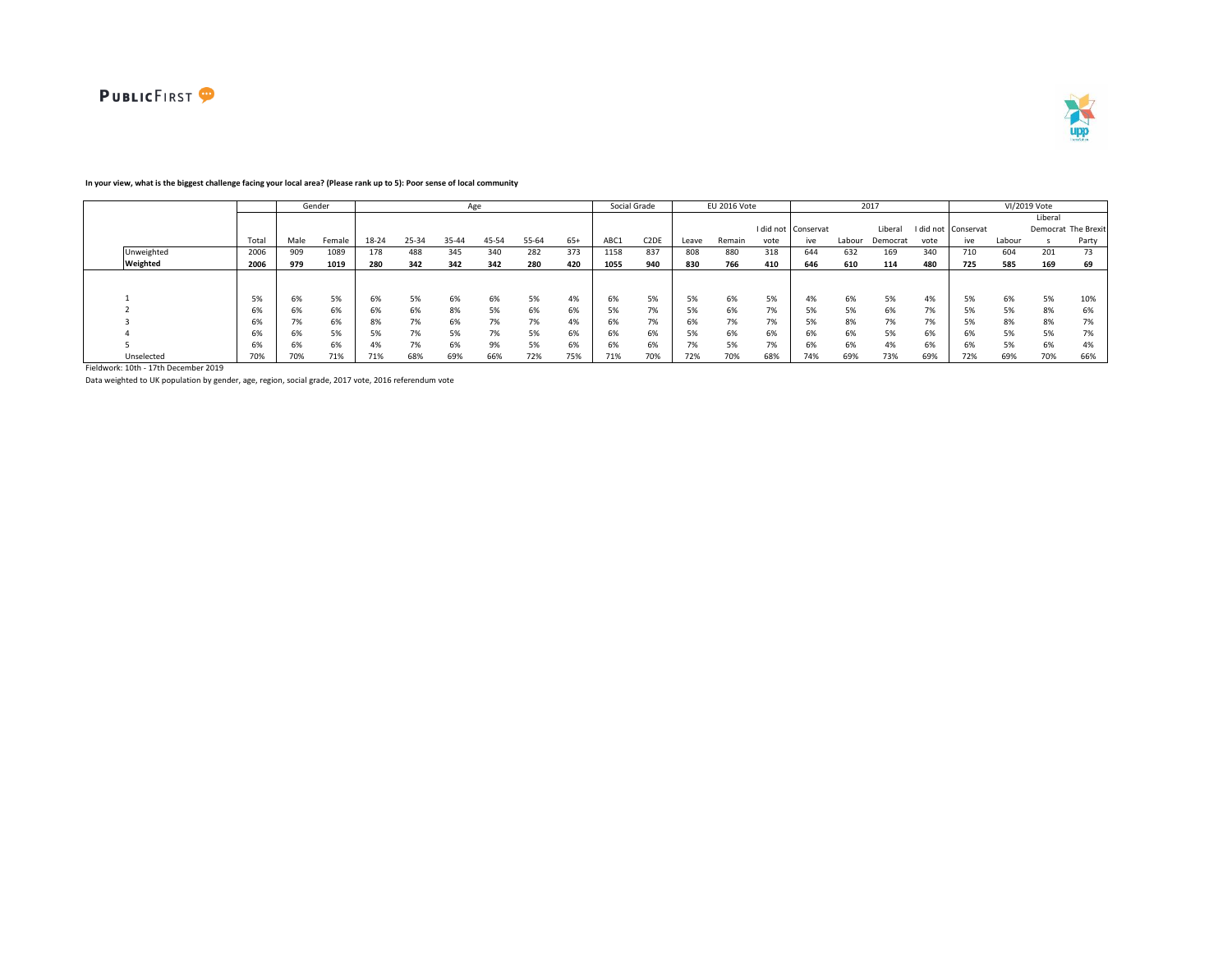

#### Total London South East South West East of England East Midlands Midlands Humber West Yorkshire and the North East North West Scotland Wales Northern Ireland Urban/City Suburbs Large Town Small town/village Rural Yes No Unweighted 2006 267 276 139 183 145 187 168 89 238 175 101 38 500 591 281 437 185 1180 808 Weighted 2006 | 282 272 160 180 140 180 160 80 222 170 100 60 | 497 583 281 432 198 | 1163 825 1 5% 6% 7% 8% 3% 6% 6% 3% 5% 3% 6% 3% 6% 7% 5% 6% 4% 5% 5% 5% 2 6% 9% 5% 5% 1% 8% 6% 7% 6% 6% 5% 11% 6% 6% 8% 7% 4% 4% 6% 6% 3 6% 8% 5% 8% 6% 4% 6% 8% 8% 6% 7% 6% 0% 9% 8% 4% 5% 4% 5% 8% 4 6% 6% 8% 6% 5% 4% 7% 4% 3% 6% 5% 5% 8% 6% 7% 4% 5% 4% 6% 5% 5 6% 9% 6% 4% 3% 6% 7% 7% 9% 7% 4% 5% 4% 5% 6% 8% 6% 5% 6% 7% Unselected 70% 62% 69% 70% 82% 72% 68% 72% 69% 71% 73% 70% 76% 66% 67% 71% 76% 79% 71% 69% Region **Example 20 and Total Contract Contract Contract Contract Contract Contract Contract Contract Contract Contract Contract Contract Contract Contract Contract Contract Contract Contract Contract Contract Contract Cont**

## **In your view, what is the biggest challenge facing your local area? (Please rank up to 5): Poor sense of local community**

Fieldwork: 10th - 17th December 2019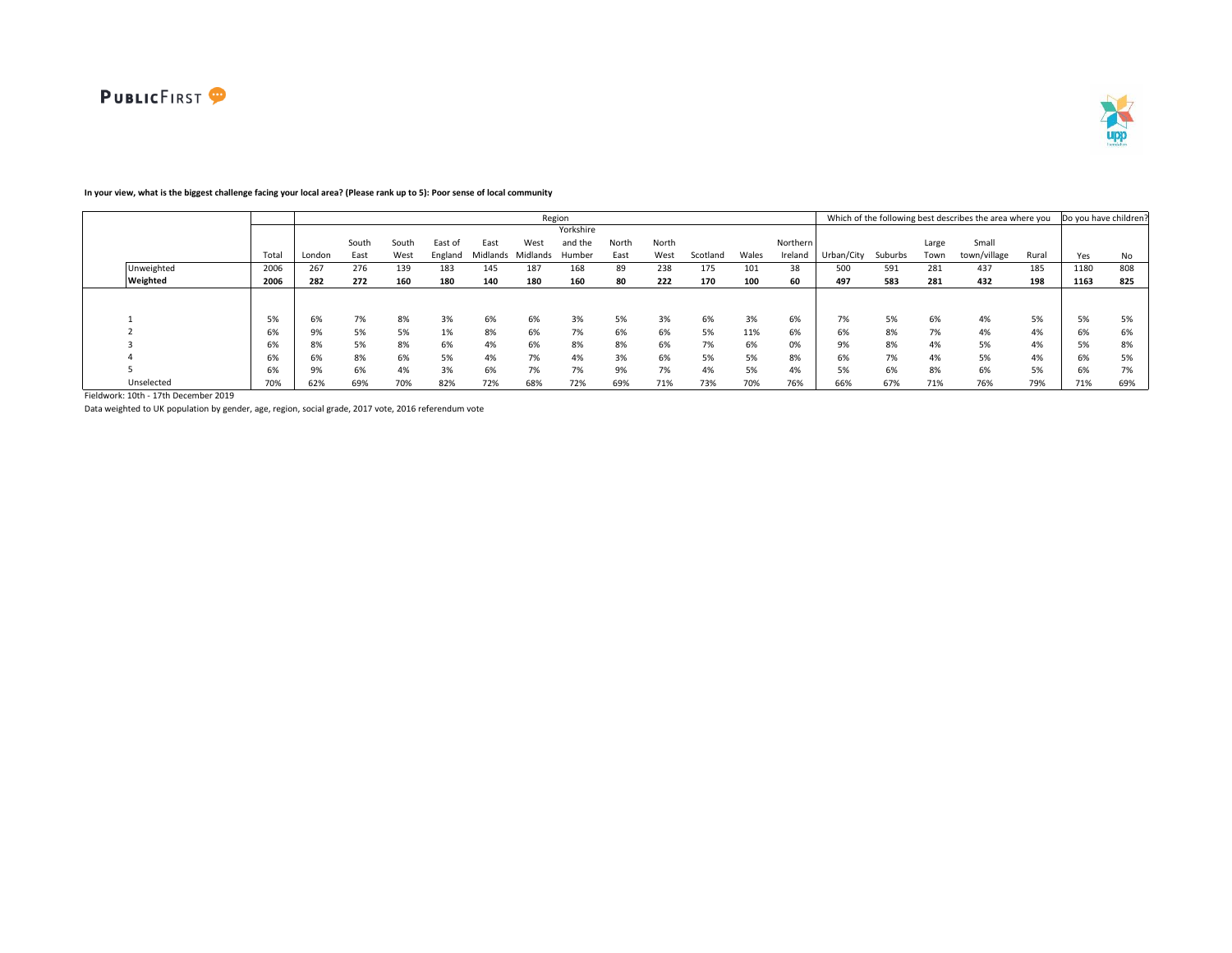



|                           |       |      | Gender |       |       |       | Age   |       |       |      | Social Grade      |       | EU 2016 Vote |      |                     |        | 2017     |           |             |        | VI/2019 Vote |                     |
|---------------------------|-------|------|--------|-------|-------|-------|-------|-------|-------|------|-------------------|-------|--------------|------|---------------------|--------|----------|-----------|-------------|--------|--------------|---------------------|
|                           |       |      |        |       |       |       |       |       |       |      |                   |       |              |      |                     |        |          |           |             |        | Liberal      |                     |
|                           |       |      |        |       |       |       |       |       |       |      |                   |       |              |      | I did not Conservat |        | Liberal  | I did not | : Conservat |        |              | Democrat The Brexit |
|                           | Total | Male | Female | 18-24 | 25-34 | 35-44 | 45-54 | 55-64 | $65+$ | ABC1 | C <sub>2</sub> DE | Leave | Remain       | vote | ive                 | Labour | Democrat | vote      | ive         | Labour |              | Party               |
| Unweighted                | 2006  | 909  | 1089   | 178   | 488   | 345   | 340   | 282   | 373   | 1158 | 837               | 808   | 880          | 318  | 644                 | 632    | 169      | 340       | 710         | 604    | 201          | 73                  |
| Weighted                  | 2006  | 979  | 1019   | 280   | 342   | 342   | 342   | 280   | 420   | 1055 | 940               | 830   | 766          | 410  | 646                 | 610    | 114      | 480       | 725         | 585    | 169          | 69                  |
|                           |       |      |        |       |       |       |       |       |       |      |                   |       |              |      |                     |        |          |           |             |        |              |                     |
|                           |       |      |        |       |       |       |       |       |       |      |                   |       |              |      |                     |        |          |           |             |        |              |                     |
| 1 - Verv Poor             | 15%   | 17%  | 14%    | 12%   | 14%   | 12%   | 18%   | 21%   | 16%   | 16%  | 15%               | 19%   | 13%          | 13%  | 13%                 | 18%    | 18%      | 13%       | 12%         | 16%    | 17%          | 30%                 |
|                           | 18%   | 19%  | 18%    | 17%   | 17%   | 17%   | 26%   | 15%   | 19%   | 19%  | 18%               | 18%   | 19%          | 19%  | 17%                 | 20%    | 20%      | 18%       | 17%         | 20%    | 20%          | 19%                 |
| 3 - Neither Poor Nor well | 45%   | 40%  | 49%    | 48%   | 45%   | 51%   | 40%   | 48%   | 40%   | 42%  | 48%               | 41%   | 44%          | 55%  | 43%                 | 38%    | 47%      | 57%       | 43%         | 42%    | 46%          | 39%                 |
|                           | 16%   | 18%  | 15%    | 16%   | 17%   | 15%   | 13%   | 13%   | 21%   | 18%  | 14%               | 18%   | 17%          | 10%  | 21%                 | 18%    | 13%      | 9%        | 22%         | 16%    | 14%          | 8%                  |
| 5 - Verv Well             |       |      | 50/    |       | 7%    | 6%    | 3%    |       | 5%    |      |                   |       |              | 3%   |                     |        |          |           |             | 6%     | 2%           | 4%                  |

## **On a scale of 1 to 5 (1 being very poorly, and 5 being very well), how well do you think the following people or organisations are performing in terms of improving your local area?: Local MPs**

Fieldwork: 10th - 17th December 2019

Data weighted to UK population by gender, age, region, social grade, 2017 vote, 2016 referendum vote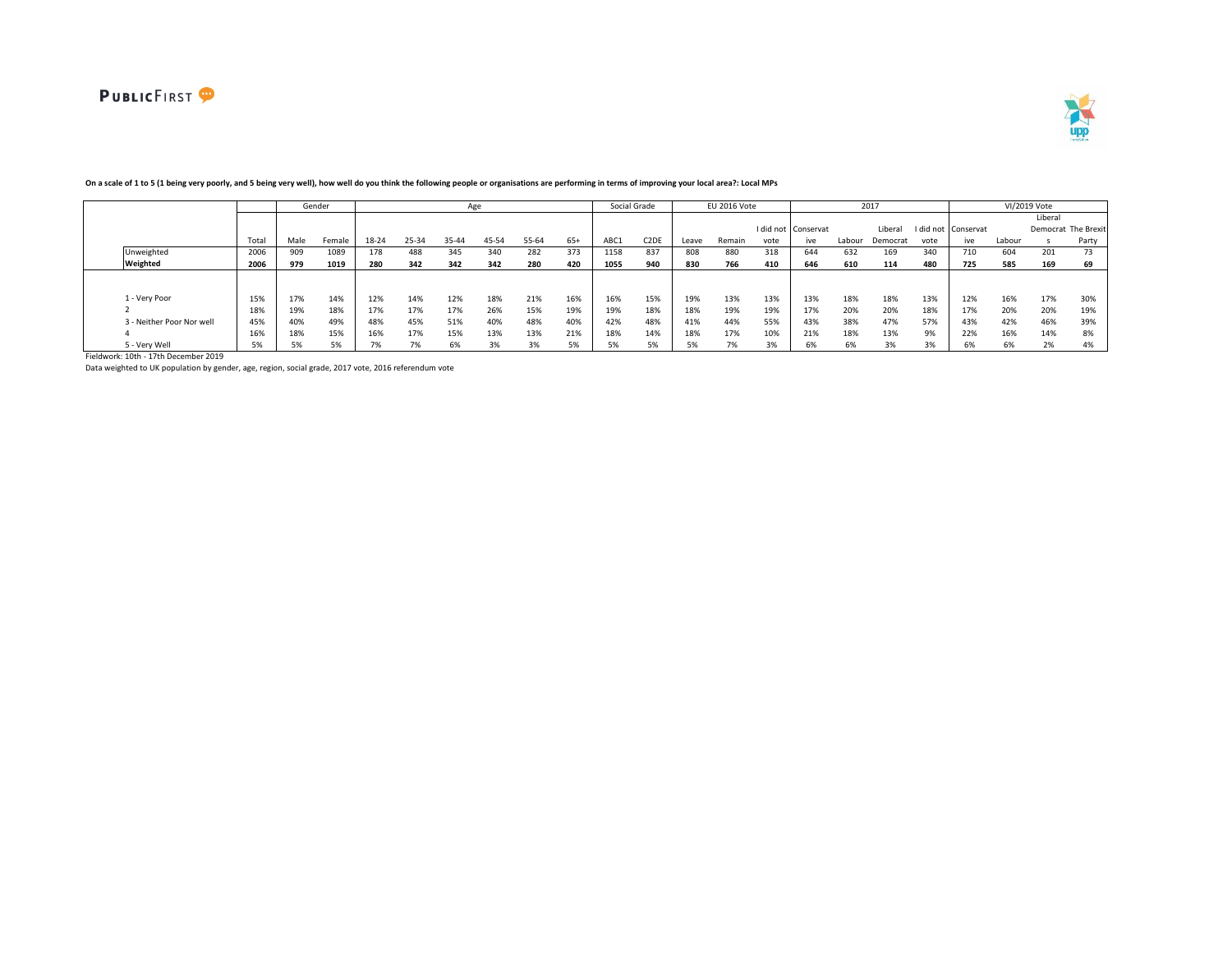

|                           |       |        |       |       |         |                   |      | Region    |       |       |          |       |          |            |         |       | Which of the following best describes the area where you |       | Do you have children |     |
|---------------------------|-------|--------|-------|-------|---------|-------------------|------|-----------|-------|-------|----------|-------|----------|------------|---------|-------|----------------------------------------------------------|-------|----------------------|-----|
|                           |       |        |       |       |         |                   |      | Yorkshire |       |       |          |       |          |            |         |       |                                                          |       |                      |     |
|                           |       |        | South | South | East of | East              | West | and the   | North | North |          |       | Northern |            |         | Large | Small                                                    |       |                      |     |
|                           | Total | London | East  | West  | England | Midlands Midlands |      | Humber    | East  | West  | Scotland | Wales | Ireland  | Urban/City | Suburbs | Town  | town/village                                             | Rural | Yes                  | No  |
| Unweighted                | 2006  | 267    | 276   | 139   | 183     | 145               | 187  | 168       | 89    | 238   | 175      | 101   | 38       | 500        | 591     | 281   | 437                                                      | 185   | 1180                 | 808 |
| Weighted                  | 2006  | 282    | 272   | 160   | 180     | 140               | 180  | 160       | 80    | 222   | 170      | 100   | 60       | 497        | 583     | 281   | 432                                                      | 198   | 1163                 | 825 |
|                           |       |        |       |       |         |                   |      |           |       |       |          |       |          |            |         |       |                                                          |       |                      |     |
|                           |       |        |       |       |         |                   |      |           |       |       |          |       |          |            |         |       |                                                          |       |                      |     |
| 1 - Very Poor             | 15%   | 16%    | 13%   | 18%   | 14%     | 13%               | 15%  | 15%       | 21%   | 17%   | 14%      | 14%   | 26%      | 16%        | 13%     | 15%   | 19%                                                      | 17%   | 15%                  | 16% |
|                           | 18%   | 15%    | 19%   | 19%   | 15%     | 22%               | 21%  | 23%       | 24%   | 15%   | 18%      | 25%   | 13%      | 18%        | 19%     | 21%   | 18%                                                      | 17%   | 19%                  | 18% |
| 3 - Neither Poor Nor well | 45%   | 48%    | 44%   | 42%   | 53%     | 42%               | 39%  | 36%       | 42%   | 48%   | 46%      | 48%   | 49%      | 42%        | 48%     | 42%   | 45%                                                      | 44%   | 43%                  | 46% |
|                           | 16%   | 15%    | 19%   | 15%   | 15%     | 20%               | 17%  | 16%       | 10%   | 17%   | 17%      | 11%   | 12%      | 17%        | 15%     | 18%   | 14%                                                      | 18%   | 16%                  | 16% |
| 5 - Very Well             | 5%    | 7%     | 5%    | 6%    | 4%      | 3%                | 9%   | 8%        | 3%    | 3%    | 5%       | 2%    | 0%       | 7%         | 5%      | 4%    | 4%                                                       | 5%    | 6%                   | 4%  |

# **On a scale of 1 to 5 (1 being very poorly, and 5 being very well), how well do you think the following people or organisations are performing in terms of improving your local area?: Local MPs**

Fieldwork: 10th - 17th December 2019

Data weighted to UK population by gender, age, region, social grade, 2017 vote, 2016 referendum vote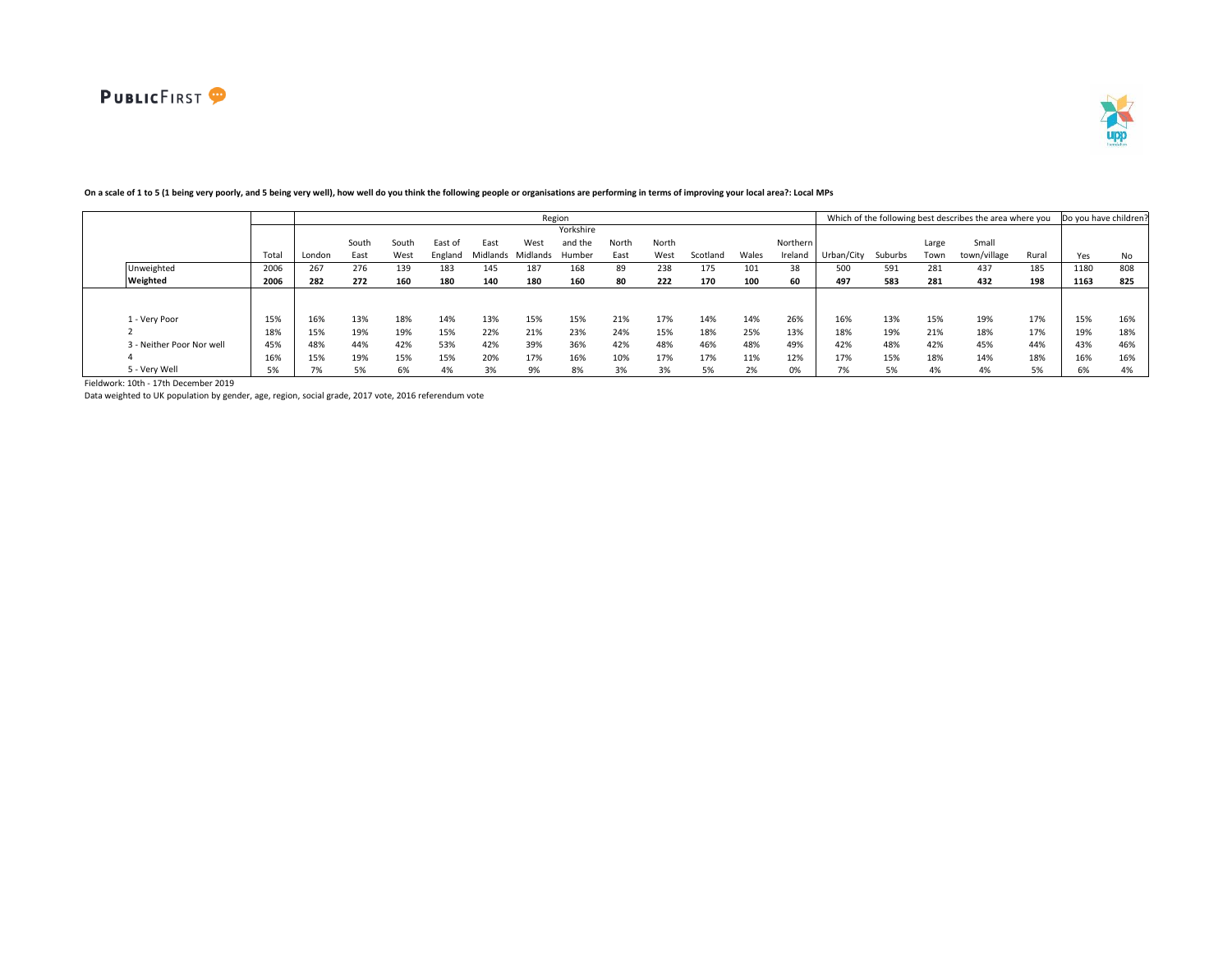



|                           |       |       | Gender |       |       |       | Age   |       |       |      | Social Grade            |       | EU 2016 Vote |      |                     |        | 2017     |      |                     |        | VI/2019 Vote |                     |
|---------------------------|-------|-------|--------|-------|-------|-------|-------|-------|-------|------|-------------------------|-------|--------------|------|---------------------|--------|----------|------|---------------------|--------|--------------|---------------------|
|                           |       |       |        |       |       |       |       |       |       |      |                         |       |              |      |                     |        |          |      |                     |        | Liberal      |                     |
|                           |       |       |        |       |       |       |       |       |       |      |                         |       |              |      | I did not Conservat |        | Libera   |      | I did not Conservat |        |              | Democrat The Brexit |
|                           | Total | Male  | Female | 18-24 | 25-34 | 35-44 | 45-54 | 55-64 | $65+$ | ABC1 | C <sub>2</sub> DE       | Leave | Remain       | vote | ive                 | Labour | Democrat | vote | ive                 | Labour |              | Party               |
| Unweighted                | 2006  | 909   | 1089   | 178   | 488   | 345   | 340   | 282   | 373   | 1158 | 837                     | 808   | 880          | 318  | 644                 | 632    | 169      | 340  | 710                 | 604    | 201          | 73                  |
| Weighted                  | 2006  | 979   | 1019   | 280   | 342   | 342   | 342   | 280   | 420   | 1055 | 940                     | 830   | 766          | 410  | 646                 | 610    | 114      | 480  | 725                 | 585    | 169          | 69                  |
|                           |       |       |        |       |       |       |       |       |       |      |                         |       |              |      |                     |        |          |      |                     |        |              |                     |
|                           |       |       |        |       |       |       |       |       |       |      |                         |       |              |      |                     |        |          |      |                     |        |              |                     |
| 1 - Verv Poor             | 13%   | 14%   | 11%    | 12%   | 11%   | 10%   | 14%   | 17%   | 13%   | 12%  | 13%                     | 16%   | 10%          | 11%  | 12%                 | 14%    | 8%       | 12%  | 12%                 | 11%    | 8%           | 34%                 |
|                           | 21%   | 22%   | 20%    | 23%   | 17%   | 19%   | 22%   | 19%   | 23%   | 23%  | 18%                     | 22%   | 20%          | 19%  | 22%                 | 22%    | 23%      | 16%  | 20%                 | 21%    | 24%          | 28%                 |
| 3 - Neither Poor Nor well | 46%   | 43%   | 48%    | 42%   | 45%   | 48%   | 47%   | 51%   | 43%   | 44%  | 47%                     | 42%   | 44%          | 56%  | 43%                 | 40%    | 49%      | 57%  | 44%                 | 44%    | 46%          | 31%                 |
|                           | 17%   | 17%   | 17%    | 19%   | 21%   | 19%   | 13%   | 12%   | 18%   | 17%  | 18%                     | 17%   | 20%          | 13%  | 18%                 | 20%    | 17%      | 13%  | 19%                 | 20%    | 19%          | 3%                  |
| 5 - Very Well             | 4%    | $4\%$ | $\sim$ | 5%    | 6%    | 4%    | 4%    | 1%    | 3%    | 4%   | $\overline{a}$<br>$4\%$ | 4%    | 5%           | 2%   |                     |        |          | 20   | 4%                  | $4\%$  | 3%           | 3%                  |

### **On a scale of 1 to 5 (1 being very poorly, and 5 being very well), how well do you think the following people or organisations are performing in terms of improving your local area?: Local government / local council**

Fieldwork: 10th - 17th December 2019

Data weighted to UK population by gender, age, region, social grade, 2017 vote, 2016 referendum vote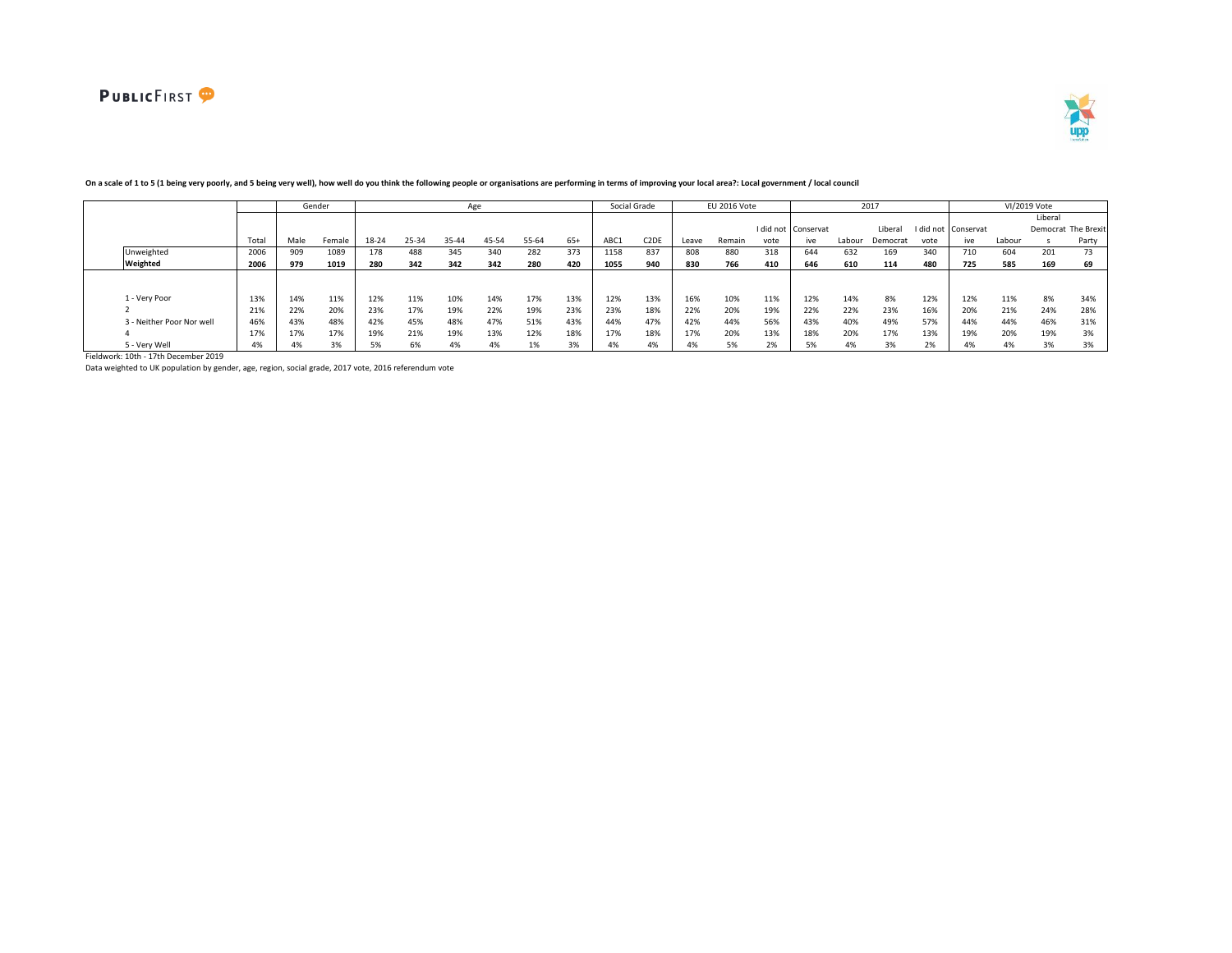

|                           |       |        |       |       |         |          |          | Region    |       |       |          |       |          |            |         |       | Which of the following best describes the area where you |       | Do you have children? |     |
|---------------------------|-------|--------|-------|-------|---------|----------|----------|-----------|-------|-------|----------|-------|----------|------------|---------|-------|----------------------------------------------------------|-------|-----------------------|-----|
|                           |       |        |       |       |         |          |          | Yorkshire |       |       |          |       |          |            |         |       |                                                          |       |                       |     |
|                           |       |        | South | South | East of | East     | West     | and the   | North | North |          |       | Northern |            |         | Large | Small                                                    |       |                       |     |
|                           | Total | London | East  | West  | England | Midlands | Midlands | Humber    | East  | West  | Scotland | Wales | Ireland  | Urban/City | Suburbs | Town  | town/village                                             | Rural | Yes                   | No  |
| Unweighted                | 2006  | 267    | 276   | 139   | 183     | 145      | 187      | 168       | 89    | 238   | 175      |       | 38       | 500        | 591     | 281   | 437                                                      | 185   | 1180                  | 808 |
| Weighted                  | 2006  | 282    | 272   | 160   | 180     | 140      | 180      | 160       | 80    | 222   | 170      | 100   | 60       | 497        | 583     | 281   | 432                                                      | 198   | 1163                  | 825 |
|                           |       |        |       |       |         |          |          |           |       |       |          |       |          |            |         |       |                                                          |       |                       |     |
|                           |       |        |       |       |         |          |          |           |       |       |          |       |          |            |         |       |                                                          |       |                       |     |
| 1 - Verv Poor             | 13%   | 16%    | 10%   | 11%   | 10%     | 15%      | 10%      | 12%       | 17%   | 15%   | 12%      | 9%    | 21%      | 14%        | 12%     | 13%   | 12%                                                      | 13%   | 12%                   | 13% |
|                           | 21%   | 20%    | 20%   | 19%   | 22%     | 21%      | 17%      | 24%       | 30%   | 20%   | 21%      | 24%   | 14%      | 19%        | 20%     | 21%   | 25%                                                      | 21%   | 21%                   | 20% |
| 3 - Neither Poor Nor well | 46%   | 45%    | 46%   | 53%   | 47%     | 42%      | 51%      | 40%       | 36%   | 45%   | 46%      | 50%   | 46%      | 44%        | 47%     | 43%   | 47%                                                      | 46%   | 45%                   | 46% |
|                           | 17%   | 15%    | 22%   | 15%   | 18%     | 19%      | 17%      | 17%       | 14%   | 16%   | 16%      | 18%   | 13%      | 16%        | 19%     | 21%   | 13%                                                      | 17%   | 17%                   | 18% |
| 5 - Verv Well             | 4%    | 5%     | 2%    | 1%    |         | 3%       | 6%       |           | 3%    |       | 5%       |       | 5%       | 6%         | 3%      | 4%    | 3%                                                       | 3%    | 4%                    | 3%  |

# On a scale of 1 to 5 (1 being very poorly, and 5 being very well), how well do you think the following people or organisations are performing in terms of improving your local area?: Local government / local council

Fieldwork: 10th - 17th December 2019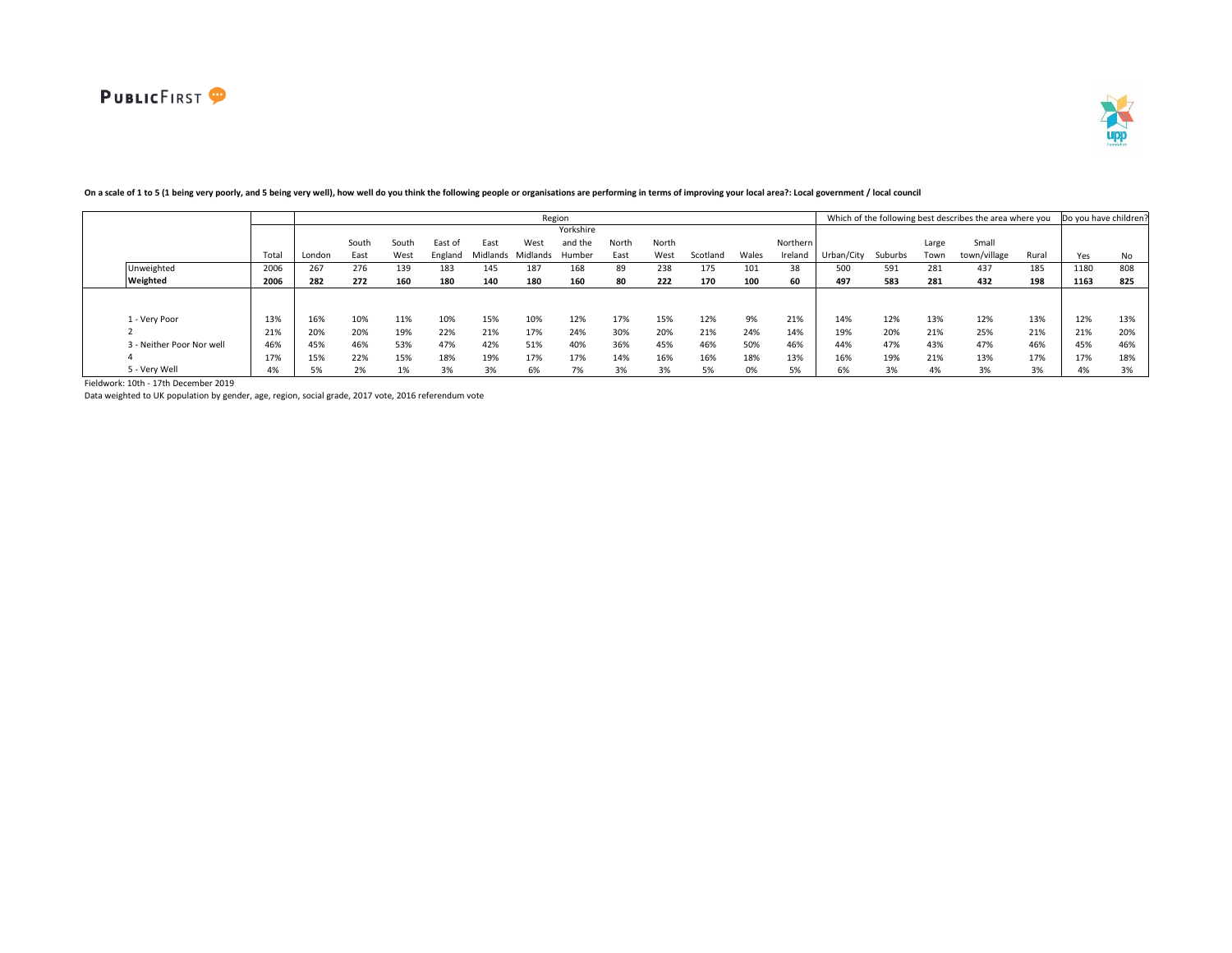



|                           |       |      | Gender |       |       |       | Age   |       |       |      | Social Grade      |       | EU 2016 Vote |      |                     |        | 2017     |           |           |        | VI/2019 Vote |                     |
|---------------------------|-------|------|--------|-------|-------|-------|-------|-------|-------|------|-------------------|-------|--------------|------|---------------------|--------|----------|-----------|-----------|--------|--------------|---------------------|
|                           |       |      |        |       |       |       |       |       |       |      |                   |       |              |      |                     |        |          |           |           |        | Liberal      |                     |
|                           |       |      |        |       |       |       |       |       |       |      |                   |       |              |      | I did not Conservat |        | Liberal  | I did not | Conservat |        |              | Democrat The Brexit |
|                           | Total | Male | Female | 18-24 | 25-34 | 35-44 | 45-54 | 55-64 | $65+$ | ABC1 | C <sub>2</sub> DE | Leave | Remain       | vote | ive                 | Labour | Democrat | vote      | ive       | Labour |              | Party               |
| Unweighted                | 2006  | 909  | 1089   | 178   | 488   | 345   | 340   | 282   | 373   | 1158 | 837               | 808   | 880          | 318  | 644                 | 632    | 169      | 340       | 710       | 604    | 201          | 73                  |
| Weighted                  | 2006  | 979  | 1019   | 280   | 342   | 342   | 342   | 280   | 420   | 1055 | 940               | 830   | 766          | 410  | 646                 | 610    | 114      | 480       | 725       | 585    | 169          | 69                  |
|                           |       |      |        |       |       |       |       |       |       |      |                   |       |              |      |                     |        |          |           |           |        |              |                     |
|                           |       |      |        |       |       |       |       |       |       |      |                   |       |              |      |                     |        |          |           |           |        |              |                     |
| 1 - Verv Poor             | 6%    | 6%   | 6%     | 7%    | 7%    | 5%    | 6%    | 7%    | 4%    | 5%   | 7%                | 7%    | 6%           | 5%   | 5%                  | 8%     | 6%       | 5%        | 4%        | 6%     | 5%           | 11%                 |
|                           | 16%   | 14%  | 17%    | 21%   | 15%   | 13%   | 19%   | 9%    | 16%   | 16%  | 16%               | 16%   | 13%          | 19%  | 15%                 | 16%    | 14%      | 16%       | 15%       | 15%    | 17%          | 18%                 |
| 3 - Neither Poor Nor well | 44%   | 43%  | 46%    | 42%   | 43%   | 50%   | 47%   | 48%   | 38%   | 43%  | 46%               | 41%   | 43%          | 54%  | 41%                 | 40%    | 46%      | 54%       | 41%       | 45%    | 41%          | 40%                 |
|                           | 27%   | 29%  | 25%    | 22%   | 25%   | 25%   | 21%   | 32%   | 35%   | 29%  | 24%               | 29%   | 29%          | 19%  | 31%                 | 27%    | 30%      | 22%       | 31%       | 26%    | 32%          | 27%                 |
| 5 - Verv Well             |       | 8%   |        | 8%    | 9%    | 8%    |       |       |       |      |                   | 8%    | 8%           | 4%   |                     | 9%     |          |           |           | 8%     | 5%           | 4%                  |

### **On a scale of 1 to 5 (1 being very poorly, and 5 being very well), how well do you think the following people or organisations are performing in terms of improving your local area?: Local hospitals**

Fieldwork: 10th - 17th December 2019

Data weighted to UK population by gender, age, region, social grade, 2017 vote, 2016 referendum vote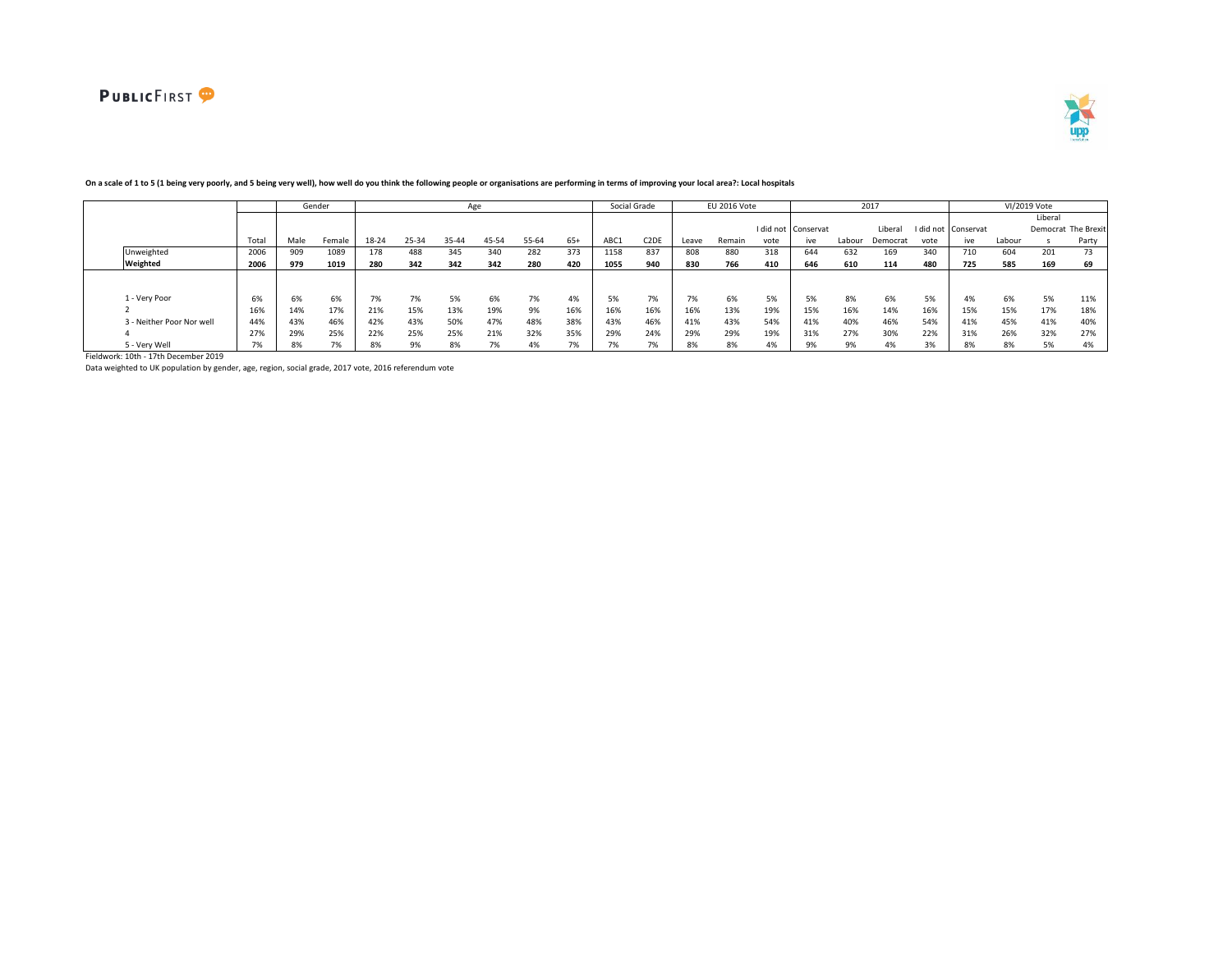

|                           |       |        |       |       |         |                   |      | Region    |       |       |          |       |          |            |         |       | Which of the following best describes the area where you |       | Do you have children |     |
|---------------------------|-------|--------|-------|-------|---------|-------------------|------|-----------|-------|-------|----------|-------|----------|------------|---------|-------|----------------------------------------------------------|-------|----------------------|-----|
|                           |       |        |       |       |         |                   |      | Yorkshire |       |       |          |       |          |            |         |       |                                                          |       |                      |     |
|                           |       |        | South | South | East of | East              | West | and the   | North | North |          |       | Northern |            |         | Large | Small                                                    |       |                      |     |
|                           | Total | London | East  | West  | England | Midlands Midlands |      | Humber    | East  | West  | Scotland | Wales | Ireland  | Urban/City | Suburbs | Town  | town/village                                             | Rural | Yes                  | No  |
| Unweighted                | 2006  | 267    | 276   | 139   | 183     | 145               | 187  | 168       | 89    | 238   | 175      | 101   | 38       | 500        | 591     | 281   | 437                                                      | 185   | 1180                 | 808 |
| Weighted                  | 2006  | 282    | 272   | 160   | 180     | 140               | 180  | 160       | 80    | 222   | 170      | 100   | 60       | 497        | 583     | 281   | 432                                                      | 198   | 1163                 | 825 |
|                           |       |        |       |       |         |                   |      |           |       |       |          |       |          |            |         |       |                                                          |       |                      |     |
|                           |       |        |       |       |         |                   |      |           |       |       |          |       |          |            |         |       |                                                          |       |                      |     |
| 1 - Very Poor             | 6%    | 7%     | 7%    | 6%    | 7%      | 4%                | 5%   | 5%        | 8%    | 8%    | 4%       | 3%    | 4%       | 7%         | 4%      | 6%    | 6%                                                       | 7%    | 6%                   | 6%  |
|                           | 16%   | 17%    | 18%   | 17%   | 16%     | 15%               | 16%  | 13%       | 16%   | 14%   | 9%       | 21%   | 15%      | 14%        | 16%     | 16%   | 17%                                                      | 15%   | 15%                  | 17% |
| 3 - Neither Poor Nor well | 44%   | 45%    | 43%   | 38%   | 46%     | 43%               | 43%  | 38%       | 47%   | 42%   | 52%      | 46%   | 67%      | 44%        | 44%     | 44%   | 45%                                                      | 43%   | 42%                  | 47% |
|                           | 27%   | 23%    | 25%   | 33%   | 25%     | 32%               | 24%  | 38%       | 26%   | 29%   | 28%      | 23%   | 13%      | 26%        | 29%     | 27%   | 27%                                                      | 26%   | 30%                  | 23% |
| 5 - Very Well             | 7%    | 8%     | 8%    | 5%    | 7%      | 6%                | 12%  | 6%        | 3%    | 7%    | 9%       | 6%    | 2%       | 10%        | 7%      | 6%    | 5%                                                       | 9%    | 7%                   | 7%  |

# **On a scale of 1 to 5 (1 being very poorly, and 5 being very well), how well do you think the following people or organisations are performing in terms of improving your local area?: Local hospitals**

Fieldwork: 10th - 17th December 2019

Data weighted to UK population by gender, age, region, social grade, 2017 vote, 2016 referendum vote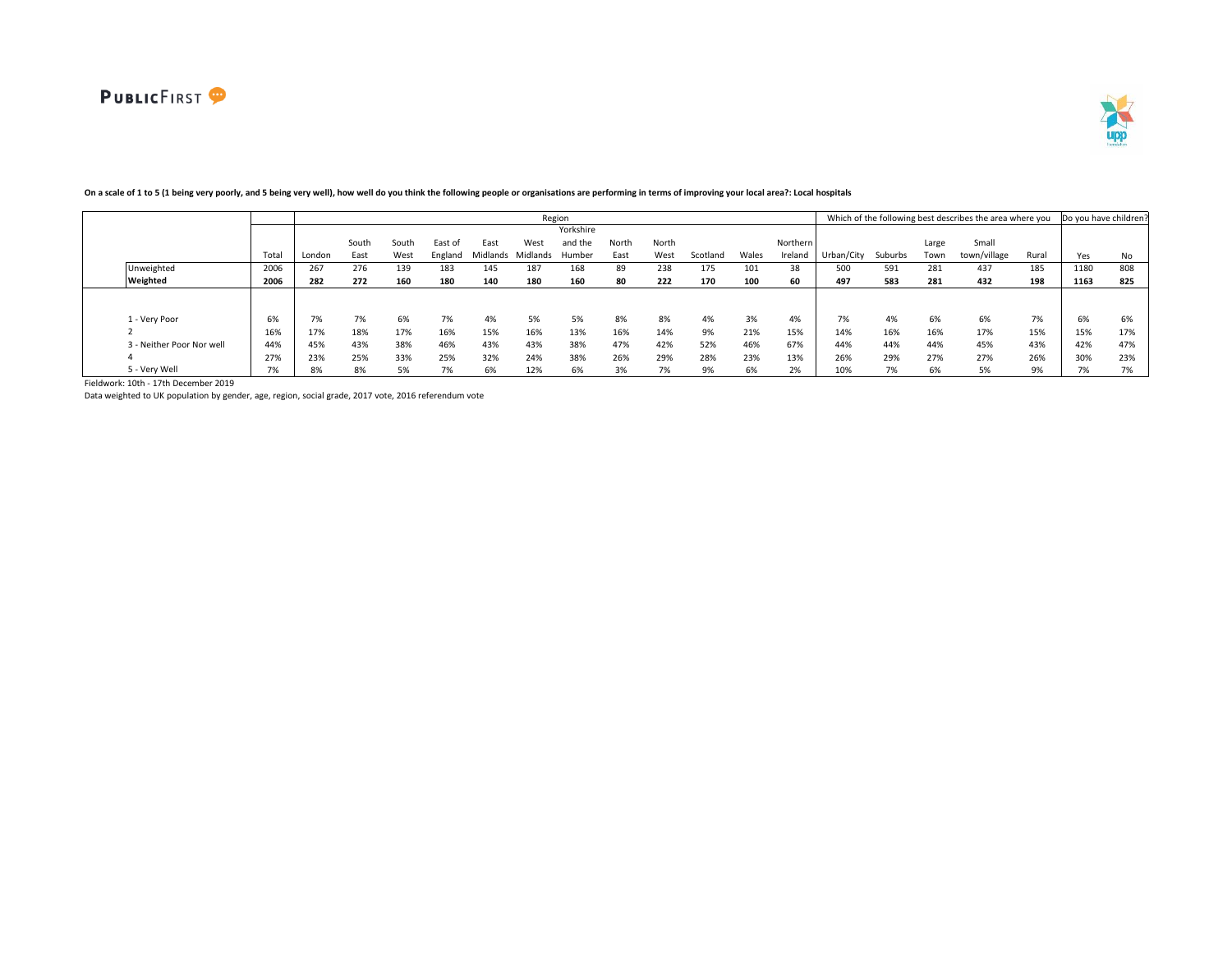



|                           |       |      | Gender |       |       |       | Age   |       |       |      | Social Grade      |       | EU 2016 Vote |      |                     |        | 2017     |           |           |        | VI/2019 Vote |                     |
|---------------------------|-------|------|--------|-------|-------|-------|-------|-------|-------|------|-------------------|-------|--------------|------|---------------------|--------|----------|-----------|-----------|--------|--------------|---------------------|
|                           |       |      |        |       |       |       |       |       |       |      |                   |       |              |      |                     |        |          |           |           |        | Liberal      |                     |
|                           |       |      |        |       |       |       |       |       |       |      |                   |       |              |      | I did not Conservat |        | Liberal  | I did not | Conservat |        |              | Democrat The Brexit |
|                           | Total | Male | Female | 18-24 | 25-34 | 35-44 | 45-54 | 55-64 | $65+$ | ABC1 | C <sub>2</sub> DE | Leave | Remain       | vote | ive                 | Labour | Democrat | vote      | ive       | Labour |              | Party               |
| Unweighted                | 2006  | 909  | 1089   | 178   | 488   | 345   | 340   | 282   | 373   | 1158 | 837               | 808   | 880          | 318  | 644                 | 632    | 169      | 340       | 710       | 604    | 201          | 73                  |
| Weighted                  | 2006  | 979  | 1019   | 280   | 342   | 342   | 342   | 280   | 420   | 1055 | 940               | 830   | 766          | 410  | 646                 | 610    | 114      | 480       | 725       | 585    | 169          | 69                  |
|                           |       |      |        |       |       |       |       |       |       |      |                   |       |              |      |                     |        |          |           |           |        |              |                     |
|                           |       |      |        |       |       |       |       |       |       |      |                   |       |              |      |                     |        |          |           |           |        |              |                     |
| 1 - Verv Poor             | 5%    | 5%   | 6%     | 10%   | 7%    | 3%    | 5%    | 7%    | 3%    | 5%   | 6%                | 6%    | 4%           | 8%   | 5%                  | 6%     | 3%       | 7%        | 4%        | 5%     | 4%           | 15%                 |
|                           | 12%   | 11%  | 12%    | 17%   | 13%   | 10%   | 13%   | 7%    | 10%   | 11%  | 12%               | 11%   | 11%          | 15%  | 10%                 | 13%    | 11%      | 12%       | 10%       | 14%    | 13%          | 10%                 |
| 3 - Neither Poor Nor well | 53%   | 55%  | 52%    | 39%   | 51%   | 57%   | 55%   | 60%   | 56%   | 52%  | 54%               | 54%   | 50%          | 57%  | 55%                 | 47%    | 54%      | 61%       | 55%       | 49%    | 52%          | 46%                 |
|                           | 22%   | 21%  | 23%    | 27%   | 21%   | 19%   | 21%   | 20%   | 23%   | 25%  | 19%               | 20%   | 27%          | 17%  | 23%                 | 26%    | 27%      | 15%       | 24%       | 24%    | 22%          | 18%                 |
| 5 - Verv Well             | 8%    | 8%   | 8%     | 7%    | 8%    | 10%   | 6%    | 6%    | 8%    |      | 8%                | 8%    | 9%           | 4%   |                     | 9%     |          |           |           | 9%     | 9%           | 11%                 |

### **On a scale of 1 to 5 (1 being very poorly, and 5 being very well), how well do you think the following people or organisations are performing in terms of improving your local area?: Local universities**

Fieldwork: 10th - 17th December 2019

Data weighted to UK population by gender, age, region, social grade, 2017 vote, 2016 referendum vote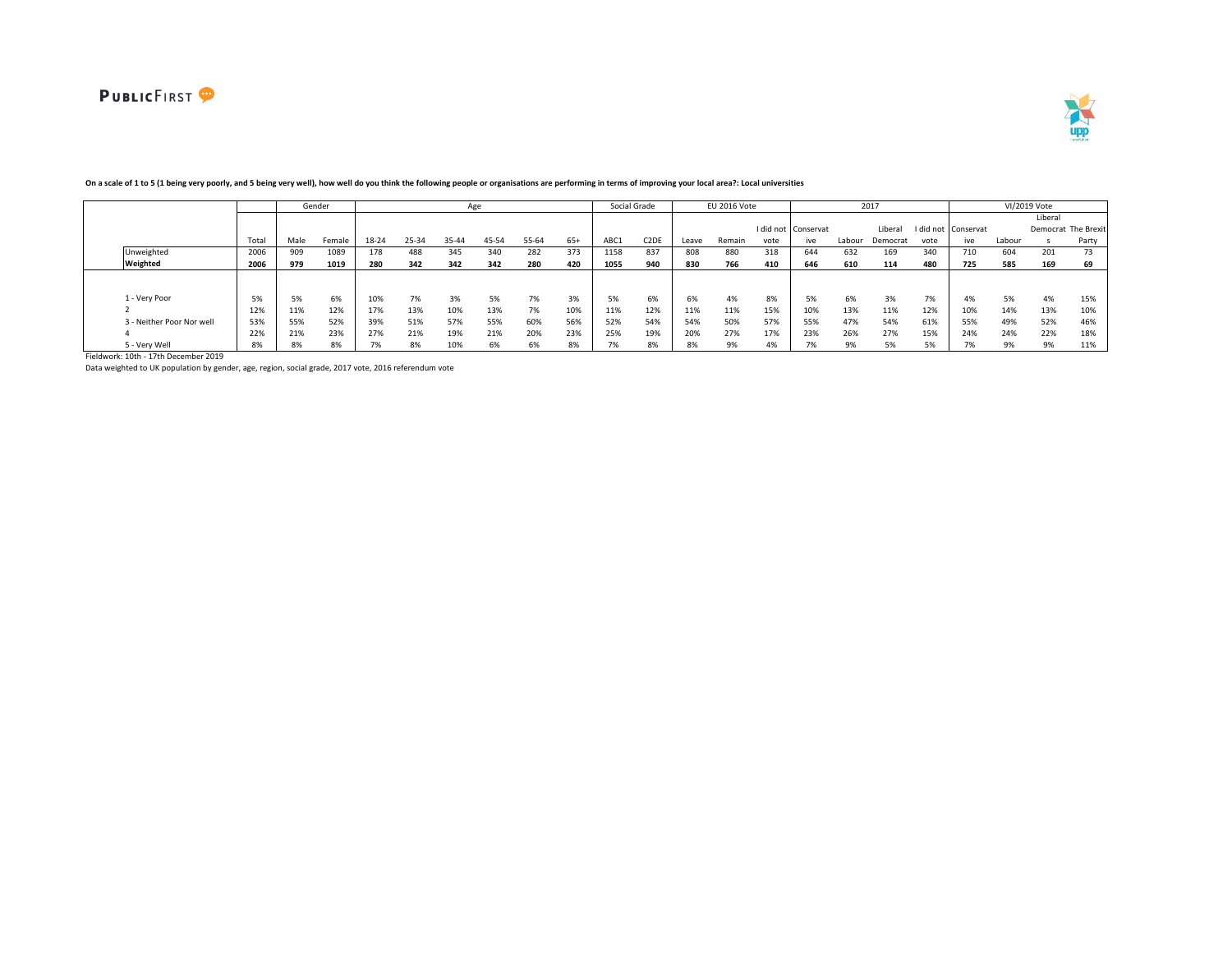

|                           |       |        |       |       |         |      |                   | Region    |       |       |          |       |          |            |         |       | Which of the following best describes the area where you |       | Do you have children |     |
|---------------------------|-------|--------|-------|-------|---------|------|-------------------|-----------|-------|-------|----------|-------|----------|------------|---------|-------|----------------------------------------------------------|-------|----------------------|-----|
|                           |       |        |       |       |         |      |                   | Yorkshire |       |       |          |       |          |            |         |       |                                                          |       |                      |     |
|                           |       |        | South | South | East of | East | West              | and the   | North | North |          |       | Northern |            |         | Large | Small                                                    |       |                      |     |
|                           | Total | London | East  | West  | England |      | Midlands Midlands | Humber    | East  | West  | Scotland | Wales | Ireland  | Jrban/City | Suburbs | Town  | town/village                                             | Rural | Yes                  | No  |
| Unweighted                | 2006  | 267    | 276   | 139   | 183     | 145  | 187               | 168       | 89    | 238   | 175      | 101   | 38       | 500        | 591     | 281   | 437                                                      | 185   | 1180                 | 808 |
| Weighted                  | 2006  | 282    | 272   | 160   | 180     | 140  | 180               | 160       | 80    | 222   | 170      | 100   | 60       | 497        | 583     | 281   | 432                                                      | 198   | 1163                 | 825 |
|                           |       |        |       |       |         |      |                   |           |       |       |          |       |          |            |         |       |                                                          |       |                      |     |
|                           |       |        |       |       |         |      |                   |           |       |       |          |       |          |            |         |       |                                                          |       |                      |     |
| 1 - Very Poor             | 5%    | 8%     | 6%    | 6%    | 7%      | 4%   | 4%                | 6%        | 6%    | 4%    | 4%       | 1%    | 9%       | 5%         | 4%      | 6%    | 6%                                                       | 7%    | 5%                   | 6%  |
|                           | 12%   | 15%    | 12%   | 12%   | 10%     | 10%  | 15%               | 7%        | 11%   | 11%   | 8%       | 17%   | 3%       | 13%        | 9%      | 11%   | 14%                                                      | 9%    | 11%                  | 12% |
| 3 - Neither Poor Nor well | 53%   | 51%    | 59%   | 58%   | 60%     | 54%  | 47%               | 49%       | 47%   | 55%   | 44%      | 57%   | 59%      | 44%        | 54%     | 56%   | 60%                                                      | 55%   | 54%                  | 52% |
|                           | 22%   | 21%    | 20%   | 16%   | 19%     | 25%  | 25%               | 25%       | 31%   | 21%   | 26%      | 17%   | 25%      | 28%        | 24%     | 22%   | 14%                                                      | 21%   | 22%                  | 22% |
| 5 - Very Well             | 8%    | 5%     | 4%    | 8%    | 4%      | 8%   | 8%                | 12%       | 5%    | 8%    | 17%      | 9%    | 3%       | 10%        | 8%      | 4%    | 6%                                                       | 7%    | 8%                   | 7%  |

# **On a scale of 1 to 5 (1 being very poorly, and 5 being very well), how well do you think the following people or organisations are performing in terms of improving your local area?: Local universities**

Fieldwork: 10th - 17th December 2019

Data weighted to UK population by gender, age, region, social grade, 2017 vote, 2016 referendum vote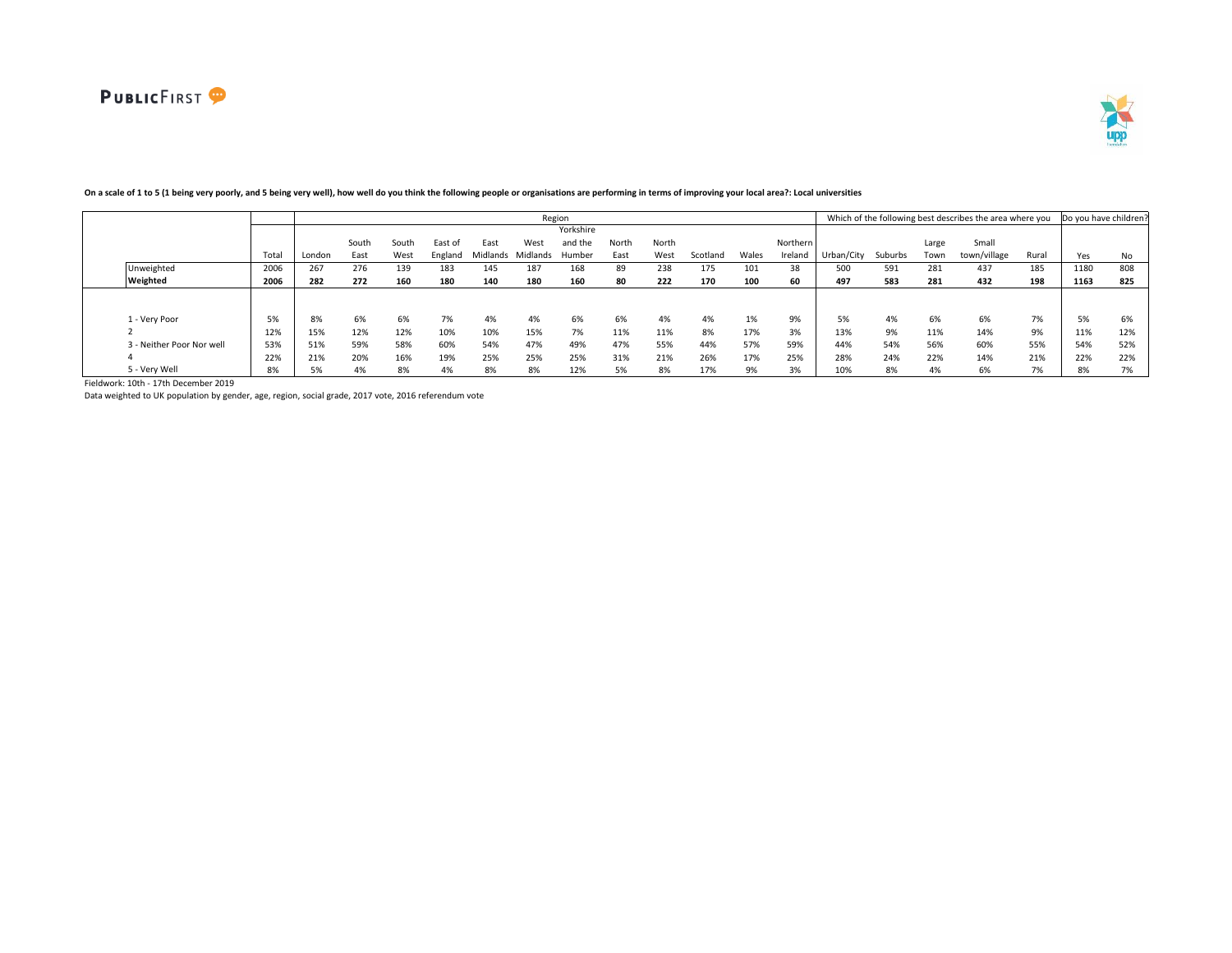



|                           |          |      | Gender |       |       |       | Age   |       |           |       | Social Grade      |       | EU 2016 Vote |      |                     |        | 2017     |           |           |        | VI/2019 Vote |                     |
|---------------------------|----------|------|--------|-------|-------|-------|-------|-------|-----------|-------|-------------------|-------|--------------|------|---------------------|--------|----------|-----------|-----------|--------|--------------|---------------------|
|                           |          |      |        |       |       |       |       |       |           |       |                   |       |              |      |                     |        |          |           |           |        | Liberal      |                     |
|                           |          |      |        |       |       |       |       |       |           |       |                   |       |              |      | I did not Conservat |        | Liberal  | I did not | Conservat |        |              | Democrat The Brexit |
|                           | Total    | Male | Female | 18-24 | 25-34 | 35-44 | 45-54 | 55-64 | $65+$     | ABC1  | C <sub>2</sub> DE | Leave | Remain       | vote | ive                 | Labour | Democrat | vote      | ive       | Labour |              | Party               |
| Unweighted                | 2006     | 909  | 1089   | 178   | 488   | 345   | 340   | 282   | 373       | 1158  | 837               | 808   | 880          | 318  | 644                 | 632    | 169      | 340       | 710       | 604    | 201          | 73                  |
| Weighted                  | 2006     | 979  | 1019   | 280   | 342   | 342   | 342   | 280   | 420       | 1055  | 940               | 830   | 766          | 410  | 646                 | 610    | 114      | 480       | 725       | 585    | 169          | 69                  |
|                           |          |      |        |       |       |       |       |       |           |       |                   |       |              |      |                     |        |          |           |           |        |              |                     |
|                           |          |      |        |       |       |       |       |       |           |       |                   |       |              |      |                     |        |          |           |           |        |              |                     |
| 1 - Very Poor             | 4%       | 4%   | 4%     | 6%    | 6%    | 4%    | 4%    | 3%    | 3%        | 3%    | 5%                | 5%    | 3%           | 4%   | 4%                  | 5%     | 1%       | 3%        | 4%        | 5%     | 3%           | 5%                  |
|                           | 13%      | 12%  | 14%    | 17%   | 15%   | 12%   | 14%   | 11%   | 12%       | 14%   | 13%               | 11%   | 14%          | 16%  | 10%                 | 17%    | 10%      | 15%       | 10%       | 16%    | 13%          | 13%                 |
| 3 - Neither Poor Nor well | 53%      | 55%  | 51%    | 42%   | 49%   | 51%   | 56%   | 61%   | 57%       | 52%   | 54%               | 53%   | 50%          | 59%  | 52%                 | 47%    | 58%      | 62%       | 52%       | 49%    | 56%          | 49%                 |
|                           | 24%      | 24%  | 25%    | 27%   | 22%   | 26%   | 21%   | 23%   | 26%       | 27%   | 21%               | 25%   | 27%          | 18%  | 29%                 | 23%    | 28%      | 18%       | 28%       | 23%    | 25%          | 28%                 |
| 5 - Very Well             | EQ<br>70 |      | 6%     | 8%    | 8%    | 6%    | 5%    |       | 201<br>2% | $4\%$ | 6%                | 5%    | 6%           | 3%   | 5%                  | 8%     | 3%       | 20        | 6%        | 7%     | 3%           | 4%                  |

### **On a scale of 1 to 5 (1 being very poorly, and 5 being very well), how well do you think the following people or organisations are performing in terms of improving your local area?: Local businesses**

Fieldwork: 10th - 17th December 2019

Data weighted to UK population by gender, age, region, social grade, 2017 vote, 2016 referendum vote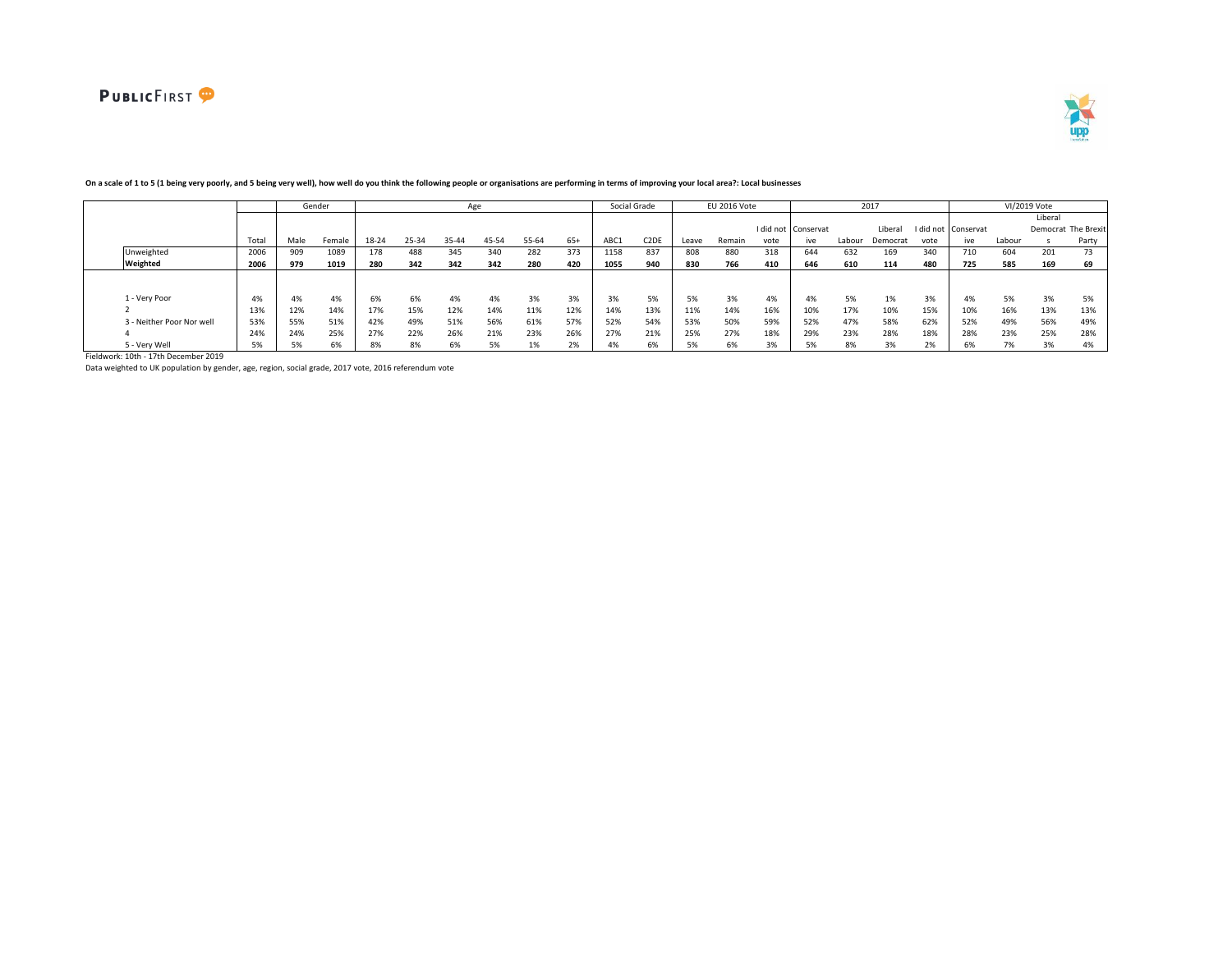

|                           |       |        |       |       |         |                   |      | Region    |       |       |          |       |          |            |         |       | Which of the following best describes the area where you |       | Do you have children |     |
|---------------------------|-------|--------|-------|-------|---------|-------------------|------|-----------|-------|-------|----------|-------|----------|------------|---------|-------|----------------------------------------------------------|-------|----------------------|-----|
|                           |       |        |       |       |         |                   |      | Yorkshire |       |       |          |       |          |            |         |       |                                                          |       |                      |     |
|                           |       |        | South | South | East of | East              | West | and the   | North | North |          |       | Northern |            |         | Large | Small                                                    |       |                      |     |
|                           | Total | London | East  | West  | England | Midlands Midlands |      | Humber    | East  | West  | Scotland | Wales | Ireland  | Urban/City | Suburbs | Town  | town/village                                             | Rural | Yes                  | No  |
| Unweighted                | 2006  | 267    | 276   | 139   | 183     | 145               | 187  | 168       | 89    | 238   | 175      | 101   | 38       | 500        | 591     | 281   | 437                                                      | 185   | 1180                 | 808 |
| Weighted                  | 2006  | 282    | 272   | 160   | 180     | 140               | 180  | 160       | 80    | 222   | 170      | 100   | 60       | 497        | 583     | 281   | 432                                                      | 198   | 1163                 | 825 |
|                           |       |        |       |       |         |                   |      |           |       |       |          |       |          |            |         |       |                                                          |       |                      |     |
|                           |       |        |       |       |         |                   |      |           |       |       |          |       |          |            |         |       |                                                          |       |                      |     |
| 1 - Very Poor             | 4%    | 6%     | 5%    | 2%    | 4%      | 4%                | 4%   | 3%        | 8%    | 3%    | 5%       | 2%    | 2%       | 6%         | 3%      | 4%    | 4%                                                       | 2%    | 4%                   | 4%  |
|                           | 13%   | 16%    | 15%   | 12%   | 11%     | 10%               | 11%  | 10%       | 23%   | 16%   | 12%      | 14%   | 10%      | 14%        | 14%     | 13%   | 13%                                                      | 13%   | 13%                  | 14% |
| 3 - Neither Poor Nor well | 53%   | 50%    | 48%   | 59%   | 51%     | 63%               | 58%  | 53%       | 49%   | 53%   | 52%      | 53%   | 54%      | 49%        | 56%     | 55%   | 53%                                                      | 50%   | 53%                  | 53% |
|                           | 24%   | 22%    | 29%   | 23%   | 31%     | 19%               | 20%  | 26%       | 17%   | 23%   | 24%      | 26%   | 30%      | 24%        | 22%     | 24%   | 26%                                                      | 29%   | 25%                  | 24% |
| 5 - Very Well             | 5%    | 6%     | 3%    | 4%    | 2%      | 5%                | 8%   | 8%        | 3%    | 5%    | 6%       | 6%    | 5%       | 8%         | 5%      | 3%    | 4%                                                       | 6%    | 5%                   | 5%  |

# **On a scale of 1 to 5 (1 being very poorly, and 5 being very well), how well do you think the following people or organisations are performing in terms of improving your local area?: Local businesses**

Fieldwork: 10th - 17th December 2019

Data weighted to UK population by gender, age, region, social grade, 2017 vote, 2016 referendum vote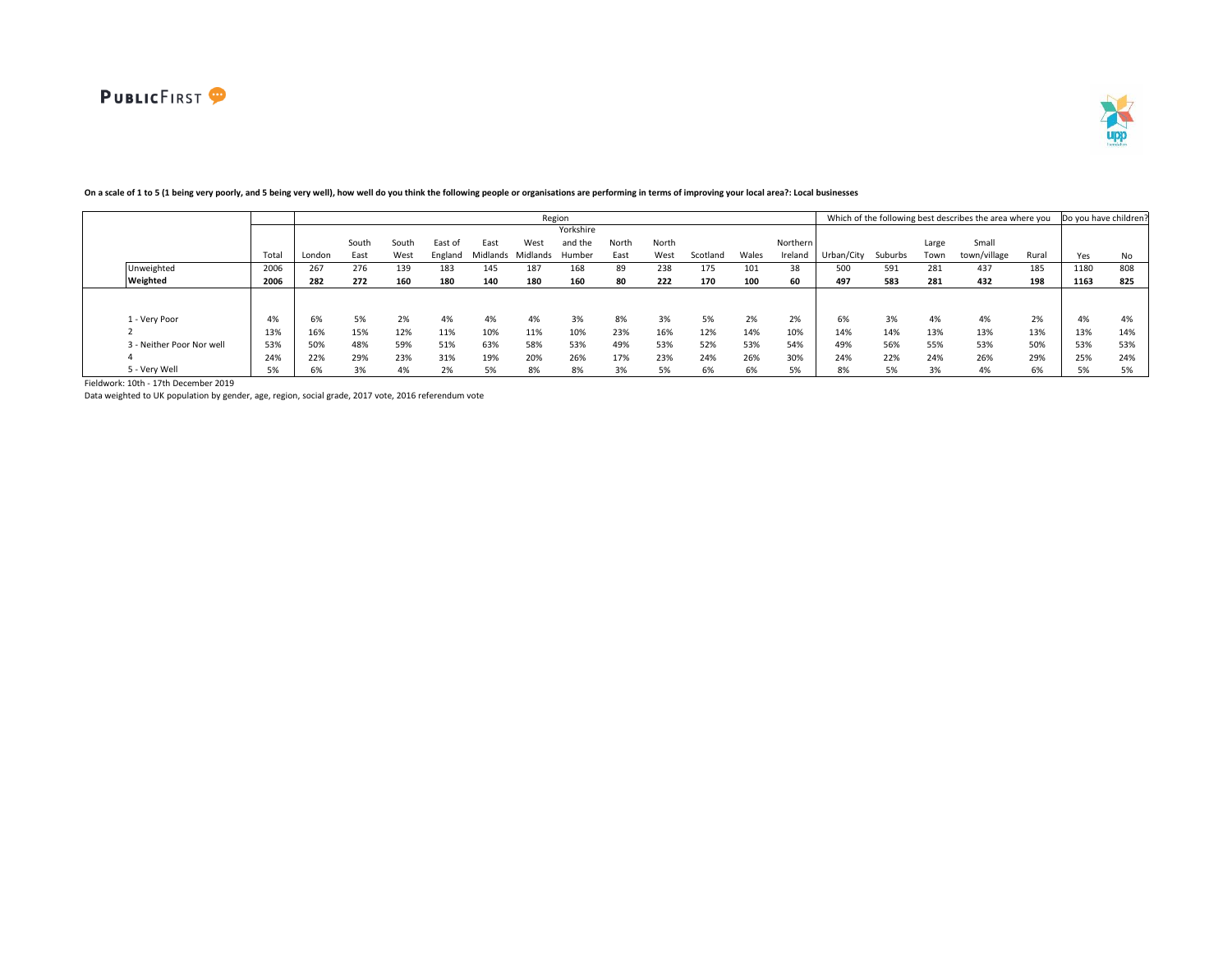



|                           |                    |      | Gender       |       |       |       | Age   |       |       |      | Social Grade      |       | EU 2016 Vote |      |                     |        | 2017     |      |                     |        | VI/2019 Vote |                     |
|---------------------------|--------------------|------|--------------|-------|-------|-------|-------|-------|-------|------|-------------------|-------|--------------|------|---------------------|--------|----------|------|---------------------|--------|--------------|---------------------|
|                           |                    |      |              |       |       |       |       |       |       |      |                   |       |              |      |                     |        |          |      |                     |        | Liberal      |                     |
|                           |                    |      |              |       |       |       |       |       |       |      |                   |       |              |      | I did not Conservat |        | Liberal  |      | I did not Conservat |        |              | Democrat The Brexit |
|                           | Total              | Male | Female       | 18-24 | 25-34 | 35-44 | 45-54 | 55-64 | $65+$ | ABC1 | C <sub>2</sub> DE | Leave | Remain       | vote | ive                 | Labour | Democrat | vote | ive                 | Labour |              | Party               |
| Unweighted                | 2006               | 909  | 1089         | 178   | 488   | 345   | 340   | 282   | 373   | 1158 | 837               | 808   | 880          | 318  | 644                 | 632    | 169      | 340  | 710                 | 604    | 201          | 73                  |
| Weighted                  | 2006               | 979  | 1019         | 280   | 342   | 342   | 342   | 280   | 420   | 1055 | 940               | 830   | 766          | 410  | 646                 | 610    | 114      | 480  | 725                 | 585    | 169          | 69                  |
|                           |                    |      |              |       |       |       |       |       |       |      |                   |       |              |      |                     |        |          |      |                     |        |              |                     |
|                           |                    |      |              |       |       |       |       |       |       |      |                   |       |              |      |                     |        |          |      |                     |        |              |                     |
| 1 - Very Poor             |                    | 3%   | 4%           | 4%    | 4%    | 3%    | 3%    | 3%    | 2%    | 4%   | 3%                | 4%    | 3%           | 3%   | 3%                  | 4%     | 2%       | 3%   | 2%                  | 4%     | 3%           | 2%                  |
|                           | 10%                | 10%  | 10%          | 18%   | 13%   | 10%   | 11%   | 7%    | 4%    | 9%   | 11%               | 8%    | 10%          | 14%  | 9%                  | 10%    | 12%      | 12%  | 8%                  | 10%    | 12%          | 16%                 |
| 3 - Neither Poor Nor well | 53%                | 55%  | 50%          | 42%   | 49%   | 52%   | 53%   | 60%   | 57%   | 51%  | 54%               | 54%   | 49%          | 56%  | 53%                 | 47%    | 52%      | 58%  | 53%                 | 49%    | 52%          | 53%                 |
|                           | 27%                | 25%  | 30%          | 27%   | 23%   | 26%   | 28%   | 26%   | 32%   | 30%  | 24%               | 27%   | 30%          | 24%  | 28%                 | 29%    | 29%      | 25%  | 29%                 | 29%    | 28%          | 23%                 |
| 5 - Very Well             | $\mathbf{u}$<br>70 |      | $\mathbf{a}$ | 9%    | 10%   | 8%    | 5%    |       | 5%    | 6%   | 8%                |       | 8%           | 4%   |                     | 9%     |          | 3%   | 8%                  | 8%     | 4%           | 6%                  |

## **On a scale of 1 to 5 (1 being very poorly, and 5 being very well), how well do you think the following people or organisations are performing in terms of improving your local area?: Local charities**

Fieldwork: 10th - 17th December 2019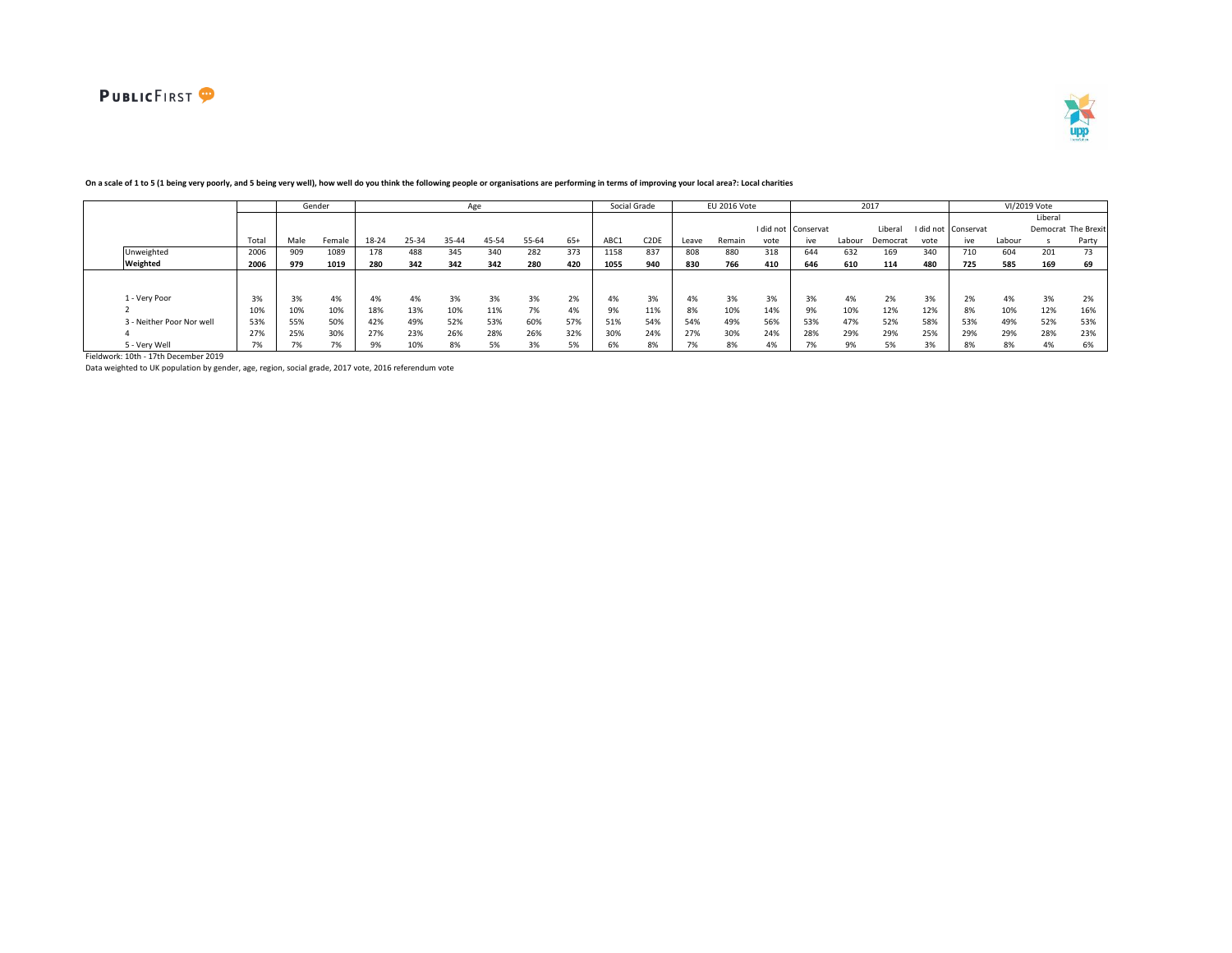

|                           |       |        |       |       |         |      |                   | Region    |       |       |              |       |          |            |         |       | Which of the following best describes the area where you |       | Do you have children |     |
|---------------------------|-------|--------|-------|-------|---------|------|-------------------|-----------|-------|-------|--------------|-------|----------|------------|---------|-------|----------------------------------------------------------|-------|----------------------|-----|
|                           |       |        |       |       |         |      |                   | Yorkshire |       |       |              |       |          |            |         |       |                                                          |       |                      |     |
|                           |       |        | South | South | East of | East | West              | and the   | North | North |              |       | Northern |            |         | Large | Small                                                    |       |                      |     |
|                           | Total | London | East  | West  | England |      | Midlands Midlands | Humber    | East  | West  | Scotland     | Wales | Ireland  | Urban/City | Suburbs | Town  | town/village                                             | Rural | Yes                  | No  |
| Unweighted                | 2006  | 267    | 276   | 139   | 183     | 145  | 187               | 168       | 89    | 238   | 175          | 101   | 38       | 500        | 591     | 281   | 437                                                      | 185   | 1180                 | 808 |
| Weighted                  | 2006  | 282    | 272   | 160   | 180     | 140  | 180               | 160       | 80    | 222   | 170          | 100   | 60       | 497        | 583     | 281   | 432                                                      | 198   | 1163                 | 825 |
|                           |       |        |       |       |         |      |                   |           |       |       |              |       |          |            |         |       |                                                          |       |                      |     |
|                           |       |        |       |       |         |      |                   |           |       |       |              |       |          |            |         |       |                                                          |       |                      |     |
| 1 - Very Poor             | 3%    | 4%     | 3%    | 2%    | 3%      | 3%   | 5%                | 3%        | 2%    | 3%    | 3%           | 1%    | 4%       | 4%         | 2%      | 2%    | 5%                                                       | 2%    | 3%                   | 3%  |
|                           | 10%   | 14%    | 7%    | 14%   | 9%      | 10%  | 10%               | 7%        | 17%   | 8%    | 8%           | 6%    | 15%      | 13%        | 9%      | 12%   | 8%                                                       | 10%   | 9%                   | 11% |
| 3 - Neither Poor Nor well | 53%   | 49%    | 51%   | 46%   | 54%     | 56%  | 54%               | 55%       | 53%   | 57%   | 51%          | 55%   | 50%      | 48%        | 56%     | 51%   | 56%                                                      | 47%   | 52%                  | 53% |
|                           | 27%   | 25%    | 34%   | 33%   | 28%     | 24%  | 19%               | 28%       | 25%   | 25%   | 30%          | 29%   | 24%      | 24%        | 28%     | 31%   | 26%                                                      | 35%   | 29%                  | 25% |
| 5 - Very Well             | 7%    | 7%     | 5%    | 4%    | 6%      | 8%   | 11%               |           | 3%    |       | 70/<br>$1\%$ | 8%    | 8%       | 11%        | 6%      | 4%    | 5%                                                       | 6%    | 7%                   | 7%  |

# **On a scale of 1 to 5 (1 being very poorly, and 5 being very well), how well do you think the following people or organisations are performing in terms of improving your local area?: Local charities**

Fieldwork: 10th - 17th December 2019

Data weighted to UK population by gender, age, region, social grade, 2017 vote, 2016 referendum vote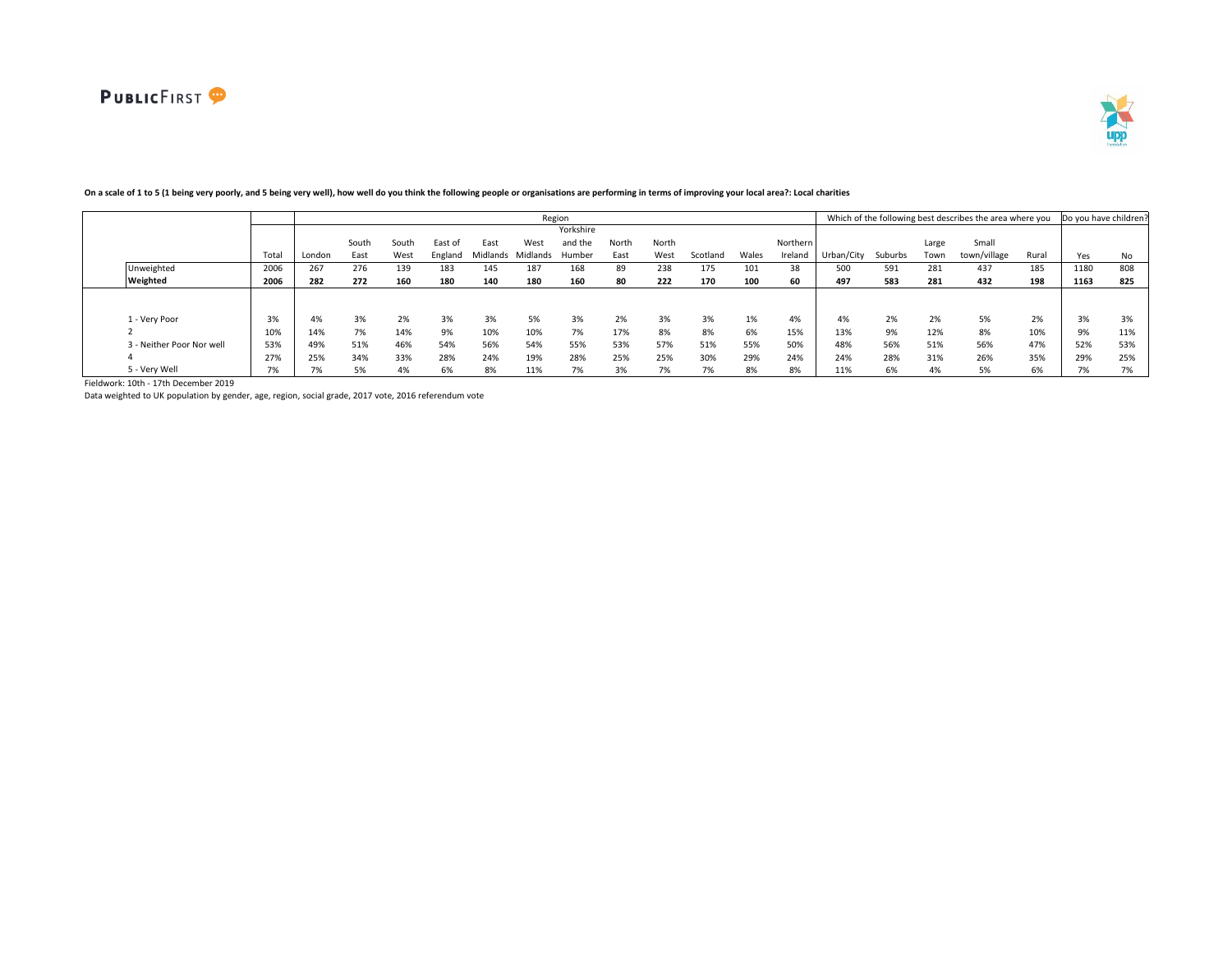

|                           |              |      | Gender |       |       | Age   |       |       |       |      | Social Grade                  |       | <b>EU 2016 Vote</b> |      |                     |        | 2017     |      |                     |        | VI/2019 Vote |                     |
|---------------------------|--------------|------|--------|-------|-------|-------|-------|-------|-------|------|-------------------------------|-------|---------------------|------|---------------------|--------|----------|------|---------------------|--------|--------------|---------------------|
|                           |              |      |        |       |       |       |       |       |       |      |                               |       |                     |      |                     |        |          |      |                     |        | Liberal      |                     |
|                           |              |      |        |       |       |       |       |       |       |      |                               |       |                     |      | I did not Conservat |        | Liberal  |      | I did not Conservat |        |              | Democrat The Brexit |
|                           | Total        | Male | Female | 18-24 | 25-34 | 35-44 | 45-54 | 55-64 | $65+$ | ABC1 | C <sub>2</sub> D <sub>I</sub> | Leave | Remain              | vote | ive                 | Labour | Democrat | vote | ive                 | Labour |              | Party               |
| Unweighted                | 2006         | 909  | 1089   | 178   | 488   | 345   | 340   | 282   | 373   | 1158 | 837                           | 808   | 880                 | 318  | 644                 | 632    | 169      | 340  | 710                 | 604    | 201          | 73                  |
| Weighted                  | 2006         | 979  | 1019   | 280   | 342   | 342   | 342   | 280   | 420   | 1055 | 940                           | 830   | 766                 | 410  | 646                 | 610    | 114      | 480  | 725                 | 585    | 169          | 69                  |
|                           |              |      |        |       |       |       |       |       |       |      |                               |       |                     |      |                     |        |          |      |                     |        |              |                     |
|                           |              |      |        |       |       |       |       |       |       |      |                               |       |                     |      |                     |        |          |      |                     |        |              |                     |
| 1 - Very Poor             | $\mathbf{a}$ | 170  | 7%     | 8%    | 7%    | 7%    | 7%    | 7%    | 6%    | 6%   | $\mathbf{a}$<br>$1\%$         | 8%    | 5%                  | 8%   | $1\%$               | 7%     | 8%       | 8%   | 7%                  | 6%     | 7%           | 12%                 |
|                           | 14%          | 14%  | 15%    | 20%   | 17%   | 13%   | 13%   | 12%   | 12%   | 14%  | 16%                           | 12%   | 15%                 | 18%  | 12%                 | 16%    | 15%      | 15%  | 11%                 | 17%    | 19%          | 18%                 |
| 3 - Neither Poor Nor well | 50%          | 49%  | 51%    | 44%   | 45%   | 51%   | 54%   | 51%   | 52%   | 48%  | 51%                           | 51%   | 46%                 | 54%  | 49%                 | 46%    | 48%      | 58%  | 50%                 | 48%    | 42%          | 38%                 |
|                           | 22%          | 23%  | 20%    | 20%   | 23%   | 21%   | 19%   | 24%   | 23%   | 24%  | 19%                           | 22%   | 25%                 | 16%  | 24%                 | 22%    | 27%      | 15%  | 24%                 | 21%    | 25%          | 30%                 |
| 5 - Verv Well             |              |      |        |       | 8%    |       |       |       | 6%    |      |                               | 7%    | 8%                  | 4%   |                     |        |          |      |                     | 8%     | 8%           |                     |

### On a scale of 1 to 5 (1 being very poorly, and 5 being very well), how well do you think the following people or organisations are performing in terms of improving your local area?: Local cultural institutions (for example

Fieldwork: 10th - 17th December 2019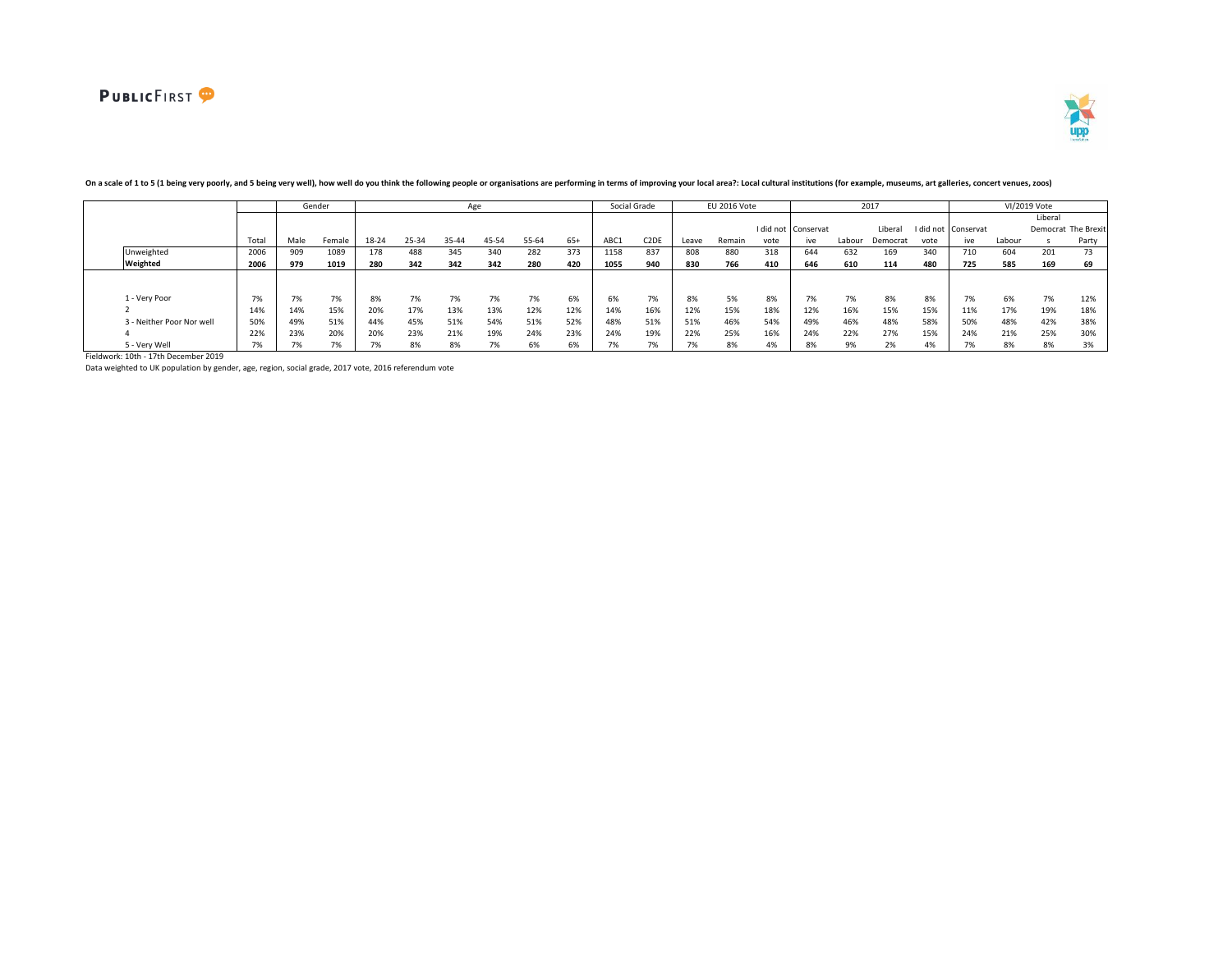

|                           |       |        |       |       |         |          |          | Region    |       |       |          |       |          |            |         |       | Which of the following best describes the area where you |       | Do you have children? |     |
|---------------------------|-------|--------|-------|-------|---------|----------|----------|-----------|-------|-------|----------|-------|----------|------------|---------|-------|----------------------------------------------------------|-------|-----------------------|-----|
|                           |       |        |       |       |         |          |          | Yorkshire |       |       |          |       |          |            |         |       |                                                          |       |                       |     |
|                           |       |        | South | Soutl | East of | East     | West     | and the   | North | North |          |       | Northern |            |         | Large | Small                                                    |       |                       |     |
|                           | Tota. | London | East  | West  | England | Midlands | Midlands | Humber    | East  | West  | Scotland | Wales | Ireland  | Urban/City | Suburbs | Town  | town/village                                             | Rural | Yes                   | No  |
| Unweighted                | 2006  | 267    | 276   | 139   | 183     | 145      | 187      | 168       | 89    | 238   | 175      | 101   | 38       | 500        | 591     | 281   | 437                                                      | 185   | 1180                  | 808 |
| Weighted                  | 2006  | 282    | 272   | 160   | 180     | 140      | 180      | 160       | 80    | 222   | 170      | 100   | 60       | 497        | 583     | 281   | 432                                                      | 198   | 1163                  | 825 |
|                           |       |        |       |       |         |          |          |           |       |       |          |       |          |            |         |       |                                                          |       |                       |     |
|                           |       |        |       |       |         |          |          |           |       |       |          |       |          |            |         |       |                                                          |       |                       |     |
| 1 - Verv Poor             | 7%    | 10%    | 8%    | 1%    | 5%      | 9%       | 8%       | 4%        | 8%    | 7%    | 6%       | 8%    | 6%       | 7%         | 7%      | 7%    | 7%                                                       | 6%    | 7%                    | 7%  |
|                           | 14%   | 15%    | 15%   | 14%   | 13%     | 14%      | 13%      | 14%       | 17%   | 14%   | 18%      | 13%   | 8%       | 16%        | 12%     | 17%   | 16%                                                      | 11%   | 13%                   | 16% |
| 3 - Neither Poor Nor well | 50%   | 49%    | 49%   | 57%   | 60%     | 50%      | 51%      | 48%       | 54%   | 45%   | 37%      | 56%   | 53%      | 46%        | 49%     | 49%   | 54%                                                      | 54%   | 49%                   | 50% |
|                           | 22%   | 18%    | 23%   | 21%   | 15%     | 19%      | 20%      | 23%       | 20%   | 28%   | 31%      | 18%   | 23%      | 20%        | 26%     | 21%   | 19%                                                      | 22%   | 23%                   | 19% |
| 5 - Verv Well             | 7%    | 8%     | 5%    | 7%    | 6%      | 9%       | 8%       | 12%       | 2%    | 5%    | 8%       | 4%    | 9%       | 11%        | 6%      | 6%    | 4%                                                       | 7%    | 7%                    | 7%  |

# On a scale of 1 to 5 (1 being very poorly, and 5 being very well), how well do you think the following people or organisations are performing in terms of improving your local area?: Local cultural institutions (for example

Fieldwork: 10th - 17th December 2019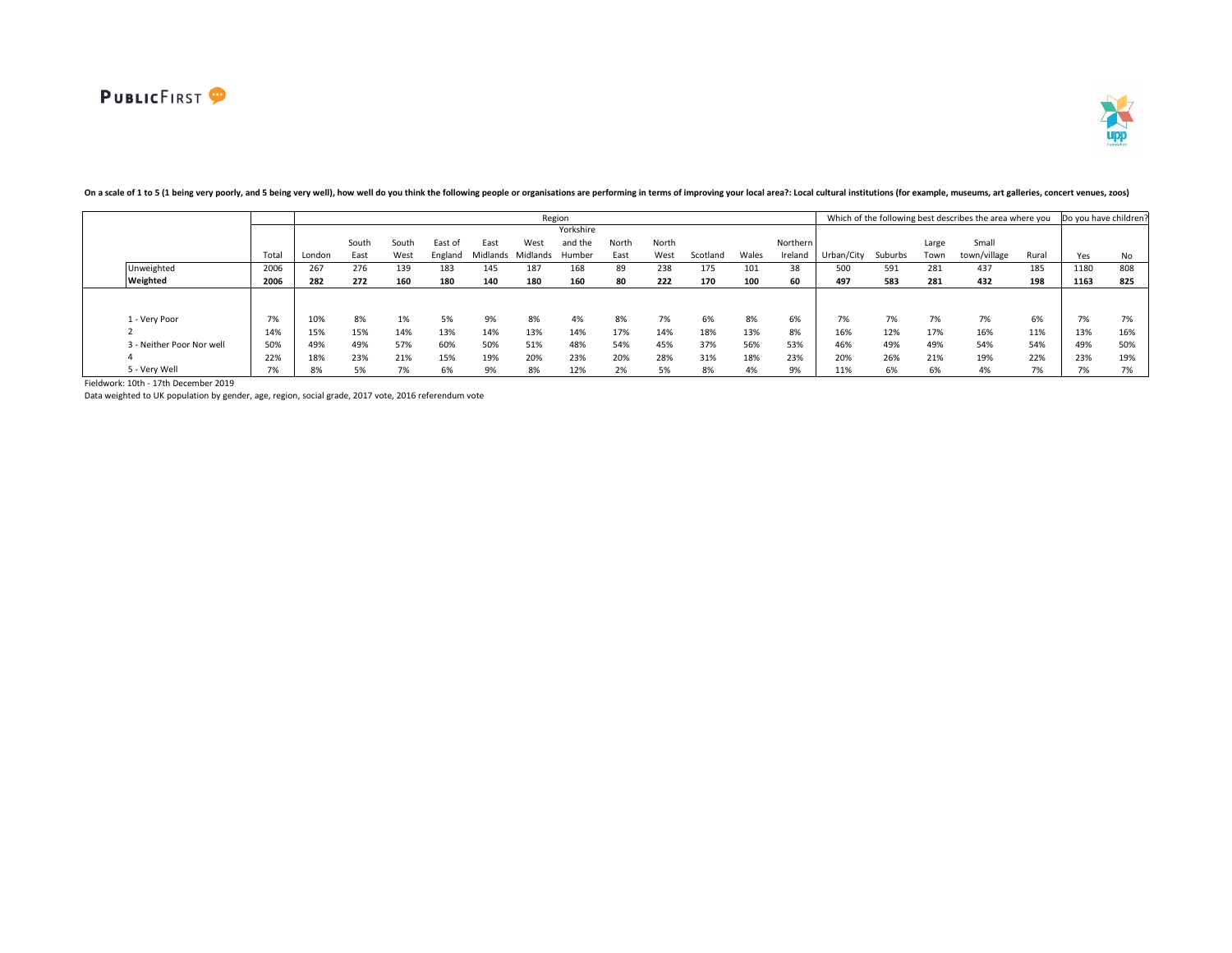



|                           |       |      | Gender |       |       | Age   |       |       |       |      | Social Grade      |       | <b>EU 2016 Vote</b> |      |                     |        | 2017     |      |                          |        | VI/2019 Vote |                     |
|---------------------------|-------|------|--------|-------|-------|-------|-------|-------|-------|------|-------------------|-------|---------------------|------|---------------------|--------|----------|------|--------------------------|--------|--------------|---------------------|
|                           |       |      |        |       |       |       |       |       |       |      |                   |       |                     |      |                     |        |          |      |                          |        | Liberal      |                     |
|                           |       |      |        |       |       |       |       |       |       |      |                   |       |                     |      | I did not Conservat |        | Liberal  |      | I did not Conservat      |        |              | Democrat The Brexit |
|                           | Total | Male | Female | 18-24 | 25-34 | 35-44 | 45-54 | 55-64 | $65+$ | ABC1 | C <sub>2</sub> DE | Leave | Remain              | vote | ive                 | Labour | Democrat | vote | ive                      | Labour |              | Party               |
| Unweighted                | 2006  | 909  | 1089   | 178   | 488   | 345   | 340   | 282   | 373   | 1158 | 837               | 808   | 880                 | 318  | 644                 | 632    | 169      | 340  | 710                      | 604    | 201          | 73                  |
| Weighted                  | 2006  | 979  | 1019   | 280   | 342   | 342   | 342   | 280   | 420   | 1055 | 940               | 830   | 766                 | 410  | 646                 | 610    | 114      | 480  | 725                      | 585    | 169          | 69                  |
|                           |       |      |        |       |       |       |       |       |       |      |                   |       |                     |      |                     |        |          |      |                          |        |              |                     |
|                           |       |      |        |       |       |       |       |       |       |      |                   |       |                     |      |                     |        |          |      |                          |        |              |                     |
| 1 - Very Poor             | 4%    | 4%   | 5%     | 8%    | 7%    | 3%    | 4%    | 3%    | 2%    | 3%   | 5%                | 5%    | 3%                  | 5%   | 20<br>3%            | 6%     | 2%       | 4%   | 4%                       | 5%     | 2%           | 5%                  |
|                           | 11%   | 11%  | 11%    | 12%   | 12%   | 12%   | 13%   | 7%    | 12%   | 11%  | 11%               | 10%   | 12%                 | 11%  | 9%                  | 14%    | 12%      | 10%  | 10%                      | 13%    | 13%          | 11%                 |
| 3 - Neither Poor Nor well | 52%   | 51%  | 52%    | 46%   | 48%   | 50%   | 57%   | 59%   | 51%   | 51%  | 53%               | 49%   | 48%                 | 63%  | 51%                 | 45%    | 50%      | 63%  | 48%                      | 51%    | 48%          | 45%                 |
|                           | 27%   | 27%  | 26%    | 27%   | 27%   | 27%   | 20%   | 27%   | 31%   | 29%  | 24%               | 29%   | 28%                 | 18%  | 31%                 | 26%    | 33%      | 20%  | 32%                      | 24%    | 30%          | 34%                 |
| 5 - Very Well             | 6%    | O70  | 6%     | 8%    | 7%    | 8%    | 6%    | 4%    | 4%    | b%   | --                | 6%    | 8%                  | 2%   |                     | 9%     | 3%       | 3%   | $\overline{\phantom{a}}$ | 7%     | 6%           |                     |

### On a scale of 1 to 5 (1 being very poorly, and 5 being very well), how well do you think the following people or organisations are performing in terms of improving your local area?: Local sports clubs and sports teams

Fieldwork: 10th - 17th December 2019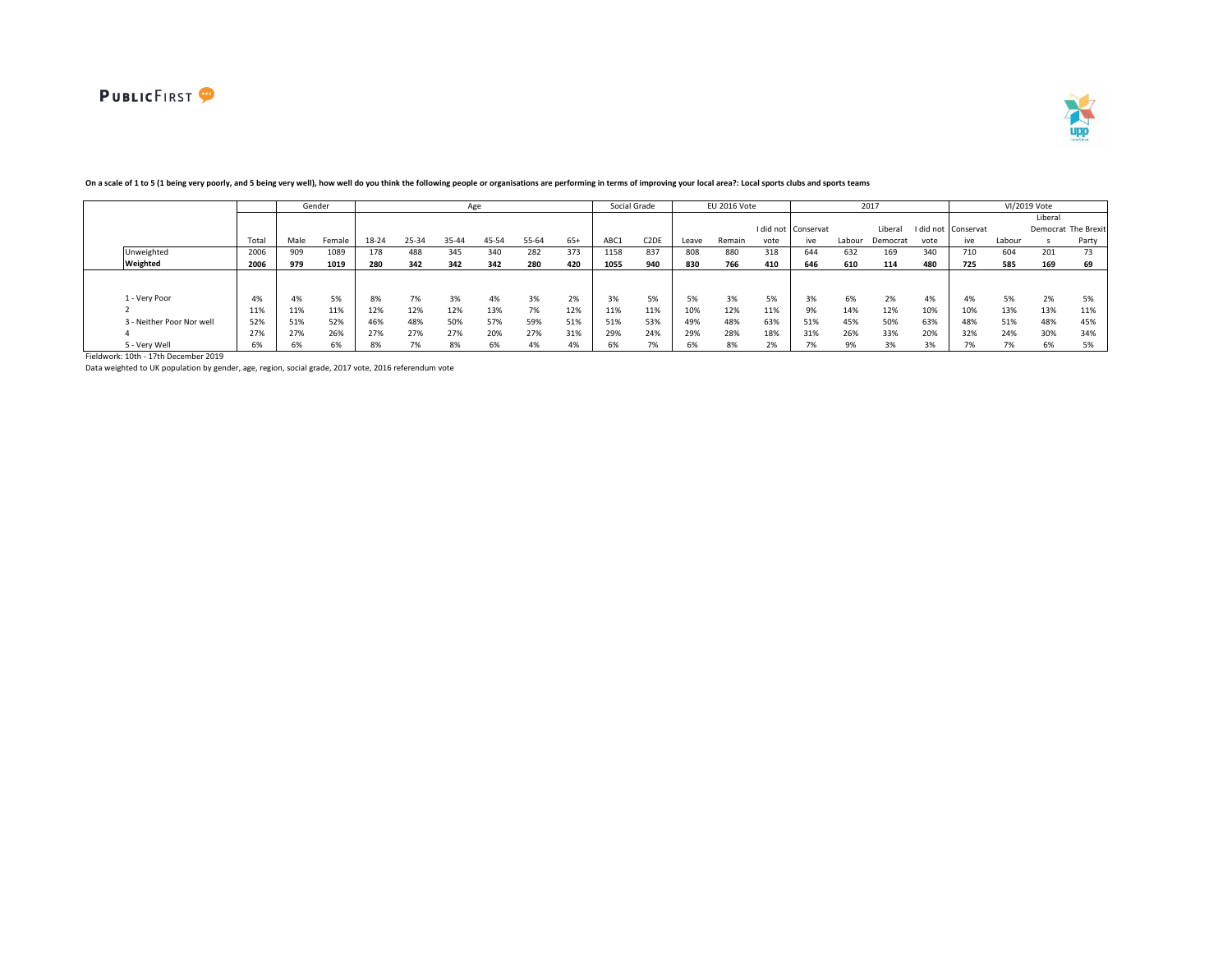

|                           |      |        |       |       |         |          |          | Region    |       |       |          |       |          |            |         |       | Which of the following best describes the area where you |       | Do you have children? |     |
|---------------------------|------|--------|-------|-------|---------|----------|----------|-----------|-------|-------|----------|-------|----------|------------|---------|-------|----------------------------------------------------------|-------|-----------------------|-----|
|                           |      |        |       |       |         |          |          | Yorkshire |       |       |          |       |          |            |         |       |                                                          |       |                       |     |
|                           |      |        | South | Soutl | East of | East     | West     | and the   | North | North |          |       | Northern |            |         | Large | Small                                                    |       |                       |     |
|                           | Tota | London | East  | West  | England | Midlands | Midlands | Humber    | East  | West  | Scotland | Wales | Ireland  | Urban/City | Suburbs | Town  | town/village                                             | Rural | Yes                   | No  |
| Unweighted                | 2006 | 267    | 276   | 139   | 183     | 145      | 187      | 168       | 89    | 238   | 175      | 101   | 38       | 500        | 591     | 281   | 437                                                      | 185   | 1180                  | 808 |
| Weighted                  | 2006 | 282    | 272   | 160   | 180     | 140      | 180      | 160       | 80    | 222   | 170      | 100   | 60       | 497        | 583     | 281   | 432                                                      | 198   | 1163                  | 825 |
|                           |      |        |       |       |         |          |          |           |       |       |          |       |          |            |         |       |                                                          |       |                       |     |
|                           |      |        |       |       |         |          |          |           |       |       |          |       |          |            |         |       |                                                          |       |                       |     |
| 1 - Verv Poor             | 4%   | 6%     | 7%    | 2%    | 2%      | 4%       | 5%       | 4%        | 4%    | 5%    | 3%       | 5%    | 1%       | 7%         | 3%      | 4%    | 4%                                                       | 2%    | 4%                    | 5%  |
|                           | 11%  | 10%    | 11%   | 12%   | 8%      | 12%      | 14%      | 12%       | 19%   | 12%   | 12%      | 7%    | 8%       | 13%        | 9%      | 15%   | 11%                                                      | 11%   | 12%                   | 10% |
| 3 - Neither Poor Nor well | 52%  | 54%    | 50%   | 50%   | 59%     | 53%      | 51%      | 46%       | 48%   | 48%   | 50%      | 56%   | 61%      | 50%        | 52%     | 52%   | 52%                                                      | 52%   | 49%                   | 55% |
|                           | 27%  | 23%    | 26%   | 30%   | 27%     | 26%      | 24%      | 28%       | 27%   | 29%   | 26%      | 28%   | 24%      | 22%        | 30%     | 27%   | 27%                                                      | 27%   | 28%                   | 24% |
| 5 - Very Well             | 6%   | 7%     | 6%    | 6%    | 4%      | 6%       | 7%       | 9%        | 2%    | 6%    | 8%       | 5%    | 6%       | 8%         | 5%      | 3%    | 6%                                                       | 8%    | 6%                    | 6%  |

# On a scale of 1 to 5 (1 being very poorly, and 5 being very well), how well do you think the following people or organisations are performing in terms of improving your local area?: Local sports clubs and sports teams

Fieldwork: 10th - 17th December 2019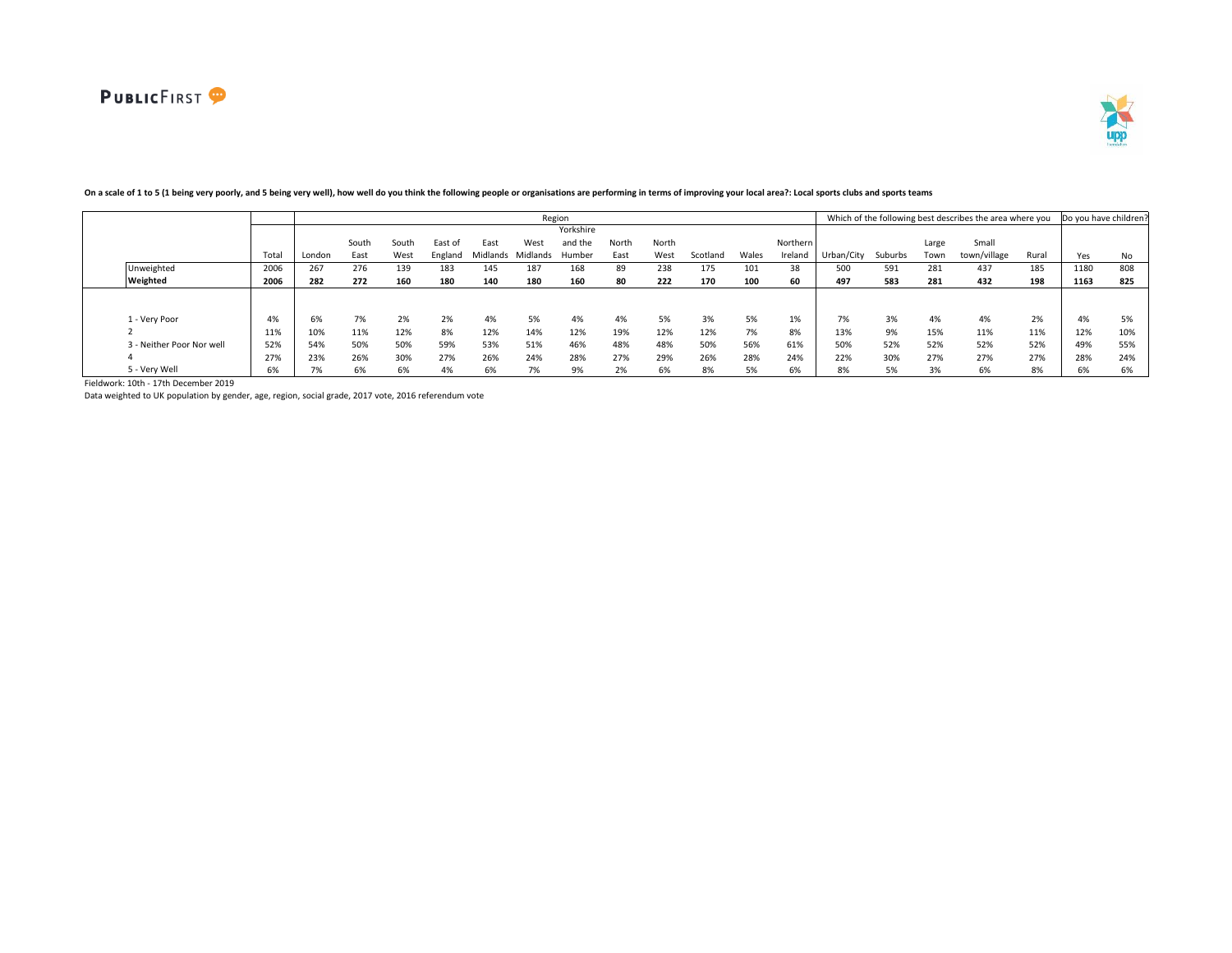



### **If you have grown up children, have any of them gone to university/are they attending university?**

|            |       |      | Gender |       |       |       | Age   |       |       |      | Social Grade                  |       | EU 2016 Vote |      |                     |        | 2017     |      |                     |        | VI/2019 Vote |                     |
|------------|-------|------|--------|-------|-------|-------|-------|-------|-------|------|-------------------------------|-------|--------------|------|---------------------|--------|----------|------|---------------------|--------|--------------|---------------------|
|            |       |      |        |       |       |       |       |       |       |      |                               |       |              |      |                     |        |          |      |                     |        | Liberal      |                     |
|            |       |      |        |       |       |       |       |       |       |      |                               |       |              |      | I did not Conservat |        | Liberal  |      | I did not Conservat |        |              | Democrat The Brexit |
|            | Total | Male | Female | 18-24 | 25-34 | 35-44 | 45-54 | 55-64 | $65+$ | ABC1 | C <sub>2</sub> D <sub>I</sub> | Leave | Remain       | vote | ive                 | Labour | Democrat | vote | ive                 | Labour |              | Party               |
| Unweighted | 2006  | 909  | 1089   | 178   | 488   | 345   | 340   | 282   | 373   | 1158 | 837                           | 808   | 880          | 318  | 644                 | 632    | 169      | 340  | 710                 | 604    | 201          |                     |
| Weighted   | 2006  | 979  | 1019   | 280   | 342   | 342   | 342   | 280   | 420   | 1055 | 940                           | 830   | 766          | 410  | 646                 | 610    | 114      | 480  | 725                 | 585    | 169          | 69                  |
|            |       |      |        |       |       |       |       |       |       |      |                               |       |              |      |                     |        |          |      |                     |        |              |                     |
|            |       |      |        |       |       |       |       |       |       |      |                               |       |              |      |                     |        |          |      |                     |        |              |                     |
| Yes        | 26%   | 29%  | 24%    | 14%   | 11%   | 12%   | 23%   | 41%   | 50%   | 28%  | 23%                           | 31%   | 27%          | 14%  | 35%                 | 23%    | 27%      | 15%  | 34%                 | 19%    | 29%          | 34%                 |
| No         | 40%   | 39%  | 40%    | 46%   | 41%   | 49%   | 41%   | 33%   | 29%   | 34%  | 46%                           | 40%   | 38%          | 41%  | 39%                 | 42%    | 36%      | 39%  | 38%                 | 42%    | 39%          | 40%                 |
| N/A        | 34%   | 32%  | 37%    | 40%   | 47%   | 39%   | 36%   | 26%   | 21%   | 38%  | 31%                           | 29%   | 35%          | 45%  | 26%                 | 35%    | 37%      | 46%  | 28%                 | 39%    | 32%          | 26%                 |

Fieldwork: 10th - 17th December 2019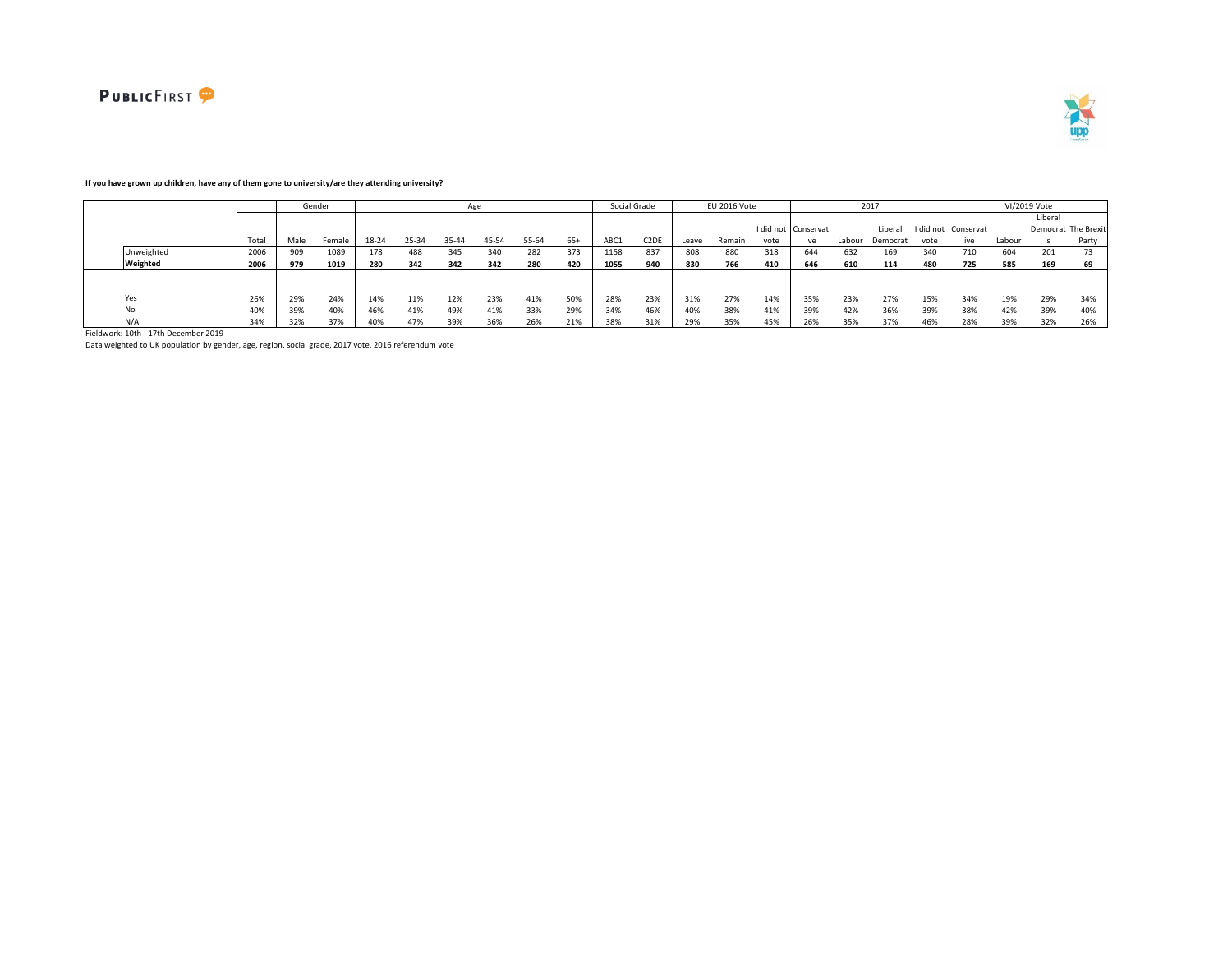



# **If you have grown up children, have any of them gone to university/are they attending university?**

|            |      |        |       |       |         |                   |      | Region    |       |       |          |       |          |            |         |       | Which of the following best describes the area where you Do you have children? |       |      |     |
|------------|------|--------|-------|-------|---------|-------------------|------|-----------|-------|-------|----------|-------|----------|------------|---------|-------|--------------------------------------------------------------------------------|-------|------|-----|
|            |      |        |       |       |         |                   |      | Yorkshire |       |       |          |       |          |            |         |       |                                                                                |       |      |     |
|            |      |        | South | South | East of | East              | West | and the   | North | North |          |       | Northern |            |         | Large | Small                                                                          |       |      |     |
|            | Tota | London | East  | West  | England | Midlands Midlands |      | Humber    | East  | West  | Scotland | Wales | Ireland  | Urban/City | Suburbs | Town  | town/village                                                                   | Rural | Yes  | No. |
| Unweighted | 2006 | 267    | 276   | 139   | 183     | 145               | 187  | 168       | 89    | 238   | 175      | 101   | 38       | 500        | 591     | 281   | 437                                                                            | 185   | 1180 | 808 |
| Weighted   | 2006 | 282    | 272   | 160   | 180     | 140               | 180  | 160       | 80    | 222   | 170      | 100   | 60       | 497        | 583     | 281   | 432                                                                            | 198   | 1163 | 825 |
|            |      |        |       |       |         |                   |      |           |       |       |          |       |          |            |         |       |                                                                                |       |      |     |
|            |      |        |       |       |         |                   |      |           |       |       |          |       |          |            |         |       |                                                                                |       |      |     |
| Yes        | 26%  | 19%    | 29%   | 31%   | 31%     | 24%               | 28%  | 23%       | 30%   | 22%   | 27%      | 25%   | 26%      | 22%        | 24%     | 28%   | 31%                                                                            | 30%   | 42%  |     |
| No         | 40%  | 42%    | 36%   | 39%   | 37%     | 37%               | 45%  | 39%       | 46%   | 41%   | 35%      | 42%   | 39%      | 40%        | 42%     | 40%   | 35%                                                                            | 40%   | 41%  | 38% |
| N/A        | 34%  | 39%    | 35%   | 30%   | 33%     | 39%               | 27%  | 37%       | 24%   | 36%   | 37%      | 33%   | 35%      | 38%        | 35%     | 32%   | 34%                                                                            | 30%   | 18%  | 58% |

Fieldwork: 10th - 17th December 2019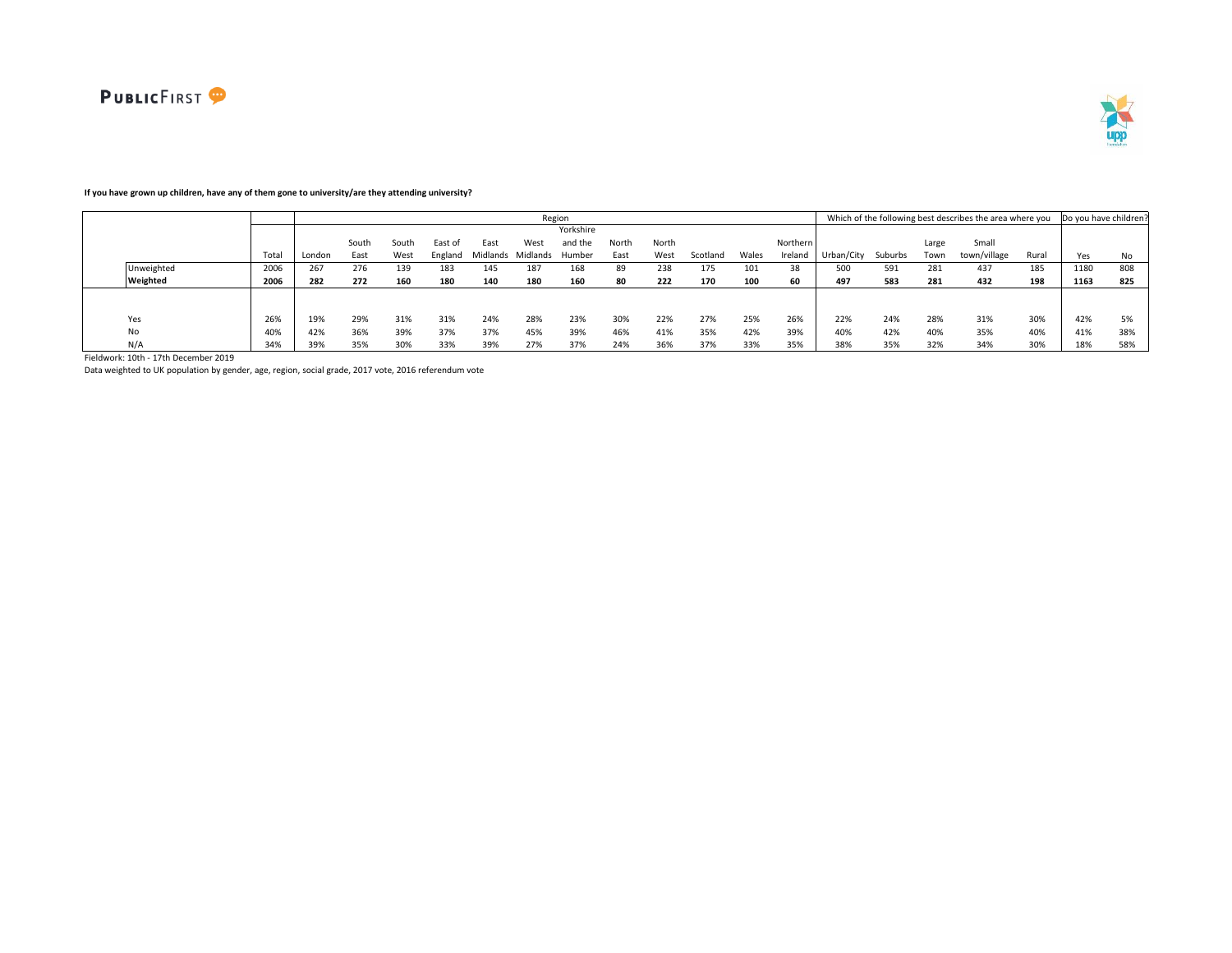



### **If you have young and school age children, would you like them to go to university?**

|            |       |      | Gender |       |       |           | Age   |       |                                 |      | Social Grade      |       | EU 2016 Vote |      |                     |        | 2017     |      |                     |        | VI/2019 Vote |                     |
|------------|-------|------|--------|-------|-------|-----------|-------|-------|---------------------------------|------|-------------------|-------|--------------|------|---------------------|--------|----------|------|---------------------|--------|--------------|---------------------|
|            |       |      |        |       |       |           |       |       |                                 |      |                   |       |              |      |                     |        |          |      |                     |        | Liberal      |                     |
|            |       |      |        |       |       |           |       |       |                                 |      |                   |       |              |      | I did not Conservat |        | Libera   |      | I did not Conservat |        |              | Democrat The Brexit |
|            | Total | Male | Female | 18-24 | 25-34 | $35 - 40$ | 45-54 | 55-64 | $65+$                           | ABC1 | C <sub>2</sub> DF | Leave | Remain       | vote | ive                 | Labour | Democrat | vote | ive                 | Labour |              | Party               |
| Unweighted | 2006  | 909  | 1089   | 178   | 488   | 345       | 340   | 282   | 373                             | 1158 | 837               | 808   | 880          | 318  | 644                 | 632    | 169      | 340  | 710                 | 604    | 201          | 73                  |
| Weighted   | 2006  | 979  | 1019   | 280   | 342   | 342       | 342   | 280   | 420                             | 1055 | 940               | 830   | 766          | 410  | 646                 | 610    | 114      | 480  | 725                 | 585    | 169          | 69                  |
|            |       |      |        |       |       |           |       |       |                                 |      |                   |       |              |      |                     |        |          |      |                     |        |              |                     |
|            |       |      |        |       |       |           |       |       |                                 |      |                   |       |              |      |                     |        |          |      |                     |        |              |                     |
| Yes        | 28%   | 24%  | 32%    | 31%   | 42%   | 44%       | 31%   | 15%   | 9%                              | 27%  | 30%               | 25%   | 34%          | 24%  | 26%                 | 36%    | 25%      | 25%  | 24%                 | 37%    | 32%          | 28%                 |
| No         | 13%   | 16%  | 11%    | 18%   | 16%   | 14%       | 14%   | 10%   | $\overline{\phantom{a}}$<br>170 | 10%  | 16%               | 13%   | 13%          | 13%  | 11%                 | 16%    | 13%      | 11%  | 12%                 | 15%    | 15%          | 17%                 |
| Don't Know | 10%   | 8%   | 11%    | 11%   | 13%   | 16%       | 10%   | 4%    | 5%                              |      | 12%               | 10%   | 7%           | 14%  | 8%                  | 8%     | 7%       | 15%  |                     | 8%     | 10%          | 4%                  |
| N/A        | 49%   | 52%  | 46%    | 40%   | 28%   | 27%       | 45%   | 71%   | 79%                             | 55%  | 42%               | 52%   | 45%          | 49%  | 55%                 | 41%    | 55%      | 50%  | 55%                 | 41%    | 44%          | 51%                 |

Fieldwork: 10th - 17th December 2019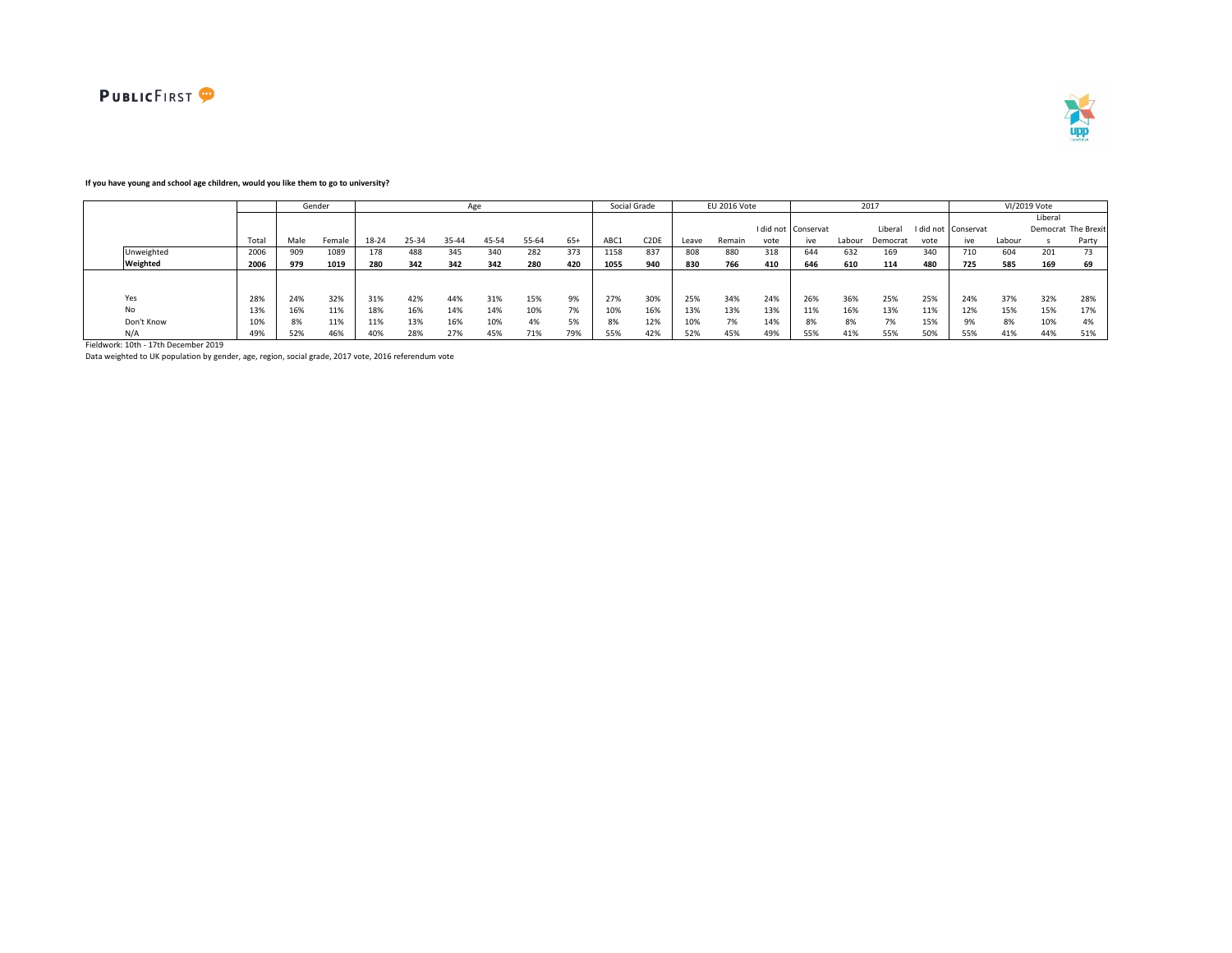

# **If you have young and school age children, would you like them to go to university?**

|            |      |        |       |       |         |                   | Region |           |       |       |          |       |          |            |         |       | Which of the following best describes the area where you |       | Do you have children? |     |
|------------|------|--------|-------|-------|---------|-------------------|--------|-----------|-------|-------|----------|-------|----------|------------|---------|-------|----------------------------------------------------------|-------|-----------------------|-----|
|            |      |        |       |       |         |                   |        | Yorkshire |       |       |          |       |          |            |         |       |                                                          |       |                       |     |
|            |      |        | South | South | East of | East              | West   | and the   | North | North |          |       | Northern |            |         | Large | Small                                                    |       |                       |     |
|            | Tota | London | East  | West  | England | Midlands Midlands |        | Humber    | East  | West  | Scotland | Wales | Ireland  | Urban/City | Suburbs | Town  | town/village                                             | Rural | Yes                   | No  |
| Unweighted | 2006 | 267    | 276   | 139   | 183     | 145               | 187    | 168       | 89    | 238   | 175      | 101   | 38       | 500        | 591     | 281   | 437                                                      | 185   | 1180                  | 808 |
| Weighted   | 2006 | 282    | 272   | 160   | 180     | 140               | 180    | 160       | 80    | 222   | 170      | 100   | 60       | 497        | 583     | 281   | 432                                                      | 198   | 1163                  | 825 |
|            |      |        |       |       |         |                   |        |           |       |       |          |       |          |            |         |       |                                                          |       |                       |     |
|            |      |        |       |       |         |                   |        |           |       |       |          |       |          |            |         |       |                                                          |       |                       |     |
| Yes        | 28%  | 30%    | 27%   | 20%   | 27%     | 33%               | 32%    | 26%       | 24%   | 29%   | 35%      | 20%   | 37%      | 33%        | 34%     | 25%   | 23%                                                      | 18%   | 42%                   |     |
| No         | 13%  | 11%    | 9%    | 13%   | 11%     | 10%               | 18%    | 15%       | 23%   | 15%   | 9%       | 16%   | 18%      | 14%        | 13%     | 16%   | 11%                                                      | 12%   | 8%                    | 20% |
| Don't Know | 10%  | 10%    | 12%   | 13%   | 10%     | 6%                | 9%     | 7%        | 3%    | 6%    | 6%       | 21%   | 17%      | 8%         | 10%     | 10%   | 10%                                                      | 10%   | 12%                   | 6%  |
| N/A        | 49%  | 49%    | 52%   | 54%   | 52%     | 51%               | 41%    | 51%       | 51%   | 50%   | 50%      | 43%   | 28%      | 44%        | 43%     | 48%   | 56%                                                      | 60%   | 38%                   | 64% |

Fieldwork: 10th - 17th December 2019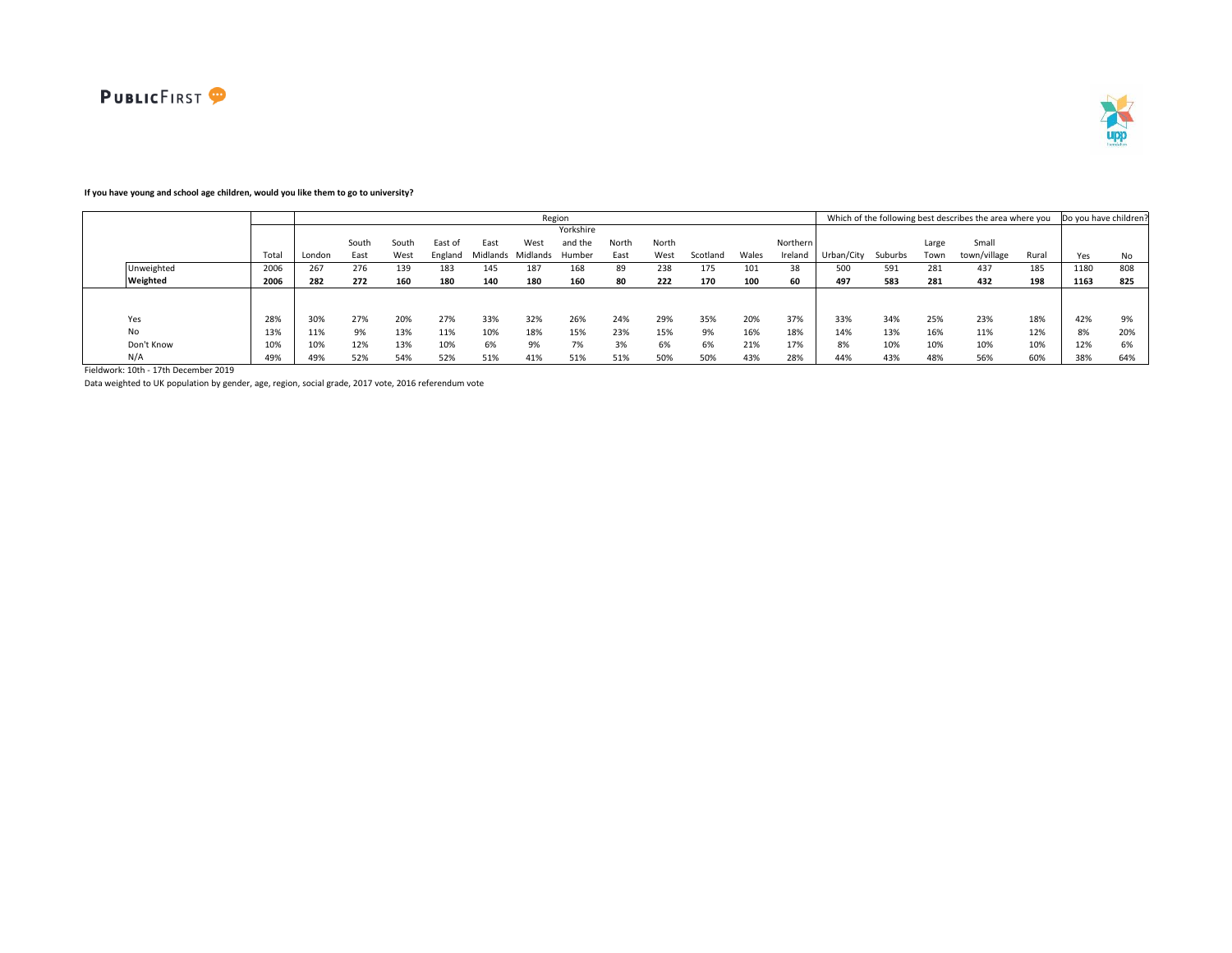



### **Do you think more or less people from your local area are going to university today than in previous years?**

|                |       |      | Gender |       |       |       | Age   |       |       |      | Social Grade      |       | EU 2016 Vote |      |                     |        | 2017     |      |                     |        | VI/2019 Vote |                     |
|----------------|-------|------|--------|-------|-------|-------|-------|-------|-------|------|-------------------|-------|--------------|------|---------------------|--------|----------|------|---------------------|--------|--------------|---------------------|
|                |       |      |        |       |       |       |       |       |       |      |                   |       |              |      |                     |        |          |      |                     |        | Liberal      |                     |
|                |       |      |        |       |       |       |       |       |       |      |                   |       |              |      | I did not Conservat |        | Liberal  |      | I did not Conservat |        |              | Democrat The Brexit |
|                | Total | Male | Female | 18-24 | 25-34 | 35-44 | 45-54 | 55-64 | $65+$ | ABC1 | C <sub>2</sub> DE | Leave | Remain       | vote | ive                 | Labour | Democrat | vote | ive                 | Labour |              | Party               |
| Unweighted     | 2006  | 909  | 1089   | 178   | 488   | 345   | 340   | 282   | 373   | 1158 | 837               | 808   | 880          | 318  | 644                 | 632    | 169      | 340  | 710                 | 604    | 201          | 73                  |
| Weighted       | 2006  | 979  | 1019   | 280   | 342   | 342   | 342   | 280   | 420   | 1055 | 940               | 830   | 766          | 410  | 646                 | 610    | 114      | 480  | 725                 | 585    | 169          | 69                  |
|                |       |      |        |       |       |       |       |       |       |      |                   |       |              |      |                     |        |          |      |                     |        |              |                     |
|                |       |      |        |       |       |       |       |       |       |      |                   |       |              |      |                     |        |          |      |                     |        |              |                     |
| A lot More     | 12%   | 13%  | 11%    | 20%   | 13%   | 10%   | 12%   | 9%    | 9%    | 14%  | 10%               | 12%   | 15%          | 8%   | 12%                 | 16%    | 15%      | 6%   | 13%                 | 14%    | 13%          | 17%                 |
| More           | 29%   | 28%  | 30%    | 32%   | 26%   | 28%   | 21%   | 28%   | 38%   | 30%  | 27%               | 30%   | 29%          | 25%  | 33%                 | 31%    | 30%      | 21%  | 32%                 | 30%    | 34%          | 30%                 |
| About the Same | 42%   | 45%  | 40%    | 32%   | 40%   | 41%   | 51%   | 48%   | 41%   | 41%  | 44%               | 42%   | 41%          | 46%  | 43%                 | 34%    | 45%      | 52%  | 44%                 | 37%    | 38%          | 28%                 |
| Fewer          | 13%   | 11%  | 15%    | 9%    | 17%   | 18%   | 14%   | 11%   | 9%    | 12%  | 14%               | 12%   | 12%          | 16%  | 10%                 | 15%    | 7%       | 17%  |                     | 15%    | 10%          | 19%                 |
| A lot Fewer    | 4%    | 3%   | 4%     | 7%    | 4%    | 3%    | 3%    | 3%    | 2%    |      | 4%                | 4%    | 3%           | 5%   | 201<br>2%           | 5%     | 2%       | 5%   |                     | 4%     | 5%           | 6%                  |

Fieldwork: 10th - 17th December 2019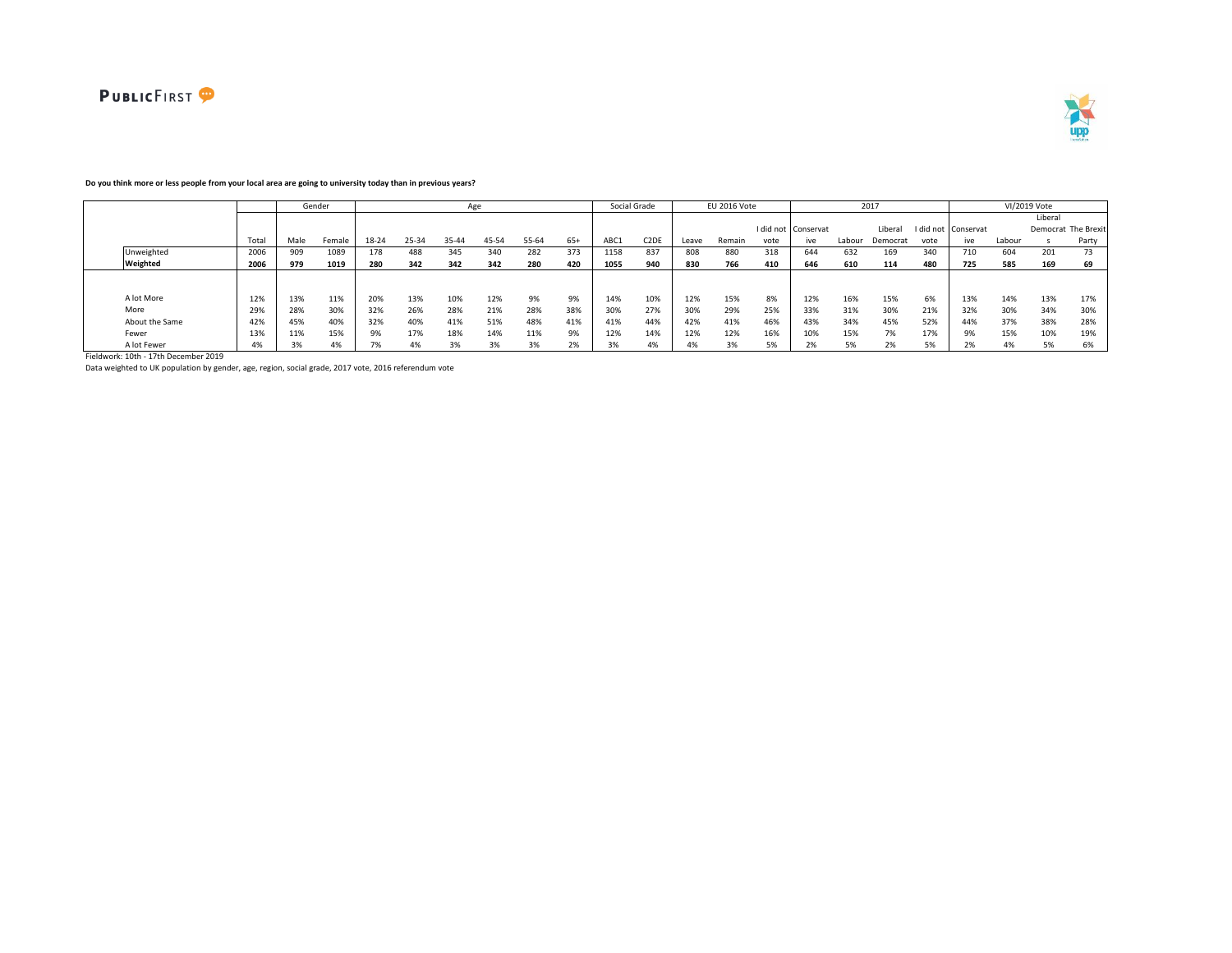



# **Do you think more or less people from your local area are going to university today than in previous years?**

|                |       |        |       |       |         |          |          | Region    |       |       |          |       |          |            |         |       | Which of the following best describes the area where you |       | Do you have children? |     |
|----------------|-------|--------|-------|-------|---------|----------|----------|-----------|-------|-------|----------|-------|----------|------------|---------|-------|----------------------------------------------------------|-------|-----------------------|-----|
|                |       |        |       |       |         |          |          | Yorkshire |       |       |          |       |          |            |         |       |                                                          |       |                       |     |
|                |       |        | South | South | East of | East     | West     | and the   | North | North |          |       | Northern |            |         | Large | Small                                                    |       |                       |     |
|                | Total | London | East  | West  | England | Midlands | Midlands | Humber    | East  | West  | Scotland | Wales | Ireland  | Urban/City | Suburbs | Town  | town/village                                             | Rural | Yes                   | No  |
| Unweighted     | 2006  | 267    | 276   | 139   | 183     | 145      | 187      | 168       | 89    | 238   | 175      | 101   | 38       | 500        | 591     | 281   | 437                                                      | 185   | 1180                  | 808 |
| Weighted       | 2006  | 282    | 272   | 160   | 180     | 140      | 180      | 160       | 80    | 222   | 170      | 100   | 60       | 497        | 583     | 281   | 432                                                      | 198   | 1163                  | 825 |
|                |       |        |       |       |         |          |          |           |       |       |          |       |          |            |         |       |                                                          |       |                       |     |
|                |       |        |       |       |         |          |          |           |       |       |          |       |          |            |         |       |                                                          |       |                       |     |
| A lot More     | 12%   | 15%    | 12%   | 13%   | 8%      | 11%      | 16%      | 11%       | 13%   | 10%   | 12%      | 9%    | 12%      | 14%        | 10%     | 13%   | 9%                                                       | 15%   | 14%                   | 9%  |
| More           | 29%   | 24%    | 26%   | 27%   | 33%     | 29%      | 32%      | 32%       | 24%   | 37%   | 27%      | 25%   | 34%      | 30%        | 30%     | 29%   | 29%                                                      | 24%   | 29%                   | 29% |
| About the Same | 42%   | 41%    | 44%   | 44%   | 48%     | 43%      | 40%      | 37%       | 39%   | 34%   | 47%      | 54%   | 42%      | 39%        | 45%     | 40%   | 43%                                                      | 45%   | 41%                   | 44% |
| Fewer          | 13%   | 13%    | 16%   | 13%   | 10%     | 14%      | 8%       | 17%       | 16%   | 13%   | 13%      | 10%   | 12%      | 11%        | 12%     | 15%   | 16%                                                      | 13%   | 13%                   | 13% |
| A lot Fewer    | 4%    | 6%     | 2%    | 4%    | 1%      | 3%       | 4%       | 4%        | 8%    | 6%    | 2%       | 2%    | 0%       | 5%         | 3%      | 3%    | 3%                                                       | 3%    | 3%                    | 4%  |

Fieldwork: 10th - 17th December 2019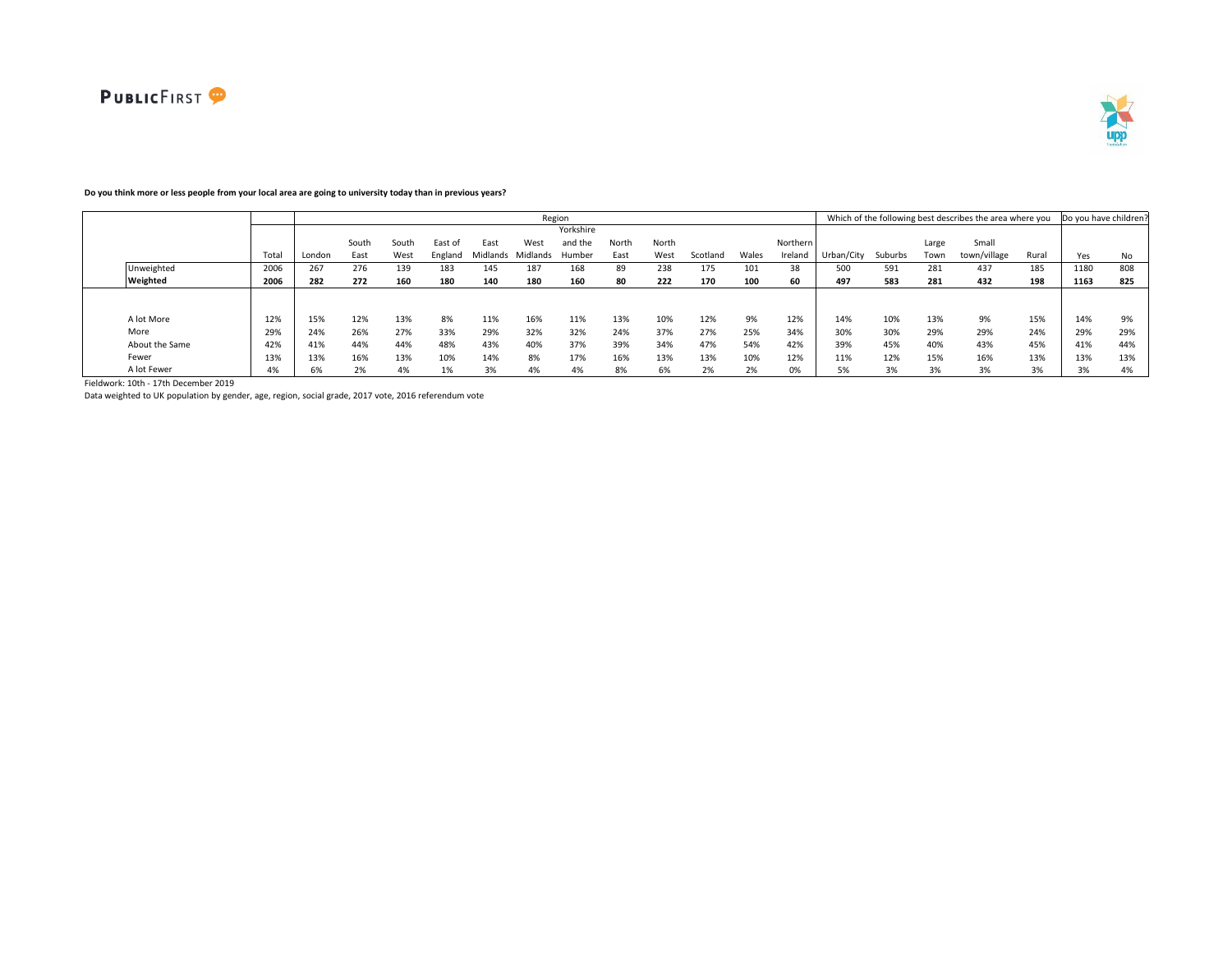



### **Thinking about the role of universities, which is closest to you view?**

|                                                                                                                                                                                  |            |            | Gender     |            |            | Age        |            |            |            |            | Social Grade      |            | EU 2016 Vote |            |                     |            | 2017       |            |                     |            | VI/2019 Vote |                     |
|----------------------------------------------------------------------------------------------------------------------------------------------------------------------------------|------------|------------|------------|------------|------------|------------|------------|------------|------------|------------|-------------------|------------|--------------|------------|---------------------|------------|------------|------------|---------------------|------------|--------------|---------------------|
|                                                                                                                                                                                  |            |            |            |            |            |            |            |            |            |            |                   |            |              |            |                     |            |            |            |                     |            | Liberal      |                     |
|                                                                                                                                                                                  |            |            |            |            |            |            |            |            |            |            |                   |            |              |            | I did not Conservat |            | Liberal    |            | I did not Conservat |            |              | Democrat The Brexit |
|                                                                                                                                                                                  | Total      | Male       | Female     | 18-24      | 25-34      | 35-44      | 45-54      | 55-64      | $65+$      | ABC1       | C <sub>2</sub> DE | Leave      | Remain       | vote       | ive                 | Labour     | Democrat   | vote       | ive                 | Labour     |              | Party               |
| Unweighted                                                                                                                                                                       | 2006       | 909        | 1089       | 178        | 488        | 345        | 340        | 282        | 373        | 1158       | 837               | 808        | 880          | 318        | 644                 | 632        | 169        | 340        | 710                 | 604        | 201          | 73                  |
| Weighted                                                                                                                                                                         | 2006       | 979        | 1019       | 280        | 342        | 342        | 342        | 280        | 420        | 1055       | 940               | 830        | 766          | 410        | 646                 | 610        | 114        | 480        | 725                 | 585        | 169          | 69                  |
| Universities should primarily<br>focus on education young<br>adults, around the ages of 18<br>to 21<br>Universities should primarily<br>focus on educating adults of<br>all ages | 33%<br>51% | 38%<br>48% | 28%<br>54% | 25%<br>56% | 32%<br>49% | 27%<br>53% | 34%<br>49% | 38%<br>51% | 38%<br>51% | 36%<br>52% | 29%<br>51%        | 36%<br>51% | 37%<br>50%   | 18%<br>55% | 43%<br>45%          | 31%<br>56% | 30%<br>62% | 21%<br>52% | 40%<br>46%          | 28%<br>59% | 35%<br>57%   | 46%<br>41%          |
| Don't Know                                                                                                                                                                       | 16%        | 14%        | 18%        | 18%        | 19%        | 20%        | 17%        | 11%        | 12%        | 12%        | 20%               | 14%        | 13%          | 27%        | 12%                 | 14%        | 9%         | 27%        | 13%                 | 13%        | 9%           | 13%                 |

Fieldwork: 10th - 17th December 2019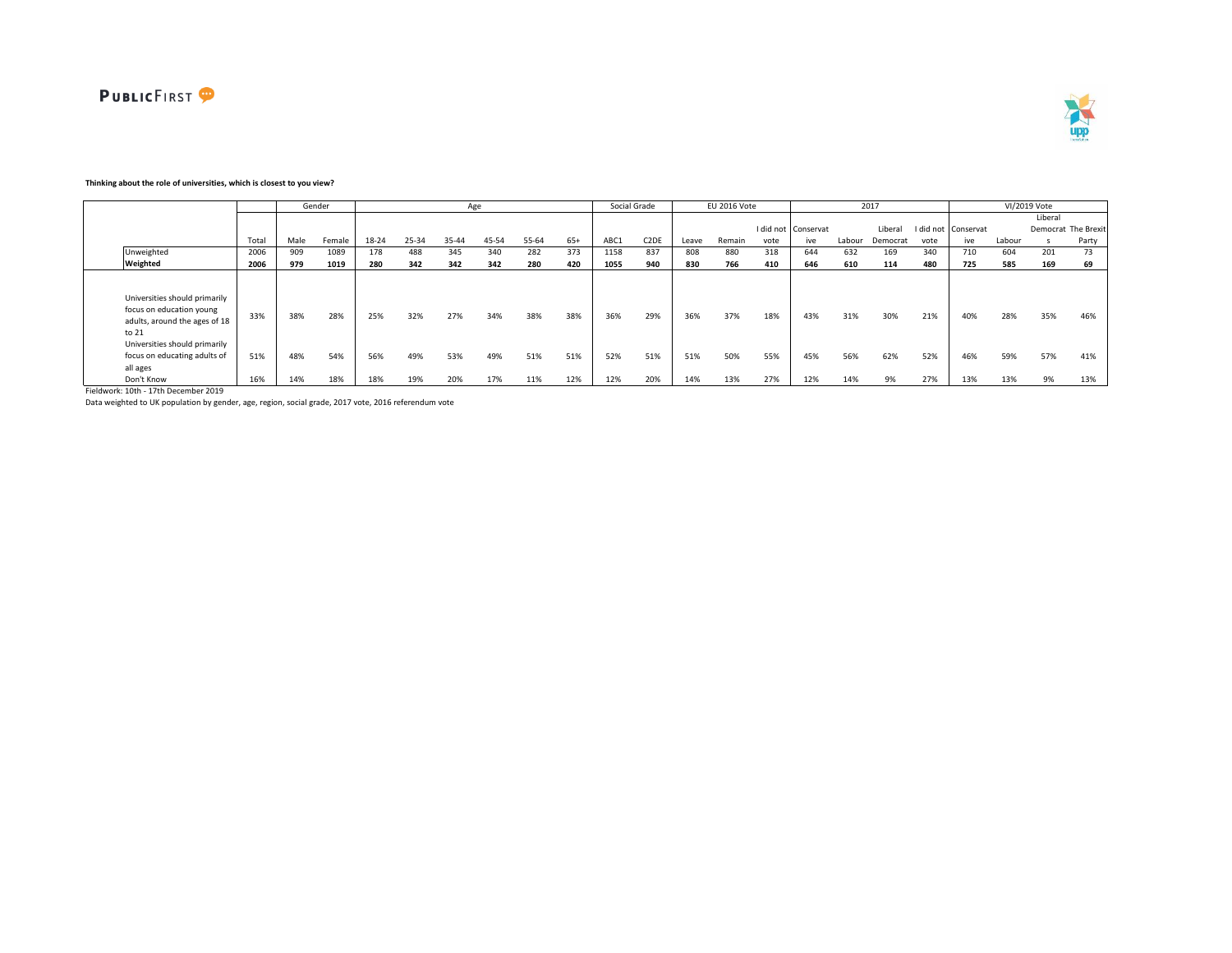



# **Thinking about the role of universities, which is closest to you view?**

|                                                                                                                                                                                  |            |            |            |            |            |            |            | Region     |            |            |            |            |            |            |            |            | Which of the following best describes the area where you |            | Do you have children? |            |
|----------------------------------------------------------------------------------------------------------------------------------------------------------------------------------|------------|------------|------------|------------|------------|------------|------------|------------|------------|------------|------------|------------|------------|------------|------------|------------|----------------------------------------------------------|------------|-----------------------|------------|
|                                                                                                                                                                                  |            |            |            |            |            |            |            | Yorkshire  |            |            |            |            |            |            |            |            |                                                          |            |                       |            |
|                                                                                                                                                                                  |            |            | South      | South      | East of    | East       | West       | and the    | North      | North      |            |            | Northern   |            |            | Large      | Small                                                    |            |                       |            |
|                                                                                                                                                                                  | Total      | London     | East       | West       | England    | Midlands   | Midlands   | Humber     | East       | West       | Scotland   | Wales      | Ireland    | Urban/City | Suburbs    | Town       | town/village                                             | Rural      | Yes                   | No         |
| Unweighted                                                                                                                                                                       | 2006       | 267        | 276        | 139        | 183        | 145        | 187        | 168        | 89         | 238        | 175        | 101        | 38         | 500        | 591        | 281        | 437                                                      | 185        | 1180                  | 808        |
| Weighted                                                                                                                                                                         | 2006       | 282        | 272        | 160        | 180        | 140        | 180        | 160        | 80         | 222        | 170        | 100        | 60         | 497        | 583        | 281        | 432                                                      | 198        | 1163                  | 825        |
| Universities should primarily<br>focus on education young<br>adults, around the ages of 18<br>to 21<br>Universities should primarily<br>focus on educating adults of all<br>ages | 33%<br>51% | 29%<br>53% | 37%<br>51% | 35%<br>47% | 37%<br>49% | 35%<br>52% | 25%<br>54% | 34%<br>51% | 31%<br>54% | 32%<br>54% | 28%<br>59% | 30%<br>38% | 43%<br>44% | 30%<br>53% | 33%<br>52% | 33%<br>55% | 34%<br>51%                                               | 39%<br>43% | 39%<br>49%            | 24%<br>55% |
| Don't Know                                                                                                                                                                       | 16%        | 19%        | 12%        | 18%        | 14%        | 14%        | 21%        | 14%        | 15%        | 13%        | 14%        | 32%        | 12%        | 18%        | 15%        | 12%        | 15%                                                      | 18%        | 12%                   | 21%        |

Fieldwork: 10th - 17th December 2019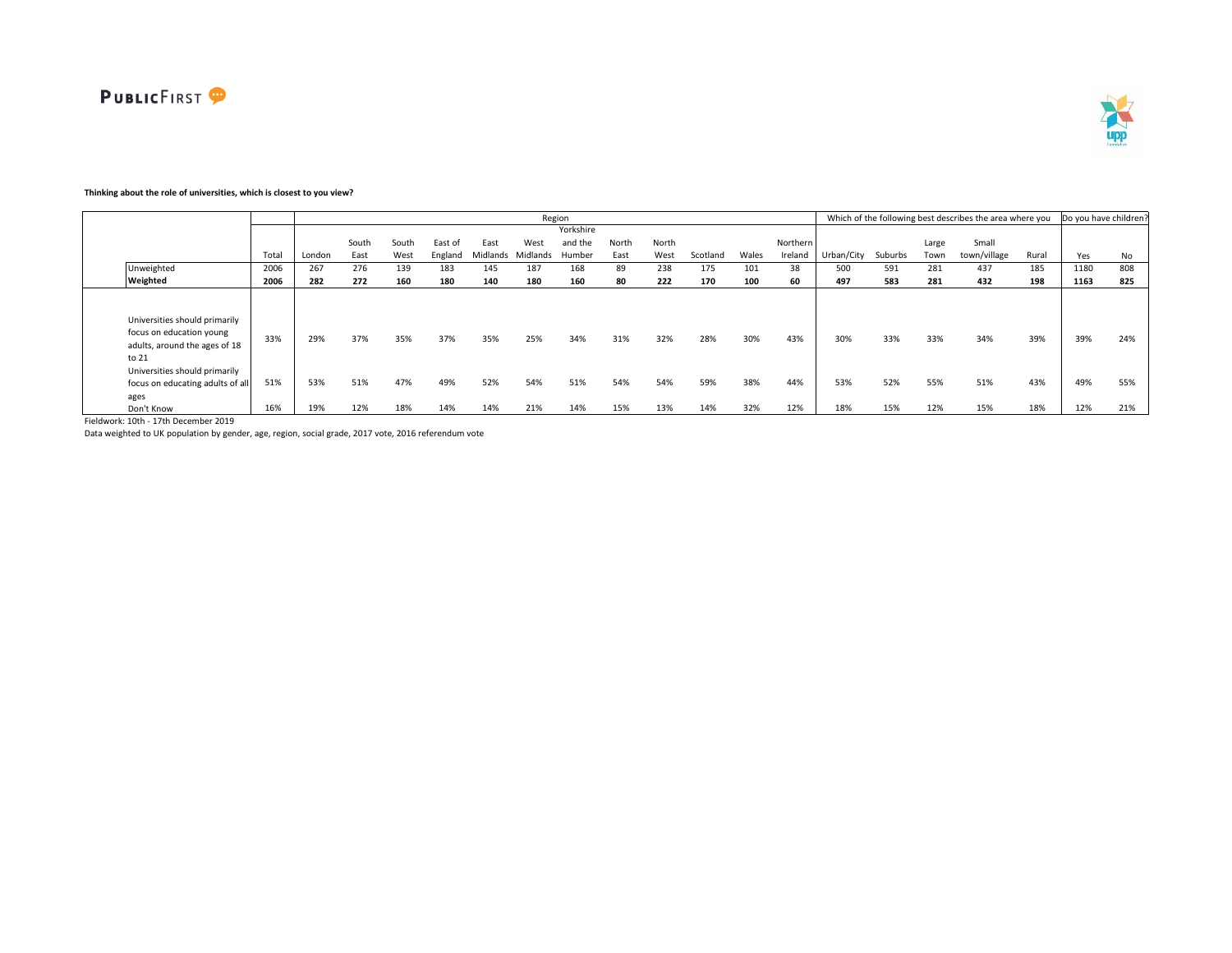

 $\mathbf{r}$ 



|                                                                                  |      |      | Gender |       |       | Age   |       |       |       |      | Social Grade      |       | EU 2016 Vote |      |                     |        | 2017     |      |                     |        | VI/2019 Vote |                     |
|----------------------------------------------------------------------------------|------|------|--------|-------|-------|-------|-------|-------|-------|------|-------------------|-------|--------------|------|---------------------|--------|----------|------|---------------------|--------|--------------|---------------------|
|                                                                                  |      |      |        |       |       |       |       |       |       |      |                   |       |              |      |                     |        |          |      |                     |        | Liberal      |                     |
|                                                                                  |      |      |        |       |       |       |       |       |       |      |                   |       |              |      | I did not Conservat |        | Liberal  |      | I did not Conservat |        |              | Democrat The Brexit |
|                                                                                  | Tota | Male | Female | 18-24 | 25-34 | 35-44 | 45-54 | 55-64 | $65+$ | ABC1 | C <sub>2</sub> DE | Leave | Remain       | vote | ive                 | Labour | Democrat | vote | ive                 | Labour |              | Party               |
| Unweighted                                                                       | 2006 | 909  | 1089   | 178   | 488   | 345   | 340   | 282   | 373   | 1158 | 837               | 808   | 880          | 318  | 644                 | 632    | 169      | 340  | 710                 | 604    | 201          | 73                  |
| Weighted                                                                         | 2006 | 979  | 1019   | 280   | 342   | 342   | 342   | 280   | 420   | 1055 | 940               | 830   | 766          | 410  | 646                 | 610    | 114      | 480  | 725                 | 585    | 169          | 69                  |
|                                                                                  |      |      |        |       |       |       |       |       |       |      |                   |       |              |      |                     |        |          |      |                     |        |              |                     |
| I would prefer young people<br>to return to their local area<br>after University | 42%  | 45%  | 39%    | 42%   | 37%   | 39%   | 41%   | 43%   | 49%   | 41%  | 43%               | 47%   | 42%          | 31%  | 45%                 | 46%    | 42%      | 31%  | 46%                 | 44%    | 35%          | 52%                 |
| I would prefer young people<br>to move away after University                     | 18%  | 18%  | 18%    | 27%   | 23%   | 20%   | 15%   | 14%   | 12%   | 17%  | 19%               | 17%   | 20%          | 17%  | 16%                 | 23%    | 19%      | 14%  | 17%                 | 20%    | 22%          | 24%                 |
| Don't Know                                                                       | 40%  | 37%  | 43%    | 31%   | 40%   | 41%   | 44%   | 44%   | 39%   | 42%  | 38%               | 36%   | 37%          | 52%  | 38%                 | 32%    | 39%      | 54%  | 37%                 | 36%    | 43%          | 24%                 |

## **Thinking about people who grow up in your area who go to university, and who then might move away to live somewhere else for work after graduating from university, which of these would you prefer?**

Fieldwork: 10th - 17th December 2019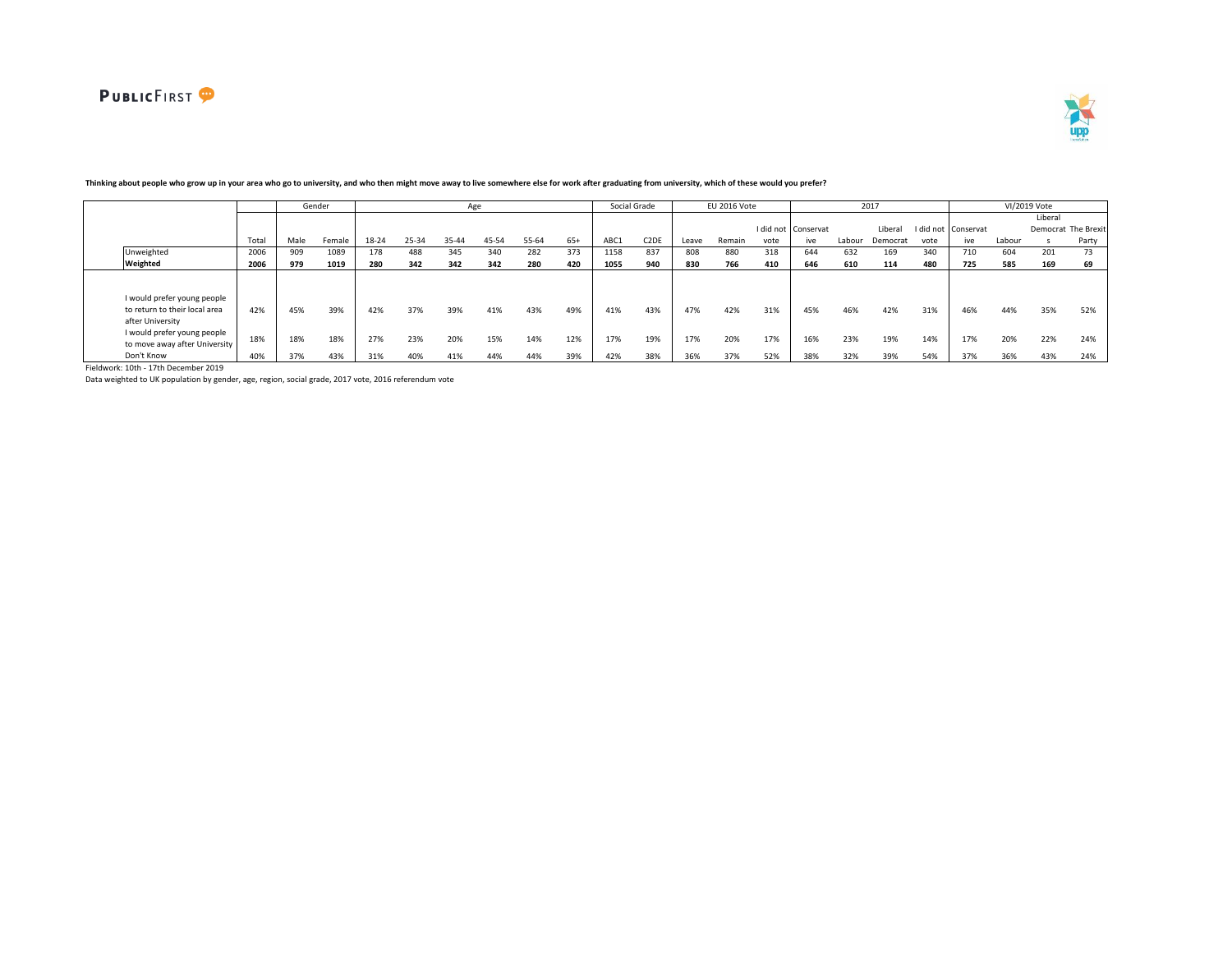

|                                                              |      |        |       |       |         |          |          | Region    |       |       |          |       |          |            |         |       | Which of the following best describes the area where you Do you have children? |       |      |     |
|--------------------------------------------------------------|------|--------|-------|-------|---------|----------|----------|-----------|-------|-------|----------|-------|----------|------------|---------|-------|--------------------------------------------------------------------------------|-------|------|-----|
|                                                              |      |        |       |       |         |          |          | Yorkshire |       |       |          |       |          |            |         |       |                                                                                |       |      |     |
|                                                              |      |        | South | South | East of | East     | West     | and the   | North | North |          |       | Northern |            |         | Large | Small                                                                          |       |      |     |
|                                                              | Tota | London | East  | West  | England | Midlands | Midlands | Humber    | East  | West  | Scotland | Wales | Ireland  | Urban/City | Suburbs | Town  | town/village                                                                   | Rural | Yes  | No  |
| Unweighted                                                   | 2006 | 267    | 276   | 139   | 183     | 145      | 187      | 168       | 89    | 238   | 175      |       | 38       | 500        | 591     | 281   | 437                                                                            | 185   | 1180 | 808 |
| Weighted                                                     | 2006 | 282    | 272   | 160   | 180     | 140      | 180      | 160       | 80    | 222   | 170      | 100   | 60       | 497        | 583     | 281   | 432                                                                            | 198   | 1163 | 825 |
|                                                              |      |        |       |       |         |          |          |           |       |       |          |       |          |            |         |       |                                                                                |       |      |     |
| I would prefer young people to                               |      |        |       |       |         |          |          |           |       |       |          |       |          |            |         |       |                                                                                |       |      |     |
| return to their local area after<br>University               | 42%  | 37%    | 41%   | 44%   | 39%     | 39%      | 38%      | 41%       | 47%   | 42%   | 50%      | 47%   | 57%      | 42%        | 40%     | 42%   | 46%                                                                            | 41%   | 46%  | 37% |
| I would prefer young people to<br>move away after University | 18%  | 20%    | 18%   | 15%   | 18%     | 20%      | 18%      | 19%       | 16%   | 22%   | 12%      | 18%   | 19%      | 18%        | 19%     | 23%   | 15%                                                                            | 17%   | 18%  | 18% |
| Don't Know                                                   | 40%  | 43%    | 41%   | 41%   | 43%     | 42%      | 44%      | 40%       | 37%   | 36%   | 39%      | 35%   | 23%      | 40%        | 41%     | 35%   | 39%                                                                            | 41%   | 36%  | 45% |
|                                                              |      |        |       |       |         |          |          |           |       |       |          |       |          |            |         |       |                                                                                |       |      |     |

# **Thinking about people who grow up in your area who go to university, and who then might move away to live somewhere else for work after graduating from university, which of these would you prefer?**

Fieldwork: 10th - 17th December 2019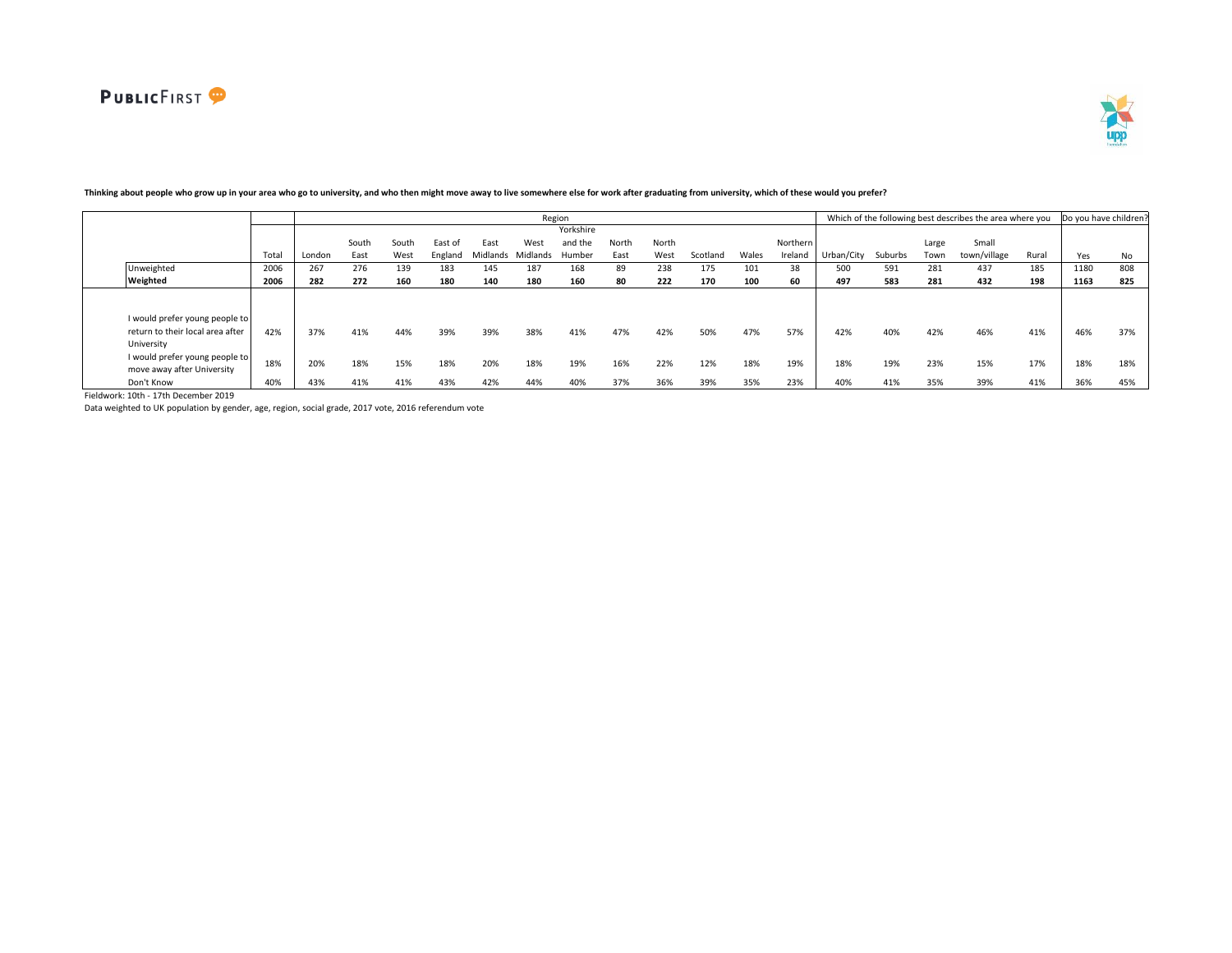



|                            |       |      | Gender |       |       |       | Age   |       |       | Social Grade |                   |       | EU 2016 Vote |      |                     |        | 2017     |           |           |        | VI/2019 Vote |                     |
|----------------------------|-------|------|--------|-------|-------|-------|-------|-------|-------|--------------|-------------------|-------|--------------|------|---------------------|--------|----------|-----------|-----------|--------|--------------|---------------------|
|                            |       |      |        |       |       |       |       |       |       |              |                   |       |              |      |                     |        |          |           |           |        | Liberal      |                     |
|                            |       |      |        |       |       |       |       |       |       |              |                   |       |              |      | I did not Conservat |        | Liberal  | I did not | Conservat |        |              | Democrat The Brexit |
|                            | Total | Male | Female | 18-24 | 25-34 | 35-44 | 45-54 | 55-64 | $65+$ | ABC1         | C <sub>2</sub> DE | Leave | Remain       | vote | ive                 | Labour | Democrat | vote      | ive       | Labour |              | Party               |
| Unweighted                 | 2006  | 909  | 1089   | 178   | 488   | 345   | 340   | 282   | 373   | 1158         | 837               | 808   | 880          | 318  | 644                 | 632    | 169      | 340       | 710       | 604    | 201          | 73                  |
| Weighted                   | 2006  | 979  | 1019   | 280   | 342   | 342   | 342   | 280   | 420   | 1055         | 940               | 830   | 766          | 410  | 646                 | 610    | 114      | 480       | 725       | 585    | 169          | 69                  |
|                            |       |      |        |       |       |       |       |       |       |              |                   |       |              |      |                     |        |          |           |           |        |              |                     |
|                            |       |      |        |       |       |       |       |       |       |              |                   |       |              |      |                     |        |          |           |           |        |              |                     |
| <b>Strongly Agree</b>      | 9%    | 9%   | 8%     | 15%   | 10%   | 11%   | 9%    | 4%    | 5%    | 7%           | 11%               | 8%    | 11%          | 6%   | 8%                  | 13%    | 9%       | 4%        | 8%        | 13%    | 9%           | 5%                  |
| Agree                      | 20%   | 20%  | 20%    | 33%   | 27%   | 25%   | 18%   | 12%   | 10%   | 19%          | 22%               | 19%   | 22%          | 18%  | 18%                 | 27%    | 27%      | 14%       | 19%       | 25%    | 21%          | 26%                 |
| Neither Agree nor Disagree | 31%   | 30%  | 33%    | 24%   | 32%   | 33%   | 30%   | 35%   | 32%   | 30%          | 32%               | 32%   | 31%          | 31%  | 32%                 | 28%    | 28%      | 35%       | 32%       | 29%    | 33%          | 25%                 |
| Disagree                   | 20%   | 21%  | 20%    | 13%   | 14%   | 15%   | 21%   | 27%   | 31%   | 26%          | 15%               | 21%   | 20%          | 20%  | 24%                 | 16%    | 24%      | 19%       | 24%       | 18%    | 20%          | 17%                 |
| <b>Strongly Disagree</b>   | 8%    | 9%   | 8%     | 6%    | 6%    | 5%    | 8%    | 11%   | 13%   | 8%           | 8%                | 11%   | 6%           | 7%   | 10%                 | 8%     | 6%       | 7%        | 9%        | 7%     | 7%           | 18%                 |
| Don't Know                 | 11%   | 10%  | 12%    | 9%    | 11%   | 12%   | 14%   | 12%   | 10%   | 10%          | 12%               | 9%    | 10%          | 17%  | 8%                  | 8%     | 6%       | 21%       | 8%        | 9%     | 10%          | 10%                 |

### **Do you agree or disagree with the following: "Students are taught the right skills and knowledge at Universities to help improve their local area"**

Fieldwork: 10th - 17th December 2019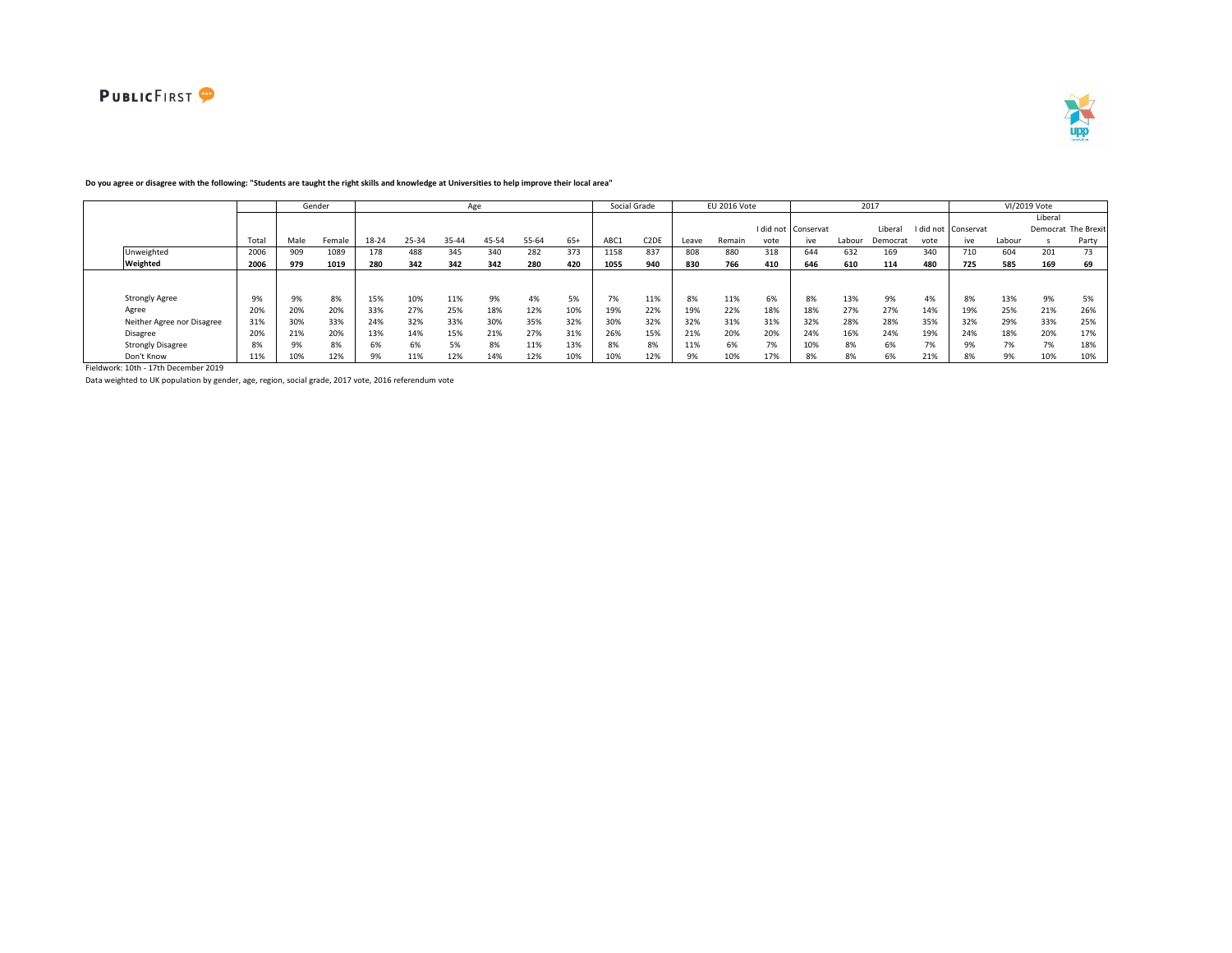

#### Total London South East South West East of England East Midlands Midlands Humber West Yorkshire and the North East North West Scotland Wales Northern Ireland Urban/City Suburbs Large Town Small town/village Rural Yes No Unweighted 2006 267 276 139 183 145 187 168 89 238 175 101 38 500 591 281 437 185 1180 808 Weighted 2006 | 282 272 160 180 140 180 160 80 222 170 100 60 | 497 583 281 432 198 | 1163 825 Strongly Agree 9% 9% 6% 9% 6% 6% 13% 11% 6% 8% 10% 10% 9% 14% 8% 6% 5% 7% 9% 8% Agree 20% 26% 17% 12% 21% 17% 19% 17% 18% 24% 20% 28% 21% 23% 22% 24% 13% 17% 20% 20% Neither Agree nor Disagree 31% 29% 28% 36% 34% 27% 30% 31% 32% 36% 34% 30% 28% 28% 31% 32% 35% 33% 34% 27%<br>Disagree 20% 10% 17% 27% 24% 20% 30% 18% 25% 20% 15% 17% 12% 19% 17% 20% 22% 26% 19% 20% 20% Disagree 20% 17% 27% 24% 20% 30% 18% 25% 20% 15% 17% 12% 19% 17% 20% 22% 26% 19% 20% 22% Strongly Disagree 8% 9% 9% 9% 11% 9% 7% 6% 12% 6% 9% 6% 5% 8% 7% 4% 11% 13% 8% 9% Don't Know 11% 11% 12% 10% 8% 11% 12% 10% 11% 11% 10% 13% 19% 10% 12% 12% 9% 10% 9% 14% Region **Example 20 and Total Contract Contract Contract Contract Contract Contract Contract Contract Contract Contract Contract Contract Contract Contract Contract Contract Contract Contract Contract Contract Contract Cont**

# **Do you agree or disagree with the following: "Students are taught the right skills and knowledge at Universities to help improve their local area"**

Fieldwork: 10th - 17th December 2019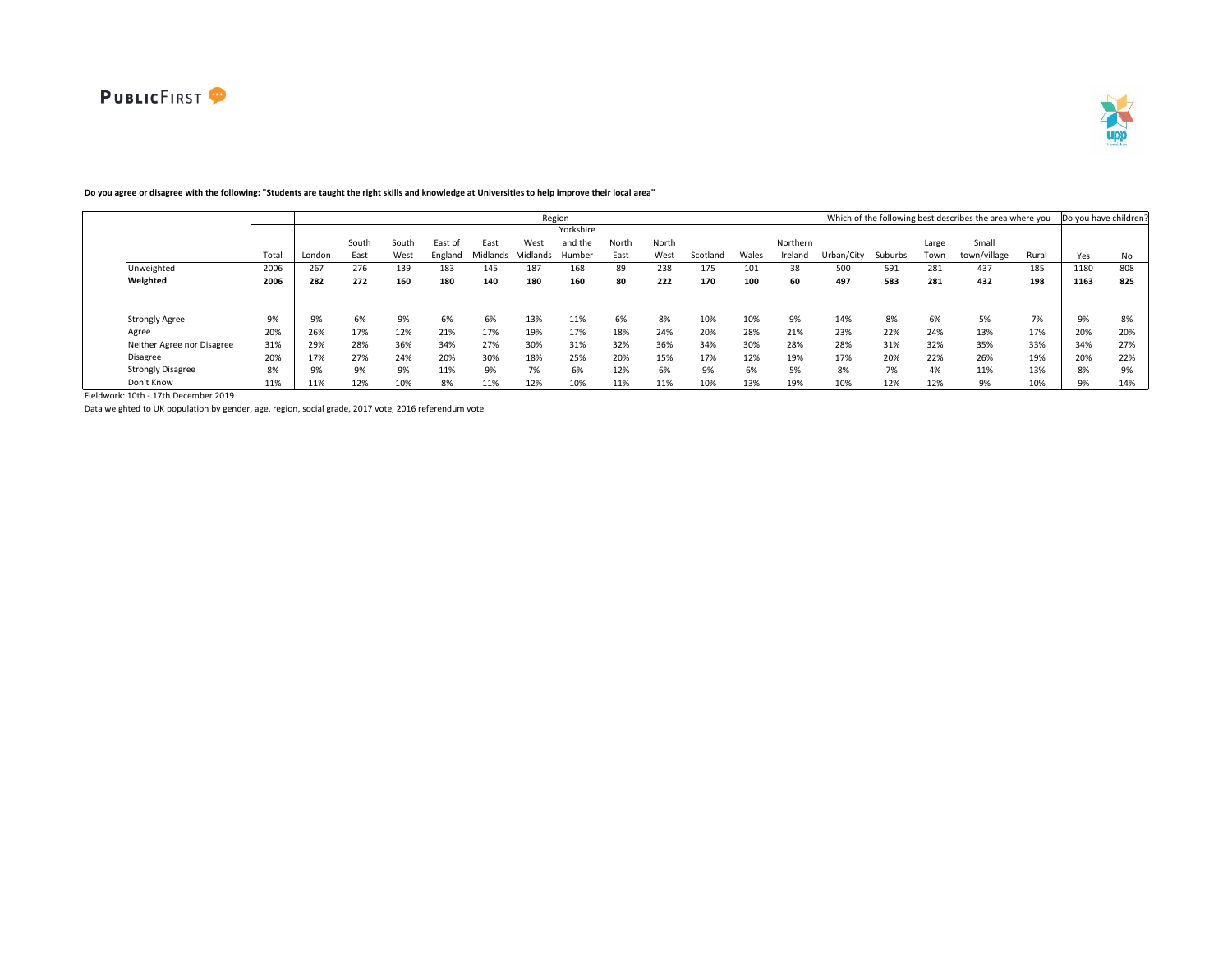



### **When was the last time you visited your local University(ies)?**

|                                         |       |      | Gender |       |       |       | Age   |       |       |      | Social Grade      |       | EU 2016 Vote |      |                     |        | 2017     |      |                     |        | VI/2019 Vote |                     |
|-----------------------------------------|-------|------|--------|-------|-------|-------|-------|-------|-------|------|-------------------|-------|--------------|------|---------------------|--------|----------|------|---------------------|--------|--------------|---------------------|
|                                         |       |      |        |       |       |       |       |       |       |      |                   |       |              |      |                     |        |          |      |                     |        | Liberal      |                     |
|                                         |       |      |        |       |       |       |       |       |       |      |                   |       |              |      | I did not Conservat |        | Liberal  |      | I did not Conservat |        |              | Democrat The Brexit |
|                                         | Total | Male | Female | 18-24 | 25-34 | 35-44 | 45-54 | 55-64 | $65+$ | ABC1 | C <sub>2</sub> DE | Leave | Remain       | vote | ive                 | Labour | Democrat | vote | ive                 | Labour |              | Party               |
| Unweighted                              | 2006  | 909  | 1089   | 178   | 488   | 345   | 340   | 282   | 373   | 1158 | 837               | 808   | 880          | 318  | 644                 | 632    | 169      | 340  | 710                 | 604    | 201          | 73                  |
| Weighted                                | 2006  | 979  | 1019   | 280   | 342   | 342   | 342   | 280   | 420   | 1055 | 940               | 830   | 766          | 410  | 646                 | 610    | 114      | 480  | 725                 | 585    | 169          | 69                  |
|                                         |       |      |        |       |       |       |       |       |       |      |                   |       |              |      |                     |        |          |      |                     |        |              |                     |
|                                         |       |      |        |       |       |       |       |       |       |      |                   |       |              |      |                     |        |          |      |                     |        |              |                     |
| Within the last six months              | 7%    | 8%   | 7%     | 12%   | 6%    | 8%    | 8%    | 7%    | 4%    | 10%  | 5%                | 6%    | 10%          | 4%   | 7%                  | 10%    | 14%      | 3%   | 6%                  | 9%     | 12%          | 5%                  |
| Within the last year                    | 9%    | 8%   | 10%    | 18%   | 12%   | 13%   | 7%    | 4%    | 4%    | 10%  | 9%                | 8%    | 12%          | 7%   | 9%                  | 14%    | 10%      | 5%   | 9%                  | 13%    | 11%          | 5%                  |
| Within the last 2 to 5 years            | 19%   | 19%  | 19%    | 20%   | 24%   | 19%   | 15%   | 20%   | 16%   | 20%  | 18%               | 18%   | 21%          | 17%  | 16%                 | 23%    | 22%      | 14%  | 18%                 | 22%    | 15%          | 23%                 |
| Never                                   | 36%   | 38%  | 35%    | 24%   | 32%   | 36%   | 45%   | 35%   | 42%   | 32%  | 41%               | 39%   | 32%          | 41%  | 39%                 | 30%    | 34%      | 44%  | 37%                 | 33%    | 36%          | 26%                 |
| N/A - Do not have a local<br>university | 17%   | 16%  | 18%    | 13%   | 14%   | 12%   | 18%   | 21%   | 24%   | 18%  | 16%               | 20%   | 14%          | 18%  | 20%                 | 14%    | 11%      | 19%  | 21%                 | 15%    | 11%          | 18%                 |
| Don't Know                              | 11%   | 10%  | 11%    | 12%   | 11%   | 13%   | 8%    | 12%   | 10%   | 11%  | 11%               | 9%    | 11%          | 13%  | 10%                 | 9%     | 9%       | 15%  | 9%                  | 9%     | 14%          | 23%                 |

Fieldwork: 10th - 17th December 2019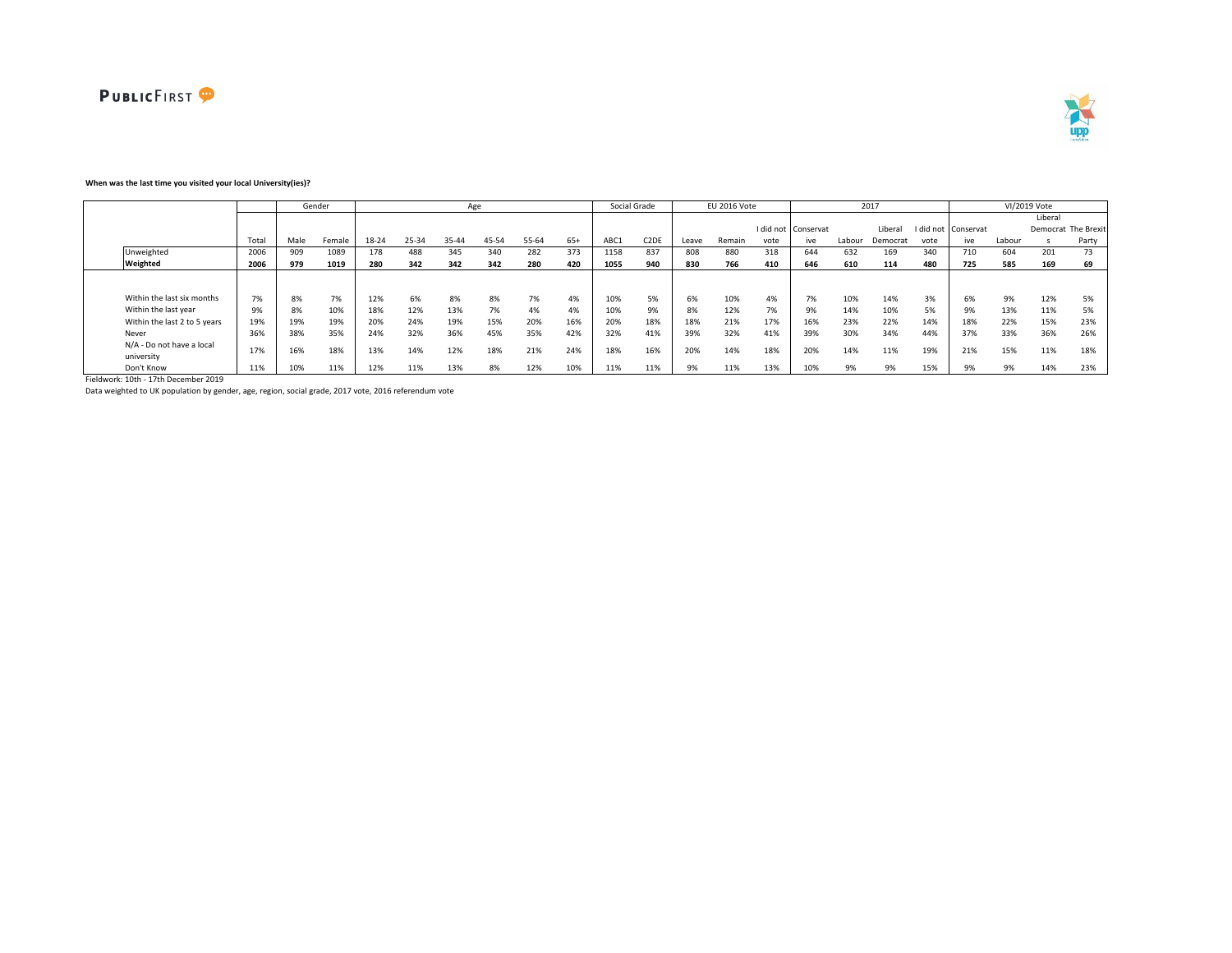

# **When was the last time you visited your local University(ies)?**

|                              |       |        |       |       |         |          |          | Region    |       |       |          |       |          |            |         |       | Which of the following best describes the area where you |       | Do you have children? |     |
|------------------------------|-------|--------|-------|-------|---------|----------|----------|-----------|-------|-------|----------|-------|----------|------------|---------|-------|----------------------------------------------------------|-------|-----------------------|-----|
|                              |       |        |       |       |         |          |          | Yorkshire |       |       |          |       |          |            |         |       |                                                          |       |                       |     |
|                              |       |        | South | South | East o  | East     | West     | and the   | North | North |          |       | Northern |            |         | Large | Small                                                    |       |                       |     |
|                              | Total | London | East  | West  | England | Midlands | Midlands | Humber    | East  | West  | Scotland | Wales | Ireland  | Urban/City | Suburbs | Town  | town/village                                             | Rural | Yes                   | No  |
| Unweighted                   | 2006  | 267    | 276   | 139   | 183     | 145      | 187      | 168       | 89    | 238   | 175      | 101   | 38       | 500        | 591     | 281   | 437                                                      | 185   | 1180                  | 808 |
| Weighted                     | 2006  | 282    | 272   | 160   | 180     | 140      | 180      | 160       | 80    | 222   | 170      | 100   | 60       | 497        | 583     | 281   | 432                                                      | 198   | 1163                  | 825 |
|                              |       |        |       |       |         |          |          |           |       |       |          |       |          |            |         |       |                                                          |       |                       |     |
|                              |       |        |       |       |         |          |          |           |       |       |          |       |          |            |         |       |                                                          |       |                       |     |
| Within the last six months   | 7%    | 9%     | 8%    | 3%    | 4%      | 8%       | 11%      | 6%        | 7%    | 5%    | 13%      | 6%    | 2%       | 13%        | 7%      | 6%    | 5%                                                       | 4%    | 7%                    | 8%  |
| Within the last year         | 9%    | 10%    | 8%    | 5%    | 3%      | 10%      | 13%      | 8%        | 12%   | 13%   | 10%      | 9%    | 19%      | 12%        | 9%      | 13%   | 5%                                                       | 8%    | 10%                   | 9%  |
| Within the last 2 to 5 years | 19%   | 16%    | 20%   | 16%   | 15%     | 21%      | 25%      | 25%       | 15%   | 22%   | 17%      | 17%   | 13%      | 20%        | 21%     | 20%   | 16%                                                      | 16%   | 21%                   | 16% |
| Never                        | 36%   | 36%    | 34%   | 42%   | 52%     | 30%      | 29%      | 32%       | 44%   | 37%   | 31%      | 38%   | 33%      | 33%        | 40%     | 32%   | 37%                                                      | 42%   | 36%                   | 38% |
| N/A - Do not have a local    |       |        |       |       |         |          |          |           |       |       |          |       |          |            |         |       |                                                          |       |                       |     |
| university                   | 17%   | 20%    | 21%   | 25%   | 14%     | 16%      | 10%      | 17%       | 9%    | 13%   | 19%      | 21%   | 11%      | 10%        | 15%     | 16%   | 27%                                                      | 19%   | 17%                   | 17% |
| Don't Know                   | 11%   | 9%     | 8%    | 10%   | 13%     | 15%      | 11%      | 12%       | 12%   | 10%   | 10%      | 9%    | 21%      | 11%        | 9%      | 14%   | 10%                                                      | 12%   | 9%                    | 12% |

Fieldwork: 10th - 17th December 2019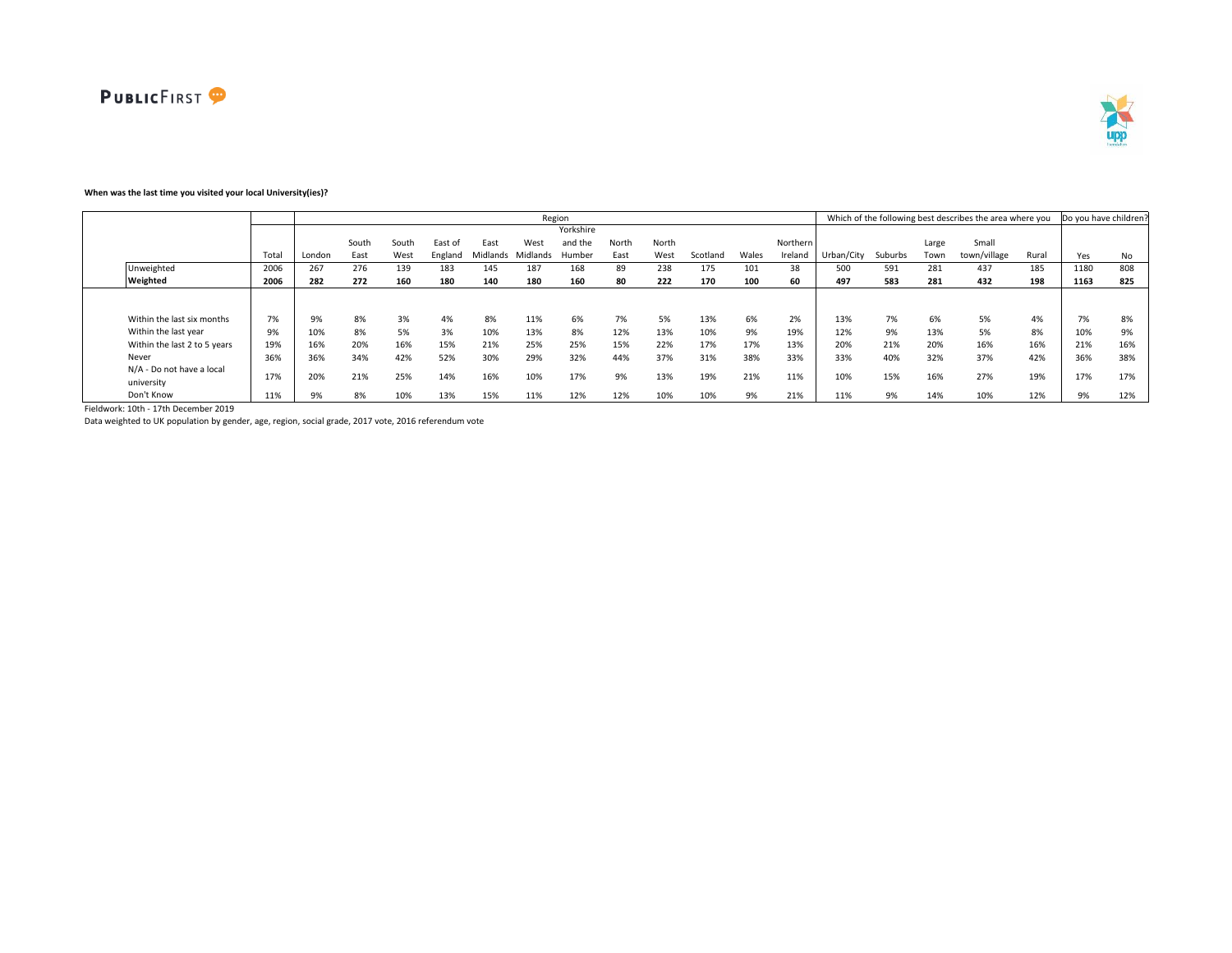



┑

|                                  |       |      | Gender |       |       | Age   |       |       |       | Social Grade |                   |       | EU 2016 Vote |           |           |        | 2017     |           |           |        | VI/2019 Vote |                     |
|----------------------------------|-------|------|--------|-------|-------|-------|-------|-------|-------|--------------|-------------------|-------|--------------|-----------|-----------|--------|----------|-----------|-----------|--------|--------------|---------------------|
|                                  |       |      |        |       |       |       |       |       |       |              |                   |       |              |           |           |        |          |           |           |        | Liberal      |                     |
|                                  |       |      |        |       |       |       |       |       |       |              |                   |       |              | I did not | Conservat |        | Liberal  | I did not | Conservat |        |              | Democrat The Brexit |
|                                  | Total | Male | Female | 18-24 | 25-34 | 35-44 | 45-54 | 55-64 | $65+$ | ABC1         | C <sub>2</sub> DE | Leave | Remain       | vote      | ive       | Labour | Democrat | vote      | ive       | Labour | $\mathsf{s}$ | Party               |
| Unweighted                       | 2006  | 909  | 1089   | 178   | 488   | 345   | 340   | 282   | 373   | 1158         | 837               | 808   | 880          | 318       | 644       | 632    | 169      | 340       | 710       | 604    | 201          | 73                  |
| Weighted                         | 2006  | 979  | 1019   | 280   | 342   | 342   | 342   | 280   | 420   | 1055         | 940               | 830   | 766          | 410       | 646       | 610    | 114      | 480       | 725       | 585    | 169          | 69                  |
|                                  |       |      |        |       |       |       |       |       |       |              |                   |       |              |           |           |        |          |           |           |        |              |                     |
|                                  |       |      |        |       |       |       |       |       |       |              |                   |       |              |           |           |        |          |           |           |        |              |                     |
| Inspire school children to think |       |      |        |       |       |       |       |       |       |              |                   |       |              |           |           |        |          |           |           |        |              |                     |
| about their future and stay in   | 25%   | 24%  | 26%    | 20%   | 19%   | 25%   | 24%   | 34%   | 29%   | 26%          | 24%               | 25%   | 26%          | 24%       | 27%       | 23%    | 30%      | 26%       | 25%       | 24%    | 35%          | 21%                 |
| education                        |       |      |        |       |       |       |       |       |       |              |                   |       |              |           |           |        |          |           |           |        |              |                     |
| Provide access to night school   |       |      |        |       |       |       |       |       |       |              |                   |       |              |           |           |        |          |           |           |        |              |                     |
| for people that can't attend     | 20%   | 19%  | 21%    | 17%   | 16%   | 21%   | 18%   | 24%   | 25%   | 22%          | 18%               | 21%   | 20%          | 18%       | 22%       | 19%    | 23%      | 17%       | 22%       | 19%    | 22%          | 17%                 |
| full-time study                  |       |      |        |       |       |       |       |       |       |              |                   |       |              |           |           |        |          |           |           |        |              |                     |
| Develop closer links with local  |       |      |        |       |       |       |       |       |       |              |                   |       |              |           |           |        |          |           |           |        |              |                     |
| schools and colleges             | 20%   | 22%  | 19%    | 15%   | 19%   | 21%   | 17%   | 28%   | 21%   | 23%          | 17%               | 19%   | 23%          | 15%       | 21%       | 22%    | 23%      | 15%       | 20%       | 22%    | 19%          | 23%                 |
| Hold open lectures and events    |       |      |        |       |       |       |       |       |       |              |                   |       |              |           |           |        |          |           |           |        |              |                     |
| that anyone can attend for       | 18%   | 16%  | 20%    | 17%   | 16%   | 18%   | 19%   | 18%   | 19%   | 20%          | 15%               | 15%   | 21%          | 17%       | 17%       | 20%    | 20%      | 16%       | 15%       | 21%    | 20%          | 20%                 |
| free                             |       |      |        |       |       |       |       |       |       |              |                   |       |              |           |           |        |          |           |           |        |              |                     |
|                                  |       |      |        |       |       |       |       |       |       |              |                   |       |              |           |           |        |          |           |           |        |              |                     |
| Do as much as they can to        | 18%   | 17%  | 18%    | 19%   | 16%   | 16%   | 19%   | 17%   | 19%   | 17%          | 18%               | 18%   | 18%          | 15%       | 18%       | 18%    | 19%      | 15%       | 18%       | 18%    | 26%          | 16%                 |
| attract local students           |       |      |        |       |       |       |       |       |       |              |                   |       |              |           |           |        |          |           |           |        |              |                     |
| Promote local graduates (i.e.    |       |      |        |       |       |       |       |       |       |              |                   |       |              |           |           |        |          |           |           |        |              |                     |
| those living in the local area)  | 17%   | 17%  | 18%    | 13%   | 19%   | 16%   | 16%   | 18%   | 20%   | 20%          | 15%               | 18%   | 19%          | 13%       | 19%       | 17%    | 18%      | 14%       | 18%       | 19%    | 18%          | 14%                 |
| to local employers looking for   |       |      |        |       |       |       |       |       |       |              |                   |       |              |           |           |        |          |           |           |        |              |                     |
| staff                            |       |      |        |       |       |       |       |       |       |              |                   |       |              |           |           |        |          |           |           |        |              |                     |
| Hold open days for local         |       |      |        |       |       |       |       |       |       |              |                   |       |              |           |           |        |          |           |           |        |              |                     |
| people (i.e. to find out more    | 16%   | 14%  | 18%    | 26%   | 14%   | 16%   | 15%   | 14%   | 13%   | 16%          | 16%               | 16%   | 16%          | 15%       | 15%       | 20%    | 13%      | 13%       | 17%       | 19%    | 11%          | 21%                 |
| about what is happening at       |       |      |        |       |       |       |       |       |       |              |                   |       |              |           |           |        |          |           |           |        |              |                     |
| the university)                  |       |      |        |       |       |       |       |       |       |              |                   |       |              |           |           |        |          |           |           |        |              |                     |
| Come up with ideas and           |       |      |        |       |       |       |       |       |       |              |                   |       |              |           |           |        |          |           |           |        |              |                     |
| discoveries that have an         | 13%   |      | 11%    | 15%   | 15%   |       | 12%   |       | 12%   | 14%          | 13%               | 14%   | 15%          | 9%        |           | 15%    | 17%      | 9%        | 14%       | 15%    | 18%          | 18%                 |
| impact on the lives of the       |       | 15%  |        |       |       | 14%   |       | 14%   |       |              |                   |       |              |           | 14%       |        |          |           |           |        |              |                     |
| people in your local area        |       |      |        |       |       |       |       |       |       |              |                   |       |              |           |           |        |          |           |           |        |              |                     |
| Provide sports and leisure       |       |      |        |       |       |       |       |       |       |              |                   |       |              |           |           |        |          |           |           |        |              |                     |
| facilities for use by local      | 13%   | 12%  | 13%    | 17%   | 11%   | 13%   | 13%   | 12%   | 12%   | 14%          | 12%               | 12%   | 12%          | 16%       | 11%       | 12%    | 17%      | 14%       | 11%       | 13%    | 15%          | 26%                 |
| Advertise jobs at the university |       |      |        |       |       |       |       |       |       |              |                   |       |              |           |           |        |          |           |           |        |              |                     |
| more widely to the local         | 12%   | 10%  | 14%    | 12%   | 15%   | 12%   | 11%   | 13%   | 8%    | 11%          | 12%               | 12%   | 13%          | 8%        | 14%       | 13%    | 10%      | 8%        | 13%       | 13%    | 6%           | 7%                  |
| community                        |       |      |        |       |       |       |       |       |       |              |                   |       |              |           |           |        |          |           |           |        |              |                     |
| Provide access to libraries to   |       |      |        |       |       |       |       |       |       |              |                   |       |              |           |           |        |          |           |           |        |              |                     |
| local people                     | 11%   | 11%  | 10%    | 10%   | 13%   | 12%   | 10%   | 9%    | 10%   | 10%          | 11%               | 10%   | 11%          | 10%       | 9%        | 13%    | 10%      | 10%       | 10%       | 11%    | 11%          | 9%                  |
| Prioritise local businesses      |       |      |        |       |       |       |       |       |       |              |                   |       |              |           |           |        |          |           |           |        |              |                     |
|                                  | 10%   | 10%  | 10%    | 11%   | 10%   | 10%   | 7%    | 10%   | 12%   | 11%          | 9%                | 10%   | 11%          | 7%        | 12%       | 10%    | 11%      | 6%        | 11%       | 10%    | 12%          | 6%                  |
| when purchasing goods and        |       |      |        |       |       |       |       |       |       |              |                   |       |              |           |           |        |          |           |           |        |              |                     |
| services                         |       |      |        |       |       |       |       |       |       |              |                   |       |              |           |           |        |          |           |           |        |              |                     |
| Other (Please Specify)           | 0%    | 0%   | 1%     | 0%    | 0%    | 0%    | 0%    | 1%    | 1%    | 1%           | 0%                | 1%    | 0%           | 0%        | 1%        | 0%     | 0%       | 0%        | 0%        | 0%     | 1%           | 1%                  |
| Don't know                       | 14%   | 13%  | 14%    | 11%   | 13%   | 15%   | 16%   | 11%   | 14%   | 11%          | 16%               | 13%   | 10%          | 21%       | 13%       | 10%    | 10%      | 22%       | 14%       | 10%    | 7%           | 5%                  |
| Not applicable - I don't think   |       |      |        |       |       |       |       |       |       |              |                   |       |              |           |           |        |          |           |           |        |              |                     |
| my local university(ies) have a  |       |      |        |       |       |       |       |       |       |              |                   |       |              |           |           |        |          |           |           |        |              |                     |
| responsibility to do anything    |       |      |        |       |       |       |       |       |       |              |                   |       |              |           |           |        |          |           |           |        |              |                     |
| in particular for the people     |       |      |        |       |       |       |       |       |       |              |                   |       |              |           |           |        |          |           |           |        |              |                     |
| living in my local area          | 10%   | 11%  | 9%     |       |       |       | 13%   | 10%   | 15%   | 9%           | 11%               | 12%   | 7%           | 10%       | 10%       |        | 7%       | 14%       | 11%       |        | 5%           | 12%                 |

### **Which, if any, of the following do you think are the main responsibilities of your local University(ies) to dofor people living in your local area? You may select up to three**

Fieldwork: 10th - 17th December 2019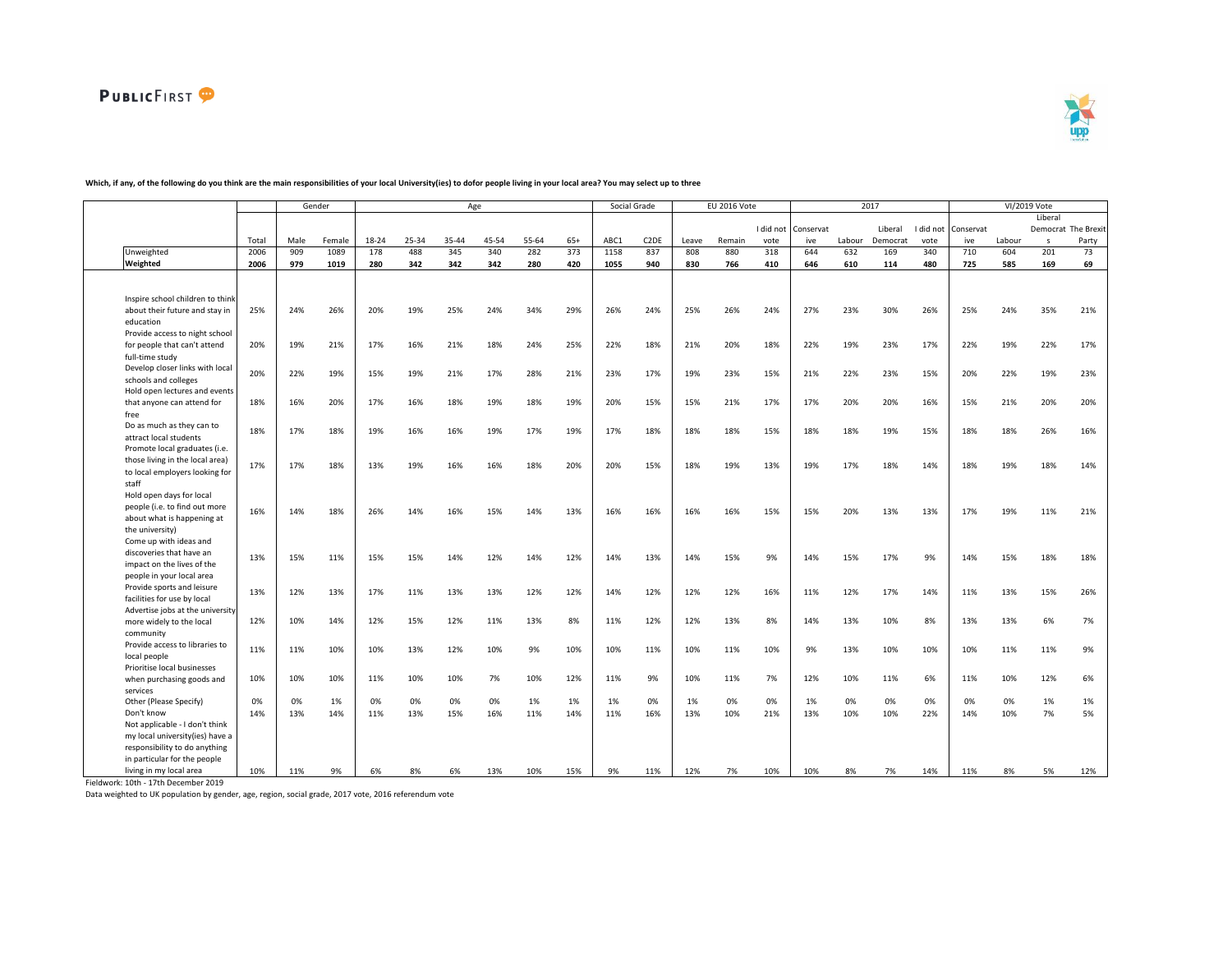

#### Total London South East South West East of England East Midlands Midlands West Yorkshire and the Humber North East North West Scotland Wales **Northern** Ireland Urban/City Suburbs Large Town Small town/village Rural Yes No Unweighted 2006 267 276 139 183 145 187 168 89 238 175 101 38 500 591 281 437 185 1180 808 Weighted 2006 | 282 272 160 180 140 180 160 80 222 170 100 60 | 497 583 281 432 198 | 1163 825 Inspire school children to think about their future and stay in education 25% 24% 27% 29% 23% 25% 21% 24% 22% 25% 32% 22% 29% 27% 23% 23% 29% 27% 28% 23% Provide access to night school for people that can't attend full-time study 20% 18% 21% 21% 25% 19% 19% 16% 21% 24% 21% 18% 10% 18% 19% 21% 22% 24% 21% 18% Develop closer links with local schools and colleges 20% 18% 16% 18% 20% 24% 22% 20% 25% 19% 29% 12% 29% 20% 22% 18% 20% 19% 22% 18% Hold open lectures and events that anyone can attend for free 18% 15% 21% 16% 19% 13% 21% 19% 10% 18% 18% 17% 22% 17% 20% 22% 14% 17% 17% 19% Do as much as they can to -- attract local students | 18% 18% 14% 10% 18% 25% 15% 18% 17% 20% 20% 20% 20% 17% 19% 15% 15% 23% 19% 16%<br>attract local students | 18% 18% 14% 10% 18% 25% 15% 18% 17% 20% 20% 20% 20% 17% 19% 15% 15% 23% | 19% 16% Promote local graduates (i.e. those living in the local area) to local employers looking for staff 17% 17% 16% 16% 14% 21% 20% 15% 15% 21% 19% 20% 10% 16% 20% 18% 17% 14% 19% 16% Hold open days for local people (i.e. to find out more about what is happening at the university) 16% 16% 16% 15% 15% 20% 15% 17% 11% 17% 17% 15% 14% 20% 17% 15% 12% 13% 17% 14% Come up with ideas and discoveries that have an impact on the lives of the people in your local area 13% 12% 13% 14% 10% 12% 13% 14% 17% 14% 14% 14% 18% 14% 14% 12% 11% 17% 14% 12% Provide sports and leisure facilities for use by local 13% 15% 15% 12% 9% 13% 7% 20% 8% 14% 13% 10% 9% 13% 13% 13% 11% 14% 12% 13% Advertise jobs at the university more widely to the local community 12% 14% 11% 8% 12% 11% 16% 10% 21% 11% 11% 8% 3% 13% 12% 8% 11% 14% 12% 11% Provide access to libraries to local people 11% 11% 14% 11% 8% 7% 11% 9% 7% 12% 12% 8% 15% 13% 9% 11% 9% 12% 9% 13% Prioritise local businesses when purchasing goods and services 10% 10% 11% 10% 12% 6% 11% 7% 7% 13% 10% 7% 12% 10% 10% 11% 10% 9% 10% 9% Other (Please Specify) 0% 1% 0% 2% 1% 0% 0% 1% 0% 0% 0% 0% 0% 1% 1% 0% 0% 1% 0% 1% Don't know 14% 15% 13% 19% 14% 17% 14% 15% 17% 11% 7% 13% 9% 12% 14% 12% 15% 12% 12% 15% Not applicable - I don't think my local university(ies) have a responsibility to do anything in particular for the people living in my local area 10% 8% 12% 9% 12% 10% 8% 12% 11% 8% 10% 17% 2% 6% 8% 10% 16% 11% 10% 11% Region **Example 20 and 1999** Which of the following best describes the area where you Do you have children?

## **Which, if any, of the following do you think are the main responsibilities of your local University(ies) to dofor people living in your local area? You may select up to three**

Fieldwork: 10th - 17th December 2019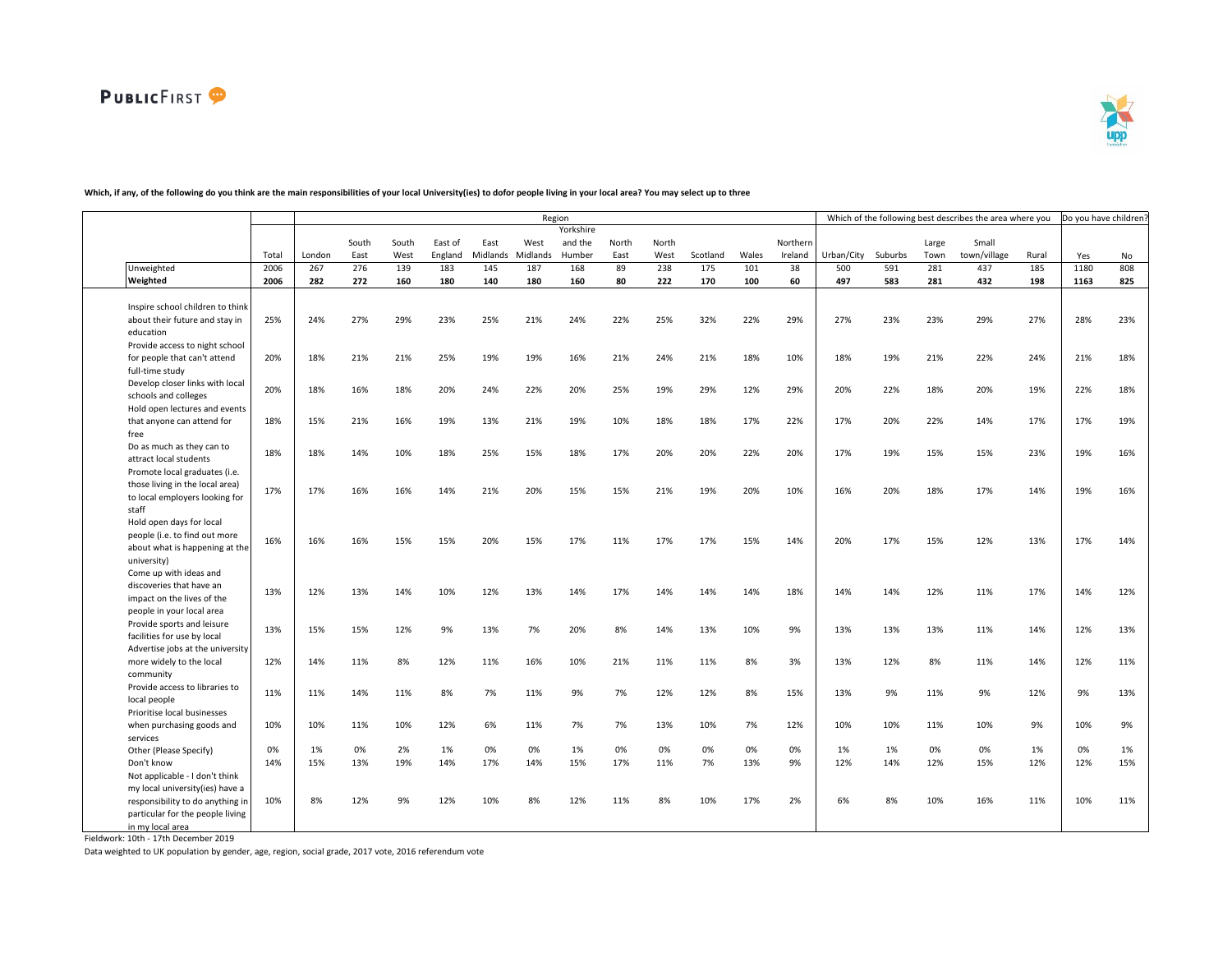



# **Do you agree or disagree with the following: "Universities should play a bigger role in supporting your local area"**

|                            |       |      | Gender |       |       |       | Age   |       |       |      | Social Grade      |       | EU 2016 Vote |      |                     |        | 2017     |      |                     |        | VI/2019 Vote |                     |
|----------------------------|-------|------|--------|-------|-------|-------|-------|-------|-------|------|-------------------|-------|--------------|------|---------------------|--------|----------|------|---------------------|--------|--------------|---------------------|
|                            |       |      |        |       |       |       |       |       |       |      |                   |       |              |      |                     |        |          |      |                     |        | Liberal      |                     |
|                            |       |      |        |       |       |       |       |       |       |      |                   |       |              |      | I did not Conservat |        | Liberal  |      | I did not Conservat |        |              | Democrat The Brexit |
|                            | Total | Male | Female | 18-24 | 25-34 | 35-44 | 45-54 | 55-64 | $65+$ | ABC1 | C <sub>2</sub> DE | Leave | Remain       | vote | ive                 | Labour | Democrat | vote | ive                 | Labour |              | Party               |
| Unweighted                 | 2006  | 909  | 1089   | 178   | 488   | 345   | 340   | 282   | 373   | 1158 | 837               | 808   | 880          | 318  | 644                 | 632    | 169      | 340  | 710                 | 604    | 201          | 73                  |
| Weighted                   | 2006  | 979  | 1019   | 280   | 342   | 342   | 342   | 280   | 420   | 1055 | 940               | 830   | 766          | 410  | 646                 | 610    | 114      | 480  | 725                 | 585    | 169          | 69                  |
|                            |       |      |        |       |       |       |       |       |       |      |                   |       |              |      |                     |        |          |      |                     |        |              |                     |
|                            |       |      |        |       |       |       |       |       |       |      |                   |       |              |      |                     |        |          |      |                     |        |              |                     |
| <b>Strongly Agree</b>      | 18%   | 19%  | 16%    | 25%   | 17%   | 16%   | 18%   | 18%   | 15%   | 17%  | 18%               | 17%   | 20%          | 14%  | 17%                 | 23%    | 21%      | 11%  | 16%                 | 22%    | 19%          | 24%                 |
| Agree                      | 41%   | 41%  | 41%    | 35%   | 45%   | 41%   | 40%   | 42%   | 42%   | 43%  | 39%               | 40%   | 45%          | 36%  | 42%                 | 43%    | 46%      | 36%  | 41%                 | 45%    | 40%          | 36%                 |
| Neither Agree Nor Disagree | 35%   | 34%  | 36%    | 28%   | 34%   | 36%   | 39%   | 36%   | 38%   | 34%  | 37%               | 37%   | 30%          | 42%  | 36%                 | 27%    | 29%      | 46%  | 37%                 | 27%    | 33%          | 39%                 |
| <b>Disagree</b>            | 5%    | 5%   | 5%     | 11%   | 4%    | 6%    | 4%    | 4%    | 3%    | 5%   | 5%                | 4%    | 5%           | 7%   | 4%                  | 6%     | 4%       | 5%   |                     | 6%     | 8%           | 1%                  |
| <b>Strongly Disagree</b>   |       |      | 1%     | 201   | 1%    |       | 0%    |       |       |      |                   | 2%    |              | 1%   |                     | 1%     |          | 20   |                     |        | 0%           | 0%                  |

Fieldwork: 10th - 17th December 2019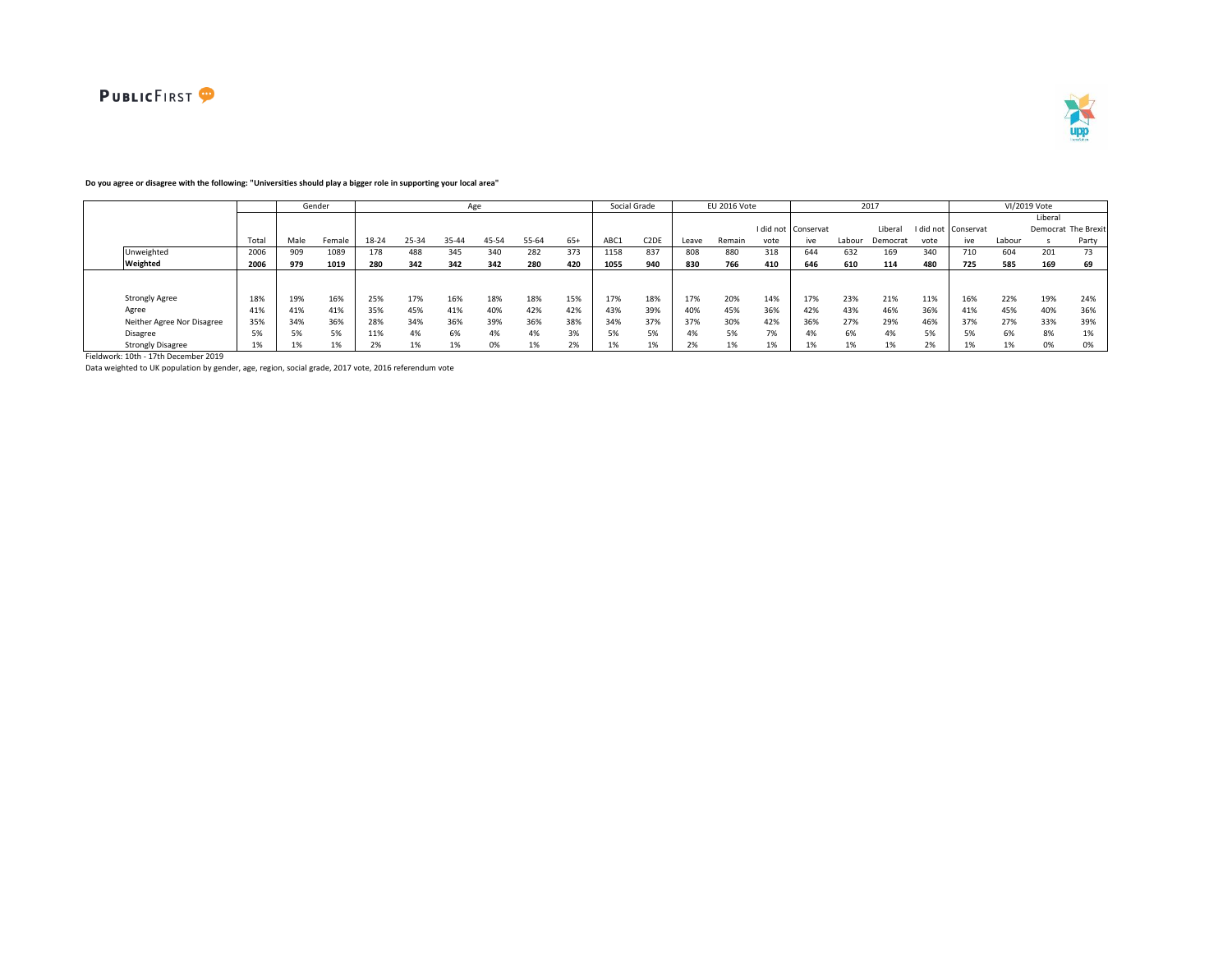

# **Do you agree or disagree with the following: "Universities should play a bigger role in supporting your local area"**

|                            |       |        |       |       |         |          |          | Region    |       |       |          |       |          |            |         |       | Which of the following best describes the area where you |       | Do you have children? |     |
|----------------------------|-------|--------|-------|-------|---------|----------|----------|-----------|-------|-------|----------|-------|----------|------------|---------|-------|----------------------------------------------------------|-------|-----------------------|-----|
|                            |       |        |       |       |         |          |          | Yorkshire |       |       |          |       |          |            |         |       |                                                          |       |                       |     |
|                            |       |        | South | South | East of | East     | West     | and the   | North | North |          |       | Northern |            |         | Large | Small                                                    |       |                       |     |
|                            | Total | London | East  | West  | England | Midlands | Midlands | Humber    | East  | West  | Scotland | Wales | Ireland  | Urban/City | Suburbs | Town  | town/village                                             | Rural | Yes                   | No  |
| Unweighted                 | 2006  | 267    | 276   | 139   | 183     | 145      | 187      | 168       | 89    | 238   | 175      | 101   | 38       | 500        | 591     | 281   | 437                                                      | 185   | 1180                  | 808 |
| Weighted                   | 2006  | 282    | 272   | 160   | 180     | 140      | 180      | 160       | 80    | 222   | 170      | 100   | 60       | 497        | 583     | 281   | 432                                                      | 198   | 1163                  | 825 |
|                            |       |        |       |       |         |          |          |           |       |       |          |       |          |            |         |       |                                                          |       |                       |     |
|                            |       |        |       |       |         |          |          |           |       |       |          |       |          |            |         |       |                                                          |       |                       |     |
| <b>Strongly Agree</b>      | 18%   | 23%    | 17%   | 12%   | 12%     | 21%      | 18%      | 16%       | 16%   | 18%   | 23%      | 14%   | 18%      | 25%        | 17%     | 14%   | 13%                                                      | 18%   | 19%                   | 17% |
| Agree                      | 41%   | 38%    | 44%   | 40%   | 47%     | 40%      | 42%      | 43%       | 35%   | 40%   | 42%      | 43%   | 24%      | 41%        | 43%     | 44%   | 40%                                                      | 36%   | 45%                   | 36% |
| Neither Agree Nor Disagree | 35%   | 32%    | 34%   | 41%   | 36%     | 34%      | 35%      | 32%       | 45%   | 37%   | 28%      | 38%   | 48%      | 27%        | 36%     | 37%   | 40%                                                      | 41%   | 33%                   | 38% |
| Disagree                   | 5%    | 5%     | 5%    | 5%    | 4%      | 5%       | 4%       | 7%        | 5%    | 4%    | 5%       | 4%    | 9%       | 5%         | 4%      | 5%    | 5%                                                       | 50/   | 3%                    | 8%  |
| <b>Strongly Disagree</b>   | 1%    | 1%     | 1%    | 2%    | 1%      | 0%       | 1%       | 1%        | 0%    | 1%    | 2%       | 1%    | 0%       | 1%         | 1%      | 0%    | 2%                                                       | 1%    | 1%                    | 1%  |

Fieldwork: 10th - 17th December 2019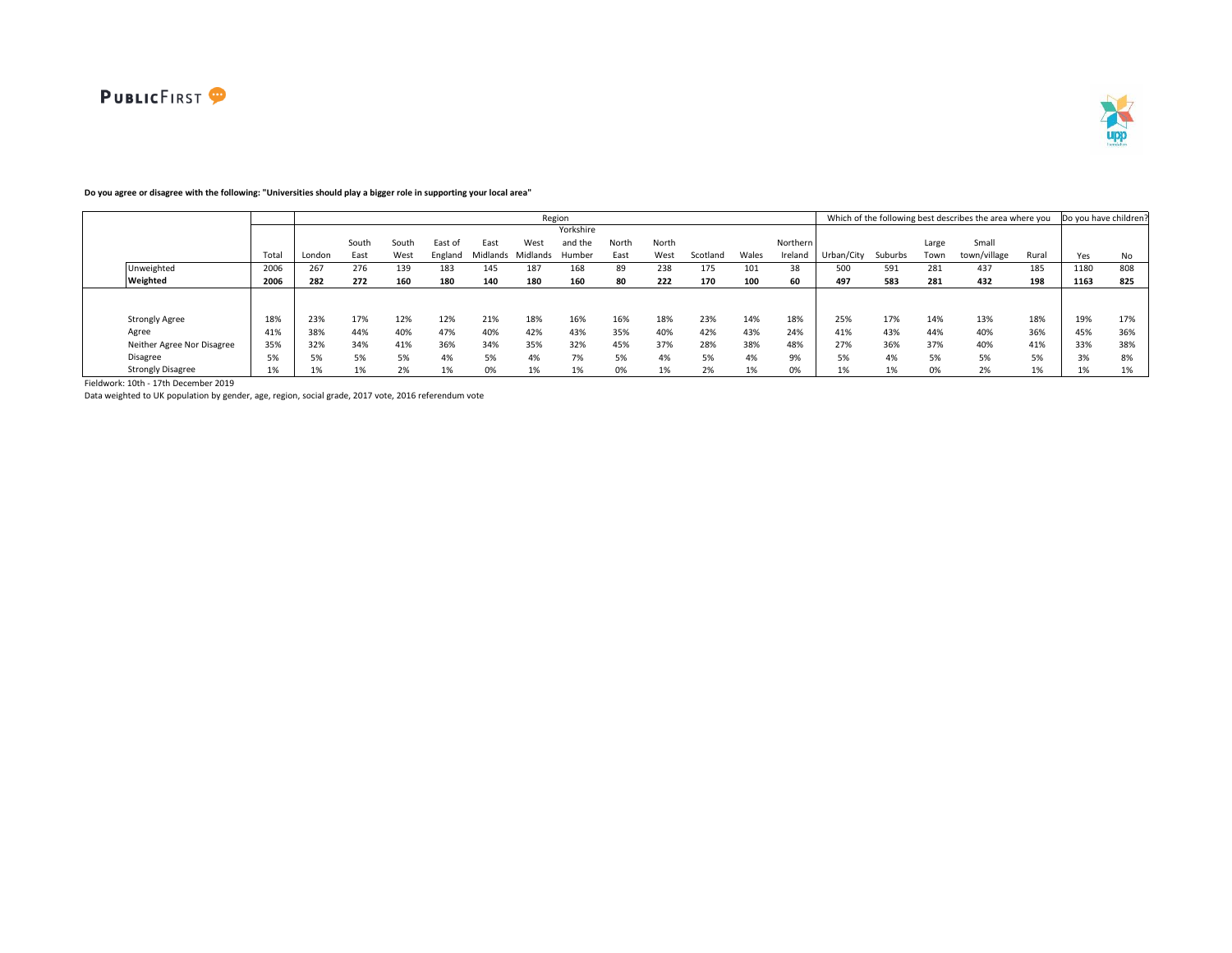

 $\blacksquare$ 



┑

|                                                                                                                                                                                                                                                                                                                 |            |            | Gender     |            |            |            | Age        |            |            |            | Social Grade      |            | EU 2016 Vote |            |                     |            | 2017       |            |                     |            | VI/2019 Vote |                     |
|-----------------------------------------------------------------------------------------------------------------------------------------------------------------------------------------------------------------------------------------------------------------------------------------------------------------|------------|------------|------------|------------|------------|------------|------------|------------|------------|------------|-------------------|------------|--------------|------------|---------------------|------------|------------|------------|---------------------|------------|--------------|---------------------|
|                                                                                                                                                                                                                                                                                                                 |            |            |            |            |            |            |            |            |            |            |                   |            |              |            |                     |            |            |            |                     |            | Liberal      |                     |
|                                                                                                                                                                                                                                                                                                                 |            |            |            |            |            |            |            |            |            |            |                   |            |              |            | I did not Conservat |            | Liberal    |            | I did not Conservat |            |              | Democrat The Brexit |
|                                                                                                                                                                                                                                                                                                                 | Total      | Male       | Female     | 18-24      | 25-34      | 35-44      | 45-54      | 55-64      | $65+$      | ABC1       | C <sub>2</sub> DE | Leave      | Remain       | vote       | ive                 | Labour     | Democrat   | vote       | ive                 | Labour     | $\mathsf{s}$ | Party               |
| Unweighted                                                                                                                                                                                                                                                                                                      | 2006       | 909        | 1089       | 178        | 488        | 345        | 340        | 282        | 373        | 1158       | 837               | 808        | 880          | 318        | 644                 | 632        | 169        | 340        | 710                 | 604        | 201          | 73                  |
| Weighted                                                                                                                                                                                                                                                                                                        | 2006       | 979        | 1019       | 280        | 342        | 342        | 342        | 280        | 420        | 1055       | 940               | 830        | 766          | 410        | 646                 | 610        | 114        | 480        | 725                 | 585        | 169          | 69                  |
| Government should fund and<br>deliver these services<br>Government should fund<br>these services but deliver<br>them in partnership with<br>other organisations like<br>universities, colleges, charities,                                                                                                      | 23%<br>50% | 26%<br>49% | 21%<br>52% | 21%<br>52% | 24%<br>50% | 25%<br>47% | 25%<br>50% | 25%<br>49% | 21%<br>54% | 22%<br>54% | 25%<br>46%        | 24%<br>50% | 26%<br>54%   | 16%<br>44% | 20%<br>50%          | 31%<br>52% | 18%<br>66% | 17%<br>44% | 19%<br>52%          | 31%<br>50% | 18%<br>65%   | 25%<br>49%          |
| local businesses or cultural<br>organisations like museums,<br>galleries, etc.<br>Other, non-government,<br>organisations like universities,<br>colleges, charities, local<br>businesses or cultural<br>organisations like museums,<br>galleries, etc, should fund and<br>deliver these services.<br>Don't Know | 9%<br>17%  | 9%<br>16%  | 9%<br>19%  | 10%<br>17% | 8%<br>19%  | 9%<br>20%  | 7%<br>18%  | 10%<br>17% | 10%<br>15% | 9%<br>16%  | 9%<br>20%         | 10%<br>15% | 7%<br>13%    | 10%<br>30% | 13%<br>16%          | 5%<br>12%  | 9%<br>6%   | 8%<br>30%  | 13%<br>16%          | 6%<br>14%  | 7%<br>11%    | 19%<br>7%           |

## **Thinking about ways to improve your local area, and provide services for your local community, which of the follow statement is closest to your view?**

Fieldwork: 10th - 17th December 2019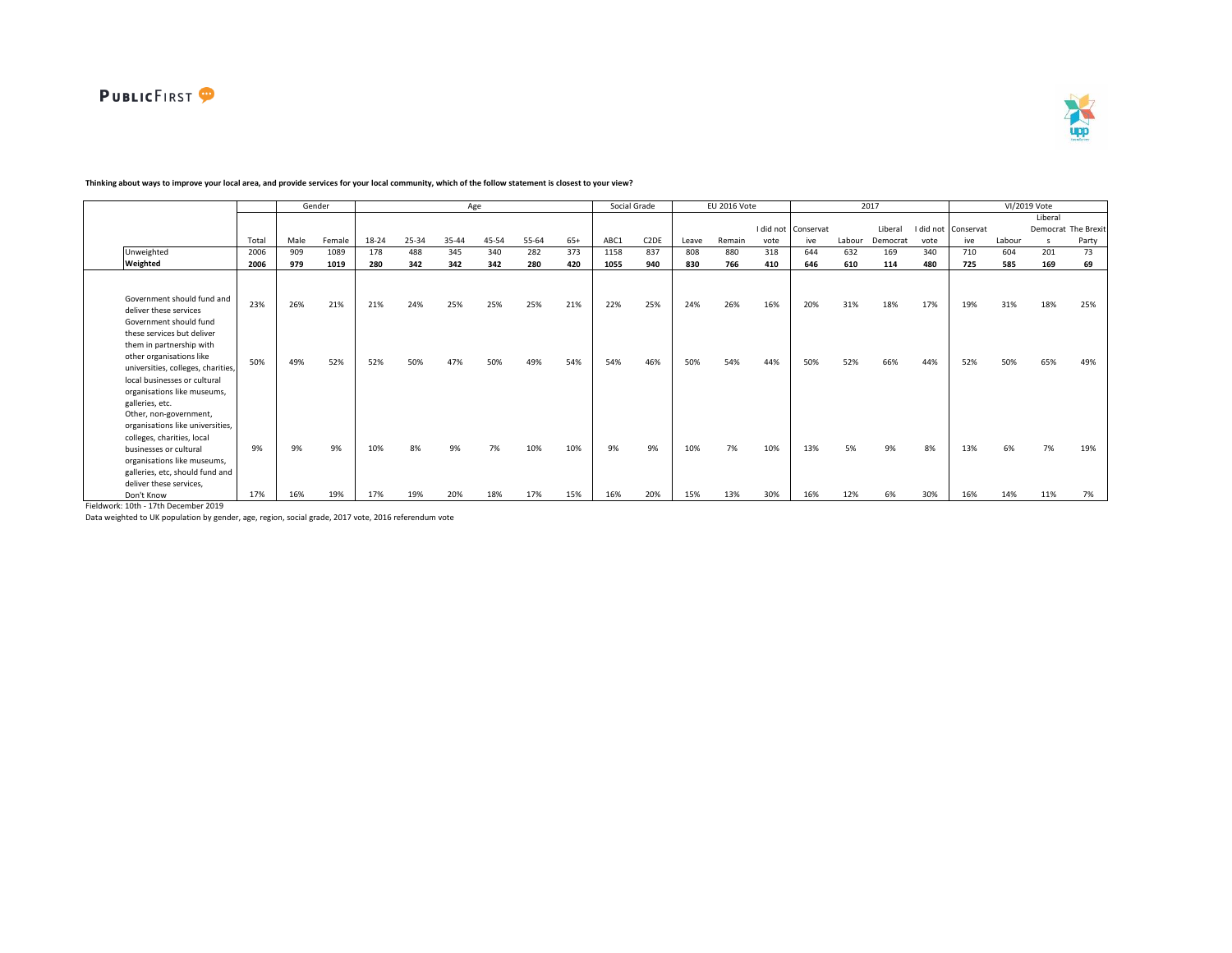

# **Thinking about ways to improve your local area, and provide services for your local community, which of the follow statement is closest to your view?**

|                                  |       |        |       |       |         |          | Region   |           |       |       |          |       |          |            |         |       | Which of the following best describes the area where you |       | Do you have children? |     |
|----------------------------------|-------|--------|-------|-------|---------|----------|----------|-----------|-------|-------|----------|-------|----------|------------|---------|-------|----------------------------------------------------------|-------|-----------------------|-----|
|                                  |       |        |       |       |         |          |          | Yorkshire |       |       |          |       |          |            |         |       |                                                          |       |                       |     |
|                                  |       |        | South | South | East of | East     | West     | and the   | North | North |          |       | Northern |            |         | Large | Small                                                    |       |                       |     |
|                                  | Total | London | East  | West  | England | Midlands | Midlands | Humber    | East  | West  | Scotland | Wales | Ireland  | Urban/City | Suburbs | Town  | town/village                                             | Rural | Yes                   | No  |
| Unweighted                       | 2006  | 267    | 276   | 139   | 183     | 145      | 187      | 168       | 89    | 238   | 175      | 101   | 38       | 500        | 591     | 281   | 437                                                      | 185   | 1180                  | 808 |
| Weighted                         | 2006  | 282    | 272   | 160   | 180     | 140      | 180      | 160       | 80    | 222   | 170      | 100   | 60       | 497        | 583     | 281   | 432                                                      | 198   | 1163                  | 825 |
|                                  |       |        |       |       |         |          |          |           |       |       |          |       |          |            |         |       |                                                          |       |                       |     |
|                                  |       |        |       |       |         |          |          |           |       |       |          |       |          |            |         |       |                                                          |       |                       |     |
| Government should fund and       |       |        |       |       |         |          |          |           |       |       |          |       |          |            |         |       |                                                          |       |                       |     |
| deliver these services           | 23%   | 25%    | 21%   | 18%   | 24%     | 21%      | 22%      | 26%       | 20%   | 25%   | 24%      | 25%   | 28%      | 29%        | 23%     | 19%   | 20%                                                      | 25%   | 25%                   | 21% |
| Government should fund these     |       |        |       |       |         |          |          |           |       |       |          |       |          |            |         |       |                                                          |       |                       |     |
| services but deliver them in     |       |        |       |       |         |          |          |           |       |       |          |       |          |            |         |       |                                                          |       |                       |     |
| partnership with other           |       |        |       |       |         |          |          |           |       |       |          |       |          |            |         |       |                                                          |       |                       |     |
| organisations like universities, |       |        |       |       |         |          |          |           |       |       |          |       |          |            |         |       |                                                          |       |                       |     |
| colleges, charities, local       | 50%   | 49%    | 53%   | 49%   | 48%     | 54%      | 47%      | 50%       | 48%   | 49%   | 53%      | 48%   | 57%      | 48%        | 50%     | 57%   | 53%                                                      | 45%   | 51%                   | 50% |
| businesses or cultural           |       |        |       |       |         |          |          |           |       |       |          |       |          |            |         |       |                                                          |       |                       |     |
| organisations like museums,      |       |        |       |       |         |          |          |           |       |       |          |       |          |            |         |       |                                                          |       |                       |     |
| galleries, etc.                  |       |        |       |       |         |          |          |           |       |       |          |       |          |            |         |       |                                                          |       |                       |     |
| Other, non-government,           |       |        |       |       |         |          |          |           |       |       |          |       |          |            |         |       |                                                          |       |                       |     |
| organisations like universities, |       |        |       |       |         |          |          |           |       |       |          |       |          |            |         |       |                                                          |       |                       |     |
| colleges, charities, local       |       |        |       |       |         |          |          |           |       |       |          |       |          |            |         |       |                                                          |       |                       |     |
| businesses or cultural           | 9%    | 5%     | 12%   | 11%   | 12%     | 8%       | 8%       | 10%       | 9%    | 9%    | 8%       | 10%   | 6%       | 6%         | 9%      | 10%   | 10%                                                      | 13%   | 8%                    | 10% |
| organisations like museums,      |       |        |       |       |         |          |          |           |       |       |          |       |          |            |         |       |                                                          |       |                       |     |
| galleries, etc, should fund and  |       |        |       |       |         |          |          |           |       |       |          |       |          |            |         |       |                                                          |       |                       |     |
| deliver these services,          |       |        |       |       |         |          |          |           |       |       |          |       |          |            |         |       |                                                          |       |                       |     |
| Don't Know                       | 17%   | 21%    | 14%   | 22%   | 16%     | 17%      | 23%      | 14%       | 22%   | 17%   | 14%      | 17%   | 8%       | 17%        | 18%     | 14%   | 17%                                                      | 17%   | 16%                   | 20% |
|                                  |       |        |       |       |         |          |          |           |       |       |          |       |          |            |         |       |                                                          |       |                       |     |

Fieldwork: 10th - 17th December 2019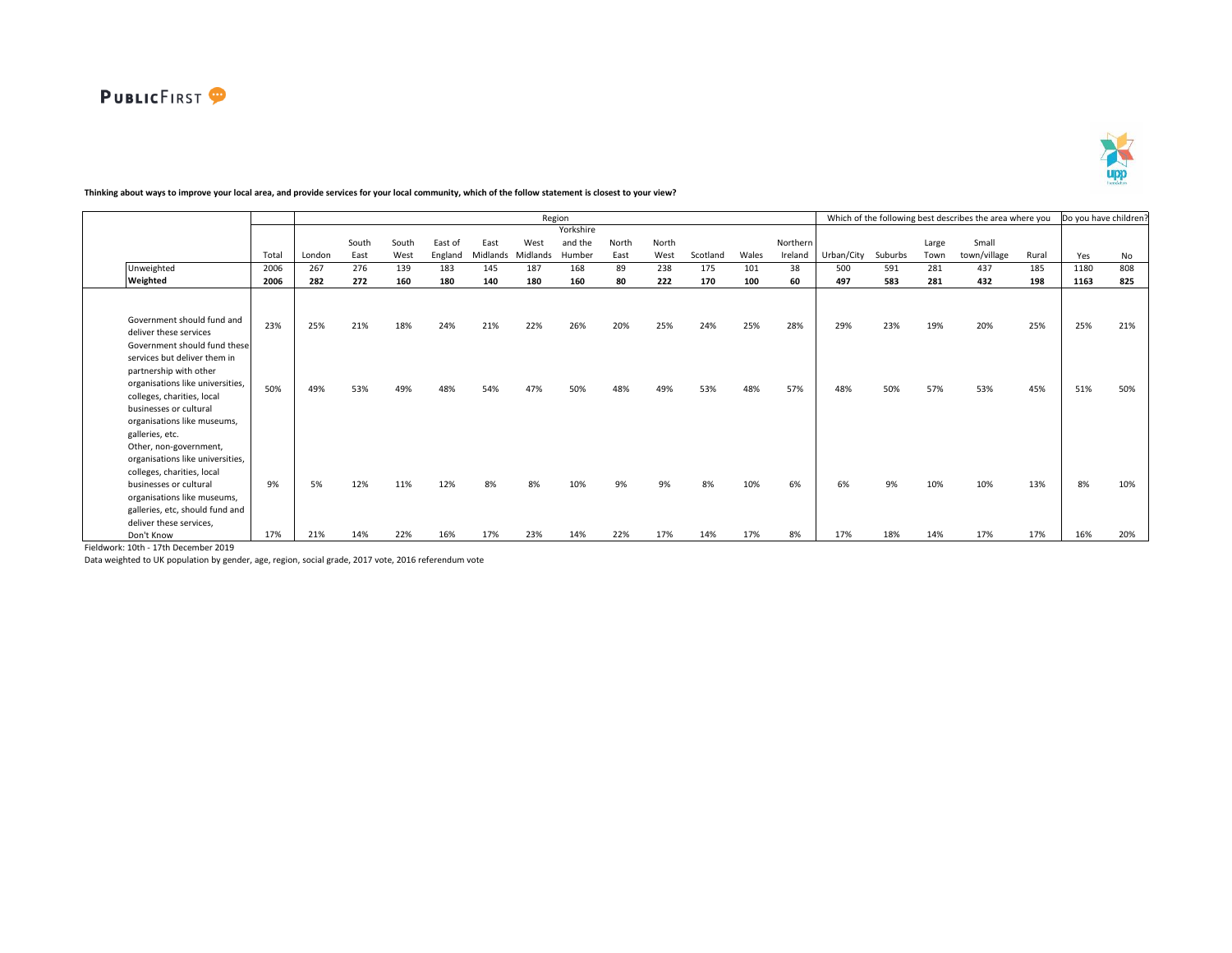



|                                   |       |           | Gender    |       |       |           | Age       |       |       |      | Social Grade      |           | EU 2016 Vote |           |           |        | 2017      |           |           |        | VI/2019 Vote |                     |
|-----------------------------------|-------|-----------|-----------|-------|-------|-----------|-----------|-------|-------|------|-------------------|-----------|--------------|-----------|-----------|--------|-----------|-----------|-----------|--------|--------------|---------------------|
|                                   |       |           |           |       |       |           |           |       |       |      |                   |           |              |           |           |        |           |           |           |        | Liberal      |                     |
|                                   |       |           |           |       |       |           |           |       |       |      |                   |           |              | I did not | Conservat |        | Liberal   | I did not | Conservat |        |              | Democrat The Brexit |
|                                   | Total | Male      | Female    | 18-24 | 25-34 | 35-44     | 45-54     | 55-64 | $65+$ | ABC1 | C <sub>2</sub> DE | Leave     | Remain       | vote      | ive       | Labour | Democrat  | vote      | ive       | Labour | $\mathsf{s}$ | Party               |
| Unweighted                        | 2006  | 909       | 1089      | 178   | 488   | 345       | 340       | 282   | 373   | 1158 | 837               | 808       | 880          | 318       | 644       | 632    | 169       | 340       | 710       | 604    | 201          | 73                  |
| Weighted                          | 2006  | 979       | 1019      | 280   | 342   | 342       | 342       | 280   | 420   | 1055 | 940               | 830       | 766          | 410       | 646       | 610    | 114       | 480       | 725       | 585    | 169          | 69                  |
|                                   |       |           |           |       |       |           |           |       |       |      |                   |           |              |           |           |        |           |           |           |        |              |                     |
|                                   |       |           |           |       |       |           |           |       |       |      |                   |           |              |           |           |        |           |           |           |        |              |                     |
| Encouraging universities to       |       |           |           |       |       |           |           |       |       |      |                   |           |              |           |           |        |           |           |           |        |              |                     |
| employ local people for their     | 27%   | 26%       | 28%       | 21%   | 23%   | 22%       | 27%       | 33%   | 35%   | 29%  | 25%               | 31%       | 26%          | 22%       | 32%       | 26%    | 25%       | 21%       | 33%       | 26%    | 28%          | 30%                 |
| operations and facilities         |       |           |           |       |       |           |           |       |       |      |                   |           |              |           |           |        |           |           |           |        |              |                     |
| Encourage staff and students      |       |           |           |       |       |           |           |       |       |      |                   |           |              |           |           |        |           |           |           |        |              |                     |
| who are graduating as             |       |           |           |       |       |           |           |       |       |      |                   |           |              |           |           |        |           |           |           |        |              |                     |
| teachers, doctors, social         | 27%   | 24%       | 29%       | 27%   | 22%   | 25%       | 23%       | 28%   | 35%   | 28%  | 25%               | 29%       | 25%          | 25%       | 32%       | 26%    | 25%       | 22%       | 31%       | 27%    | 20%          | 33%                 |
| workers, nurses to work and       |       |           |           |       |       |           |           |       |       |      |                   |           |              |           |           |        |           |           |           |        |              |                     |
| study in their local area         |       |           |           |       |       |           |           |       |       |      |                   |           |              |           |           |        |           |           |           |        |              |                     |
| Encouraging staff and             |       |           |           |       |       |           |           |       |       |      |                   |           |              |           |           |        |           |           |           |        |              |                     |
| students to carry out projects    | 25%   | 26%       | 24%       | 25%   | 22%   | 22%       | 22%       | 27%   | 30%   | 26%  | 23%               | 26%       | 26%          | 21%       | 28%       | 23%    | 29%       | 22%       | 27%       | 26%    | 22%          | 24%                 |
| and research into how to          |       |           |           |       |       |           |           |       |       |      |                   |           |              |           |           |        |           |           |           |        |              |                     |
| improve the local area            |       |           |           |       |       |           |           |       |       |      |                   |           |              |           |           |        |           |           |           |        |              |                     |
| Encouraging universities to       |       |           |           |       |       |           |           |       |       |      |                   |           |              |           |           |        |           |           |           |        |              |                     |
| buy as many services and          | 24%   | 26%       | 23%       | 20%   | 18%   | 23%       | 23%       | 33%   | 30%   | 27%  | 22%               | 28%       | 25%          | 16%       | 28%       | 24%    | 24%       | 20%       | 29%       | 23%    | 20%          | 25%                 |
| goods from local suppliers in     |       |           |           |       |       |           |           |       |       |      |                   |           |              |           |           |        |           |           |           |        |              |                     |
| the local economy                 |       |           |           |       |       |           |           |       |       |      |                   |           |              |           |           |        |           |           |           |        |              |                     |
| Encouraging universities to       |       |           |           |       |       |           |           |       |       |      |                   |           |              |           |           |        |           |           |           |        |              |                     |
| offer advice, mentoring, and      | 20%   | 19%       | 20%       | 16%   | 23%   | 18%       | 17%       | 21%   | 21%   | 20%  | 18%               | 20%       | 20%          | 19%       | 21%       | 19%    | 23%       | 19%       | 19%       | 20%    | 26%          | 26%                 |
| incentives for local businesses   |       |           |           |       |       |           |           |       |       |      |                   |           |              |           |           |        |           |           |           |        |              |                     |
| to grow                           |       |           |           |       |       |           |           |       |       |      |                   |           |              |           |           |        |           |           |           |        |              |                     |
| Encouraging more students to      |       |           |           |       |       |           |           |       |       |      |                   |           |              |           |           |        |           |           |           |        |              |                     |
| study at their local universities | 17%   | 16%       | 18%       | 17%   | 20%   | 18%       | 15%       | 18%   | 13%   | 17%  | 17%               | 17%       | 18%          | 16%       | 15%       | 20%    | 18%       | 15%       | 16%       | 20%    | 16%          | 19%                 |
| with more generous A Level        |       |           |           |       |       |           |           |       |       |      |                   |           |              |           |           |        |           |           |           |        |              |                     |
| offers                            |       |           |           |       |       |           |           |       |       |      |                   |           |              |           |           |        |           |           |           |        |              |                     |
| Encouraging local universities    |       |           |           |       |       |           |           |       |       |      |                   |           |              |           |           |        |           |           |           |        |              |                     |
| to put new facilities and in      | 17%   | 16%       | 17%       | 17%   | 18%   | 16%       | 23%       | 16%   | 12%   | 19%  | 14%               | 16%       | 19%          | 13%       | 15%       | 19%    | 19%       | 15%       | 17%       | 17%    | 19%          | 17%                 |
| and around high streets in        |       |           |           |       |       |           |           |       |       |      |                   |           |              |           |           |        |           |           |           |        |              |                     |
| town centres                      |       |           |           |       |       |           |           |       |       |      |                   |           |              |           |           |        |           |           |           |        |              |                     |
| Encouraging staff and             |       |           |           |       |       |           |           |       |       |      |                   |           |              |           |           |        |           |           |           |        |              |                     |
| students to undertake a           | 17%   | 17%       | 17%       | 22%   | 16%   | 19%       | 11%       | 14%   | 19%   | 17%  | 16%               | 16%       | 18%          | 14%       | 15%       | 21%    | 20%       | 11%       | 16%       | 21%    | 19%          | 18%                 |
| sustained period of               |       |           |           |       |       |           |           |       |       |      |                   |           |              |           |           |        |           |           |           |        |              |                     |
| volunteering in local services    |       |           |           |       |       |           |           |       |       |      |                   |           |              |           |           |        |           |           |           |        |              |                     |
| Encourage universities to fund    |       |           |           |       |       |           |           |       |       |      |                   |           |              |           |           |        |           |           |           |        |              |                     |
| local civic projects like         | 16%   | 17%       | 15%       | 19%   | 18%   | 18%       | 16%       | 11%   | 12%   | 17%  | 15%               | 13%       | 19%          | 16%       | 15%       | 19%    | 16%       | 14%       | 14%       | 18%    | 19%          | 17%                 |
| galleries and museums and         |       |           |           |       |       |           |           |       |       |      |                   |           |              |           |           |        |           |           |           |        |              |                     |
| sports facilities<br>Don't Know   | 16%   |           |           |       |       |           |           |       |       | 13%  | 19%               |           |              |           |           |        |           | 27%       | 13%       | 12%    | 13%          |                     |
|                                   |       | 16%<br>7% | 16%<br>5% | 14%   | 14%   | 14%<br>7% | 21%<br>6% | 16%   | 16%   |      |                   | 15%<br>6% | 14%          | 22%<br>7% | 14%       | 12%    | 14%<br>4% |           | 7%        |        |              | 11%                 |
| None of the above                 | 6%    |           |           | 3%    | 4%    |           |           | 7%    | 6%    | 6%   | 6%                |           | 4%           |           | 6%        | 4%     |           | 8%        |           | 4%     | 3%           | 1%                  |

### **Thinking about specific things that a university working in partnership with others could do to improve your local area, which of the follow ideas do you support? You may select up to three**

Fieldwork: 10th - 17th December 2019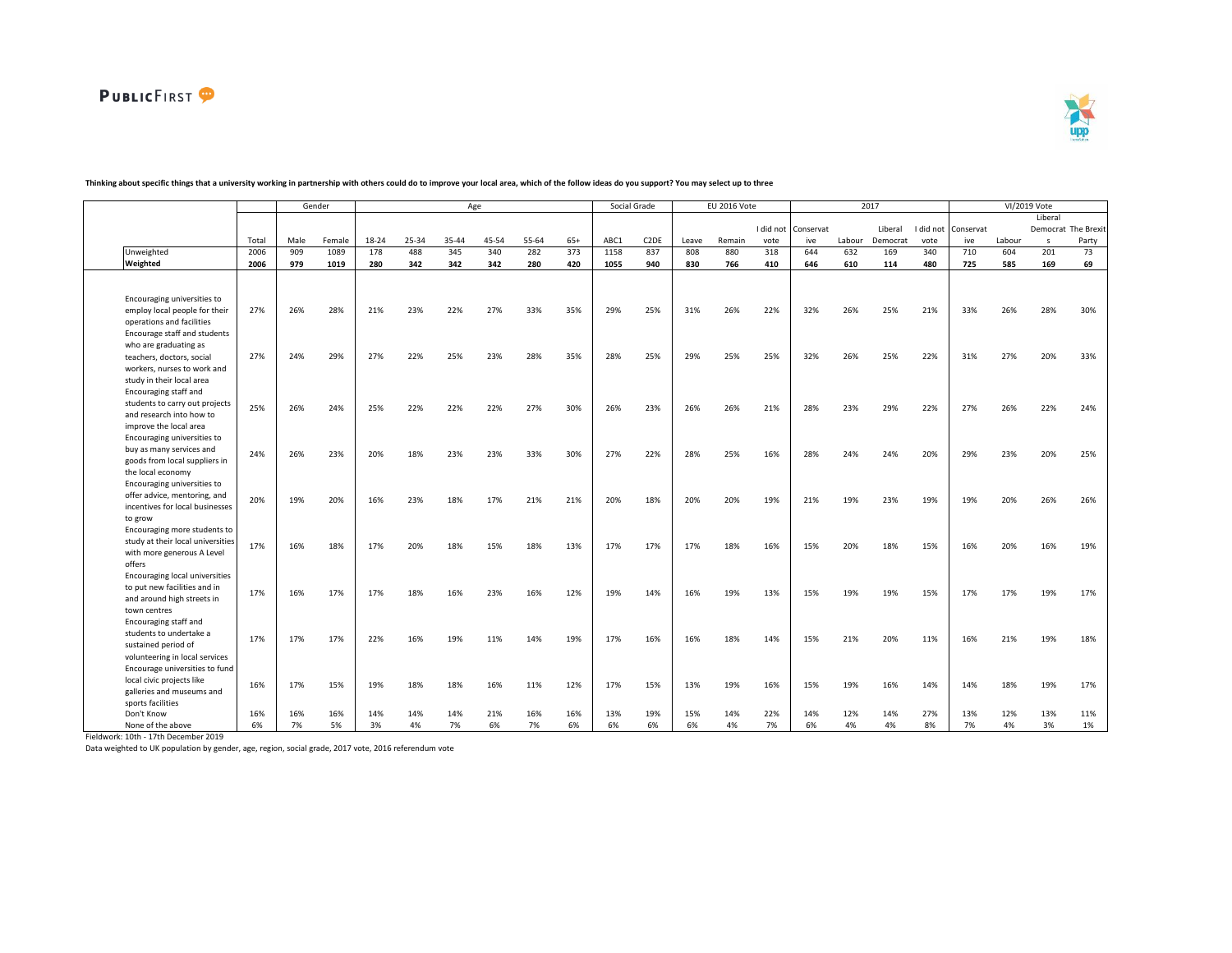

|                                                                       |       |        |       |       |         |          | Region   |           |       |       |          |       |          |            |         |       | Which of the following best describes the area where you |       | Do you have children? |     |
|-----------------------------------------------------------------------|-------|--------|-------|-------|---------|----------|----------|-----------|-------|-------|----------|-------|----------|------------|---------|-------|----------------------------------------------------------|-------|-----------------------|-----|
|                                                                       |       |        |       |       |         |          |          | Yorkshire |       |       |          |       |          |            |         |       |                                                          |       |                       |     |
|                                                                       |       |        | South | South | East of | East     | West     | and the   | North | North |          |       | Northern |            |         | Large | Small                                                    |       |                       |     |
|                                                                       | Total | London | East  | West  | England | Midlands | Midlands | Humber    | East  | West  | Scotland | Wales | Ireland  | Urban/City | Suburbs | Town  | town/village                                             | Rural | Yes                   | No  |
| Unweighted                                                            | 2006  | 267    | 276   | 139   | 183     | 145      | 187      | 168       | 89    | 238   | 175      | 101   | 38       | 500        | 591     | 281   | 437                                                      | 185   | 1180                  | 808 |
| Weighted                                                              | 2006  | 282    | 272   | 160   | 180     | 140      | 180      | 160       | 80    | 222   | 170      | 100   | 60       | 497        | 583     | 281   | 432                                                      | 198   | 1163                  | 825 |
|                                                                       |       |        |       |       |         |          |          |           |       |       |          |       |          |            |         |       |                                                          |       |                       |     |
|                                                                       |       |        |       |       |         |          |          |           |       |       |          |       |          |            |         |       |                                                          |       |                       |     |
| Encouraging universities to                                           |       |        |       |       |         |          |          |           |       |       |          |       |          |            |         |       |                                                          |       |                       |     |
| employ local people for their                                         | 27%   | 27%    | 30%   | 26%   | 28%     | 33%      | 27%      | 26%       | 15%   | 30%   | 27%      | 18%   | 23%      | 25%        | 29%     | 21%   | 32%                                                      | 28%   | 28%                   | 26% |
| operations and facilities                                             |       |        |       |       |         |          |          |           |       |       |          |       |          |            |         |       |                                                          |       |                       |     |
| Encourage staff and students                                          |       |        |       |       |         |          |          |           |       |       |          |       |          |            |         |       |                                                          |       |                       |     |
| who are graduating as                                                 |       |        |       |       |         |          |          |           |       |       |          |       |          |            |         |       |                                                          |       |                       |     |
| teachers, doctors, social                                             | 27%   | 21%    | 26%   | 23%   | 26%     | 29%      | 23%      | 29%       | 35%   | 31%   | 29%      | 34%   | 25%      | 25%        | 28%     | 25%   | 26%                                                      | 34%   | 29%                   | 24% |
| workers, nurses to work and                                           |       |        |       |       |         |          |          |           |       |       |          |       |          |            |         |       |                                                          |       |                       |     |
| study in their local area                                             |       |        |       |       |         |          |          |           |       |       |          |       |          |            |         |       |                                                          |       |                       |     |
| Encouraging staff and students                                        |       |        |       |       |         |          |          |           |       |       |          |       |          |            |         |       |                                                          |       |                       |     |
| to carry out projects and                                             | 25%   | 27%    | 29%   | 24%   | 19%     | 30%      | 21%      | 26%       | 17%   | 24%   | 30%      | 22%   | 17%      | 27%        | 22%     | 27%   | 26%                                                      | 23%   | 24%                   | 26% |
| research into how to improve                                          |       |        |       |       |         |          |          |           |       |       |          |       |          |            |         |       |                                                          |       |                       |     |
| the local area                                                        |       |        |       |       |         |          |          |           |       |       |          |       |          |            |         |       |                                                          |       |                       |     |
| Encouraging universities to                                           |       |        |       |       |         |          |          |           |       |       |          |       |          |            |         |       |                                                          |       |                       |     |
| buy as many services and                                              | 24%   | 19%    | 23%   | 29%   | 27%     | 25%      | 25%      | 22%       | 26%   | 28%   | 28%      | 24%   | 19%      | 22%        | 25%     | 22%   | 30%                                                      | 25%   | 28%                   | 19% |
| goods from local suppliers in                                         |       |        |       |       |         |          |          |           |       |       |          |       |          |            |         |       |                                                          |       |                       |     |
| the local economy                                                     |       |        |       |       |         |          |          |           |       |       |          |       |          |            |         |       |                                                          |       |                       |     |
| Encouraging universities to                                           |       |        |       |       |         |          |          |           |       |       |          |       |          |            |         |       |                                                          |       |                       |     |
| offer advice, mentoring, and                                          | 20%   | 15%    | 23%   | 18%   | 16%     | 18%      | 26%      | 23%       | 25%   | 16%   | 21%      | 13%   | 22%      | 19%        | 19%     | 20%   | 22%                                                      | 20%   | 21%                   | 18% |
| incentives for local businesses                                       |       |        |       |       |         |          |          |           |       |       |          |       |          |            |         |       |                                                          |       |                       |     |
| to grow                                                               |       |        |       |       |         |          |          |           |       |       |          |       |          |            |         |       |                                                          |       |                       |     |
| Encouraging more students to                                          |       |        |       |       |         |          |          |           |       |       |          |       |          |            |         |       |                                                          |       |                       |     |
| study at their local universities                                     | 17%   | 18%    | 15%   | 17%   | 13%     | 17%      | 15%      | 19%       | 16%   | 17%   | 20%      | 19%   | 20%      | 18%        | 18%     | 17%   | 14%                                                      | 18%   | 19%                   | 14% |
| with more generous A Level                                            |       |        |       |       |         |          |          |           |       |       |          |       |          |            |         |       |                                                          |       |                       |     |
| offers                                                                |       |        |       |       |         |          |          |           |       |       |          |       |          |            |         |       |                                                          |       |                       |     |
| Encouraging local universities                                        |       |        |       |       |         |          |          |           |       |       |          |       |          |            |         |       |                                                          |       |                       |     |
| to put new facilities and in and                                      | 17%   | 15%    | 18%   | 9%    | 19%     | 13%      | 19%      | 22%       | 13%   | 17%   | 22%      | 11%   | 22%      | 18%        | 17%     | 20%   | 13%                                                      | 19%   | 17%                   | 17% |
| around high streets in town                                           |       |        |       |       |         |          |          |           |       |       |          |       |          |            |         |       |                                                          |       |                       |     |
| centres                                                               |       |        |       |       |         |          |          |           |       |       |          |       |          |            |         |       |                                                          |       |                       |     |
| Encouraging staff and students                                        |       |        |       |       |         |          |          |           |       |       |          |       |          |            |         |       |                                                          |       |                       |     |
| to undertake a sustained                                              | 17%   | 17%    | 20%   | 12%   | 17%     | 12%      | 23%      | 16%       | 15%   | 16%   | 18%      | 13%   | 7%       | 19%        | 16%     | 18%   | 16%                                                      | 14%   | 16%                   | 17% |
| period of volunteering in local                                       |       |        |       |       |         |          |          |           |       |       |          |       |          |            |         |       |                                                          |       |                       |     |
| services                                                              |       |        |       |       |         |          |          |           |       |       |          |       |          |            |         |       |                                                          |       |                       |     |
| Encourage universities to fund<br>local civic projects like galleries |       |        |       |       |         |          |          |           |       |       |          |       |          |            |         |       |                                                          |       |                       |     |
| and museums and sports                                                | 16%   | 19%    | 13%   | 10%   | 13%     | 17%      | 14%      | 19%       | 9%    | 20%   | 17%      | 18%   | 19%      | 17%        | 17%     | 16%   | 15%                                                      | 13%   | 16%                   | 16% |
| facilities                                                            |       |        |       |       |         |          |          |           |       |       |          |       |          |            |         |       |                                                          |       |                       |     |
| Don't Know                                                            | 16%   | 17%    | 14%   | 20%   | 17%     | 20%      | 17%      | 17%       | 25%   | 12%   | 8%       | 18%   | 16%      | 14%        | 17%     | 13%   | 16%                                                      | 18%   | 15%                   | 17% |
| None of the above                                                     | 6%    | 5%     | 5%    | 11%   | 6%      | 5%       | 4%       | 3%        | 2%    | 6%    | 7%       | 8%    | 2%       | 6%         | 5%      | 7%    | 6%                                                       | 5%    | 5%                    | 6%  |
|                                                                       |       |        |       |       |         |          |          |           |       |       |          |       |          |            |         |       |                                                          |       |                       |     |

# **Thinking about specific things that a university working in partnership with others could do to improve your local area, which of the follow ideas do you support? You may select up to three**

Fieldwork: 10th - 17th December 2019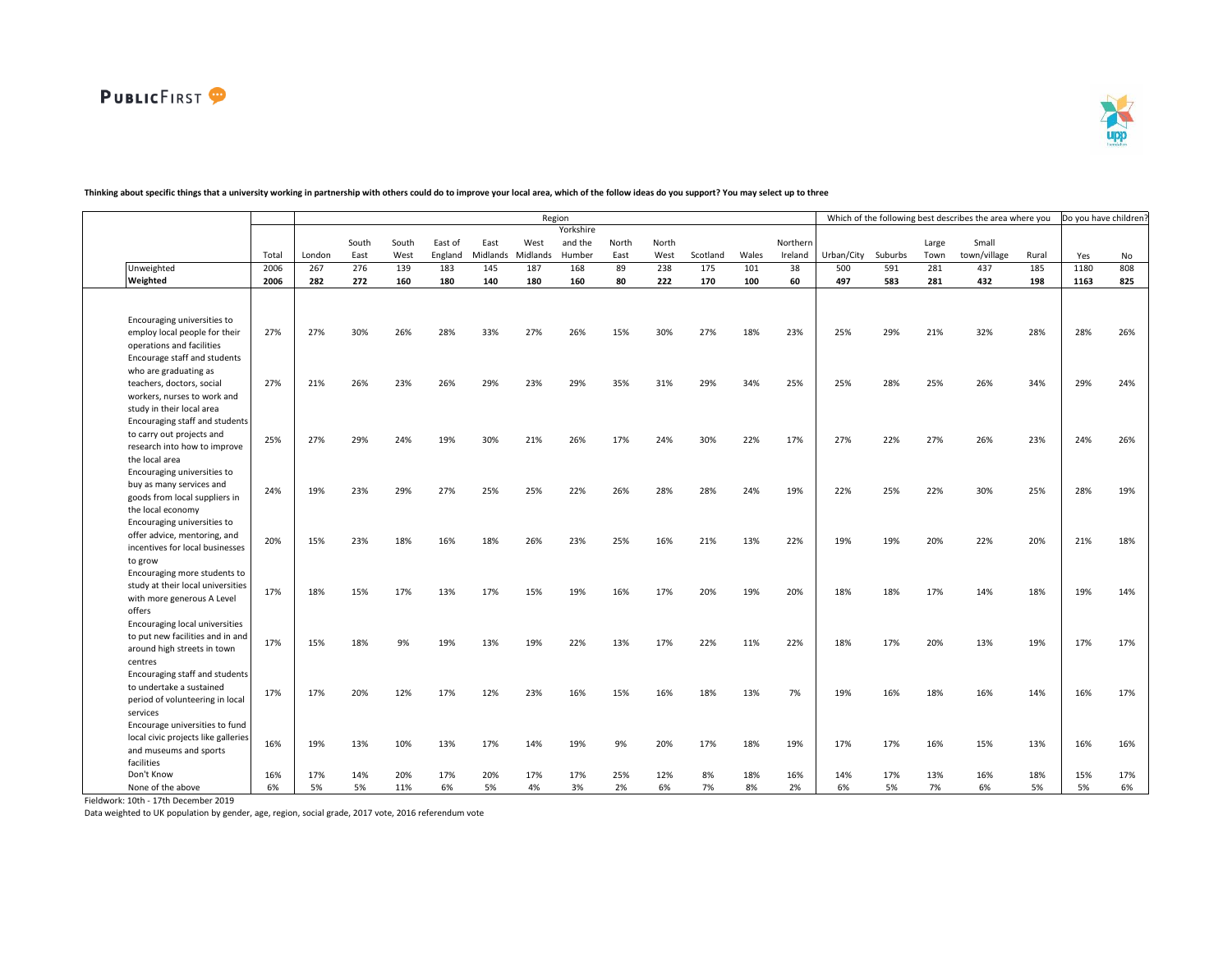



|                            |                 |      | Gender       |       |       |       | Age   |       |       |      | Social Grade      |       | EU 2016 Vote |      |                     |        | 2017     |      |                     |        | VI/2019 Vote |                     |
|----------------------------|-----------------|------|--------------|-------|-------|-------|-------|-------|-------|------|-------------------|-------|--------------|------|---------------------|--------|----------|------|---------------------|--------|--------------|---------------------|
|                            |                 |      |              |       |       |       |       |       |       |      |                   |       |              |      |                     |        |          |      |                     |        | Liberal      |                     |
|                            |                 |      |              |       |       |       |       |       |       |      |                   |       |              |      | I did not Conservat |        | Liberal  |      | I did not Conservat |        |              | Democrat The Brexit |
|                            | Total           | Male | Female       | 18-24 | 25-34 | 35-44 | 45-54 | 55-64 | $65+$ | ABC1 | C <sub>2</sub> DE | Leave | Remain       | vote | ive                 | Labour | Democrat | vote | ive                 | Labour |              | Party               |
| Unweighted                 | 2006            | 909  | 1089         | 178   | 488   | 345   | 340   | 282   | 373   | 1158 | 837               | 808   | 880          | 318  | 644                 | 632    | 169      | 340  | 710                 | 604    | 201          | 73                  |
| Weighted                   | 2006            | 979  | 1019         | 280   | 342   | 342   | 342   | 280   | 420   | 1055 | 940               | 830   | 766          | 410  | 646                 | 610    | 114      | 480  | 725                 | 585    | 169          | 69                  |
|                            |                 |      |              |       |       |       |       |       |       |      |                   |       |              |      |                     |        |          |      |                     |        |              |                     |
|                            |                 |      |              |       |       |       |       |       |       |      |                   |       |              |      |                     |        |          |      |                     |        |              |                     |
| Strongly support           | 16%             | 17%  | 16%          | 17%   | 15%   | 14%   | 17%   | 18%   | 17%   | 18%  | 15%               | 16%   | 18%          | 14%  | 15%                 | 19%    | 20%      | 12%  | 15%                 | 20%    | 16%          | 18%                 |
| Support                    | 45%             | 44%  | 46%          | 40%   | 43%   | 45%   | 43%   | 44%   | 50%   | 48%  | 41%               | 47%   | 48%          | 34%  | 48%                 | 48%    | 50%      | 36%  | 46%                 | 46%    | 52%          | 58%                 |
| Neither Support nor Oppose | 26%             | 29%  | 24%          | 28%   | 28%   | 28%   | 28%   | 26%   | 23%   | 24%  | 30%               | 26%   | 24%          | 32%  | 26%                 | 24%    | 19%      | 34%  | 27%                 | 25%    | 25%          | 16%                 |
| Oppose                     | 20 <sup>2</sup> |      | 2%           | 6%    | 4%    | 1%    | 1%    | 2%    | 170   |      | 3%                | 3%    | 2%           | 2%   | 20                  | 3%     | 4%       | 1%   | 3%                  | 2%     | 2%           | 3%                  |
| <b>Strongly Oppose</b>     |                 |      | 101<br>$1\%$ | 2%    | 2%    | 1%    | 0%    | 0%    | 0%    |      | 101<br>-170       | 1%    | 1%           | 1%   |                     | 1%     | 1%       | 2%   | $1\%$               | 1%     | 0%           | 3%                  |
| Don't Know                 | 9%              |      | 10%          | 6%    | 8%    | 11%   | 10%   | 10%   | 8%    | 8%   | 10%               | 8%    | 6%           | 17%  |                     | 6%     | 6%       | 15%  | 8%                  | 6%     | 4%           | 2%                  |

# **Thinking about things to do for local young people, would you support a university offering local services and facilities specifically for young people, with students working in this service as part of their degrees?**

Fieldwork: 10th - 17th December 2019